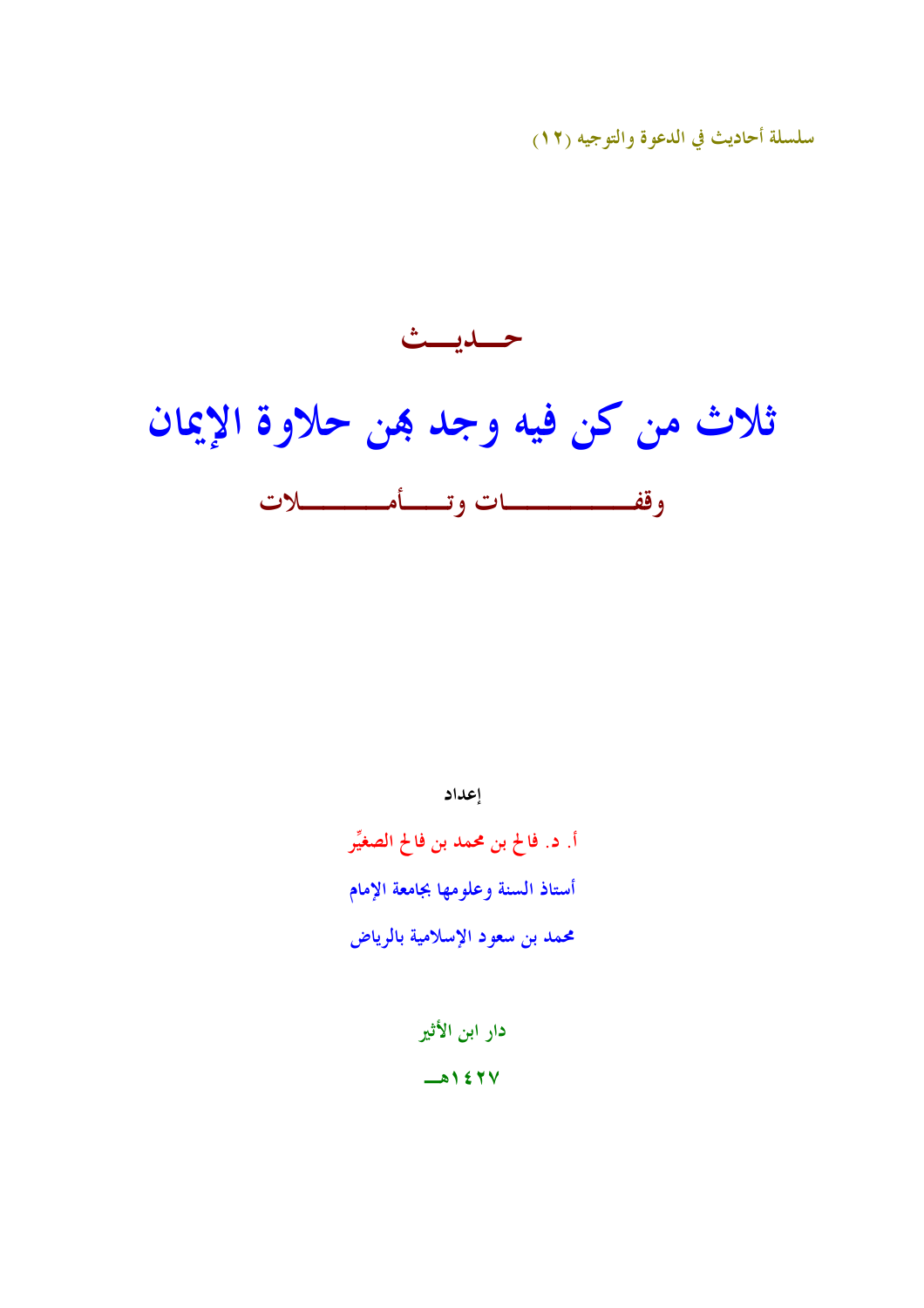#### المقدمسة

الحمد لله رب العالمين والصلاة والسلام على رسوله الأمين وعلى آله وصحبه أجمعــين ومـــن تـــبعهم بإحسان إلى يوم الدين، أما بعد...

فإن الله تبارك وتعالى خلق الثقلين – الجن والإنس – لهدف عظيم، وغاية سامية وهو عبادتـــه وحـــده سبحانه، كما قال تعالى: ((وَمَا خَلَقْتُ الْجنَّ وَالإِنسَ إِلَّا لِيَعْبُدُونِ)) [الذاريات:٥٦].

فمن قام بعبادة الله حق القيام فله الدرجات العلمي في الجنة، ومن تكاسل بما فله الويل كل الويل، يلقــــي في الدركات السفلي من النار، كما قال تعالى: ((إنَّهُ مَنْ يَأْتِ رَبَّهُ مُجْرِمًا فَإِنَّ لَهُ جَهَنَّمَ لا يَمُوتُ فِيهَا وَلا يَحْيَا \* وَمَنْ يَأْتِهِ مُؤْمِنًا قَدْ عَمِلَ الصَّالِحَاتِ فَأُوْلَئِكَ لَهُمُ الدَّرَجَاتُ الْعُلى \* حَنَّاتُ عَدْنٍ تَجْري مِنْ تَحْتِهَا الأَنْهَــارُ خَالِدِينَ فِيهَا وَذَلِكَ جَزَاءُ مَنْ تَزَكَّى)) [طه:٧٦].

وقال في موضع آخر: ((فَأَمَّا الَّذِينَ شَقُوا فَفِي النَّارِ لَهُمْ فِيهَا زَفِيرٌ وَشَهِيقٌ \* خَالِدِينَ فِيهَا مَـــا دَامَـــتِ السَّمَوَاتُ وَالأَرْضُ إِلَّا مَا شَاءَ رَبُّكَ إِنَّ رَبَّكَ فَعَّالٌ لِمَا يُرِيدُ \* وَأَمَّا الَّذِينَ سُعِدُوا فَفِي الْجَنَّةِ خَالِدِينَ فِيهَــا مَــا دَامَتِ السَّمَوَاتُ وَالأَرْضُ إِلَّا مَا شَاءَ رَبُّكَ عَطَاءً غَيْرَ مَجْذُوذٍ)) [هود:١٠٨].

ويشترط لقبول هذه العبادة أن تكون نابعة من الإيمان بالله تعالى، فمن لم يؤمن به لا تقبل أعماله، كما قال تعالى عن الكافرين: ((قُلْ هَلْ نُنَبِّئُكُمْ بالأَخْسَرِينَ أَعْمَالًا \* الَّذِينَ ضَلَّ سَعْيُهُمْ فِي الْحَيَــاةِ الــدُّنْيَا وَهُـــمْ يَحْسَبُونَ أَنَّهُمْ يُحْسنُونَ صُنْعًا \* أُولَئِكَ الَّذِينَ كَفَرُوا بآياتِ رَبِّهِمْ وَلِقَائِهِ فَحَبطَتْ أَعْمَالُهُمْ فَلا نُقِيمُ لَهُمْ يَــوْمَ الْقِيَامَةِ وَزْنًا \* ذَلِكَ حَزَاؤُهُمْ حَهَنَّمُ بِمَا كَفَرُوا وَاتَّخَذُوا آيَاتِي وَرُسُلِي هُزُوًا)) [الكهف:١٠٦].

وهذا الإيمان بالله يتضمن الإيمان بملائكته، وكتبه، ورسله، واليوم الآخر، والقدر خيره وشره منه سبحانه و تعالى، كما قال تعالى: ((لَيْسَ الْبرَّ أَنْ تُوَلُّوا وُجُوهَكُمْ قِبَلَ الْمَشْرق وَالْمَغْرِب وَلَكِنَّ الْبرَّ مَنْ آمَنَ باللَّهِ وَالْيَوْمِ الآخِرِ وَالْمَلائِكَةِ وَالْكِتَابِ وَالنَّبِيِّينَ وَآتَى الْمَالَ عَلَى حُبِّهِ ذَوِي الْقُرْبَى وَالْيَتَامَى وَالْمَسَــاكِينَ وَابْـــنَ السَّــبيل وَالسَّائِلِينَ وَفِي الرِّقَابِ وَأَقَامَ الصَّلاةَ وَآتَى الزَّكَاةَ وَالْمُوفُونَ بِعَهْدِهِمْ إذَا عَاهَدُوا وَالصَّابرينَ فِي الْبَأْسَاء وَالضَّرَّاء وَحِينَ الْبَأْسِ أُوْلَئِكَ الَّذِينَ صَدَقُوا وَأُوْلَئِكَ هُمُ الْمُتَّقُونَ)) [البقرة:١٧٧].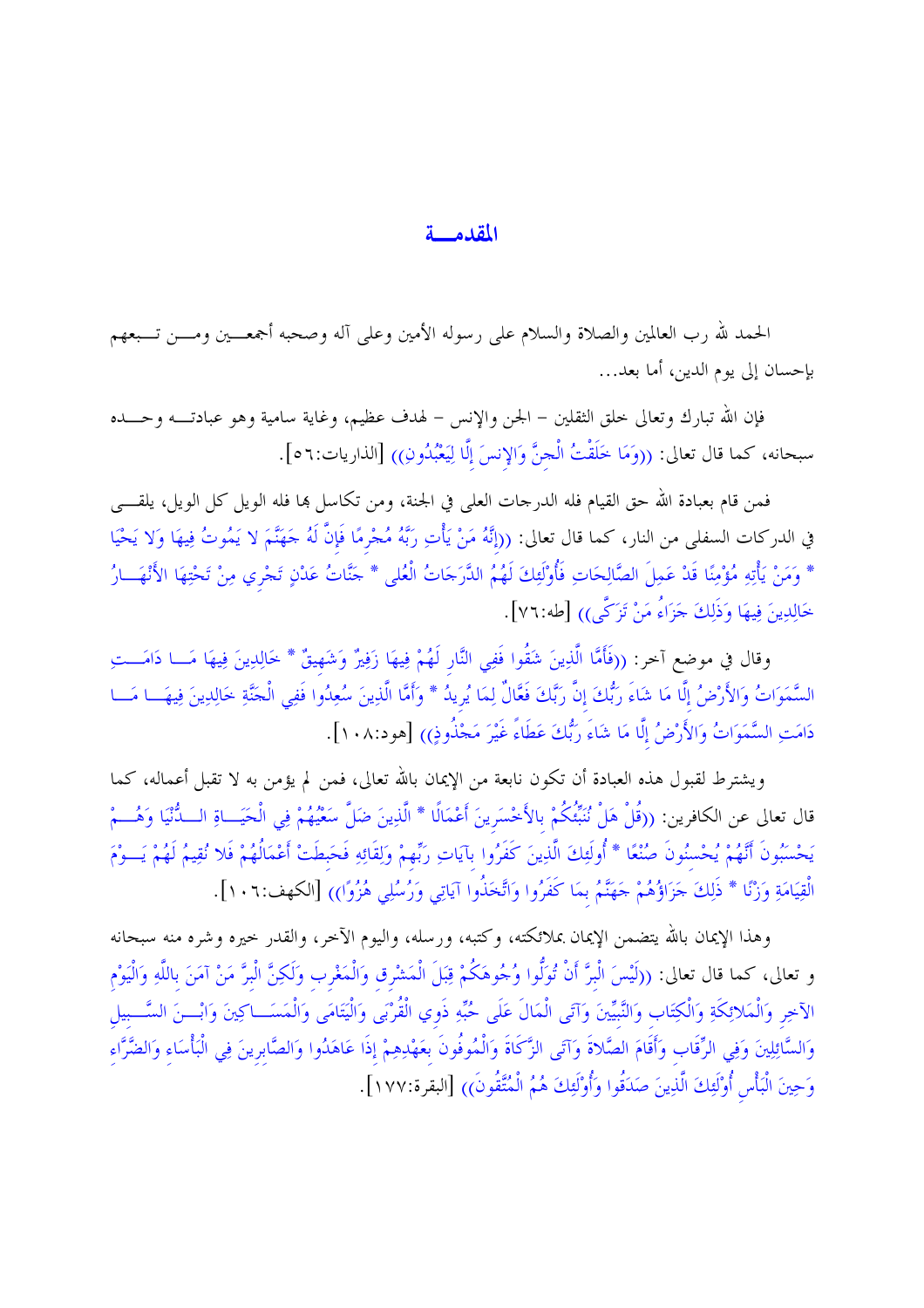وقال أيضا: ((يَاأَيُّهَا الَّذِينَ آمَنُوا آمِنُوا باللَّهِ وَرَسُولِهِ وَالْكِتَابِ الَّذِي نَزَّلَ عَلَى رَسُولِهِ وَالْكِتَابِ الَّـــذِي أَنزَلَ مِنْ قَبْلُ وَمَنْ يَكْفُرْ باللَّهِ وَمَلائِكَتِهِ وَكُتُبهِ وَرُسُلِهِ وَالْيَوْمِ الآخِرِ وَالْيَوْمِ الآخِرِ فَقَدْ ضَـــلَّ ضَـــلالًا بَعِيـــدًا)) [النساء: ١٣٦].

وجاء في حديث حبريل – عليه السلام – أنه لما سأل النبي صلى الله عليه وسلم عن الإيمان قــــال: «أن تؤمن بالله وملائكته وكتبه ورسله واليوم الآخر وتؤمن بالقدر حيره وشره» الحديث<sup>(١</sup>).

وكما يتضمن كل ما جاء في القرآن الكريم وفي السنة الصحيحة من أصول الدين، وأموره ، وأحبـــاره، وما أجمع عليه السلف الصالح، والتسليم لله تعالى في الحكم والأمر والقدر والشرع، ولرسوله صلى الله عليـــه وسلم بالطاعة والتحكيم والاتباع.

ومن عقيدة أهل السنة والجماعة أن الإيمان يزيد بالطاعة وينقص بالمعصية، كما قال تعالى: ((وَيَزِيدُ اللَّهُ الَّذِينَ اهْتَدَوْا هُدًى وَالْبَاقِيَاتُ الصَّالِحَاتُ خَيْرٌ عِنْدَ رَبِّكَ ثَوَابًا وَخَيْرٌ مَرَدًّا)) [مريم:٧٦]. وقال أيضا: ((الَّــــذِينَ قَالَ لَهُمُ النَّاسُ إِنَّ النَّاسَ قَدْ حَمَعُوا لَكُمْ فَاحْشَوْهُمْ فَزَادَهُمْ إِيمَانًا)) [آل عمران:١٧٣].

والإيمان قول وعمل واعتقاد؛ أي قول باللسان، وعمل بالأركان والجوارح، واعتقاد بالقلب.

فإذا اكتملت هذه الشروط الثلاثة فهو المؤمن حقا، وإذا أخل شرط منها فلا يقبل إيمانه، فعلـــي المـــرء المسلم أن يتمسك هذه الشروط الثلاثة، ويجتهد في الأعمال الصالحة، لكي يزداد إيمانا.

وبين أيدينا حديث نبوي رائع، يهتم بحانب الإيمان ومقتضياته، وأثره على السلوك الإنساني؛ وفيما يلي من الصفحات نعيش في رحاب هذا الحديث الشريف فهماً، ودراسة، واستنباطاً للأحكام القيمة، والــــدروس النافعة لكل مسلم، ولكل مستقيم على هذا الدين، ولكل من يريد رفعة درجاته وتكفير سيئاته، ولكل داعيـــة يريد سلوك صراط الله تعالى.

وتأتي هذه الأهمية العظيمة في مثل هذه الأوقات التي اختلطت فيها المفاهيم بين غلو وتقصير، وإفسراط وتفريط، ومزج للمصطلحات، وعدم تمييز بينها، وإعمال بعضها في موضع الآخر، وإهمال لكثير منها، فطبتي الإسلام منقوصا، وحدث عدم التوازن، وحمَل ما لا يحتمل، فجُرِّت الويلات على الإسلام وأهلـــه، فوجـــب البيان مستندا لحديث الصادق المصدوق عليه الصلاة والسلام.

وقد توحيت في هذا البيان محاولة التوسط بين الإيجاز والإطناب، مذكراً للعالم، ومعلماً للمتعلم، ومنبهاً للغافل، فيه الإشارة تغني عن صريح العبارة، والإيجاز عن الإطناب.

<sup>(</sup>١) صحيح البخاري، كتاب الإيمان، باب سؤال حبريل النبي صلى الله عليه وسلم، برقم: (٥٠)، وصحيح مسلم، كتاب الإيمان، باب بيان الإيمان والإسلام والإحسان، برقم (٨): واللفظ له.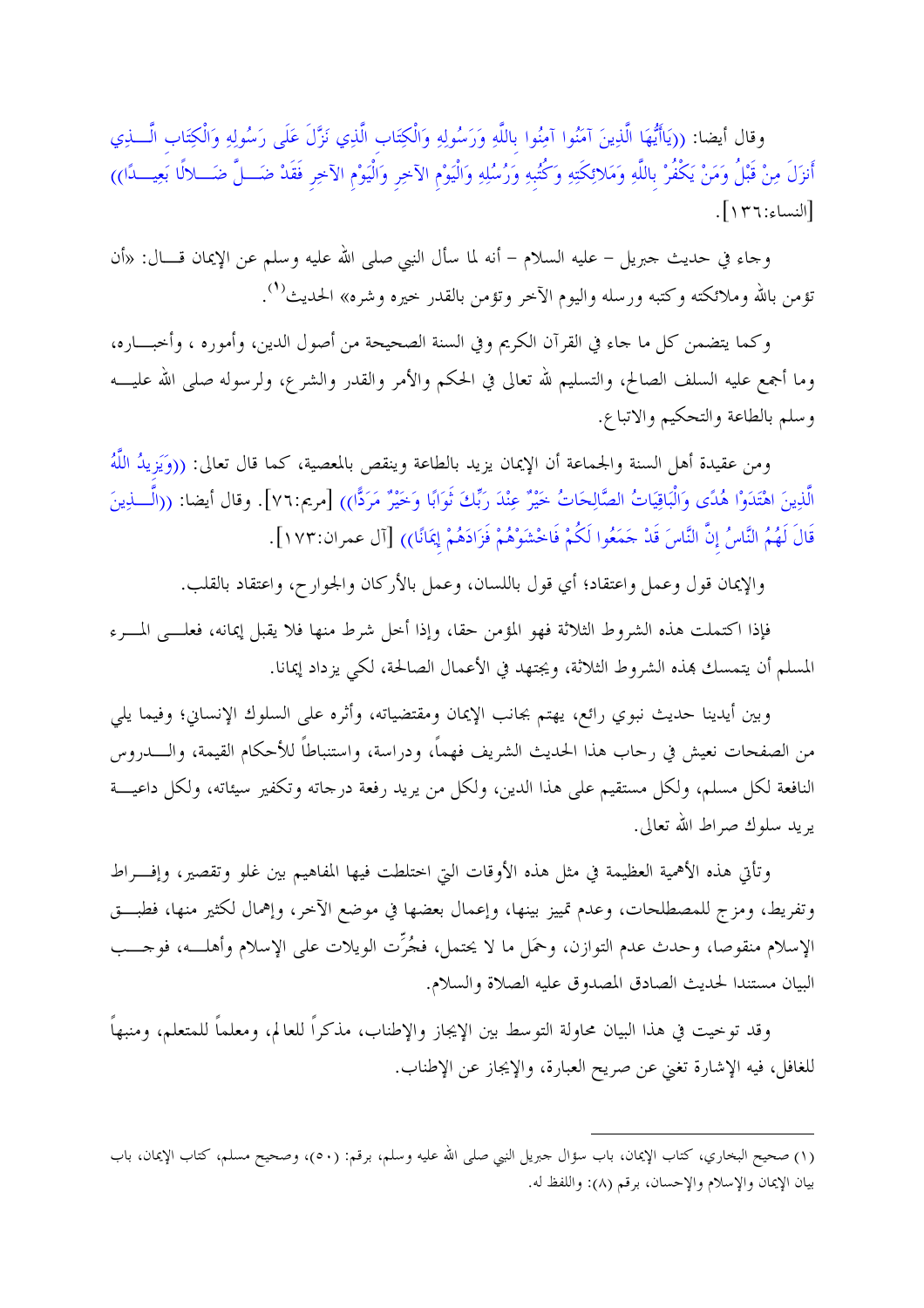أسأل الله تبارك وتعالى أن ينفعنا بما علمنا، ويعلمنا ما ينفعنا، ويزيدنا هدى، وتقـــي، وعلمــــاً نافعـــاً، وعملاً صالحاً، وأن يجعل هذا العمل من المدخرات، وأن يعفو عن الزلل والتقصير، إنه ولي ذلك والقادر عليه، وصلى الله وسلم على نبينا محمد وعلى آله وصحبه أجمعين.

كتبه/

فالح بن محمد بن فالح الصغيّر

ص. ب. ١٩٩١٤ الرياض –١١٥٣١

Email: mfalehmalsgair@yahoo.com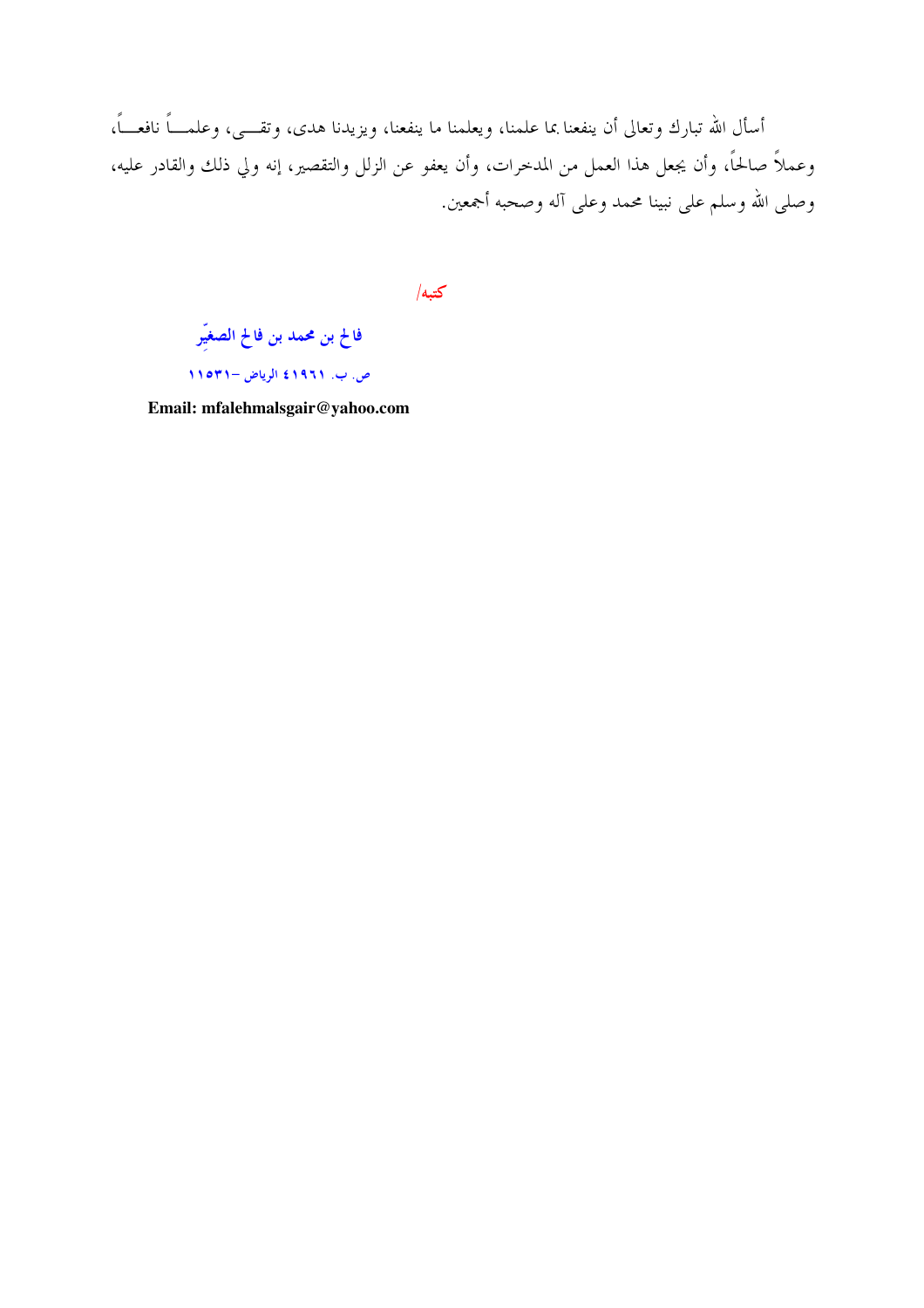نسص الحديسسيث

عن أنس – رضي الله عنه – عن النبي صلى الله عليه وسلم قال: «ثــــلاث من كن فيه وجد حلاوة الإيمان؛ أن يكون الله ورســــوله أحب إليه مما سواهما، وأن يحب المرء لا يحبه إلا لله، وأن يكره أن يعود في الكفر كما يكره أن يقذف في النار».

[رواه الشيخان]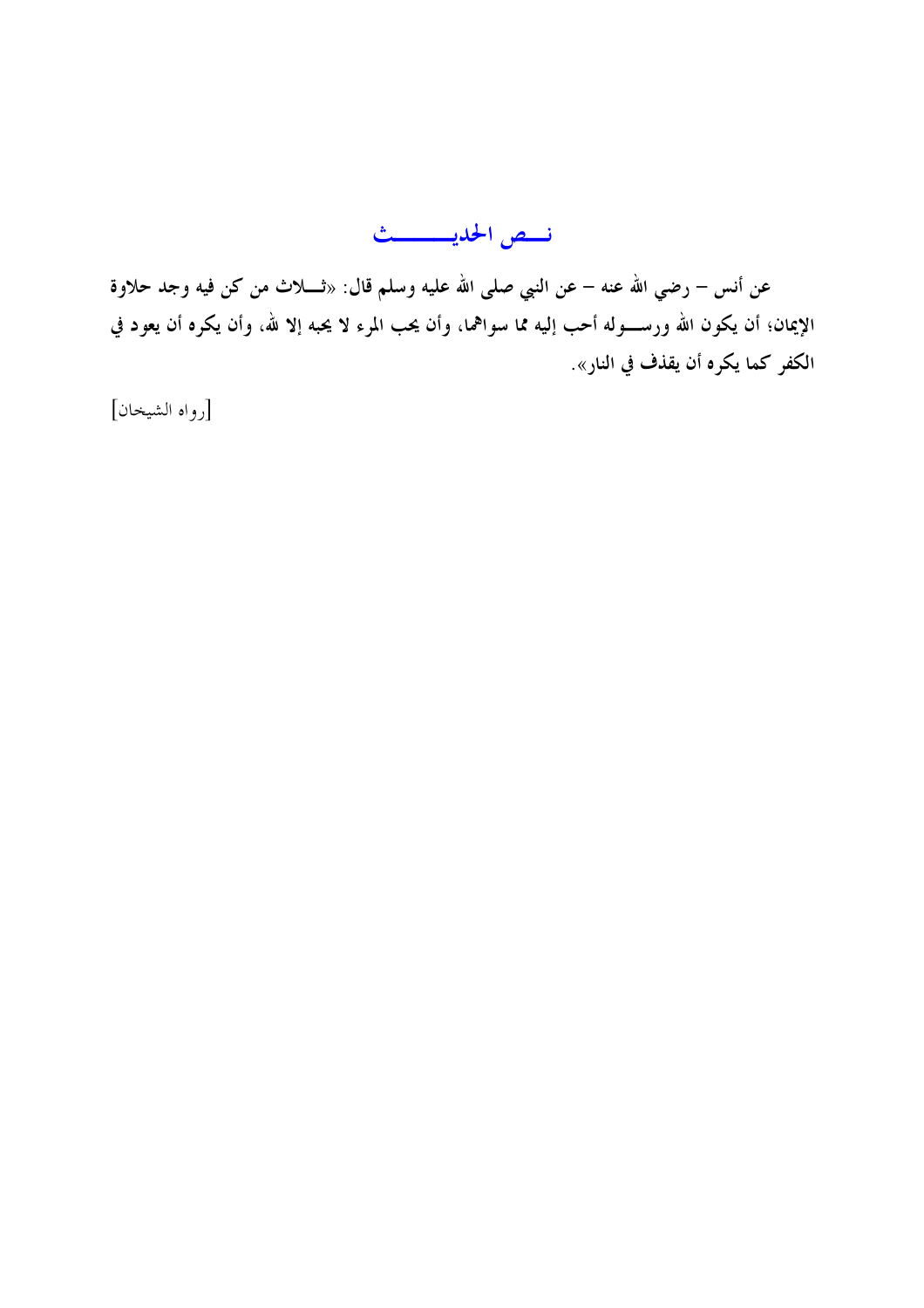# تخريج الحديث

هذا الحديث أخرجه البخاري في صحيحه في أربعة مواضع: في كتاب الإيمان، باب حلاوة الإيمان برقم: (١٦) وباب من كره أن يعود في الكفر كما يكره أن يلقى في النار من الإيمان. برقم: (٢١) وفي كتاب الأدب، باب الحب في الله، برقم: (٦٤٠١) باختلاف يسير في الألفاظ. وفي كتاب الإكراه، باب من اختار الضرب والقتل والهوان على الكفر، برقم: (٦٩٤١) وأخرجه مسلم في صحيحه: في كتاب الإيمان، باب بيان خصال من اتصف هِن وجد حلاوة الإيمــــان، برقم: (٦٧) و (٦٨) بلفظ «ثلاث من كن فيه وجد طعم الإيمان... ».

و الترمذي في جامعه: في كتاب الإيمان، باب حديث «ثلاث من كن فيه وجد بمن طعــــم الإيمــــان». برقم: (٢٦٢٤) بلفظ « ثلاث من كن فيه وجد هِن طعم الإيمان ».

> و النسائي في سننه باحتلاف يسير في الألفاظ: في كتاب الإيمان، باب طعم الإيمان، برقم: (٤٩٩٠). وباب حلاوة الإيمان، برقيم: (٩٩١). وباب حلاوة الإسلام، برقم: (٤٩٩٢).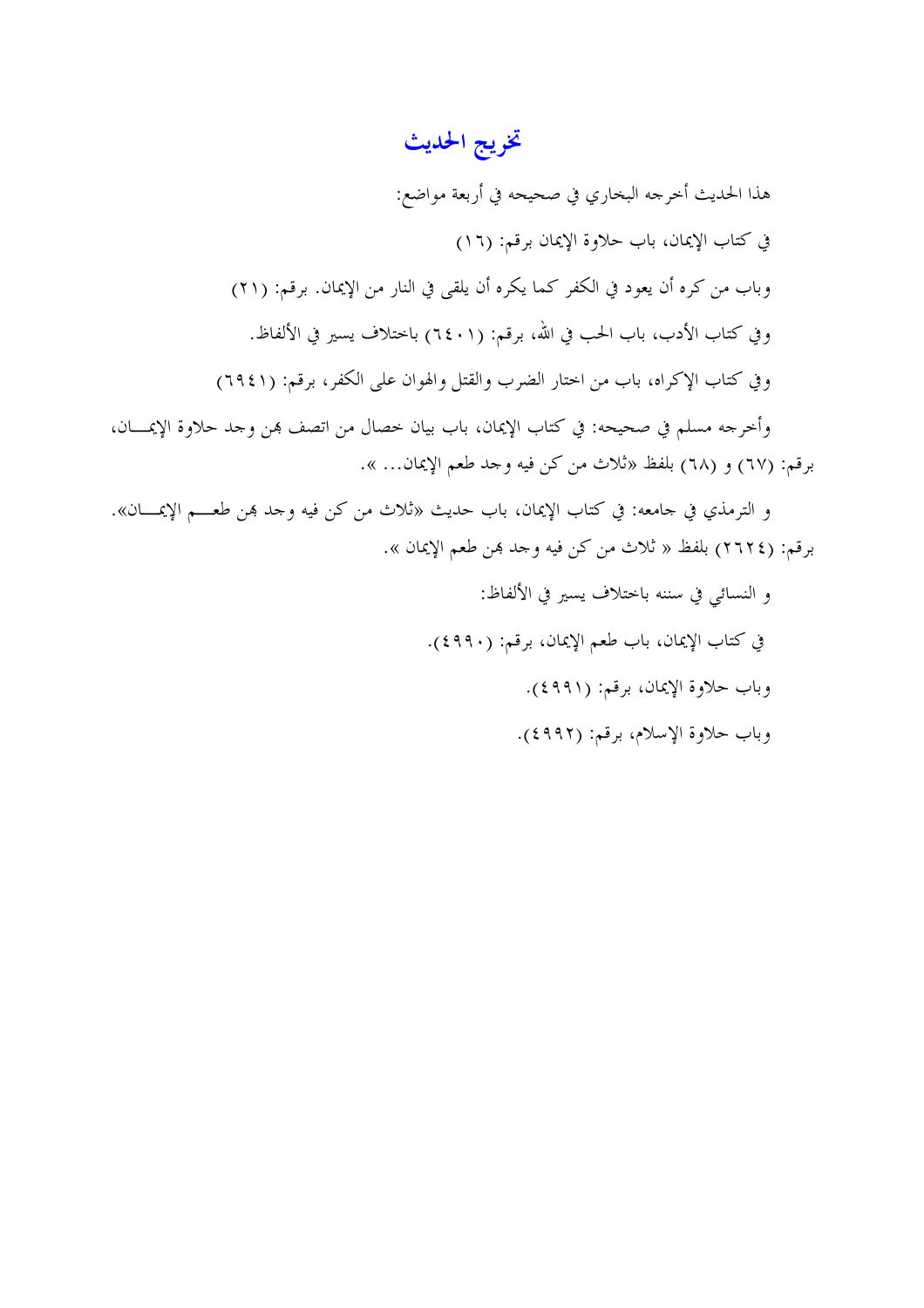## الوقفة الأولى:

### نظرة في عموم الحديث

هذا الحديث من الأحاديث العظيمة حيث إنه يضم معاني عظيمة وأسسا كبيرة من أسس الإيمان، مــــن حب الله ورسوله، والتحاب فيما بين المسلمين، والثبات على الإيمان، والعض عليه بالنواحذ، وبغـــض الكفـــر وأهله، بلوغ كراهية الكفر مبلغا أن يؤثر عليه القذف في النار .

إن الحب في الإسلام بصورته النقية أحد عنصري غاية الوجود الإنساني فوق هذه الأرض: العبودية لله سبحانه تعالى، لأن العبودية تتمثل في عنصرين متكاملين هما: الذل والمحبة في غايتهما. قال ابن تيمية في رســـالة (العبودية): «العبادة المأمور بما تتضمن معنى الذل، ومعنى الحب، فهي تتضمن غاية الذل لله تعالى بغاية المحبسة  $(')_{\langle\langle a| \rangle}$ 

ولهذا بين الرسول صلى الله عليه وسلم أن حلاوة الإيمان عند العبد المسلم لا تتحقق إلا بحبه لله فحـــب الله هو الأساس، وما سواه مما ذكر في الحديث إنما يعود إليه؛ سواء كان حب الرسول صلى الله عليه وسلم أو حب أولياء الله، أو كراهة الكفر، فهو في هذه الكراهة يؤكد ثبوت حبه لله بكراهة الكفر كأنه يثبت الشــــىء بنفي نقيضه.

وأول موقع من مواقعها هو حب المسلم للرسول صلى الله عليه وسلم الذي أنقذه الله به من الظلمـــات إلى النور، والواسطة العظمى بين الله وبينه في تبليغ مراد الله له، ولهذا اقترن ذكر الرسول بذكره في مقام طلب الحب في الحديث: «أن يكون الله ورسوله أحب إليه مما سواهما» ومن حب الله ورسوله حب شريعته ودينــــه الذي جاء به كتابه الكريم، وبينه رسوله العظيم محمد صلى الله عليه وسلم في سنته المباركة.

ومن مواقعها الإنسان المحب لله الطالب مرضاته وهذا ما ذكر في الحديث في قوله صلى الله عليه وســــلم بعد ذكر محبة الله ورسوله: «وأن يحب المرء لا يحبه إلا لله».

فمحبة الإنسان في الله تكون على أساس قربه من الله، وقرب الله يتحقق بالإسلام له، والعمل بطاعتــــه، ولما كان هذا القرب يزيد بقدر زيادة العبد في طاعته لربه؛ كانت المحبة مطردة في زيادها ونقصها مسع هسذا القرب والطاعات، فإذا ابتعد هذا الإنسان بنفسه عن ربه باقتراف ما يقضي بذلك حل مقابل تلك المحبة له في نفس المؤمن، أي حل البغض له بسبب هذا البعد، وفي هذه الحالة يجتمع له حب لطاعته وبغض لمعصيته، فـــإذا ما قطع صلته بالله وآثر بقربه بعدا وبطاعته معصية وكفرا بانسلاخه من الإسلام، تحولت تلك المحبة إلى بغـــض وكراهة لهذا الشخص بسبب كفره، ولا يمكن أن يبقى من المحبة في قلب المؤمن شيء.

<sup>(</sup>١) كتاب العبودية لشيخ الإسلام ابن تيمية، ص:٤٤.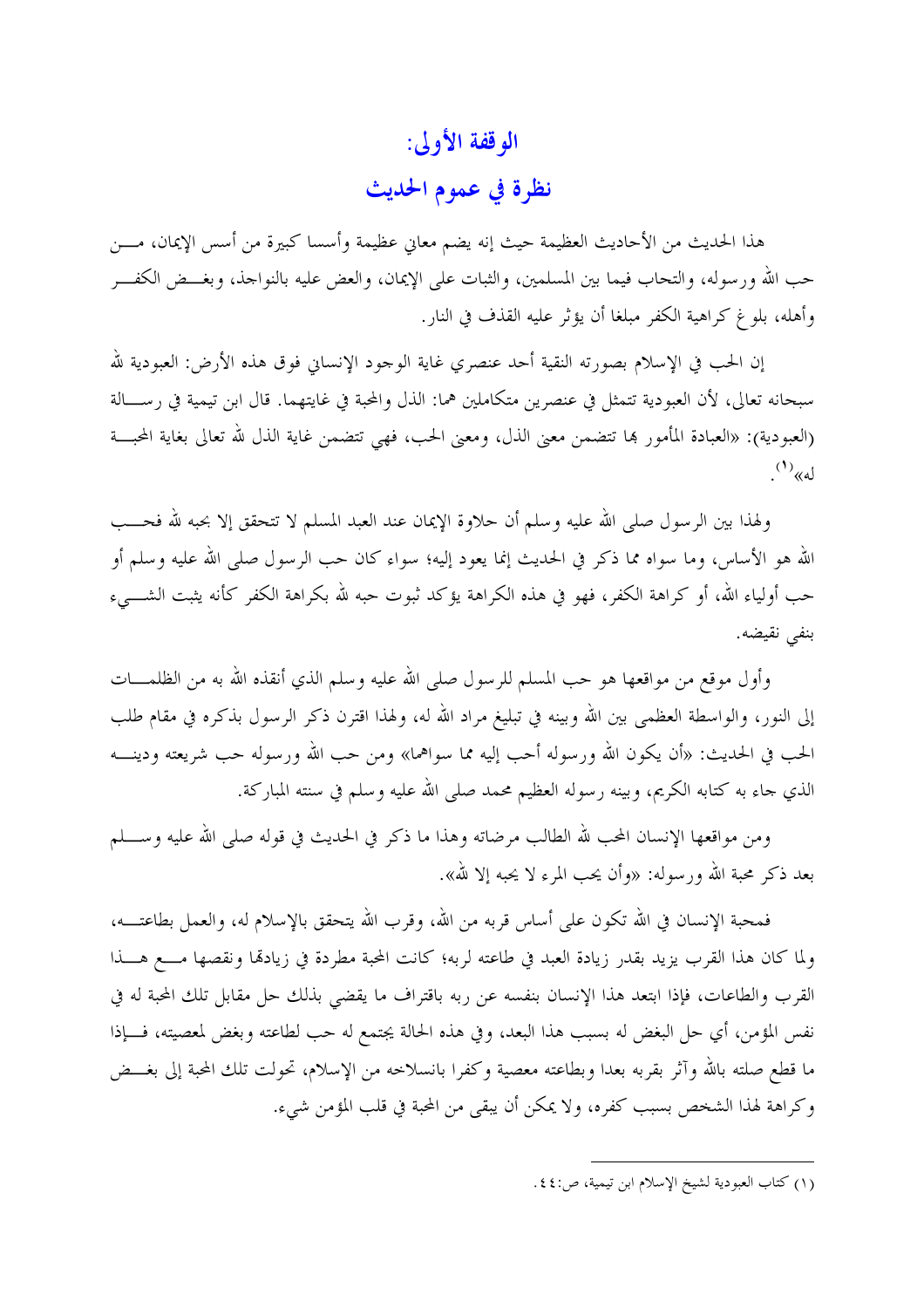فالمحبة كما تقع على الأشخاص تقع على الأفعال، وإلى ذلك نبه الحديث الشريف في الثالثة من الـــثلاث اللائي يجد بمن المرء حلاوة الإيمان، وهي أن يكره أن يعود إلى الكفر كما يكره أن يقذف في النار.

وكما أن حالة الكفر تبلغ عند المؤمن غاية الكره، فإن البدع والمعاصي مكروهة مبغضة بحسب كبرهـــا وبشاعتها، وبالمقابل فإن حالة الإيمان والاستسلام لله تستوجب من المسلم حبا لصاحبها، والطاعـــات والآداب الشرعية محبوبة من المؤمن<sup>(١</sup>).

قال ابن حجر: قال البيضاوي: وَإِنَّمَا جعل هَذِهِ الْأُمُور الثَّلَاثَة عُنْوَانًا لِكَمَال الْإِيمَان لِأَنَّ المَرْء إذَا تَأَمَّلَ أَنَّ المُنْعِم بالذَّاتِ هُوَ الله تَعَالَى ، وَأَنْ لَا مَانحٍ وَلَا مَانعٍ فِي الْحَقِيقَة سِوَاهُ ، وَأَنَّ مَا عَدَاهُ وَسَائِط ، وَأَنَّ الرَّسُول هُوَ الَّذِي يُبَيِّن لَهُ مُرَاد رَبّه ، اِقْتَضَى ذَلِكَ أَنْ يَتَوَجَّه بِكُلِّيَّتِهِ نَحْوه: فَلَا يُحِبّ إلَّا مَا يُحِبّ وَلَا يُحِبّ مَنْ يُحِبّ إلَّـــا مِنْ أَحْله، وَأَنْ يَتَيَقَّنَ أَنَّ حُمْلَة مَا وَعَدَ وَأَوْعَدَ حَقّ يَقِينًا. وَيُخَيَّل إلَيْهِ المَوْعُود كَالْوَاقِع ، فَيَحْسَب أَنَّ مَحَـــالِس الذِّكْرِ رِيَاضِ الْجَنَّة ، وَأَنَّ الْعَوْدِ إِلَى الْكُفْرِ إِلْقَاءِ فِي النَّارِ. اِنْتَهَى مُلَخَّصًا<sup>(٢</sup>).

<sup>(</sup>١) ينظر كتاب: الصداقة في الإطار الشرعي للدكتور عبد الرحمن الزنيدي، ص:٥٤-٦١ باحتصار.

<sup>(</sup>٢) فتح الباري شرح صحيح البخاري، لابن حجر العسقلاني: ١/ ٢١، المكتبة السلفية.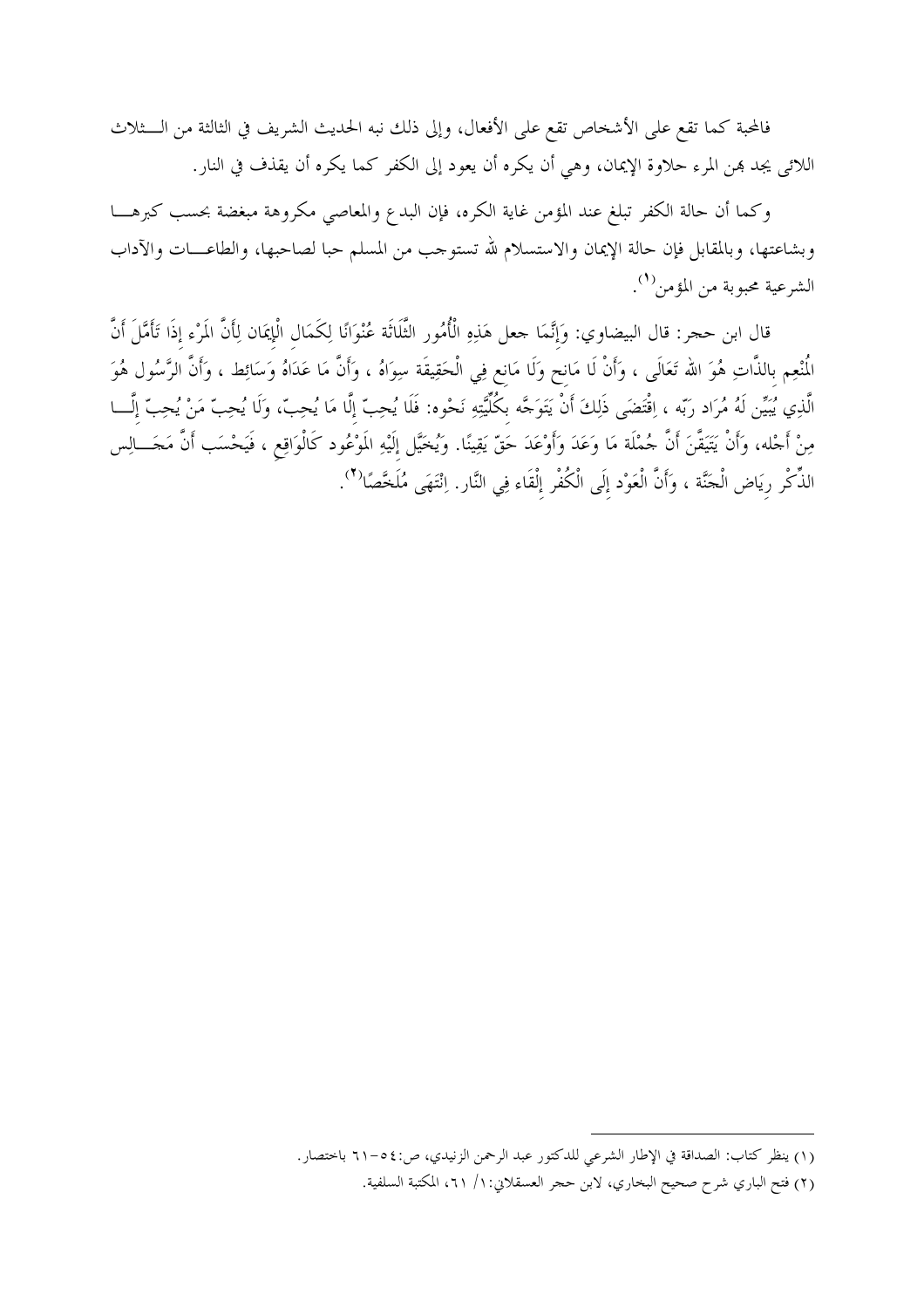### الوقفة الثانية:

### مفهوم العدد في الحديث

جاء في الحديث «ثلاث»، وقد ذكر هذا العدد في نصوص أخرى متعددة، منها:

١– عن أبي ذر – رضي الله عنه – عن النبي صلى الله عليه وسلم قال: «ثلاثــــة لا يكلمهــــم الله يــــوم القيامة:المنان الذي لا يعطي شيئا إلا منة، والمنفق سلعته بالحلف الفاحر، والمسبل إزاره»<sup>(١)</sup>.

٢– وعن أبي هريرة – رضي الله عنه – عن النبي صلى الله عليه وسلم قال: «آية المنـــافق ثــــلاث: إذا حدث كذب، وإذا وعد أحلف، وإذا ائتمن حان»<sup>(٢)</sup>.

٣- وقال عمار: ثلاث من جمعهن فقد جمع الإيمان: الإنصاف من نفسك، وبـــذل الســــلام للعــــالم، والانفاق من الاقتا<sub>ر</sub> (۳) .

٤ – عَنْ حَابر قَالَ: قَالَ رَسُولُ الله صلى الله عليه وسلم : «ثَلَاثٌ مَنْ كُنَّ فِيهِ سَتَرَ اللهُ عَلَيْهِ كَنَفَهُ وَأَدْخَلَهُ حَنَّتَهُ؛ رِفْقٌ بِالضَّعِيفِ، وَشَفَقَةٌ عَلَى الْوَالِدَيْنِ، وَإِحْسَانٌ إِلَى الَمْلُوكِ». وقَالَ الترمذي: هَـــذَا حَـــدِيثٌ حَسَـــنٌ ئريبٌ<sup>(٤</sup>).

٥– وعَنْ أَبِي هُرَيْرَةَ رَضِيَ اللهُ عَنْهُ قَالَ: «أَوْصَانِي خَلِيلِي بثَلَاثٍ لَا أَدَعُهُنَّ حَتَّى أَمُوتَ صَوْم ثَلَاثَةِ أَيَّـــام مِنْ كُلِّ شَهْر، وَصَلَاةِ الضُّحَى، وَنَوْم عَلَى وتْر»<sup>(٥</sup>).

٦– وعن عَبْد الله بْن عُمَرَ رَضِيَ اللهُ عَنْهُمَا قَالَ: سَمِعْتُ النَّبيَّ صلى الله عليه وسلم يَقُـــولُ: «إنَّمَـــا الشُّوْمُ فِي ثَلَاثَةٍ؛ فِي الْفَرَس وَالمَرْأَةِ وَالدَّارِ»<sup>(٦)</sup>.

فهذه الأحاديث ذكر فيها العدد (٣). ولا شك أن العدد له خاصية، فإذا ورد بالجزم فليس لنا أن نزيد

(١) صحيح مسلم، كتاب الإيمان، باب بيان غلظ تحريم إسبال الإزار، برقم: (٢٩٤).

(٢) صحيح البخاري، كتاب الإيمان، باب علامات المنافق، برقم: (٣٣)، وصحيح مسلم، كتاب الإيمان، باب خصال المنافق، بسرقم:  $(09)$ 

(٣) روى البخاري في صحيحه معلقا في كتاب الإيمان، باب إفشاء السلام من الإسلام.

(٤) جامع الترمذي، كتاب صفة القيامة، باب فيه أربعة أحاديث، برقم: (٢٤٩٤).

(٥) صحيح البخاري، كتاب الجمعة، باب صلاة الضحى في الحضر، برقم: (١١٧٨)، وصحيح مســـلم، كتـــاب صـــلاة المســـافرين وقصرها، باب استحباب صلاة الضحى وأن أقلها ركعتان، برقم: (٧٢١).

(٦) صحيح البخاري، كتاب الجهاد والسير، باب ما يذكر من شؤم الفرس، برقم: (٢٨٥٨) واللفظ له، وصــحيح مســـلم، كتـــاب السلام، باب الطيرة والفأل وما يكون فيه من الشؤم، برقم: (٢٢٢٥).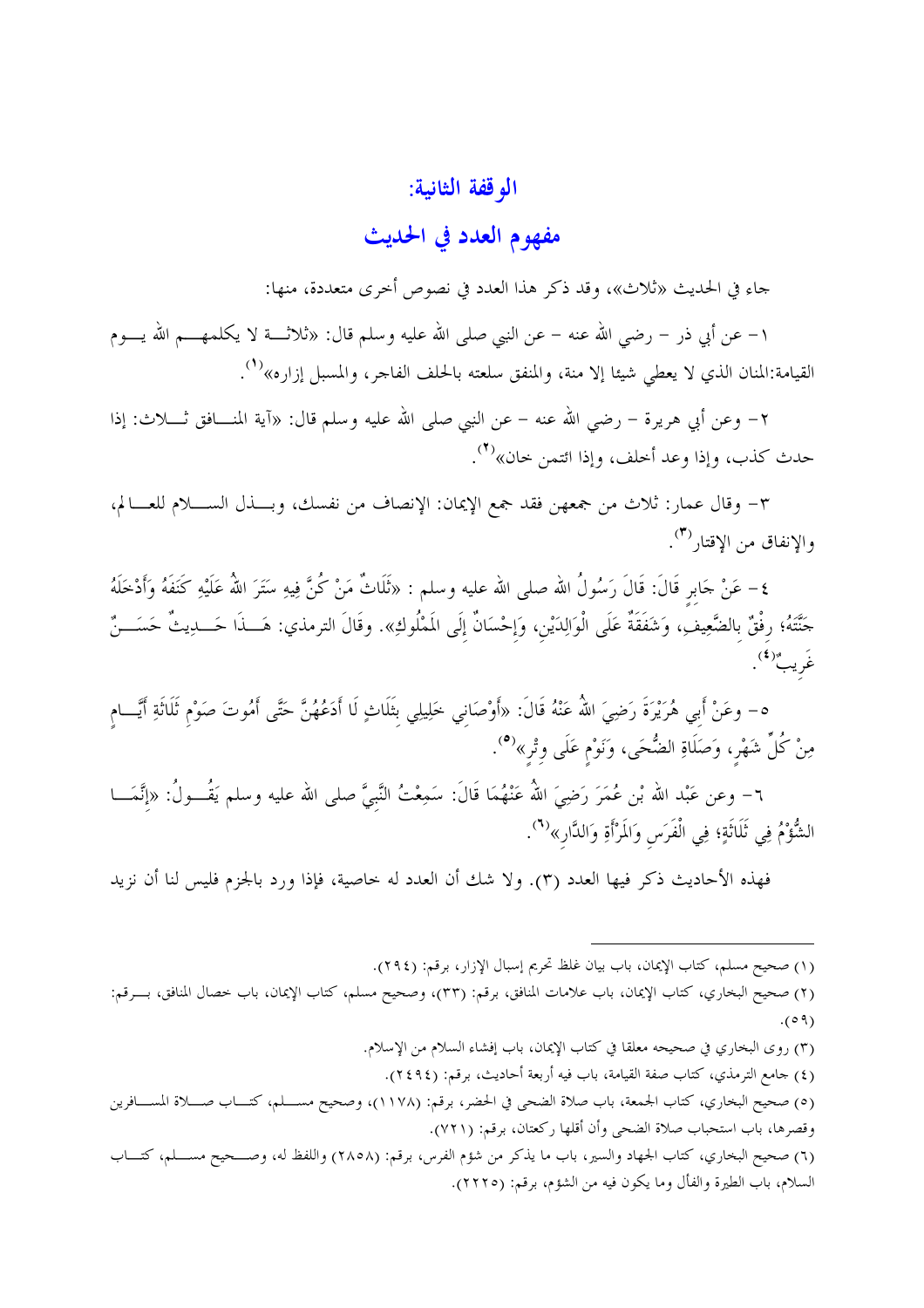عليه، لأن الله هو المشرع وحده، وإن النبي صلى الله عليه وسلم كان المبلغ عنه فقط. فمثلا أمرنا أن نطـــوف بالبيت سبعاً، والسعى بين الصفا والمروة سبعاً، والصلوات المكتوبة حمساً، وكذلك عدد الركعات فيها، فهـــذه وأمثالها إذا زاد الإنسان فيها فعمله باطل وهو مبتدع، لأن النبي صلى الله عليه وسلم قال: «مــــن أحــــدث في أمرنا هذا ما ليس منه فهو رد »<sup>(1)</sup>.

يقول الحافظ ابن حجر: وَهَذَا الْحَدِيث مَعْدُود مِنْ أُصُول الْإِسْلَام، وَقَاعِدَة مِنْ قَوَاعِده ، فَإِنَّ مَعْنَاهُ: مَنْ اِحْتَرَعَ فِي الدِّينِ مَا لَا يَشْهَد لَهُ أَصْلِ مِنْ أُصُوله فَلَا يُلْتَفَت إلَيْهِ<sup>(٢</sup>).

قَالَ النَّوَوي: وَهَذَا الْحَدِيث قَاعِدَة عَظِيمَة مِنْ قَوَاعِد الْإِسْلَام ، وَهُوَ مِنْ حَوَامِع كَلِمه صـــلى الله عليــــه وسلم فَإِنَّهُ صَرِيحٍ فِي رَدِّ كُلَّ الْبِدَعِ وَالْمَخْتَرَعَات. وَهَذَا الْحَدِيث مِمَّا يَنْبَغِي حِفْظه وَاسْــتِعْمَاله فِـــي إِبْطَـــال الْمُنْكَرَات ، وَإِشَاعَة الِاسْتِدْلَال بهِ<sup>(٣)</sup>.

ولكن إذا ورد العدد بغير صيغة الجزم أو وردت نصوص أخرى تخالفه فنحكم عليه بسأن العسدد غسير مطلوب و مقصود الشارع ذكر جزء من الكل، والحديث الذي بين أيدينا اتضح لنا بعد إمعان النظر فيــــه أن العدد غير مطلوب، والمعنى ثلاث خصال من الخصال الكثيرة التي يجد بما المرء حلاوة الإيمان، لأنسه جساء في الحديث الآخر عَنْ الْعَبَّاس بْن عَبْدِ الْمطَّلِب أَنَّهُ سَمِعَ رَسُولَ الله صلى الله عليه وسلم يَقُولُ ذَاقَ طَعْمَ الْإيمَانِ مَنْ رَضِيَ بالله رَبًّا، وَبالْإِسْلَام دِينًا، وَبمُحَمَّدٍ رَسُولًا<sup>(٤)</sup>. ولكن مما لاشك فيه أن هذا الحديث حامع لأهم مبـــادئ الايمان.

- الأقضية، باب نقض الأحكام الباطلة ورد محدثات الأمور، برقم: (١٧١٨).
- (٢) فتح الباري شرح صحيح البخاري لابن حجر العسقلاني، (٥/ ٣٠٢).
	- (٣) شرح صحيح مسلم للنووي، المحلد الرابع، (١٢/ ١٦).
- (٤) صحيح مسلم، كتاب الإيمان، باب الدليل على أن من رضي بالله ربا، برقم: (٣٤).

<sup>(</sup>١) صحيح البخاري، كتاب الصلح، باب إذا اصطلحوا على صلح حور فالصلح مردود، برقم: (٢٦٩٧)، وصحيح مســـلم، كتـــاب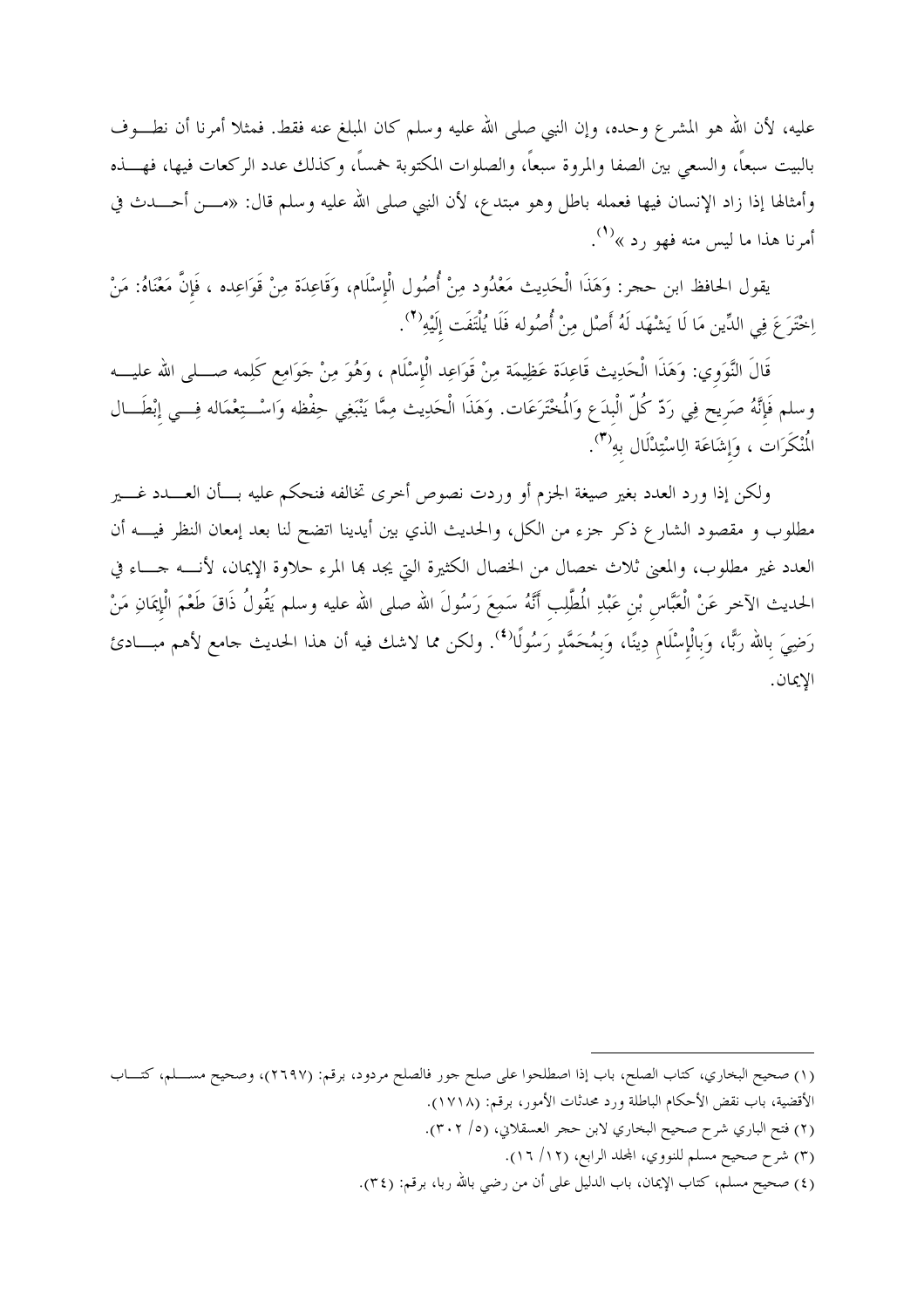#### الوقفة الثالثة:

### معنى حلاوة الإيمان

إن المؤمن إذا كان قلبه مطمئنا بالإيمان ثم قام بامتثال أوامر الله، واحتناب نواهيه، فإنه يجد مــــن راحــــة النفس وسعادة القلب وانشراح الصدر وسعة البال أثناء العبادة وعقب الانتهاء منها ما لا يوصف، وهذه اللذة تتفاوت من شخص إلى شخص حسب قوة الإيمان وضعفه. وتحصل هذه اللذة بحصول أسباها كمـــا تـــزول بزوال أسباها، فمنها أن يحب الله ورسوله أكثر من غيرهما، وأن يحب إحوانه في الله ولله، وبـــالعكس يـــبغض الكفر وأهله امتثالًا لأمر الله، كما يكره أن يقذف في النار .

قال الإمام النووي: قَالَ الْعُلَمَاء رَحِمَهُمْ الله: مَعْنَى حَلَاوَة الْإِيمَان اِسْتِلْذَاذ الطَّاعَات وَتَحَمُّل المَشَقَّات فِي رضَا الله عَزَّ وَحَلَّ، وَرَسُوله صلى الله عليه وسلم ، وَإيثَار ذَلِكَ عَلَى عَرَض الدُّنْيَا ، وَمَحَبَّة الْعَبْد رَبّه – سُبْحَانه وَتَعَالَى – بفِعْل طَاعَته ، وَتَرْكِ مُخَالَفَته ، وَكَذَلِكَ مَحَبَّة رَسُول الله صلى الله عليه وسلم''.

وقال ابن حجر في الفتح: وَفِي قَوْله:« حَلَاوَة الْإِيمَان » اِسْتِعَارَة تَخْيِيلِيَّةٌ، شَبَّهَ رَغْبَة المُؤْمِن فِسي الْإِيمَـــان بشَيْء حُلْو وَأَنْبَتَ لَهُ لَازِم ذَلِكَ الشَّيْء وَأَضَافَهُ إلَيْهِ ، وَفِيهِ تَلْمِيح إلَى قِصَّة المريض وَالصَّــحِيح لِـــأنَّ المَـــريض الصَّفْرَاوِيّ يَجِد طَعْم الْعَسَل مُرًّا، وَالصَّحِيح يَذُوق حَلَاوَته عَلَى مَا هِيَ عَلَيْهِ، وَكُلَّمَا نَقَصَتْ الصِّحَّة شَيْئًا مَـــا نَقَصَ ذَوْقه بقَدْرِ ذَلِكَ<sup>(٢</sup>).

وقال السندي في شرح سنن النسائي: «حَلَاوَة الْإِيمَان» أَيْ اِنْشِرَاح الصَّدْر بهِ وَلَذَّة الْقَلْب لَهُ تُشْبه لَـــذَّة الشَّيْءِ إلَى حُصُول فِي الْفَم، وَقِيلَ الْحَلَاوَة الْحُسْن، وَبِالْجُمْلَةِ فَلِلْإِيمَانِ لَذَّة فِي الْقَلْب تُشْبه الْحَلَاوَة الْحِسِّيَّة بَلْ رُبَّمَا يَغْلِب عَلَيْهَا حَتَّى يَدْفَع بهَا أَشَدّ المَرَارَات، وَهَذَا مِمَّا يَعْلَم بهِ مَنْ شَرَحَ الله صَدْره لِلْإسْلَام، اللهُمَّ اُرْزُقْنَاهَا مَعَ الدَّوَامِ عَلَيْهَا<sup>(٣)</sup>.

وقال السندي أيضا: اُسْتُعِيرَ اِسْم الطَّعْم أَوْ الْحَلَاوَة لِمَا يَحدهُ الْمُؤْمِن الْكَامِل فِي الْقَلْب بسَبَب الْإيمَـــان مِنْ الِانْشِرَاحِ وَالِاتِّسَاعِ وَلَذَّةِ الْقُرْبِ مِنْ الله تَعَالَى.

فليعلم الإنسان أنه مهما توفرت له سبل الراحة والمعيشة فلن يجد هذه اللذة إلا إذا وثق صلته بالله، فالمال والجاه والحسب والنسب والأولاد لا تغني عن الإيمان شيئا، ولا نسبة بين نعيم الدنيا الزائل وبين نعيم الإيمان.

- (١) شرح صحيح مسلم للنووي، المحلد الأول (١٣/٢).
- (٢) فتح الباري شرح صحيح البخاري لابن حجر العسقلاني (٦٠/١).
	- (٣) شرح سنن النسائي للسندي، المحلد الرابع، (٩٤/٨-٩٥).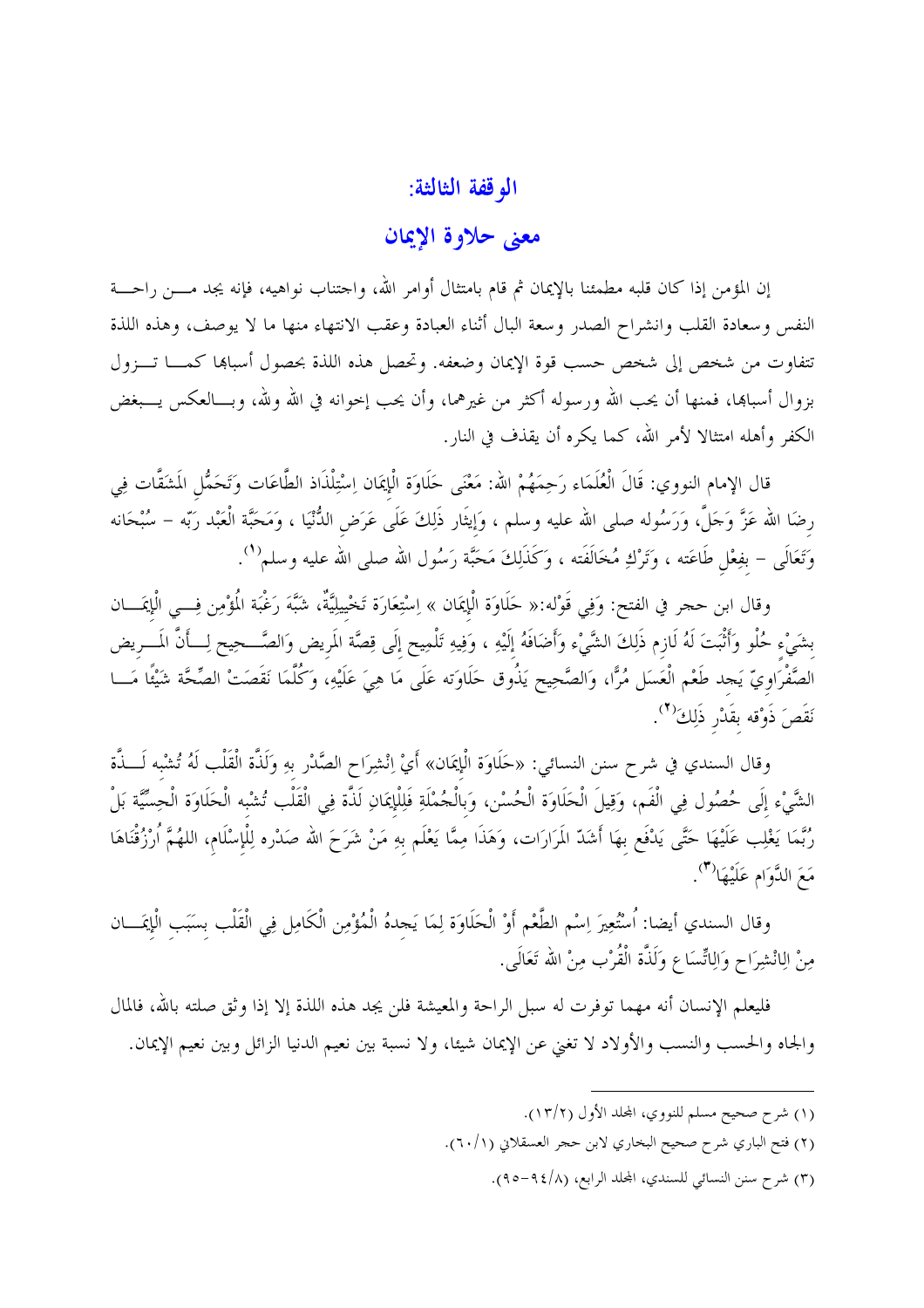يقول الحسن البصري واصفاً حال الأثرياء: «إنهم وإن طقطقت بمم البغال، وهملجت بمم البراذين، فإن ذل المعصية لا يفارقهم، أبي الله إلا أن يذل من عصاه».

ويقول ابن القيم: «في القلب شعث لا يلمه إلا الإقبال على الله، وفيه وحشة لا يزيلها إلا الأنس بـــه في خلوته، وفيه حزن لا يذهبه إلا السرور بمعرفته وصدق معاملته، وفيه قلق لا يسكنه إلا الاحتماع عليه والفرار إليه، وفيه نيران حسرات لا يطفئها إلا الرضى بأمره ونميه وقضائه ومعانقة الصبر على ذلك إلى وقت لقائه<sup>(١</sup>).

فتلخص من هذا: أن للإيمان والعبادة طعماً ومذاقاً حلوا ً، لا يجده الإنسان إلا إذا عمر الإيمـــان قلبـــه، وعمل بمقتضاه، ونوَر حياته به، في مثل ما حاء في هذا الحديث العظيم.

وهذه الحلاوة تتمثل في انشراح الصدر، وقوة التحمل ، والأنس بالله تعالى، والثقة بموعــــوده، والرضــــا بمقاديره، وعظمة اللحوء إليه، والتضرع بين يديه، ومعرفة ذاته وأسمائه وصفاته.

كما تتمثل ببناء منهج حياته على هذا الإيمان، يحل ما أحل الله، ويحرم ما حرم الله، وإن خالف هــــواه ورغباته، وعارض مزاجه وهواياته، ووقف أمام طموحاته.

كما تتمثل ببناء علاقاته مع الله تعالى، ومع الناس، ومع الحيوانات، ومع الأشياء على وفق ما شرع الله جل وعلا.

فإلى كل مسلم يريد هذا الطعم الحلو أن يتمثل هذا المنهج العظيم، وإلى كل داعية يريد التمتــــع بلــــذة العبادة والدعوة أن يتمثل هذا المنهج العظيم الذي لا يوحد في أي مقام آخر.

<sup>(</sup>١) ينظر: «لذة العبادة» للشيخ سعد الصالح، ص:١٦-١٧.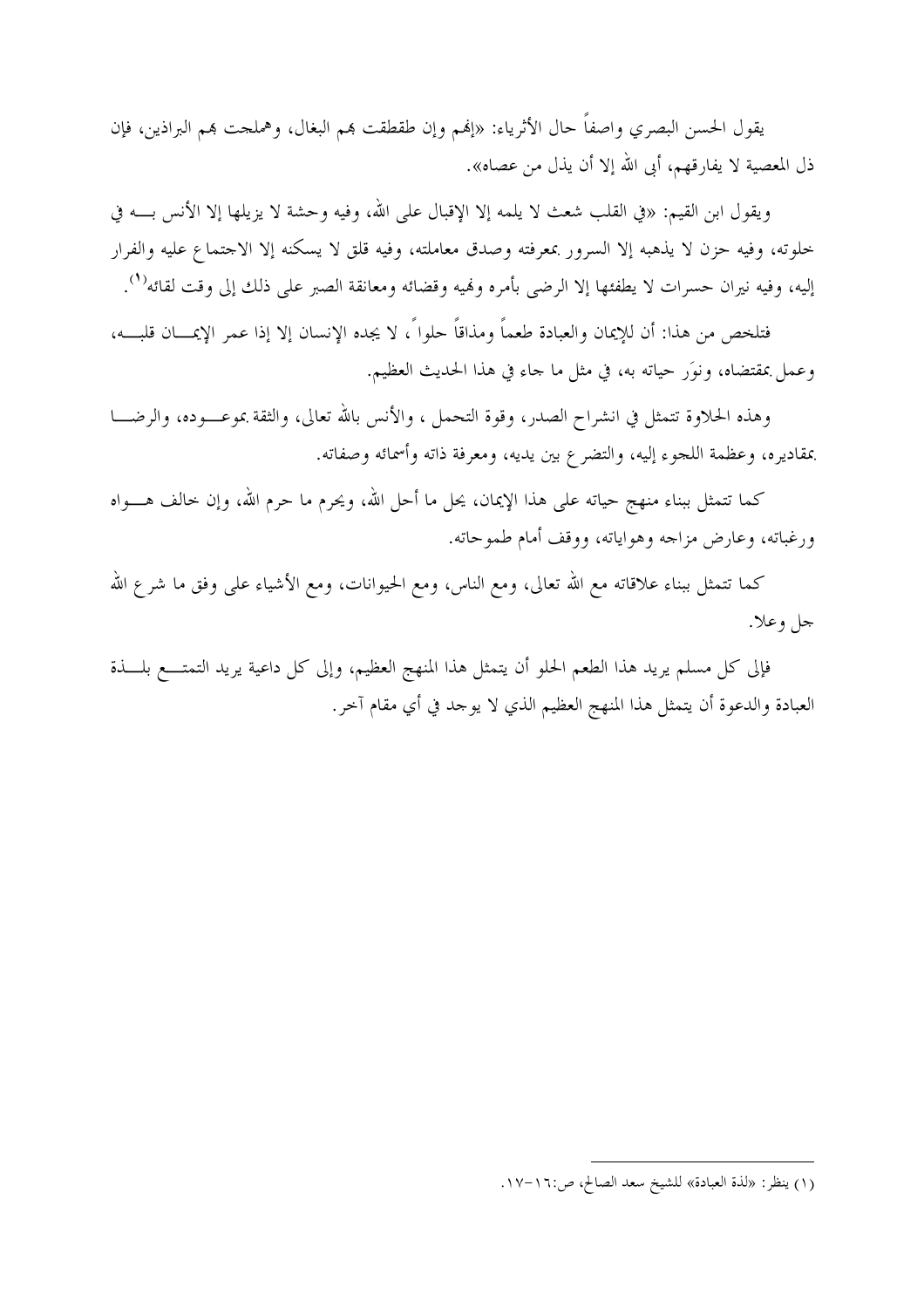### الوقفة الرابعة:

في قوله صلى الله عليه وسلم : أن يكون الله ورسوله أحب إليه مما سواهما هذه الوقفة نفرعها كالآتي:

أو لاً: تعريف المحبة لغة واصطلاحاً:

قال ابن منظور: الحب نقيض البغض، والحب الوداد والمحبة، وأحبه فهو محب وهو محبوب، وتحبب إليه: تودد؛ وامرأة محبة لزوجها ومحب أيضا، والحب: الحبيب<sup>(١</sup>).

وقال الفيروزآبادي: الحب: الوِداد كالحباب والحب بكسرهما. أحبه وهو محبوب على غير قياس وتحابوا: أحب بعضهم بعضا<sup>(٢)</sup>.

> وقال ابن القيم: هذه المادة تدور في اللغة على خمسة أشياء: أحدها: الصفاء والبياض؛ ومنه قولهم لصفاء بياض الأسنان ونضارتها: حبب الأسنان. الثاني: العلو والظهور؛ ومنه حبب الماء وحبابه، وهو ما يعلوه عند المطر الشديد. الثالث: اللزوم والثبات: ومنه:حب البعير وأحب، إذا برك ولم يقم. الرابع: اللب، ومنه: حبة القلب، للبه وداخله.

الخامس: الحفظ والإمساك. ومنه حب الماء للوعاء الذي يحفظ فيه.

ولا ريب أن هذه الخمسة من لوازم المحبة، فإنها صفاء المودة، وهيجان إرادات القلب للمحبوب، وعلوها وظهورها منه لتعلقها بالمحبوب المراد، وثبوت إرادة القلب للمحبوب، ولزومها لزوما لا تفرقه، ولإعطاء المحب محبوبه لبه، وأشرف ما عنده وهو قلبه، ولاحتماع عزماته وإراداته وهمومه على محبوبه. فاحتمعت فيها المعـــاني الخمسة<sup>(٣)</sup>.

واصطلاحاً: قال ابن أبي العز: هي تعلق قلب المحب بالمحبوب.

ثم قال: وقد احتلف في تحديد المحبة على أقوال نحو ثلاثين قولًا، ولا تحد المحبة بحد أوضح منها، فالحدود

(١) مدارج السالكين لابن القيم ٣/ ٩-١٠.

<sup>(</sup>١) لسان العرب لابن منظور ٢٨١/١ حرف الباء، فصل الحاء، باختصار.

<sup>(</sup>٢) القاموس المحيط للفيروزآبادي، ١/ ٥٢ باب الباء، فصل الحاء، مادة: (الحب).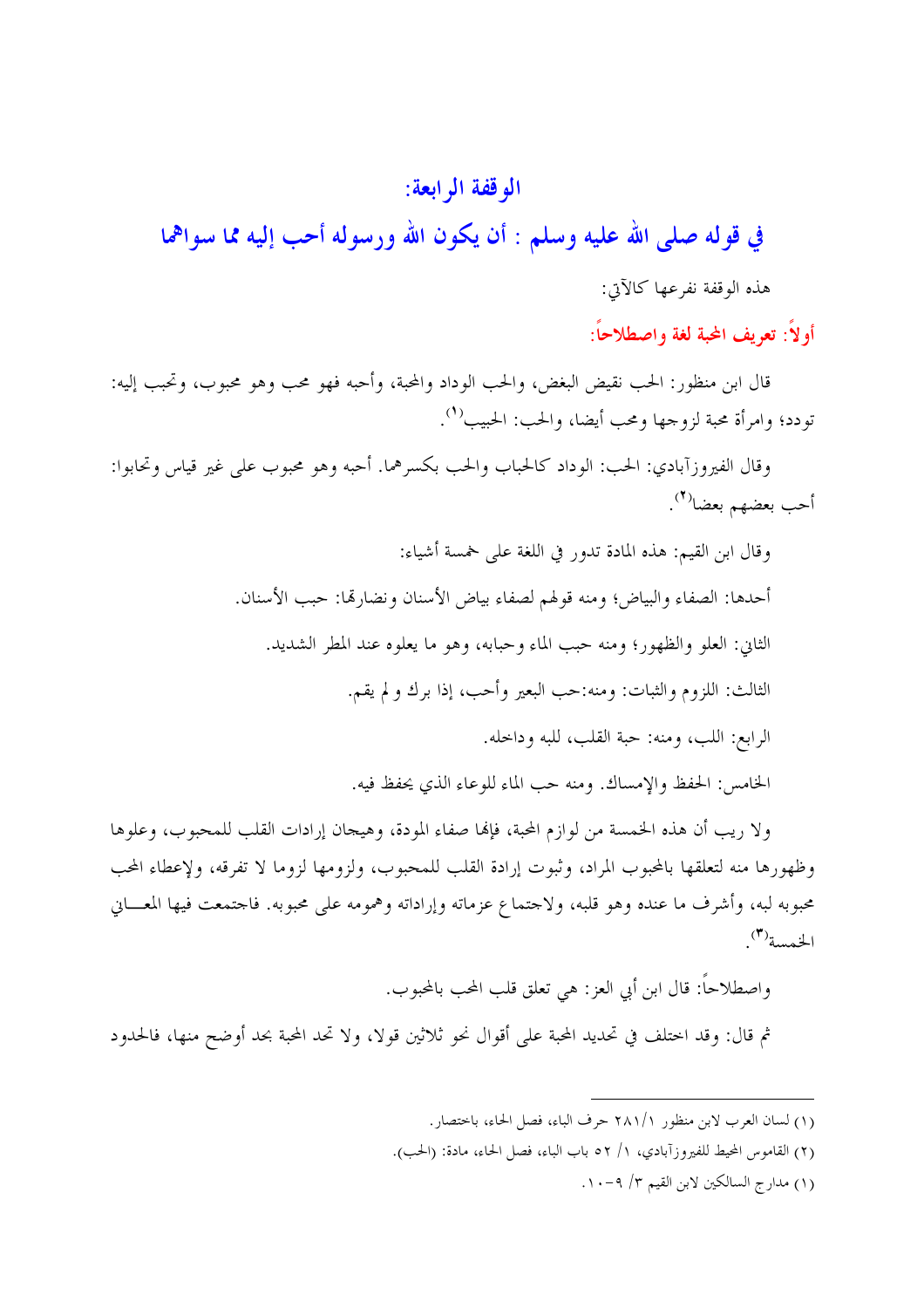لا تزيدها إلا خفاء وحفاء، وهذه الأشياء الواضحة لا تحتاج إلى تحديد، كالماء والهواء والتراب والجوع والشبع ونحو ذلك<sup>(١</sup>).

> وقد ذكر في تعريفها الإمام ابن القيم ثلاثين قولا<sup>(٢)</sup> منها: المحبة: سفر القلب في طلب المحبوب، ولهج اللسان بذكره على الدوام. ومنها: أن لا يؤثر على المحبوب غيره، وأن لا يتولى أمورك غيره. ومنها: إيثار المحبوب، على جميع المصحوب.

وقال الإمام النووي: أَصْل المَحَبَّة المَيْل إلَى مَا يُوَافِق الْمُحِبَّ ، ثُمَّ المَيْل قَدْ يَكُون لِمَا يَسْتَلِذُّهُ الْإِنْسَـــان ، وَيَسْتَحْسنهُ كَحُسْنِ الصُّورَة وَالصَّوْت وَالطَّعَام وَنَحْوهَا وَقَدْ يَسْتَلِذُّهُ بعَقْلِهِ لِلْمَعَاني الْبَاطِنَة كَمَحَبَّةِ الصَّــالِحِينَ وَالْعُلَمَاء وَأَهْلِ الْفَضْلِ مُطْلَقًا ، وَقَدْ يَكُون لِإحْسَانهِ إلَيْهِ ، وَدَفْعه المَضَارَّ وَالمَكَارة عَنْهُ. وَهَـــذِهِ المَعَـــاني كُلُّهَـــا مَوْجُودَة فِي النَّبيِّ صلى الله عليه وسلم لِمَا حَمَعَ مِنْ حَمَال الظَّاهِرِ وَالْبَاطِنِ، وَكَمَال خِلَال الْحَلَال، وَأَنْـــوَا ع الْفَضَائِل ، وَإِحْسَانه إِلَى حَمِيع الْمُسْلِمِينَ بهدَايَتِهِ إِيَّاهُمْ إِلَى الصِّرَاط الْمُسْتَقِيم ، وَدَوَام النِّعَم ، وَالْإِبْعَـــاد مِـــنْ الْجَحِيمْ".

وقال ابن حجر في الفتح: قَالَ الْبَيْضَاوِيّ: الْمُرَاد بالْحُبِّ هُنَا الْحُبّ الْعَقْلِيّ الَّذِي هُوَ إيثَار مَـــا يَقْتَضِـــي الْعَقْل السَّلِيم رُجْحَانه وَإِنْ كَانَ عَلَى خِلَاف هَوَى النَّفْس، كَالْمَريض يَعَاف الدَّوَاء بطَبْعِهِ فَيَنْفِر عَنْهُ ، وَيَمِيــــل إلَيْهِ بمُقْتَضَى عَقْله فَيَهْوَى تَنَاوُله ، فَإِذَا تَأَمَّلَ الْمَرْء أَنَّ الشَّارِع لَا يَأْمُر وَلَا يَنْهَى إلَّا بمَا فِيهِ صَــلَماح عَاحـــل أَوْ خَلَاص آحل، وَالْعَقْل يَقْتَضِي رُحْحَان حَانب ذَلِكَ، تَمَرَّنَ عَلَى الِاثْتِمَار بأَمْرِهِ بحَيْثُ يَصِير هَوَاهُ تَبَعًا لَهُ ، وَيَلْتَذّ بذَلِكَ اِلْتِذَاذًا عَقْلِيًّا ، إذْ الِالْتِذَاذ الْعَقْلِيّ إدْرَاك مَا هُوَ كَمَال وَخَيْر مِنْ حَيْثُ هُوَ كَذَلِكَ. وَعَبَّرَ الشَّار ع عَنْ هَذِهِ الْحَالَة بِالْحَلَاوَةِ لِأَنَّهَا أَظْهَرِ اللَّذَائِذِ الْمَحْسُوسَة<sup>(٤)</sup>.

- (٢) انظر مدارج السالكين لابن القيم، ص:١١/٢-١٦.
- (١) شرح صحيح مسلم للنووي، المحلد الأول، (٢/ ١٤).
- (٤) فتح الباري شرح صحيح البخاري، لابن حجر العسقلاني، (١/ ٦٠-٢١).

<sup>(</sup>١) شرح العقيدة الطحاوية، ص:١٦٧.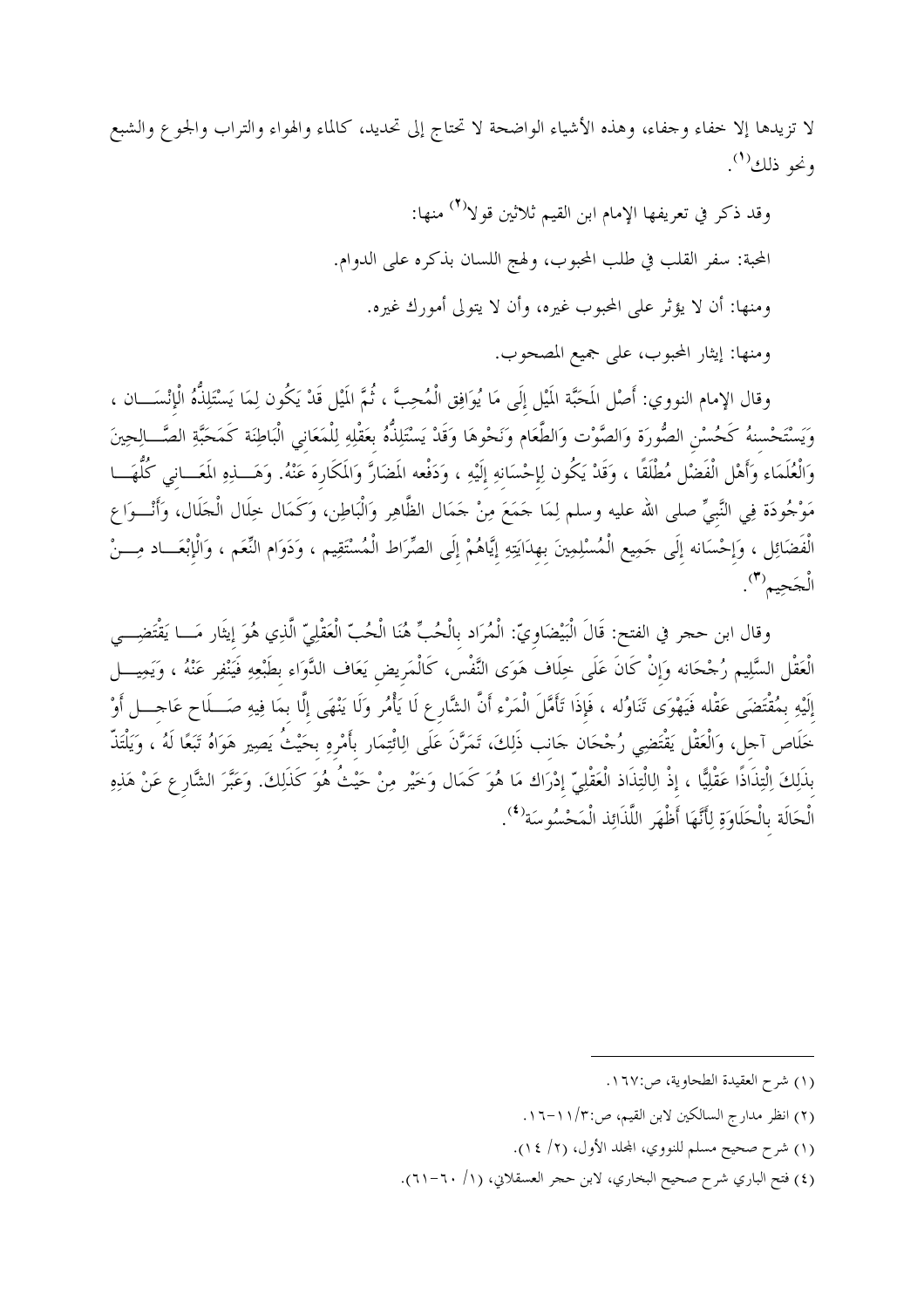ثانيا: مراتب المحبة:

وأما مراتبها – كما ذكرها ابن القيم وابن أبي العز – فهي عشرة<sup>(١)</sup>؛ وهي كالتالي: أولها: العلاقة: وهي تعلق القلب بالمحبوب. والثانية: الإرادة: وهي ميل القلب إلى محبوبه وطلبه له. والثالثة: الصبابة: وهي انصباب القلب إليه بحيث لا يملكه صاحبه كانصباب الماء في الحدور. والربعة الغرام: وهي الحب اللازم للقلب، ومنه الغريم لملازمته. والخامسة: المودة والود: وهي صفو المحبة وحالصها ولبها. والسادسة: الشغف: وهي وصول المحبة إلى شغاف القلب.

والسابعة: العشق: وهو الحب المفرط الذي يخاف منه على صاحبه منه، ولكن لا يوصف به الرب تعالى، ولا العبد في محبة ربه — والسبب لأن العشق محبة مع شهوة<sup>(٢</sup>).

والثامنة: التيمم: وهو بمعنى التعبد.

والتاسعة: التعبد: قال ابن القيم في روضة المحبين<sup>(٣)</sup>: وأما التعبد فهو غاية الحب وغاية الذل يقال: عبده الحب، أي ذلَّلـــه، وطريق معبد بالأقدام أي: مذلل. وكذلك المحب قد ذلَّلـــه الحب ووطأه، ولا تصلح هــــذه المرتبة لأحد غير الله عز وحل، ولا يغفر الله سبحانه لمن أشرك في عبادته، ويغفر ما دون ذلك لمن يشاء فمحبة العبودية، هي أشرف أنواع المحبة ، وهي حالص حق الله على عباده.

والعاشرة: الخلة: وهي المحبة التي تخللت روح المحب وقلبه.

قال الطحاوي: وقيل في ترتيبها غير ذلك، وهذا الترتيب تقريب حسن، يعرف حسنه بالتأمل في معانيه. واعلم أن وصف الله تعالى بالمحبة والخلة هو كما يليق بجلال الله تعالى وعظمته كسائر صـــفاته تعـــالى، وإنمــــا يوصف الله تعالى هذه الأنواع بالإرادة والود والمحبة والخلة حسبما ورد النص<sup>(٤)</sup>.

وإن النبي صلى الله عليه وسلم قد ثبت له أعلى مراتب المحبة وهي الخلة، كما ورد عن جُنْـــدَب قَـــالَ سَمِعْتُ النَّبيَّ صلى الله عليه وسلم قَبْلَ أنْ يَمُوتَ بِخَمْسٍ وَهُوَ يَقُولُ: «إنِّي أَبْرَأُ إِلَى الله أنْ يَكُونَ لِـــي مِـــنْكُمْ

- (١) ينظر مدارج السالكين لابن القيم (٢٧/٣-٣٠)، وشرح العقيدة الطحاوية لابن أبي العز، ص: (١٦٥–١٦٦).
	- (٢) روضة المحبين لابن القيم، ص:٢٧.
	- (٣) روضة المحبين لابن القيم، ص:٥٢.
	- (٤) شرح العقيدة الطحاوية لابن أبي العز، ص:١٦٥-١٦٦.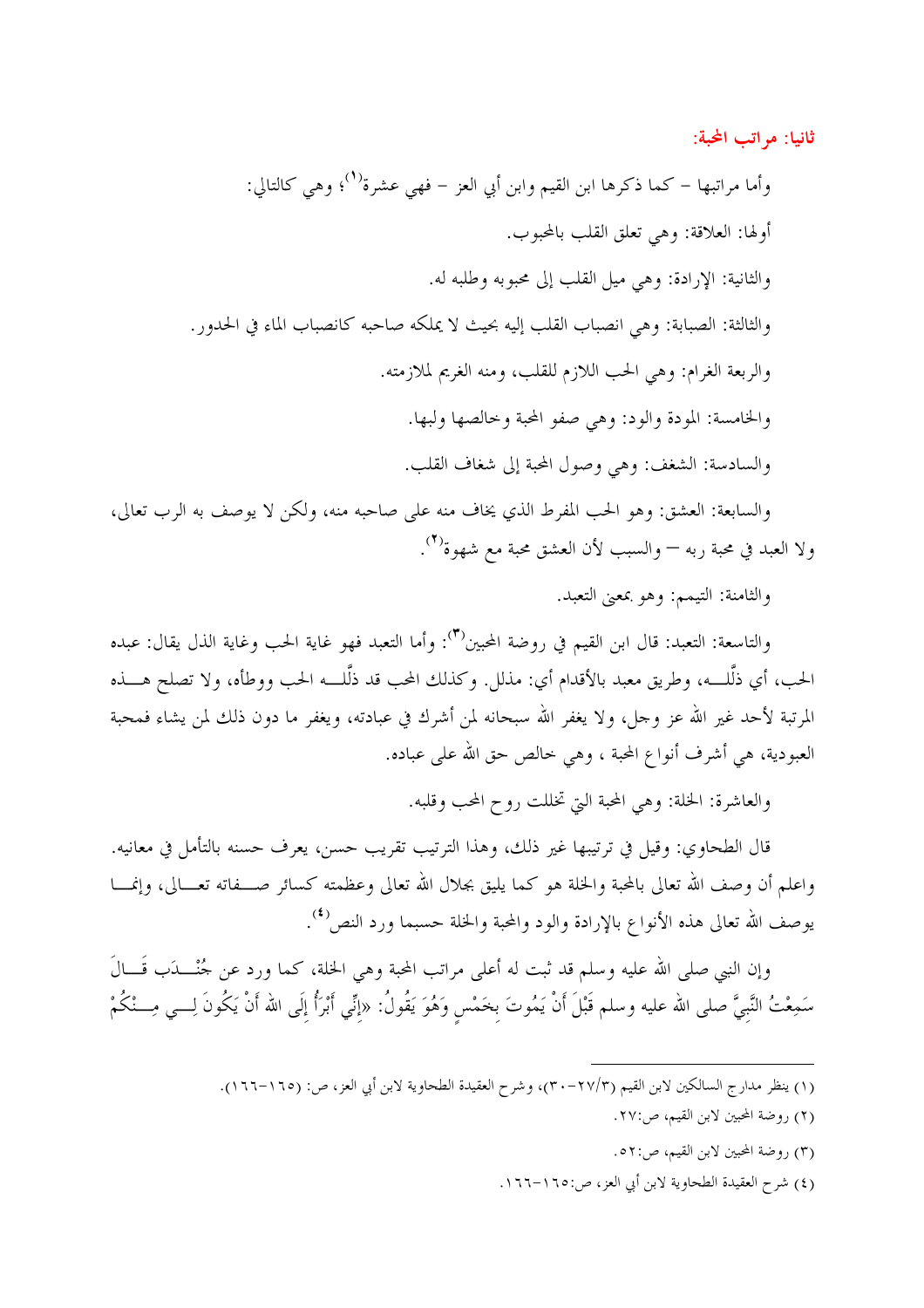خَلِيلٌ، فَإِنَّ الله تَعَالَى قَدْ اتَّخَذَني خَلِيلًا كَمَا اتَّخَذَ إبْرَاهِيمَ خَلِيلًا، وَلَوْ كُنْتُ مُتّخِذًا مِنْ أُمَّتِي خَلِيلًا لَاتَّخَذْتُ أَبَا بَكْرٍ خَلِيلًا، أَلَا وَإِنَّ مَنْ كَانَ قَبْلَكُمْ كَانُوا يَتَّخِذُونَ قُبُورَ أَنْبِيَائِهِمْ وَصَالِحِيهِمْ مَسَاحِدَ أَلَا فَلَا تَتَّخِــذُوا الْقُبُـــورَ مَسَاجِدَ إِنِّي أَنْهَاكُمْ عَنْ ذلك، إن الله اتخذني خليلاً كما اتخذ إبراهيم خليلا»<sup>(١)</sup>.

وأيضا ما روى أبو الْأَحْوَصِ عَنْ عَبْدِ الله عَنْ النَّبِيِّ صلى الله عليه وسلم قَالَ: «لَوْ كُنْتُ مُتَّخِذًا مِنْ أَهْلِ الْأَرْضِ خَلِيلًا لَاتَّخَذْتُ ابْنَ أَبِي قُحَافَةَ، خَلِيلًا وَلَكِنْ صَاحِبُكُمْ خَلِيلُ الله»<sup>(٢</sup>).

فيتضح من هذين الحديثين أن صفة الخلة ثبتت للنبي صلى الله عليه وسلم.

<sup>(</sup>١) صحيح مسلم، كتاب المساحد، باب النهي عن بناء المساحد على القبور، رقم الحديث: (٥٣٢).

<sup>(</sup>٢) صحيح مسلم، كتاب فضائل الصحابة، باب: من فضائل أبي بكر الصديق، برقم: (٢٣٨٣).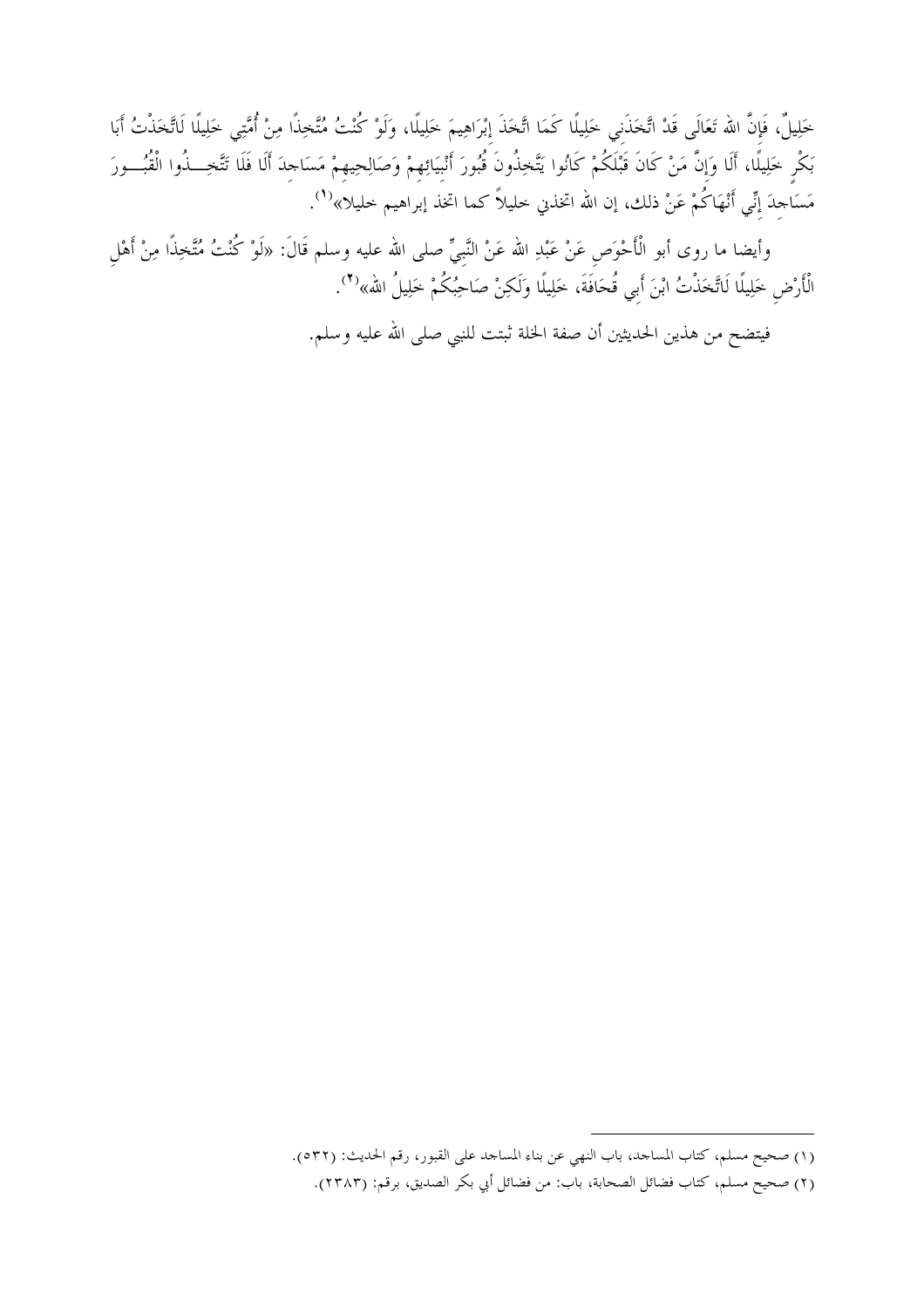ثالثا: أهمية محبة الله ومنزلتها

قال الإمام ابن القيم , حمه الله:

متزلة المحبة هي المتزلة التي فيها تنافس المتنافسون، وإليها شخص العاملون، وإلى علمها شمر الســــابقون، وعليها تفايي المحبون، وبروح نسيمها تروح العابدون، فهي قوت القلوب، وغذاء الأرواح، وقرة العيون، وهي الحياة التي من حرمها فهو من جملة الأموات، والنور الذي من فقده فهو في بحار الظلمات، والشفاء الذي مـــن عدمه حلت بقلبه الأسقام، واللذة التي من لم يظفر بما فعيشه كله هموم وآلام، وهي روح الإيمان والأعمــــال، والمقامات والأحوال، التي متى حلت منها فهي كالجسد الذي لا روح فيه، تحمل أثقال السائرين إلى بـــلاد لم يكونوا إلا بشق الأنفس بالغيها، وتوصلهم إلى مقامات لم يكونوا بدولها أبدا واصليها، وتبوءهم مـــن مقاعـــد الصدق مقامات لم يكونوا لولاها داخليها، وهي مطايا القوم التي مسراهم على ظهورها دائمـــا إلى الحبيـــب، وطريقهم الأقوم الذي يبلغهم إلى منازلهم الأولى من قريب، تالله لقد ذهب أهلها بشرف الدنيا والآخرة، إذ لهم من معية محبوهم أوفر نصيب، وقد قضي الله يوم قدر مقادير الخلائق بمشيئته وحكمته البالغة: أن المرء مع مــــن أحب ، فيالها من نعمة عل<sub>ى</sub> المحبين سابغة<sup>(١</sup>).

وقال أيضا: إن محبة الله سبحانه، والأنس به، والشوق إلى لقائه، والرضى به وعنه، أصل الدين وأصــــل أعماله وإرادته...ومحبته تعالى، بل كونه أحب إلى العبد من كل ما سواه على الإطلاق من أعظـــم واحبـــات الدين، وأكبر أصوله، وأحل قواعده، ومن أحب معه مخلوقا مثل ما يحبه فهو من الشرك الذي لا يغفر لصاحبه ولا يقبل معه عمل، قال تعالى: ((وَمِنَ النَّاسِ مَنْ يَتَّخِذُ مِنْ دُونِ اللَّهِ أَندَادًا يُحِبُّونَهُمْ كَحُبِّ اللَّهِ وَالَّذِينَ آمَنُـــوا أَشَدُّ حُنَّا للَّه)) [البقرة:٢٥ (]<sup>(٢)</sup>.

قال شيخ الإسلام ابن تيمية: فمن أحب مخلوقا مثل ما يحب الله فهو مشرك، ويجب الفرق بين الحب في الله والحب مع الله'(٣).

وقال أيضا: ولهذا كان أهل التوحيد والإخلاص أكمل حبا لله من المشركين الذين يحبون غيره، الــــذين اتخذوا من دونه أندادا يحبونمم كحبه<sup>(٤)</sup>.

وقال ابن القيم: أحبر تعالى أن من أحب من دون الله شيئا كما يحب الله تعالى فهو ممن اتخذ من دون الله أندادا فهذا ند في المحبة لا في الحلق والربوبية، فإن أحدا من أهل الأرض لم يثبت هذا الند بخلاف ند المحبة، فإن

- (١) مدارج السالكين لابن القيم: ١/٣-٧.
	- (٢) إغاثة اللهفان ١٩٢/٢-١٩٣.
- (٣) الفتاوى لشيخ الإسلام ابن تيمية، ٤٩/١٥.
- (٤) الفتاوى لشيخ الإسلام ابن تيمية، ١٤٤/١٧.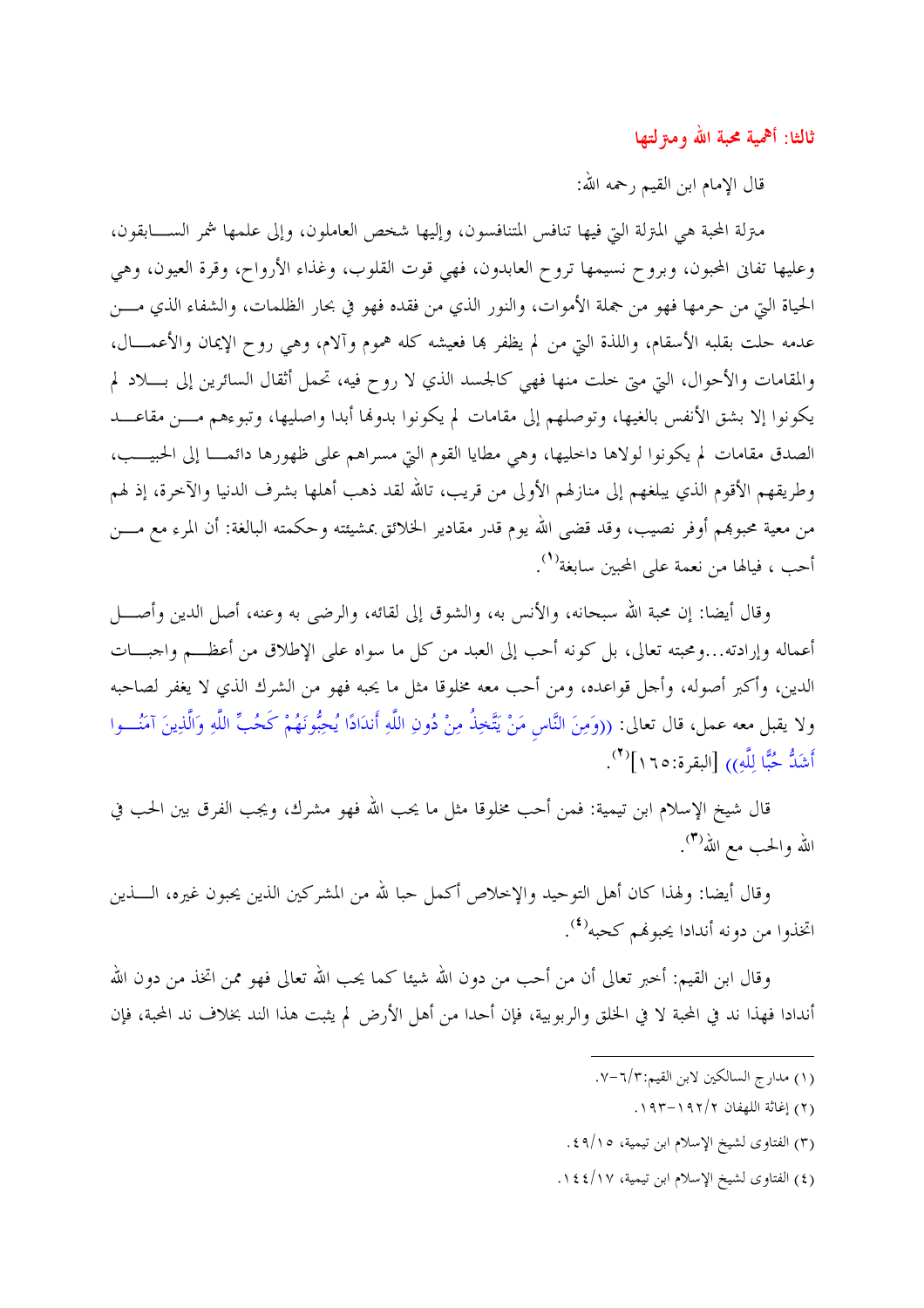أكثر أهل الأرض قد اتخذوا من دون الله أندادا في الحب والتعظيم<sup>(١</sup>).

وقد جاء في الحديث: عَنْ أَبِي هُرَيْرَةَ قَالَ قَالَ رَسُولُ الله صلى الله عليه وسلم : «قَالَ اللهُ تَبَارَكَ وَتَعَالَى: أَنَا أَغْنَى الشُّرَكَاءِ عَنْ الشِّرْكِ، مَنْ عَمِلَ عَمَلًا أَشْرَكَ فِيهِ مَعِي غَيْرِي، تَرَكْتُهُ وَشِرْكَهُ»<sup>(٢</sup>).

ومن هذا يجب أن نعلم أن محبة الله تعالى أعلا درحات العبودية له سبحانه، فيقدمها على جميع المحـــاب من والد، وولد، وزوجة، وصديق، وحاه، ومال، وغيرها، فيعبد الله تعالى محبًّا له، هذه المحبة التي تتطلب الــــذل والخضوع والطاعة والانقياد له سبحانه، ويظهر هذا على تعبده له حل وعلا في صلاته وصـــيامه، وإنفاقـــه، وحجه وعمرته،ودعائه واستغاثته، وبره وإحسانه، ومعاملاته كلها.

وعليه فلا يجوز أن يساوي محبة غيره بمحبته حل وعلا بل هذا من الشرك به سبحانه، كما سبق نقله عن الأئمة امتثالاً لقوله تعالى: ((وَمِنَ النَّاسِ مَنْ يَتَّخِذُ مِنْ دُونِ اللَّهِ أَندَادًا يُحِبُّونَهُمْ كَحُبِّ اللَّهِ وَالَّذِينَ آمَنُوا أَشَـــدُّ حُبًّا لِلَّهِ وَلَوْ يَرَى الَّذِينَ ظَلَمُوا إذْ يَرَوْنَ الْعَذَابَ أَنَّ الْقُوَّةَ لِلَّهِ حَمِيعًا وَأَنَّ اللَّهَ شَدِيدُ الْعَذَابِ)) [البقرة:١٦٥].

<sup>(</sup>١) التفسير القيم ص:٤٠ ١.

<sup>(</sup>٢) صحيح مسلم، كتاب الزهد والرقائق، باب من أشرك في عمله غير الله، برقم: (٢٩٨٥).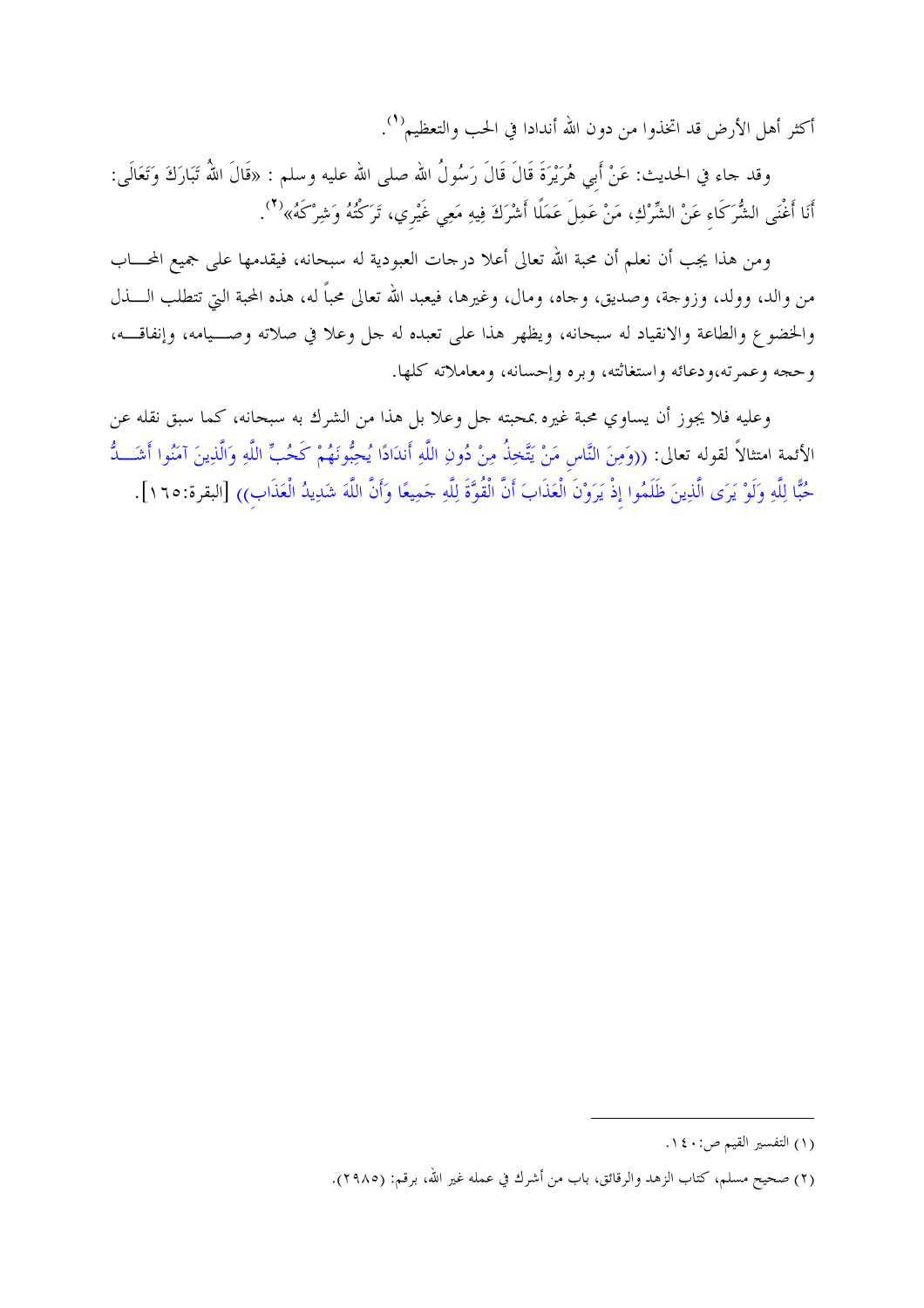رابعا: المحبة على طرفين

إن المحبة على طرفين: طرف محبة العبد لربه، وطرف محبة الرب لعبده.

قال ابن القيم: وجميع طرق الأدلة — عقلاً ونقلاً وفطرة وقياساً واعتبارًا وذوقًا ووجدًا — تـــدل علــــي إثبات محبة العبد لربه، والرب لعبده.

الأدلة على محبة العبد لربه:

قال تعالى: ((وَمِنَ النَّاسِ مَنْ يَتَّخِذُ مِنْ دُونِ اللَّهِ أَندَادًا يُحِبُّونَهُمْ كَحُبٍّ اللَّهِ)) [البقرة:١٦٥].

فأحبر تعالى أن من أحب من دون الله شيئا كما يحب الله تعالى؛ فهو ممن اتخذ من دون الله أندادا، فهذا ند في المحبة لا في الحلق والربوبية، فإن أحدا من أهل الأرض لم يثبت هذا الند في الربوبية بخلاف ند المحبة، فإن أكثر أهل الأرض قد اتخذوا من دون الله أندادا في الحب والتعظيم، لذا قال تعالى: ((وَالَّذِينَ آمَنُوا أَشَـــدُّ حُبَّـــا للَّه)) [البقرة:١٦٥].

قال شيخ الإسلام ابن تيمية: إنما ذموا بأن أشركوا بين الله وبين أنــــدادهم في المحبــــة و لم يخلصــــوها لله كمحبة المؤمنين له.

وهذه التسوية المذكورة في قوله تعالى: ((تَاللَّهِ إنْ كُنَّا لَفِي ضَلال مُبين \* إذْ نُسَوِّيكُمْ برَبِّ الْعَـــالَمِينَ)) [الشعراء:٩٨].

ومعلوم أُهْم لم يسووهم برب العالمين في الحلق والربوبية وإنما سووهم به في المحبة والتعظيم.

وقال تعالى: ((قُلْ إنْ كُنْتُمْ تُحِبُّونَ اللَّهَ فَاتَّبِعُوني يُحْبِبْكُمُ اللَّهُ)) [آل عمران:٣١].

وهي تسمى آية المحبة.

قال أبو سليمان الداراني: لما ادعت القلوب محبة الله أنزل الله لها محنة: ((قُلْ إنْ كُنْـــتُمْ تُحِبُّـــونَ اللَّـــهَ فَاتَّبِعُوني يُحْبْكُمُ اللَّهُ)) [آل عمران:٣١].

وقال تعالى: ((يَاأَيُّهَا الَّذِينَ آمَنُوا مَنْ يَرْتَدَّ مِنْكُمْ عَنْ دِينهِ فَسَوْفَ يَأْتِي اللَّهُ بقَوْم يُحِبُّهُمْ وَيُحِبُّونَهُ أَذِلَّــةٍ عَلَى الْمُؤْمِنِينَ أَعِزَّةٍ عَلَى الْكَافِرِينَ يُجَاهِدُونَ فِي سَبيلِ اللَّهِ وَلا يَخَافُونَ لَوْمَةَ لائِم)) [المائدة:٤٥].

فقد أثبتت المحبة من طرفين؛ محبة العبد لله، ومحبة الله للعبد.

وحاء في الحديث أن النبي صلى الله عليه وسلم كان يدعو هذا الدعاء: «اللهُمَّ بعِلْمِكَ الْغَيْبَ وَقُــــدْرَتِكَ عَلَى الْخَلْقِ أَحْيني مَا عَلِمْتَ الْحَيَاةَ خيْرًا لِي، وَتَوَفَّني إذَا عَلِمْتَ الْوَفَاةَ خيْرًا لِي، اللهُمَّ وَأَسْأَلُكَ خَشْيَتَكَ فِسي الْغَيْب وَالشَّهَادَةِ، وَأَسْأَلُكَ كَلِمَةَ الْحَقِّ فِي الرِّضَا وَالْغَضَبِ، وَأَسْأَلُكَ الْقَصْدَ فِي الْفَقْر وَالْغِنَى، وَأَسْأَلُكَ نَعِيمًا لَا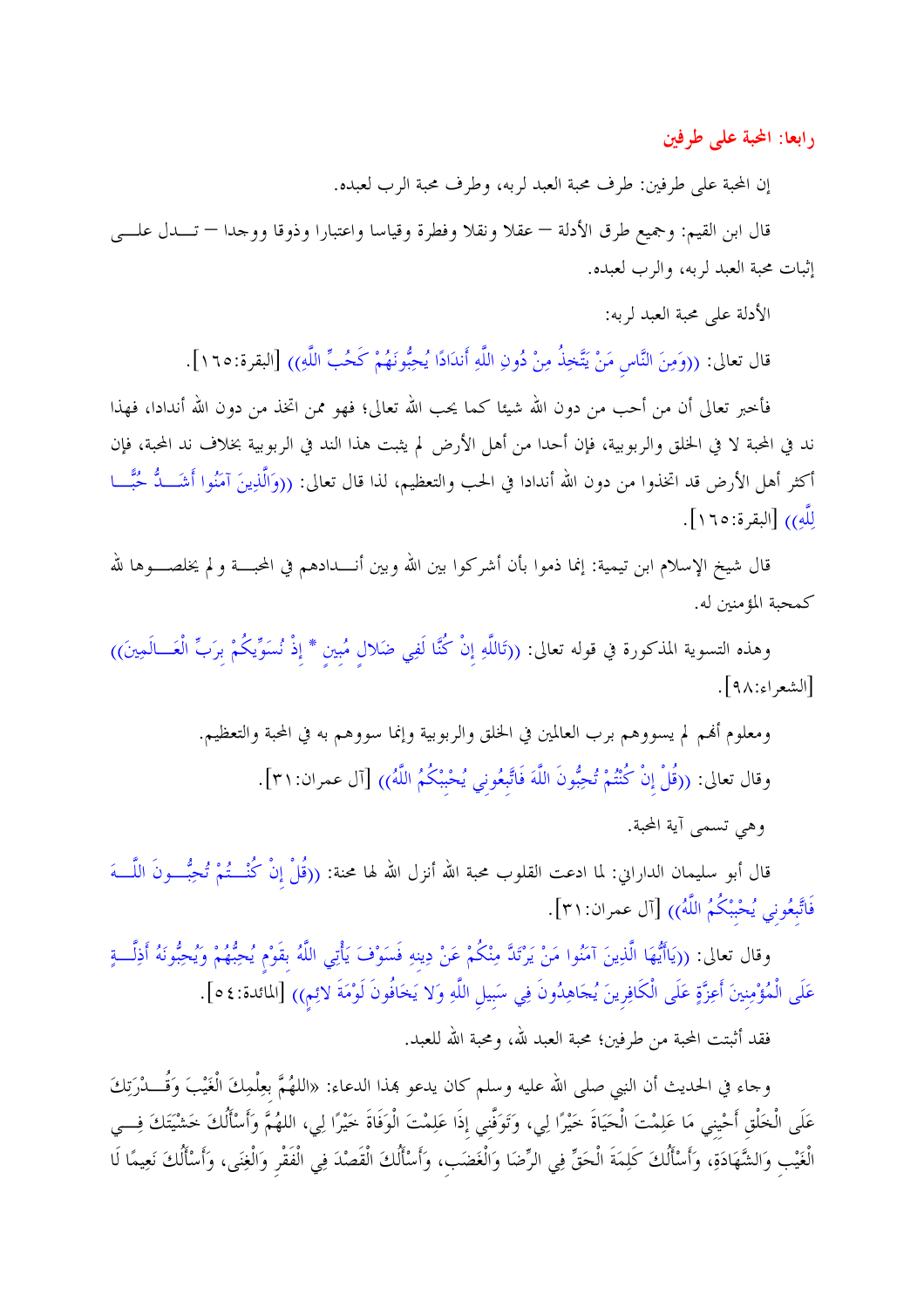يَنْفَدُ، وَأَسْأَلُكَ قُرَّةَ عَيْنِ لَا تَنْقَطِعُ، وَأَسْأَلُكَ الرِّضَاءَ بَعْدَ الْقَضَاء، وَأَسْأَلُكَ بَرْدَ الْعَيْش بَعْدَ الْمَوْتِ، وَأَسْأَلُكَ لَذَّةَ النَّظَرِ إِلَى وَحْهِكَ، وَالشَّوْقَ إِلَى لِقَائِكَ فِي غَيْرِ ضَرَّاءَ مُضِرَّةٍ وَلَا فِتْنَةٍ مُضِلَّةٍ، اللهُمَّ زَيِّنًا بِزِينَةِ الْإِيمَـــانِ وَاحْعَلْنَـــا هُدَاةً مُهْتَدِينَ»<sup>(1</sup>).

فقد اشتمل هذا الحديث الشريف على ثبوت لذة النظر إلى وحه الله، وعلى ثبوت الشوق إلى لقائه.

وأيضا: عَنْ عَائِشَةَ أَنَّ النَّبيَّ صَلَّى اللهُ عَلَيْهِ وَسَلَّمَ بَعَثَ رَجُلًا عَلَى سَريَّةٍ وَكَانَ يَقْرَأُ لِأَصْحَابِهِ فِى صَلَاتِهِمْ فَيَحْتِمُ بِـــ((قُلْ هُوَ اللَّهُ أَحَدٌ)) [الإخلاص: ١]، فَلَمَّا رَجَعُوا ذَكَرُوا ذَلِكَ لِلنَّبيِّ صَلَّى اللهُ عَلَيْهِ وَسَـــلَّمَ، فَقَـــالَ: «سَلُوهُ لِأَيِّ شَيْءٍ يَصْنَعُ ذَلِكَ»، فَسَأَلُوهُ، فَقَالَ: لِأَنَّهَا صِفَةُ الرَّحْمَنِ وَأَنَا أُحِبُّ أنْ أَقْرَأَ بهَا، فَقَالَ النَّبيُّ صَلَّى اللهُ عَلَيْهِ وَسَلَّمَ: «أَخْبِرُوهُ أَنَّ الله يُحِبُّهُ» (٢).

وأيضاً عَنْ أَبِي الدَّرْدَاء قَالَ: قَالَ رَسُولُ الله صلى الله عليه وسلم : «كَانَ مِنْ دُعَاء دَاوُدَ يَقُولُ: اللـــهُمَّ إنِّي أَسْأَلُكَ حُبَّكَ، وَحُبَّ مَنْ يُحِبُّكَ، وَالْعَمَلَ الَّذِي يُبَلِّغُني حُبَّكَ، اللهُمَّ اجْعَلْ حُبّك أَحَبَّ إلَيَّ مِـــنْ نَفْســـي، وَأَهْلِي، وَمِنْ الْمَاء الْبَارِدِ» قَالَ: وَكَانَ رَسُولُ الله صلى الله عليه وسلم إذَا ذَكَرَ دَاوُدَ يُحَدِّثُ عَنْهُ قَالَ: «كَــانَ أَعْبَدَ الْبَشَرِ» قَالَ أَبُوعِيسَى: هَذَا حَدِيثٌ حَسَنٌ غَرِيبٌ<sup>(٣)</sup>.

فتبين من هذا أن العبد يجب عليه أن يحب ربه على ما حاء في النصوص السابقة، ويسأل ربه أن يبلغــــه إياها، ويعمل من أجل الحصول عليها مرسخاً لها في قلبه، مجاهداً لنفسه حتى لا يزيغ عنـــها حـــال فتـــور أو ضعف.

ولذا حاءت النصوص القرآنية والنبوية في الذين يحبهم الله تعالى، وينالون هذه الدرحة العاليَــــة فإليــــك بعضاً منها:

(١) سنن النسائي، كتاب السهو، باب: نوع آخر، برقم: (١٣٠٥)، ومسند أحمد، برقم: (١٧٨٦١). (٢) صحيح البخاري، كتاب التوحيد، باب ما حاء في دعاء النبي صلى الله عليه وسلم، برقم: (٧٣٧٥)، وصحيح مسلم، كتاب صلاة المسافرين وقصرها، باب فضل قراءة ((قُلْ هُوَ اللَّهُ أَحَدٌ)) [الإخلاص: ١]، برقم: (٨١٣). (٣) حامع الترمذي، كتاب الدعوات، باب ما حاء في عقد التسبيح باليد، برقم: (٤٩٠).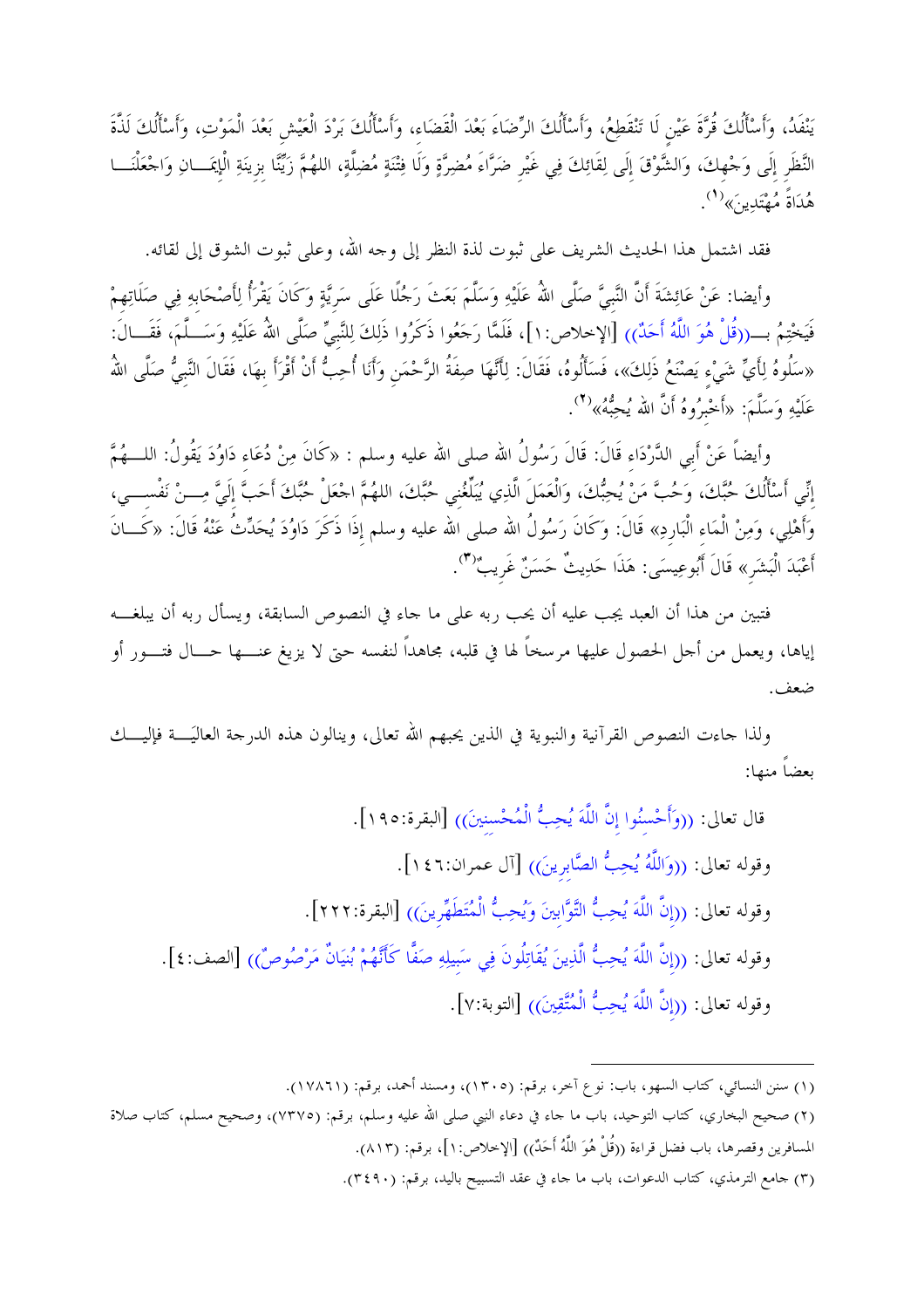وقوله في ضد ذلك: قوله تعالى: ((وَاللَّهُ لا يُحِبُّ الْفَسَادَ)) [البقرة:٢٠٥]. وقوله تعالى: ((وَاللَّهُ لا يُحِبُّ الْمُفْسلِينَ)) [المائدة:٢٤]. وقوله تعالى: ((وَاللَّهُ لا يُحِبُّ الظَّالِمِينَ)) [آل عمران:١٤٠]. وقوله تعالى: ((إنَّ اللَّهَ لا يُحِبُّ مَنْ كَانَ مُخْتَالًا فَخُورًا)) [النساء:٣٦].

وكذلك جاء في السنة كثير من النصوص أن أحب الأعمال إلى الله كذا وكذا، وأن الله يحب كذا كذا، كقوله: «أَحَبُّ الْعَمَلِ إلَى الله مَا دَاوَمَ عَلَيْهِ صَاحِبُهُ وَإِنْ قَلَّ»<sup>(١</sup>′.

وأيضاً عن أنَس بْن مَالِكٍ قَالَ قَالَ رَسُولُ الله صلى الله عليه وسلم : «للهُ أَشَكُّ فَرَحًا بتَوْبَةِ عَبْـــلبِهِ حِـــينَ يَتُوبُ إِلَيْهِ مِنْ أَحَدِكُمْ كَانَ عَلَى رَاحِلَتِهِ بِأَرْضٍ فَلَاةٍ فَانْفَلَتَتْ مِنْهُ وَعَلَيْهَا طَعَامُهُ وَشَرَابُهُ، فَأَيسَ مِنْهَـــا، فَـــأَتَى شَجَرَةً فَاضْطَجَعَ فِي ظِلِّهَا قَدْ أَيسَ مِنْ رَاحِلَتِهِ؛ فَبَيْنَا هُوَ كَذَلِكَ إذَا هُوَ بهَا قَائِمَةً عِنْدَهُ فَأَخَذَ بخطَامِهَا ثُمَّ قَــالَ مِنْ شِدَّةِ الْفَرَح: اللهُمَّ أَنْتَ عَبْدِي وَأَنَا رَبُّكَ، أَخْطَأَ مِنْ شِدَّةِ الْفَرَح»<sup>(٢)</sup>.

وعن ابن عمر — رضي الله عنهما — أن رحلاً حاء إلى النبي صلى الله عليه وسلم فقال: يا رســــول الله أي الناس أحب إلى الله؟ وأي الأعمال أحب إلى الله؟ فقال رسول الله صلى الله عليه وسلم : «أحب الناس إلى الله تعالى أنفعهم للناس، وأحب الأعمال إلى الله تعالى سرور تدخله على مسلم، أو تكشف عنــــه كربــــة، أو تقضي عنه ديناً، أو تطرد عنه حوعاً، ولأن أمشي مع أخ في حاحة أحب إليَّ من أن أعتكف في هذا المســــــجد، يعني مسجد المدينة شهراً، ومن كف غضبه ستر الله عورته، ومن كظم غيظه ولو شاء أن يمضيه أمضاه ملأ الله قلبه رحاء يوم القيامة، ومن مشي مع أحيه في حاحة حتى يتهيأ له أثبت الله قدمه يوم تزول الأقدام»<sup>(٣)</sup>.

أيضاً عن أبي هريرةَ قَالَ رَسُولُ الله صلى الله عليه وسلم : «الْمُؤْمِنُ الْقَوِيُّ خَيْرٌ وَأَحَبُّ إلَـــى الله مِــــنْ الْمُؤْمِن الضَّعِيفِ، وَفِي كُلٍّ خَيْرٌ، احْرصْ عَلَى مَا يَنْفَعُكَ، وَاسْتَعِنْ بالله وَلَا تَعْجَزْ، وَإنْ أَصَابَكَ شَيْءٌ فَلَا تَقُـــلْ: لَوْ أَنِّي فَعَلْتُ كَانَ كَذَا وَكَذَا، وَلَكِنْ قُلْ: قَدَرُ الله وَمَا شَاءَ فَعَلَ، فَإِنَّ لَوْ تَفْتَحُ عَمَلَ الشَّيْطَانِ»<sup>(٤)</sup>.

- (٣) المعجم الكبير ٤٥٣/١٢.
- (٤) صحيح مسلم، كتاب القدر، باب في الأمر بالقوة وترك العجز والاستعانة، برقم: (٢٦٦٤).

<sup>(</sup>١) صحيح البخاري، كتاب الرقاق، باب القصد والمداومة على العمل، برقم: (٦٤٦٢)، وصحيح مسلم، كتاب الصيام، باب صــيام النبي صلى الله عليه وسلم برقم: (٧٨٢) واللفظ له.

<sup>(</sup>٢) صحيح البخاري، كتاب الدعوات، باب: التوبة، برقم: (٦٣٠٨) وصحيح مسلم، كتاب التوبة، باب في الحض على التوبة والفرح ها، برقم: (٢٧٤٧) واللفظ له.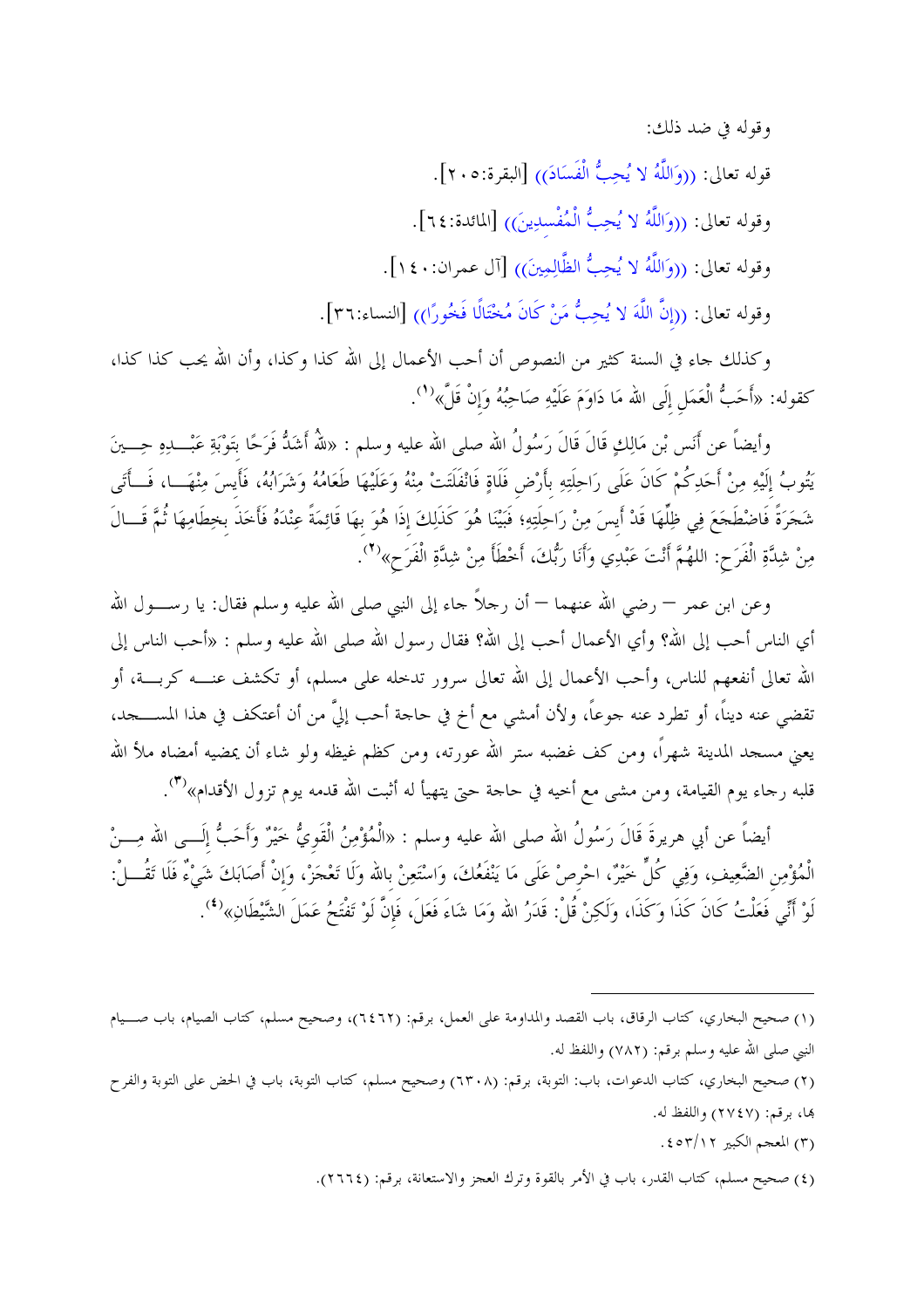وأيضاً إن النبي صلى الله عليه وسلم قَالَ: «إنَّ عِظَمَ الْحَزَاء مَعَ عِظَم الْبَلَاء، وَإنَّ الله إذَا أَحَــبَّ قَوْمًـــا ابْتَلَاهُمْ، فَمَنْ رَضِيَ فَلَهُ الرِّضَا، وَمَنْ سَخِطَ فَلَهُ السَّخَطُ، قَالَ أَبُو عِيسَى: هَذَا حَدِيثٌ حَسَنٌ غَرِيبٌ مِنْ هَـــذَا الْوَجْه»<sup>(۱</sup>).

أيضاً عَنْ أَبي هُرَيْرَةَ قَالَ: قَالَ رَسُولُ الله صلى الله عليه وسلم : «إنَّ الله قَالَ: مَنْ عَادَى لِ<sub>ى</sub> وَلِيًّا فَقَـــدْ آذَنْتُهُ بالْحَرْب، وَمَا تَقَرَّبَ إِلَيَّ عَبْدِي بشَيْء أَحَبَّ إلَيَّ مِمَّا افْتَرَضْتُ عَلَيْهِ، وَمَا يَزَالُ عَبْدِي يَتَقَرَّبُ إلَيَّ بالنَّوَافِل حَتَّى أُحِبَّهُ، فَإِذَا أَحْبَبْتُهُ كُنْتُ سَمْعَهُ الَّذِي يَسْمَعُ بهِ، وَبَصَرَهُ الَّذِي يُبْصِرُ بهِ، وَيَدَهُ الَّتِي يَبْطِشُ بهَا، وَرجْلَهُ الَّتِي يَمْشِي بهَا، وَإِنْ سَأَلَني لَأُعْطِيَنَّهُ، وَلَئِنْ اسْتَعَاذَني لَأُعِيذَنَّهُ، وَمَا تَرَدَّدْتُ عَنْ شَيْء أَنَا فَاعِلُهُ تَرَدُّدِي عَـــنْ نَفْــس الْمُؤْمِن، يَكْرَهُ الْمَوْتَ وَأَنَا أَكْرَهُ مَسَاءَتَهُ»<sup>(٢)</sup>.

وعنه أيضاً قَالَ: قَالَ رَسُولُ الله صلى الله عليه وسلم : «إنَّ الله إذَا أَحَبَّ عَبْدًا دَعَا جبْريلَ، فَقَالَ: إنِّــــى أُحِبُّ فُلَانًا فَأَحِبَّهُ، قَالَ: فَيُحِبُّهُ حبْرِيلُ ثُمَّ يُنَادِي فِي السَّمَاء فَيَقُولُ: إنَّ الله يُحِبُّ فُلَانًا فَسأَحِبُّوهُ فَيُحِبُّسهُ أَهْسِلُ السَّمَاء، قَالَ: ثُمَّ يُوضَعُ لَهُ الْقَبُولُ فِي الْأَرْضِ؛ وَإِذَا أَبْغَضَ عَبْدًا دَعَا جبْريلَ، فَيَقُولُ: إنِّي أُبْغِضُ فُلَانًا فَأَبْغِضْــهُ، قَالَ: فَيُبْغِضُهُ حِبْريلُ، ثُمَّ يُنَادِي فِي أَهْلِ السَّمَاء إنَّ الله يُبْغِضُ فُلَانًا فَأَبْغِضُوهُ، قَالَ: فَيُبْغِضُونَهُ، ثُمَّ تُوضَـــعُ لَـــهُ الْبَغْضَاءُ فِي الْأَرْضِ»<sup>(٣</sup>).

وغيرها نصوص كثيرة تدل على ثبوت الحب من الطرفين، وفيما مضي من الأحاديث يستدل على صفة المحبة لله عز وحل، فنثبتها له كما أثبتها رسول الله صلى الله عليه وسلم على الوحه اللائق به حل وعلا من غير تحريف لها ولا تعطيل لمعناها ولا تشبيه ولا تكييف ولا تمثيل لها.

<sup>(</sup>١) جامع الترمذي، كتاب الزهد، باب ما جاء في الصبر على البلاء، برقم: (٢٣٩٦).

<sup>(</sup>٢) صحيح البخاري، كتاب الرقاق، باب التواضع، برقم: (٢٥٠٢).

<sup>(</sup>٣) صحيح مسلم، كتاب البر والصلة والآداب، باب إذا أحب الله عبدًا، برقم: (٢٦٣٧).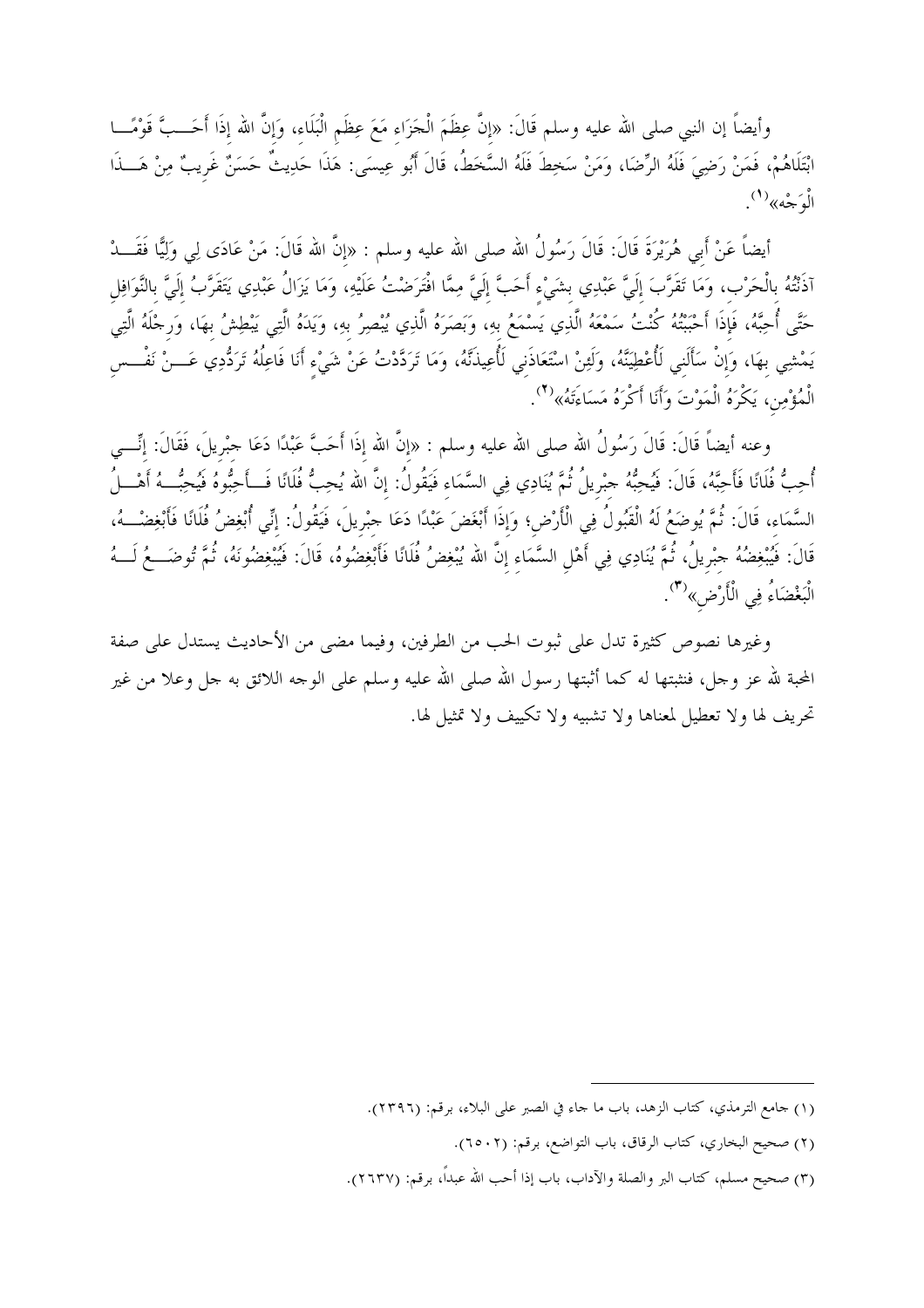خامساً: الأسباب الجالبة لمحبة الله تعالى

هناك كثير من الأعمال التي تجلب محبة الله تعالى، فمنها ما يأتي:

١– الإيمان القوي: الإيمان القوي، كما جاء في الحديث عَنْ أَبي هُرَيْرَةَ قَالَ: قَالَ رَسُولُ الله صــــلي الله عليه وسلم : «الْمُؤْمِنُ الْقَوِيُّ خَيْرٌ وَأَحَبُّ إلَى الله مِنْ الْمُؤْمِن الضَّعِيفِ، وَفِي كُلٍّ خَيْرٌ، احْـــرصْ عَلَـــى مَـــا يَنْفَعُكَ، وَاسْتَعِنْ بالله وَلَا تَعْجَزْ، وَإِنْ أَصَابَكَ شَيْءٌ فَلَا تَقُلْ: لَوْ أَنِّي فَعَلْتُ كَانَ كَذَا وَكَذَا، وَلَكِنْ قُلْ قَـــدَرُ الله وَمَا شَاءَ فَعَلَ؛ فَإِنَّ لَوْ تَفْتَحُ عَمَلَ الشَّيْطَانِ»<sup>(1</sup>).

٢– أداء الفرائض، جاء في الصحيح: «وَمَا تَقَرَّبَ إِلَيَّ عَبْدِي بِشَيْءٍ أَحَبَّ إِلَيَّ مِمَّا افْتَرَضْتُ عَلَيْهِ»<sup>(٢)</sup>.

وأن يحافظ على الصلوات الخمس في أوقالها مع الجماعة، ففي صحيح البخاري عن عَبْدِ الله بن مسعود قَالَ : سَأَلْتُ النَّبيَّ صلى الله عليه وسلم : أَيُّ الْعَمَل أَحَبُّ إلَى الله؟ قَال َ: الصَّلاةُ عَلَى وَقْتِهَا(٣).

وكذا صلاة الليل، قال رَسُول الله صلى الله عليه وسلم : «أَحَبُّ الصَّلاةِ إلَى الله صَلاةُ دَاوُدَ عَلَيْهِ السَّلام وَأَحَبُّ الصِّيَام إلَى الله صِيَامُ دَاوُدَ، وَكَانَ يَنَامُ نصْفَ اللَّيْل وَيَقُومُ ثُلُثَهُ وَيَنَامُ سُدُسَهُ، وَيَصُـــومُ يَوْمًـــا وَيُفْطِــرُ يَوْمًا»<sup>(٤)</sup>. وفي رواية أبي داود قال صلى الله عليه وسلم : «وَإنَّ الصَّفَّ الأَوَّلَ عَلَى مِثْل صَفِّ الْمَلائِكَة ، وَلَـــوْ عَلِمْتُمْ مَا فَضِيلَتْهُ لابْتَدَرْتُمُوهُ، وَإِنَّ صَلاةَ الرَّجُلِ مَعَ الرَّجُلِ أَزْكَى مِنْ صَلاتِهِ وَحْدَهُ، وَصَلاتُهُ مَعَ الرَّجُلَيْنِ أَزْكَى مِنْ صَلاتِهِ مَعَ الرَّجُلِ ، وَمَا كَثُرَ فَهُوَ أَحَبُّ إلَى الله تَعَالَى»<sup>(٥</sup>).

٣– التقرب إلى الله بالنوافل بعد الفرائض. فعَنْ أَبي هُرَيْرَةَ قَالَ قَالَ رَسُولُ الله صلى الله عليه وســــلم : «إنَّ الله قَالَ: مَنْ عَادَى لِي وَلِيًّا فَقَدْ آذَنْتُهُ بالْحَرْب، وَمَا تَقَرَّبَ إِلَيَّ عَبْدِي بشَيْء أَحَبَّ إِلَيَّ مِمَّا افْتَرَضْتُ عَلَيْهِ، وَمَا يَزَالُ عَبْدِي يَتَقَرَّبُ إِلَيَّ بِالنَّوَافِلِ حَتَّى أُحِبَّهُ، فَإِذَا أَحْبَبْتُهُ كُنْتُ سَمْعَهُ الَّذِي يَسْمَعُ بِهِ، وَبَصَرَهُ الَّذِي يُبْصِــرُ بهِ، وَيَدَهُ الَّتِي يَبْطِشُ بِهَا، وَرِجْلَهُ الَّتِي يَمْشِي بِهَا، وَإِنْ سَأَلَنِي لَأُعْطِيَنَّهُ، وَلَئِنْ اسْتَعَاذَنِي لَأُعِيذَنَّهُ، وَمَا تَـــرَدَّدْتُ عَنْ شَيْء أَنَا فَاعِلُهُ تَرَدُّدِي عَنْ نَفْسٍ الْمُؤْمِنِ، يَكْرَهُ الْمَوْتَ وَأَنَا أَكْرَهُ مَسَاءَتَهُ»<sup>(٦</sup>).

(١) صحيح مسلم، كتاب القدر، باب في الأمر بالقوة وترك العجز، برقم: (٢٦٦٤).

- (٢) رواه البخاري في صحيحه، كتاب الرقاق، باب التواضع، برقم: (٢٥٠٢).
- (٣) رواه البخاري في مواقيت الصلاة، باب فضل الصلاة لوقتها، برقم: (٥٢٧) و مسلم في الإيمان، باب بيان كون الإيمان بالله تعـــالى أفضل الأعمال، برقم: (٨٥).

(٤) رواه البخاري في التهجد، باب من نام عند السحر، برقم: (١١٣١) واللفظ له، و مسلم في الصيام، باب النهي عن صوم الدهر لمن تضرر به، أو فوت به حقًّا، أو لم يفطر العيدين والتشريق، وبيان تفضيل صوم يوم وإفطار يوم، (١٨٩–[١١٥٩]).

- (٥) رواه أبو داود في الصلاة، باب في فضل صلاة الجماعة، برقم: (٥٥٤).
- (٦) أخرجه البخاري في صحيحه، في كتاب الرقاق، باب التواضع، برقم: (٢٥٠٢).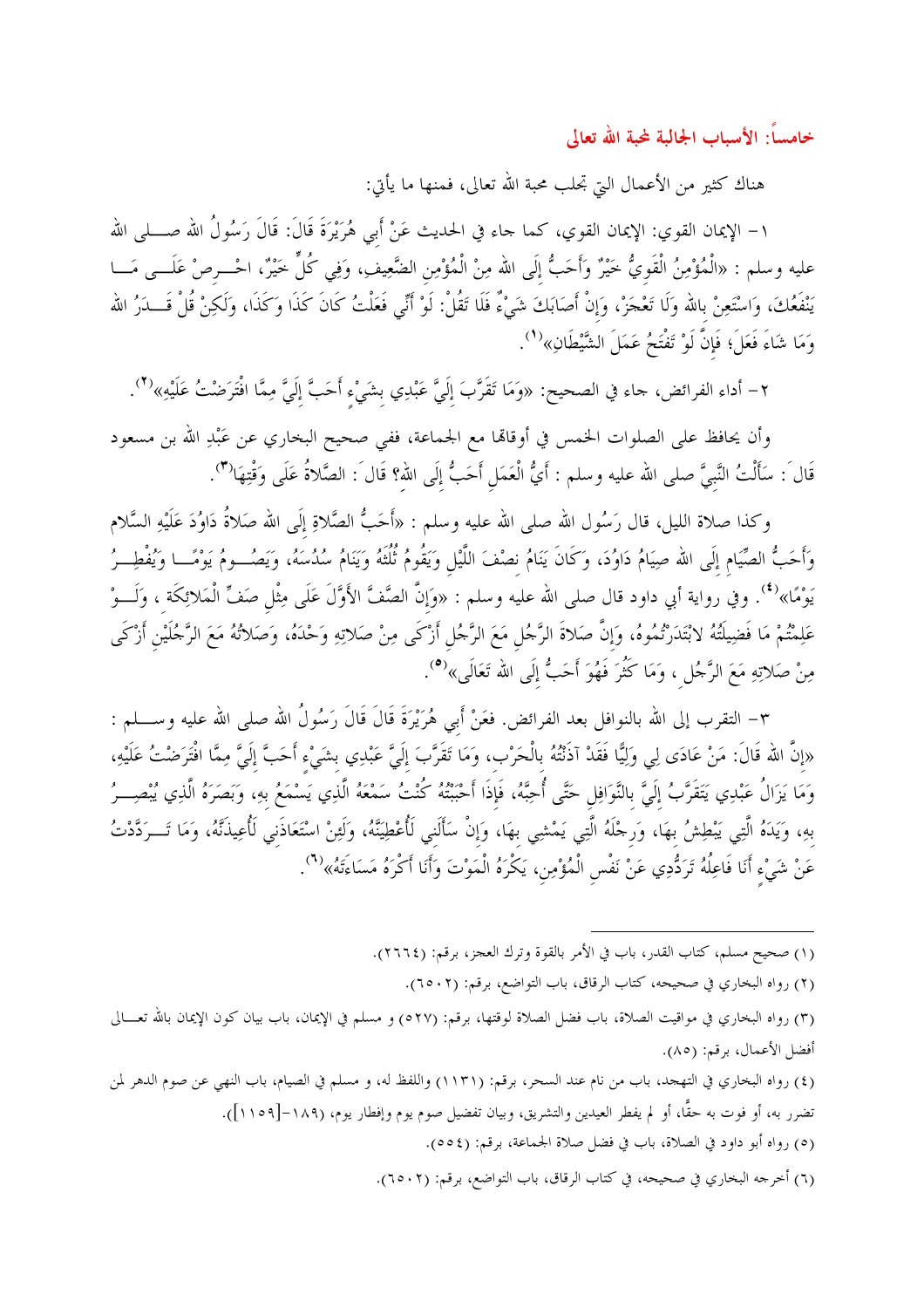٤– الإكثار من أعمال البر، وخاصة في مواسم الخيرات؛ مثل رمضان وعشر ذي الحجة، فإن الأجر فيها مضاعف، والأعمال فيها أحب إلى الله، فعَن ابْن عَبَّاس قَالَ : قَالَ رَسُولُ الله صلى الله عليه وسلم : «مَا مِـــنْ أَيَّام الْعَمَلُ الصَّالِحُ فِيهَا أَحَبُّ إِلَى الله مِنْ هَذِهِ الأَيَّامِ يَعْنِي أَيَّامَ الْعَشْرِ، قَالُوا: يَا رَسُولَ الله وَلا الْحِهَادُ فِي سَبيلِ الله؟ قَالَ : وَلا الْجِهَادُ فِي سَبِيلِ الله إِلاّ رَجُلٌ خَرَجَ بِنَفْسِهِ وَمَالِهِ فَلَمْ يَرْجِعْ مِنْ ذَلِكَ بِشَيْء»<sup>(1</sup>).

ه- أن يداوم على فعل الطاعات ولو كانت تلك الطاعات قليلة في نظره، ففي الحديث: «وَكَانَ أَحَبَّ الدِّين إِلَيْهِ مَادَامَ عَلَيْهِ صَاحِبُهُ» (٢).

وفي رواية مسلم: «وَإِنَّ أَحَبَّ الأَعْمَالِ إِلَى الله مَا دُووِمَ عَلَيْهِ وَإِنْ قَلَّ، وَكَانَ آلُ مُحَمَّدٍ صلى الله عليــــه وسلم إذَا عَمِلُوا عَمَلاً أَتْبَتُوهُ»<sup>(٣)</sup>.

٦– دوام ذكره على كل حال؛ باللسان والقلب، والعمل والحال.كما في الصحيح عَنْ أَبي هُرَيْرَةَ رَضِيَ اللهُ عَنْهُ قَالَ: قَالَ النَّبِيُّ صلى الله عليه وسلم : «يَقُولُ اللهُ تَعَالَى: أَنَا عِنْدَ ظَنِّ عَبْدِي بي، وَأَنَا مَعَهُ إِذَا ذَكَرَنـــي، فَإِنْ ذَكَرَني فِي نَفْسهِ ذَكَرْتُهُ فِي نَفْسي، وَإِنْ ذَكَرَني فِي مَلَإ ذَكَرْتُهُ فِي مَلَإ خَيْر مِنْهُمْ، وَإِنْ تَقَرَّبَ إلَيَّ بشِــبْر تَقَرَّبْتُ إلَيْهِ ذِرَاعًا، وَإنْ تَقَرَّبَ إلَيَّ ذِرَاعًا تَقَرَّبْتُ إلَيْهِ بَاعًا، وَإنْ أَتَاني يَمْشِي أَتَيْتُهُ هَرْوَلَةً»<sup>(٤</sup>).

ولقد أمر الله به في القرآن في مواضع عديدة:

مثل قوله تعالى: ((يَاأَيُّهَا الَّذِينَ آمَنُوا اذْكُــرُوا اللَّـــهَ ذِكْــرًا كَــثِيرًا \* وَسَــبِّحُوهُ بُكْــرَةً وَأَصِــيلًا)) [الأحزاب: ٤٢].

وقوله تعالى: ((فَاذْكُرُوني أَذْكُرْكُمْ وَاشْكُرُوا لِي وَلا تَكْفُرُونِ)) [البقرة:٥٢].

وقوله تعالى: ((يَاأَيُّهَا الَّذِينَ آمَنُوا إذَا لَقِيتُمْ فِئَةً فَــاتُّبُتُوا وَاذْكُـــرُوا اللّـــهَ كَــثِيرًا لَعَلَّكُـــمْ تُفْلِحُـــونَ)) [الأنفال:٥٤].

فعلى المسلم أن يختار من الأذكار ما هو أفضل وأبلغ في المعاني، مثل ما ورد عَنْ سَمُرَةَ بْن جُنْدَب قَالَ : قَالَ رَسُولُ الله صلى الله عليه وسلم : «أَحَبُّ الْكَلام إلَى الله أَرْبَعٌ: سُبْحَانَ الله، وَالْحَمْدُ لله، وَلا إلَــــهَ إلاّ اللهُ،

(٤) صحيح البخاري، كتاب التوحيد، باب قول الله: ويحذركم الله نفسه، برقم: (٧٤٠٥) و مسلم في الذكر والدعاء، باب الحث على ذكر الله تعالى، برقم: (٢٦٧٥).

<sup>(</sup>١) رواه البخاري في العيدين، باب فضل العمل في أيام التشريق، برقم: (٩٦٩)، وأبو داود= واللفظ له – في الصيام، بـــاب في صــــوم العشر، برقم: (٢٤٣٨).

<sup>(</sup>٢) رواه البخاري في الإيمان، باب أحب الدين إلى الله أدومه، برقم: (٤٣).

<sup>(</sup>٣) رواه مسلم في صلاة المسافرين، باب فضيلة العمل الدائم من قيام الليل وغيره، والأمر بالاقتصاد في العبادة، وهو أن يأخذ منها مـــا يطيق الدوام عليه، وأمر من كان في صلاة وفتر عنها ولحقه ملل ونحوه بأن يتركها حتى يزول ذلك: (٧٨٢).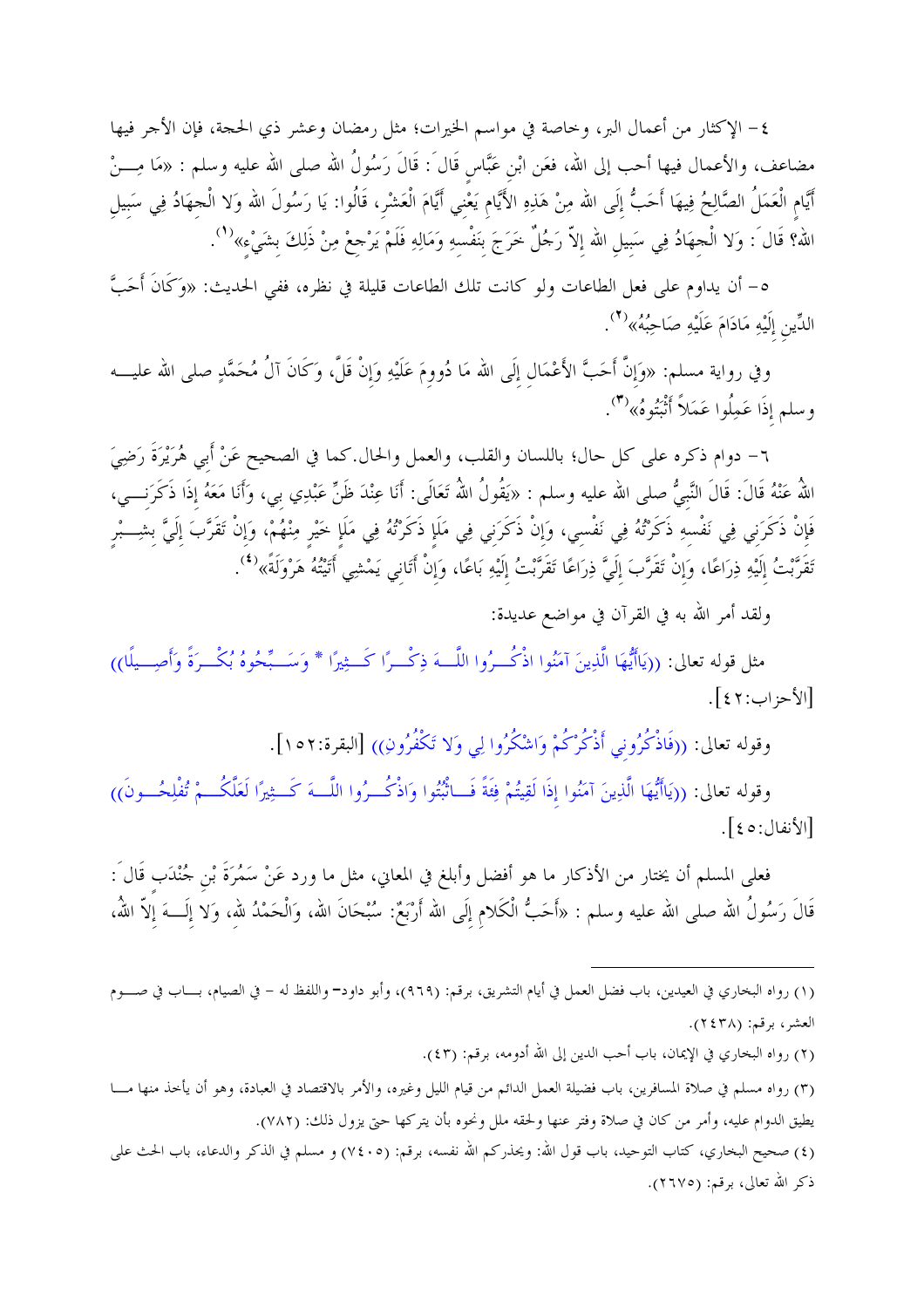وَاللَّهُ أَكْبَهُ ﴾ ( ( )

ومثل ما ورد عَنْ أبي ذَرٍّ قَالَ : قَالَ رَسُولُ الله صلى الله عليه وسلم : «ألا أُخْبِرُكَ بأَحَبِّ الْكَلام إلَـــي اللهِ؟ قُلْتُ': يَا رَسُولَ الله أَخْبِرْنِي بِأَحَبِّ الْكَلامِ إِلَى الله، فَقَالَ : إِنَّ أَحَــبَّ الْكَـــلامِ إِلَـــى اللهِ: سُـــبْحَانَ الله وَبحَمْدِهِ»<sup>(٢</sup>).

ومن المستحسن أن يحافظ على الأذكار في الصباح والمساء، وعند دحول المسحد وحروجـــه، وعنـــد دخول البيت وخروجه، وعند الأكل والشرب، وهكذا في كل ما ورد من الأحوال.

٧– قراءة القرآن بالتدبر والتفهم لمعانيه وما أريد به. وإن من أعظم الذكر قراءة كتابه تعالى، فلا شــــىء عند المحبين أحلى من كلام محبوهم، فهو لذة قلوهم، وغاية مطلوهم؛ فعن عثمان — رضي الله عنه — عَنْ النَّبيِّ صلى الله عليه وسلم قَالَ: «خَيْرُكُمْ مَنْ تَعَلَّمَ الْقُرْآنَ وَعَلَّمَهُ»<sup>(٣)</sup>.

وأيضاً عَنْ أَنَس بْنِ مَالِكٍ قَالَ: قَالَ رَسُولُ الله صلى الله عليه وسلم : «إنَّ لِلَّهِ أَهْلِينَ مِنْ النَّاس قَالُوا: يَا رَسُولَ الله مَنْ هُمْ؟ قَالَ: هُمْ أَهْلُ الْقُرْآنِ أَهْلُ الله وَخَاصَّتُه« ُ<sup>'(٤)</sup>.

ومن المستحسن أن يكون له حزب يومي من تلاوة القرآن، فلا يدعه في أي من الأحـــوال وأي مــــن الظروف.

٨– إيثار محابه على محابك عند غلبات الهوى.كما أثر عن السلف:

«من ترك شيئاً لله عوَّضه الله حيراً منه». وذكر في الحديث الذي بين أيدينا: «أن يكـــون الله ورســــوله أحب إليه مما سواهما».

٩– مطالعة القلب لأسمائه وصفاته، فمن عرف الله بأسمائه، وصفاته، وأفعاله، أحب الله لا محالة. ولذلك أتنى الله لعباده ألهم يتفكرون في حلق الله كما قال تعالى: ((إنَّ فِي حَلْقِ السَّمَوَاتِ وَالأَرْضِ وَاخْـــتِلافِ اللَّيْـــل وَالنَّهَارِ لَآيَاتٍ لِأُولِي الأَلْبَابِ \* الَّذِينَ يَذْكُرُونَ اللَّهَ قِيَامًا وَقُعُودًا وَعَلَى جُنُوبهمْ وَيَتَفَكَّرُونَ فِي خَلْق السَّـــمَوَاتِ وَالأَرْضِ رَبَّنَا مَا خَلَقْتَ هَذَا بَاطِلًا سُبْحَانَكَ فَقِنَا عَذَابَ النَّارِ)) [آل عمران:١٩١].

١٠- مشاهدة بره وإحسانه وآلائه ونعمه الظاهرة والباطنة، فإلها داعية إلى محبته. كمـــا قـــال تعـــالي: ((سَنُرِيهِمْ آيَاتِنَا فِي الآفَاق وَفِي أَنْفُسهِمْ حَتَّى يَتَبَيَّنَ لَهُمْ أَنَّهُ الْحَقُّ)) [فصلت:٥٣].

<sup>(</sup>١) رواه مسلم في الآداب، باب كراهة التسمية بالأسماء القبيحة وبنافع ونحوه (٢١٣٧).

<sup>(</sup>٢) رواه مسلم في الذكر والدعاء، باب فضل سبحان الله وبحمده (٢٧٣١).

<sup>(</sup>٣) رواه البخاري في فضائل القرآن، باب خيركم من تعلم القرآن وعلمه، برقم: (٢٧٠٥).

<sup>(</sup>٤) سنن ابن ماجه، المقدمة، باب فضل من تعلم القرآن وعلمه برقم: (٢١٥).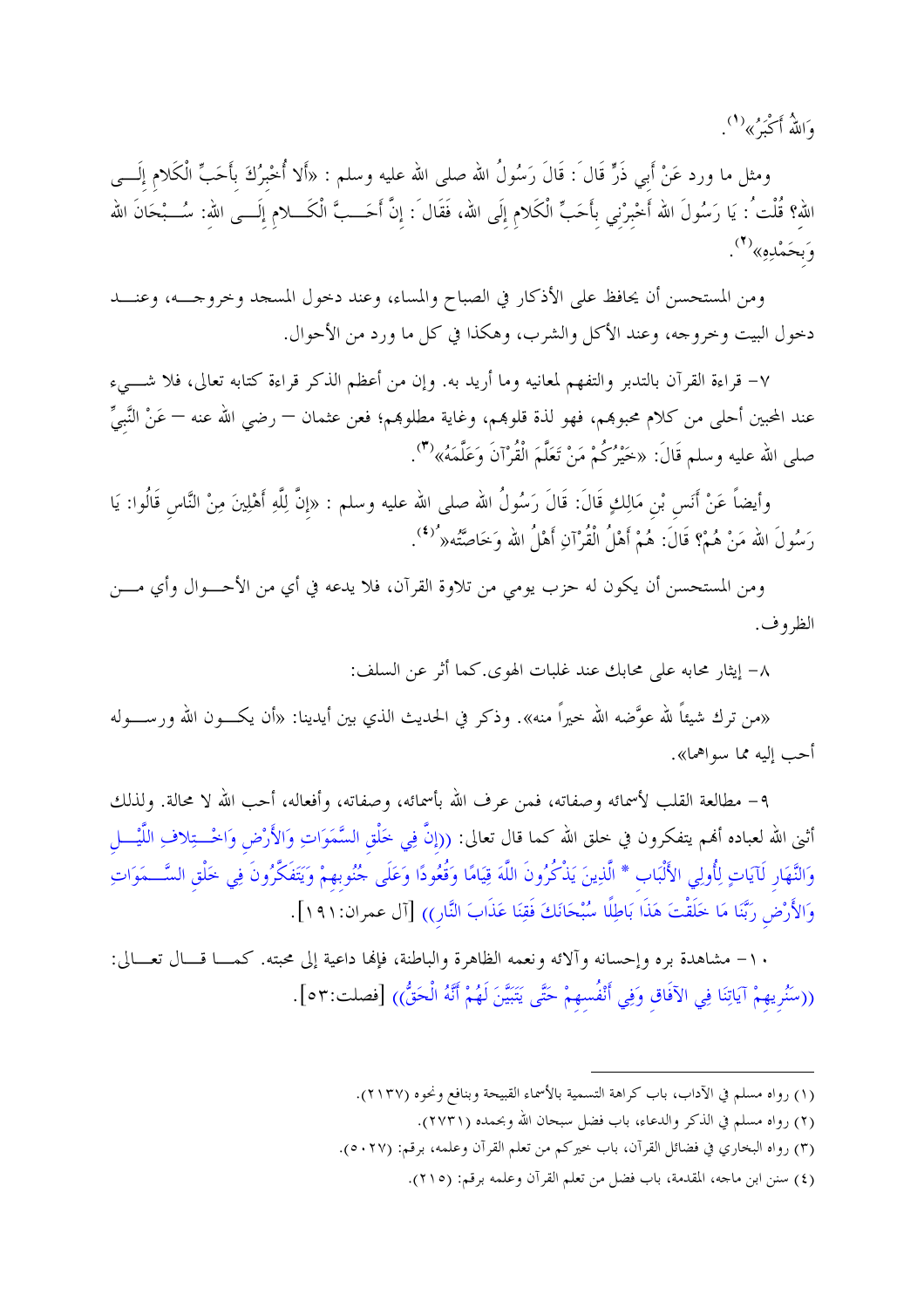وأيضاً: ((وَآتَاكُمْ مِنْ كُلِّ مَا سَأَلْتُمُوهُ وَإِنْ تَعُدُّوا نِعْمَةَ اللَّهِ لا تُحْصُوهَا إِنَّ الإِنسَــانَ لَظُلُــومٌ كَفّــارٌ)) [إبراهيم:٢٤].

١١- انكسار القلب بكليته بين يدي الله تعالى كما ذكر تعالى في صفات المؤمنين: ((إنَّمَـــا الْمُؤْمِنُـــونَ الَّذِينَ إذَا ذُكِرَ اللَّهُ وَحلَتْ قُلُوبُهُمْ وَإذَا تُلِيَتْ عَلَيْهِمْ آياتُهُ زَادَتْهُمْ إِيمَانًا وَعَلَى رَبِّهِمْ يَتَوَكَّلُونَ)) [الأنفال:٢].

١٢– الخلوة به وقت النزول الإلهي لمناجاته وتلاوة كلامه. كما قال تعالى لنبيه: ((يَاأَيُّهَا الْمُزَّمِّلُ \* قُـــم اللَّيْلَ إِلَّا قَلِيلًا \* نصْفَهُ أَو انْقُصْ مِنْهُ قَلِيلًا \* أَوْ زِدْ عَلَيْهِ وَرَتِّل الْقُرْآنَ تَرْتِيلًا \* إنَّا سَنُلْقِي عَلَيْكَ قَوْلًا تُقِيلًـــا \* إنَّ نَاشِئَةَ اللَّيْلِ هِيَ أَشَدُّ وَطْئًا وَأَقْوَمُ قِيلًا)) [المزمل:٦].

وقال في صفات المؤمنين: ((كَانُوا قَلِيلًا مِنَ اللَّيْلِ مَـــا يَهْجَعُـــونَ \* وَبالأَسْـــحَار هُــــمْ يَسْــتَغْفِرُونَ)) [الذاريات: ١٨].

١٣– الحرص كل الحرص على متابعة الرسول صلى الله عليه وسلم، يقول تعالى: ((قُلْ إنْ كُنْتُمْ تُحِبُّونَ اللَّهَ فَاتَّبِعُوني يُحْبِبْكُمُ اللَّهُ وَيَغْفِرْ لَكُمْ ذُنُوبَكُمْ)) [آل عمران:٣١].

١٤− أن يحب رسول الله صلى الله عليه وسلم ففي الصحيحين عَنْ أَنَس بْن مَالِكٍ أَنَّ رَجُلاً سَأَلَ النَّبيَّ صلى الله عليه وسلم : مَتَى السَّاعَةُ يَا رَسُولَ الله؟ قَال َ: «مَا أَعْدَدْتَ لَهَا؟» قَال َ: مَا أَعْدَدْتُ لَهَا مِـــنْ كَـــثِير صَلاةٍ وَلا صَوْمٍ وَلا صَدَقَةٍ، وَلَكِنِّي أُحِبُّ الله وَرَسُولَه ُ، قَال َ: «أَنْتَ مَعَ مَنْ أَحْبَبْتَ»<sup>(١</sup>).

٥١- وأن يحب كذلك أصحابه وآله فإن ذلك يجلب محبة الله تعالى فعَنْ أَبي هُرَيْرَةَ رَضِيَ اللهُ عَنْهُ قَالَ : كُنْتُ مَعَ رَسُول الله صلى الله عليه وسلم فِي سُوق مِنْ أَسْوَاق الْمَدِينَةِ، فَانْصَرَفَ فَانْصَرَفْتُ، فَقَـــال َ: «أَيْـــنَ لُكَعُ» ثَلاثًا، ادْعُ الْحَسَنَ بْنَ عَلِي ٌّ. فَقَامَ الْحَسَنُ بْنُ عَلِيٍّ يَمْشِي وَفِي عُنُقِهِ السِّخَابُ، فَقَالَ النَّبيُّ صــــلى الله عليه وسلم بيَدِهِ هَكَذَا، فَقَالَ الْحَسَنُ بيَدِهِ هَكَذَا، فَالْتَزَمَهُ فَقَال<sup>َ</sup> : «اللهُمَّ إنِّي أُحِبُّهُ فَأَحِبَّهُ وَأَحِبَّ مَنْ يُحِبُّــهُ». وَقَالَ أَبُو هُرَيْرَةَ: فَمَا كَانَ أَحَدٌ أَحَبَّ إلَيَّ مِنْ الْحَسَنِ بْنِ عَلِيٍّ بَعْدَ مَا قَالَ رَسُولُ الله صلى الله عليه وسلم مَـــا قَالَ<sup>(٢)</sup>. ولكن ليكن ذلك بدون غلو بأن يوصلهم إلى مىزلة رسول الله صلى الله عليه وسلم، أو يفضلهم عليه.

١٦- وأن يحب كذلك أحباب الله وأوليائه، فتحبهم وتحب الخير لهم، وتتمنى لهم الخير وتـــدعو لهــــم، وتقول في دعائك: ((رَبَّنَا اغْفِرْ لَنَا وَلِإِخْوَاننَا الَّذِينَ سَبَقُونَا بالإِيمَانِ وَلا تَجْعَلْ فِي قُلُوبنَا غِلًّا لِلَّذِينَ آمَنُوا رَبَّنَـــا إنَّكَ رَءُوفٌ رَحِيمٌ)) [الحشر: ١٠] وعن عُمَرَ بْن الْخَطَّاب قَالَ: قَالَ النَّبيُّ صلى الله عليه وسلم : «إنَّ مِنْ عِبَادِ

<sup>(</sup>١) رواه البخاري في الأدب، باب علامة الحب في الله لقوله تعالى: ((قُلْ إنْ كُنْتُمْ تُحِبُّــونَ اللَّــهَ فَـــأتَبعُوني يُحْبــبْكُمُ اللَّــهُ)) [آل عمران:٣١]، برقم: (٦١٧١)، و مسلم في البر والصلة، باب المرء مع من أحب، برقم: (٢٦٣٩).

<sup>(</sup>١) رواه البخاري في اللباس، باب السخاب للصبيان، برقم: (٥٨٨٤) ومسلم في فضائل الصحابة، باب من فضائل الحسن والحســـين رضي الله عنهما، برقم: (٢٤٢١).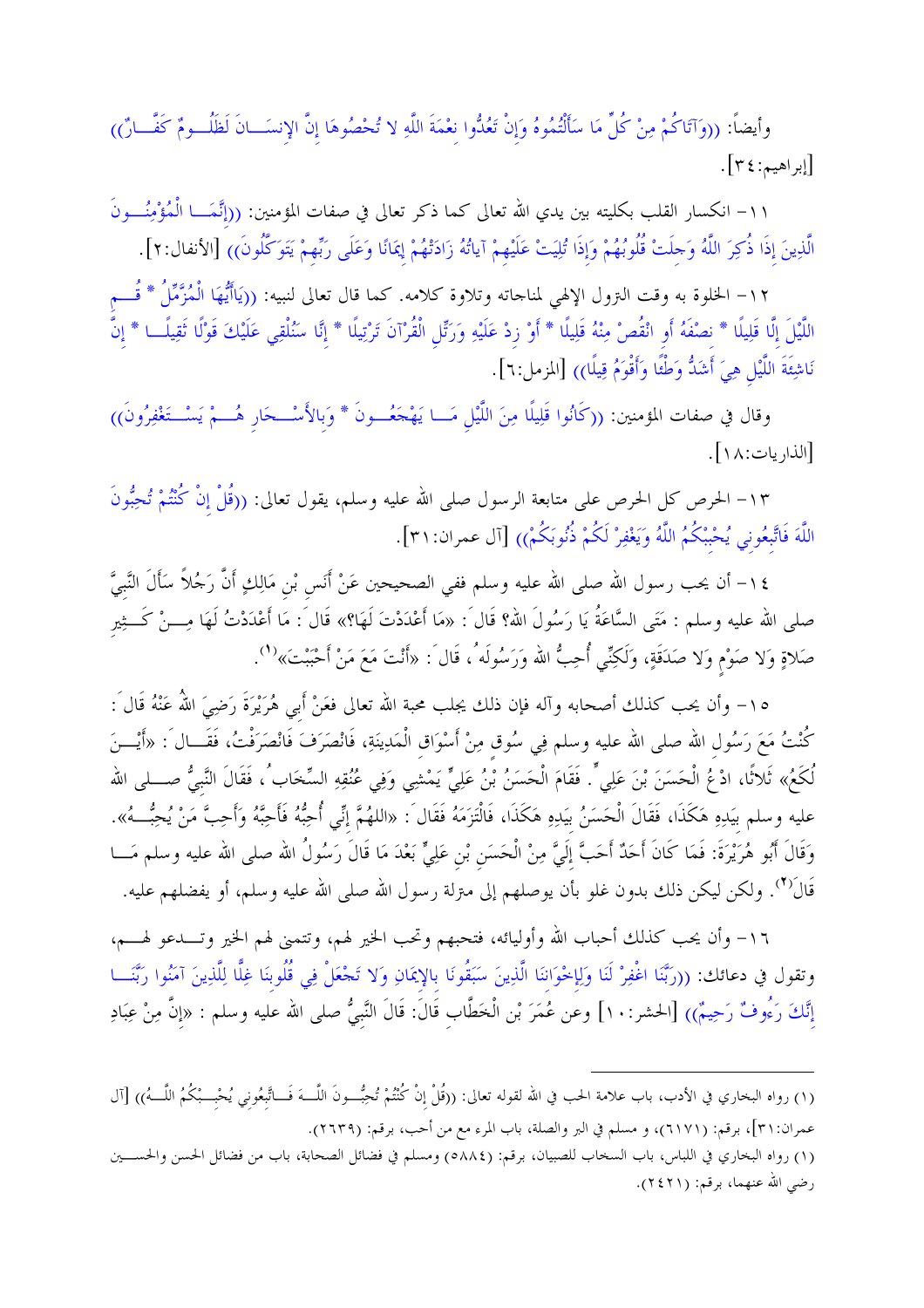الله لأُنَاسًا مَا هُمْ بأَنْبِيَاءَ وَلا شُهَدَاءَ يَغْبِطُهُمْ الأَنْبِيَاءُ وَالشُّهَدَاءُ يَوْمَ الْقِيَامَةِ بمَكَانهمْ مِنْ الله تَعَالَى. قَــالُوا: يَـــا رَسُولَ الله تُخبرُنَا مَنْ هُمْ؟ قَالَ : هُمْ قَوْمٌ تَحَابُّوا برُوحِ الله عَلَى غَيْر أَرْحَام بَيْنَهُمْ وَلا أَمْوَال يَتَعَاطَوْنَهَا، فَـــوَالله إنَّ وُجُوهَهُمْ لَنُورٌ وَإِنَّهُمْ عَلَى نُورٍ ، لا يَخَافُونَ إذَا خَافَ النَّاسُ ، وَلا يَحْزَنُونَ إذَا حَزنَ النَّاسُ . وَقَـــرَأَ هَــــذِهِ الآيَةَ: ((أَلا إنَّ أَوْلِيَاءَ اللَّهِ لا حَوْفٌ عَلَيْهِمْ وَلا هُمْ يَحْزَنُونَ)) [يونس:٢٢]»<sup>(١</sup>).

١٧– بحالسة المحبين الصادقين، والتقاط أطايب ثمرات كلامهم كما ينتقى أطايب الثمر؛ لأن الإنســـان يكون على دين خليله كما جاء في الحديث: عَنْ أَبي هُرَيْرَةَ قَالَ: قَالَ رَسُولُ الله صلى الله عليه وسلم : «الْمَرْءُ عَلَى دِين خَلِيلِهِ فَلْيَنْظُرْ أَحَدُكُمْ مَنْ يُخَالِطُ وَقَالَ مُؤَمَّلٌ مَنْ يُخَالِلُ»<sup>(٢)</sup>.

أيضاً عَنْ أَبي مُوسَى رَضِيَ اللهُ عَنْهُ عَنْ النَّبيِّ صلى الله عليه وسلم قَالَ: «مَثَلُ الْجَلِيس الصَّالِح وَالسَّــوْء كَحَامِل الْمِسْكِ وَنَافِخ الْكِير؛ فَحَامِلُ الْمِسْكِ إمَّا أَنْ يُحْذِيَكَ، وَإمَّا أَنْ تَبْتَاعَ مِنْهُ، وَإمَّا أَنْ تَجدَ مِنْهُ ريحًا طَيِّبَةً، وَنَافِخُ الْكِيرِ إمَّا أَنْ يُحْرِقَ ثِيَابَكَ، وَإِمَّا أَنْ تَجِدَ رِيحًا خَبِيثَة« ُ(٣).

١٨- مباعدة كل سبب يحول بين القلب وبين الله عز وحل. قال تعالى: ((أَلَمْ يَـــأْنِ لِلّــــٰذِينَ آمَنُــــوا أَنْ تَحْشَعَ قُلُوبُهُمْ لِذِكْرِ اللَّهِ وَمَا نَزَلَ مِنَ الْحَقِّ وَلا يَكُونُوا كَالَّذِينَ أُوتُوا الْكِتَابَ مِنْ قَبْلُ فَطَــالَ عَلَـــيْهِمُ الأَمَـــدُ فَقَسَتْ قُلُوبُهُمْ وَكَثِيرٌ مِنْهُمْ فَاسِقُونَ)) [الحديد:١٦].

١٩- الحرص كل الحرص على متابعة الرسول صلى الله عليه وسلم، يقول تعالى: ((قُلْ إنْ كُنْتُمْ تُحِبُّونَ اللَّهَ فَاتَّبِعُوني يُحْبِبْكُمُ اللَّهُ وَيَغْفِرْ لَكُمْ ذُنُوبَكُمْ)) [آل عمران:٣١].

٢٠– صلة الرحم وبر الوالدين حاصة، ففي حديث ابن مسعود قال: سَأَلْتُ رَسُولَ الله صلى الله عليــــه وسلم قُلْتُ: يَا رَسُولَ الله أَيُّ الْعَمَل أَفْضَلُ؟ قَالَ: «الصَّلَاةُ عَلَى مِيقَاتِهَا». قُلْتُ: ثُـــمَّ أيّ؟ قَـــالَ: «تُـــمَّ بـــرُّ الْوَالِدَيْنِ». قُلْتُ: ثُمَّ أَيٌّ؟ قَالَ: «الْحهَادُ فِي سَبيل الله»، فَسَكَتُّ عَنْ رَسُول الله صلى الله عليه وســــلم وَلَـــوْ اسْتَزَدْتُهُ لَزَادَنِ<sub>ى</sub> <sup>(٤</sup>).

٢١– الجهاد في سبيل الله بمراتبه وأنواعه، ففي تتمة حديث ابن مسعود السابق قَالَ ابن مسعود: ثُمَّ أَيٌّ؟ قَالَ : «الْحهَادُ فِي سَبيل الله». وفي صحيح مسلم وغيره عَنْ أَبي هُرَيْرَةَ قَالَ: قَالَ رَسُولُ الله صـــلى الله عليـــه وسلم : «مَنْ مَاتَ وَلَمْ يَغْزُ وَلَمْ يُحَدِّثْ بِهِ نَفْسَهُ مَاتَ عَلَى شُعْبَةٍ مِنْ نفَاق»<sup>(٥</sup>).

- (١) رواه أبو داود في البيوع، باب في الرهن، برقم: (٣٥٢٧).
	- (٢) مسند أحمد، برقم: (٧٩٦٨).
- (٣) صحيح البخاري، كتاب الذبائح والصيد، باب المسك، برقم: (٣٥٢٤).
- (٤) صحيح البخاري، كتاب الجهاد والسير، باب فضل الجهاد والسير، برقم: (٢٧٨٢).
- (٥) رواه مسلم في الإمارة، باب ذم من مات ولم يغز، ولم يحدث نفسه بالغزو، برقم: (١٩١٠).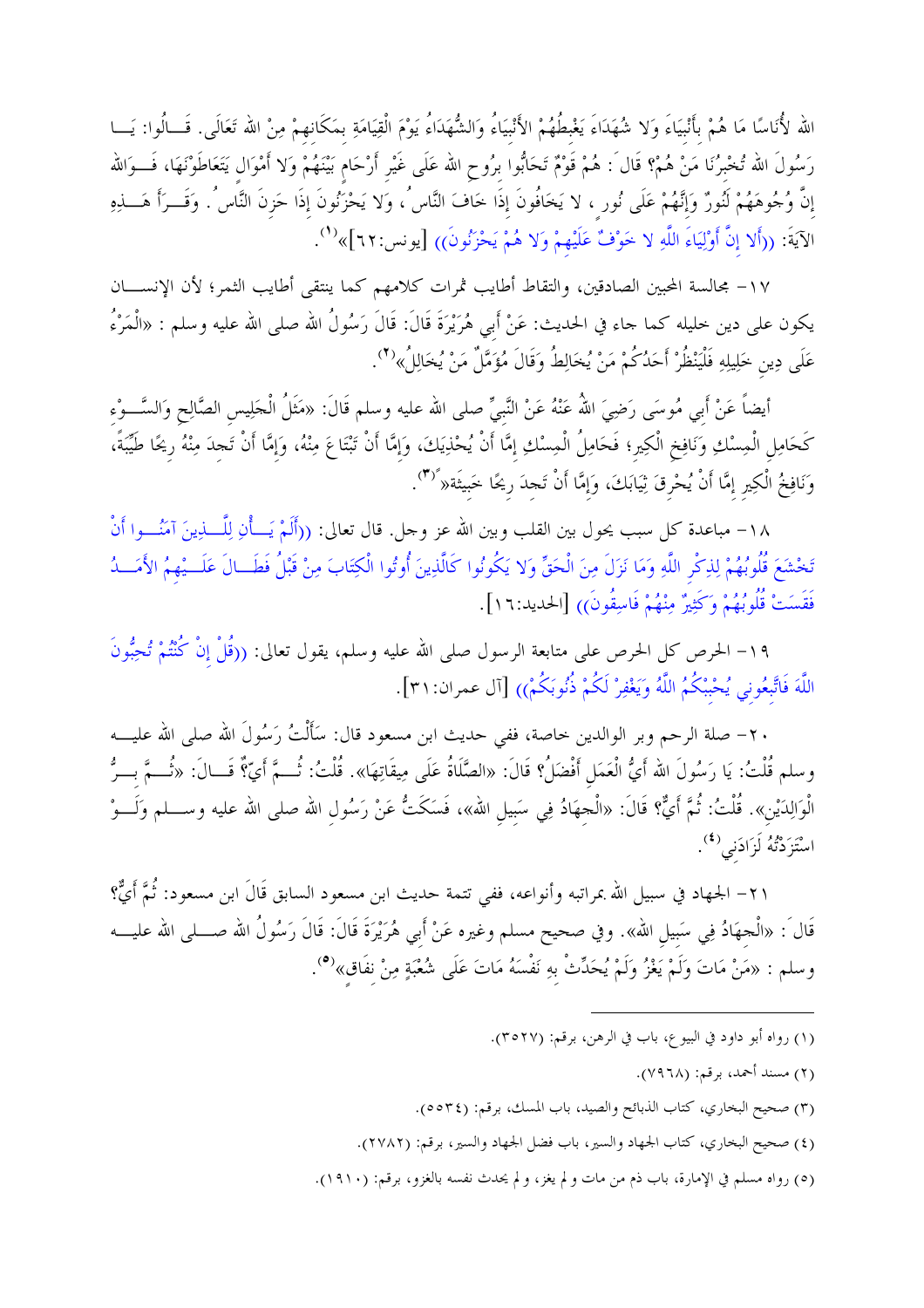٢٢-أن يكون في استعداد تام للقاء الله عز وجل في كل حين حيث يؤدي كل ما يجب عليه من حقوق ربه وحقوق الآدميين، فمن يكون كذلك فهو المستعد للقاء الله عز وحل وهو قد أحبه الله سبحانه وتعالى قال تعالى: ((فَلْيَعْمَلْ عَمَلًا صَالِحًا وَلا يُشْرِكْ بِعِبَادَةِ رَبِّهِ أَحَدًا)) [الكهف:١١٠] وقال النبي عليه الصلاة والســــلام: «مَنْ أَحَبَّ لِقَاءَ الله أَحَبَّ اللهُ لِقَاءَهُ، وَمَنْ كَرهَ لِقَاءَ الله كَرهَ اللهُ لِقَاءَهُ»<sup>(1</sup>).

وفي حديث أبي ذر عَن النَّبيِّ صلى الله عليه وسلم قَال<sup>َ</sup>: «ثَلاثَةٌ يُحِبُّهُمْ اللهُ وَثَلاثَةٌ يُبغِضُهُمْ اللهُ ُ، فَأَمَّـــا الَّذِينَ يُحِبُّهُمْ اللهُ : فَرَجُلٌ أَتَى قَوْمًا؛ فَسَأَلَهُمْ بالله، وَلَمْ يَسْأَلْهُمْ بقَرَابَةٍ بَيْنَهُ وَبَيْنَهُمْ فَمَنَعُــوهُ، فَتَخَلَّــفَ رَجُـــلٌ بأَعْقَابهمْ، فَأَعْطَاهُ سِرًّا؛ لا يَعْلَمُ بعَطِيَّتِهِ إلاّ اللهُ وَالَّذِي أَعْطَاه ُ، وَقَوْمٌ سَارُوا لَيْلَتَهُمْ حَتَّى إذَا كَانَ النَّــوْمُ أَحَــبَّ إلَيْهِمْ مِمَّا يُعْدَلُ بهِ نَزَلُوا فَوَضَعُوا رُءُوسَهُمْ، فَقَامَ أَحَدُهُمْ يَتَمَلَّقُني وَيَتْلُو آياتِي، وَرَجُلٌ كَانَ فِي سَــريَّةٍ، فَلَقِـــيَ الْعَدُوَّ فَهُزِمُوا، وَأَقْبَلَ بصَدْرهِ حَتَّى يُقْتَلَ أَوْ يُفْتَحَ لَهُ، وَالثَّلاثَةُ الَّذِينَ يُبْغِضُــهُمْ اللَّهُ: الشَّــيْخُ الزَّانِـــي، وَالْفَقِـــيرُ الْمُخْتَالُ، وَالْغَنِيُّ الظَّلُومُ»<sup>(٢)</sup>.

٢٣– ومن أعظم ما يجلب محبة الله تعالى ونختم به، الدعوة إلى دينه وشرعه، وإرشاد الناس إلى أخلاقــــه وفضائله، والعمل بتعاليمه، والأمر بالمعروف والنهي عن المنكر، فأعظم المحبوبين حليله عليه الصلاة والســــلام، و لم يخلف إرثا أعظم من هذا الإرث، فمن اقتدى به عليه الصلاة والسلام فقد تدرج في الوصول إلى محبــــة الله تعالى.

وبعد: فمحبة الله غالية والطريق إليها سهل وميسور، فعلى العبد أن يتقى الله وأن يختار من الأعمـــال والأقوال والأخلاق ما يحببه إلى الله ويقربه إليه فإن في ذلك السعادة في الدنيا والآخرة، ومن أحبه الله كان سمعه الذي يسمع به، وبصره الذي يبصر به، ويده التي يبطش ها، ورحله التي يمشي ها، وكان من أوليائه الــــذين لا حوف عليهم ولا هم يحزنون.

<sup>(</sup>١) رواه البخاري في الرقاق، باب من احب لقاء الله أحب الله لقاءه، برقم: (٦٥٠٧)، ومسلم في الذكر والدعاء، باب من احب لقاء الله أحب الله لقاءه، ومن كره لقاء الله كره الله لقاءه، برقم: (٢٤٢١).

<sup>(</sup>٢) رواه الترمذي في صفة الجنة، باب أحاديث في صفة الثلاثة الذين يحبهم الله، برقم: (٢٥٦٨) والنسائي في الصلاة، باب فضل صلاة

الليل في السفر، برقم: (١٦١٦) وفي الزكاة، باب من يسأل بالله عز وجل ولا يعطي به، برقم: (٢٥٧١).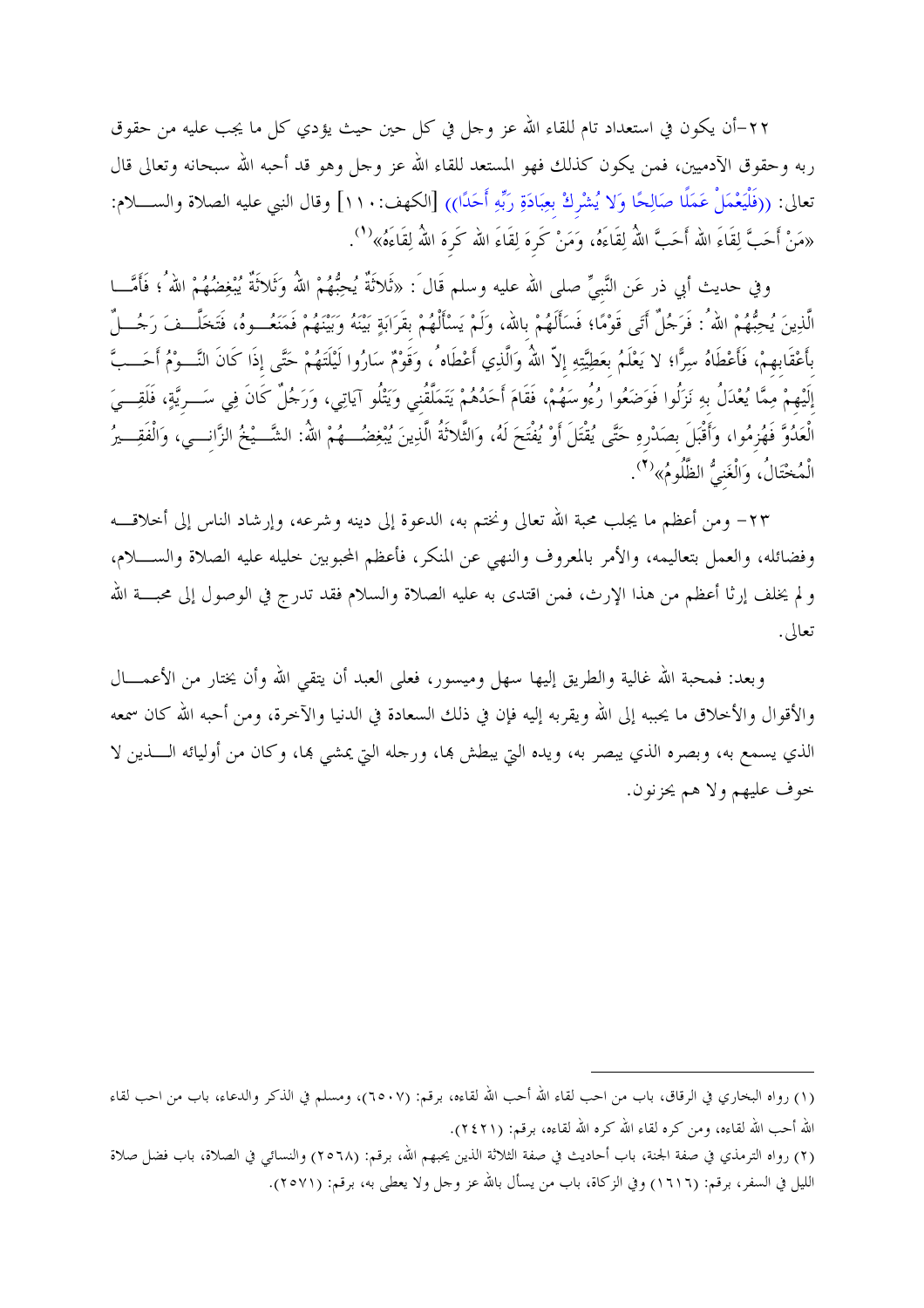سادساً: آثار محبة الله للعبد

لمحبة الله تعالى أثر عظيم بينها النبي صلى الله عليه وسلم فيما حاء في الصحيحين عن أبي هُرَيْرَةَ قَالَ: قَالَ رَسُولُ الله صلى الله عليه وسلم : «إنَّ الله إذَا أَحَبَّ عَبْدًا دَعَا جبْريلَ فَقَالَ: إنِّي أُحِبُّ فُلَانًا فَأَحِبَّهُ، قَالَ: فَيُحِبُّهُ حبْريلُ، ثُمَّ يُنَادِي فِي السَّمَاء، فَيَقُولُ: إنَّ الله يُحِبُّ فُلَانًا فَأَحِبُّوهُ، فَيُحِبُّهُ أَهْلُ السَّمَاء، قَالَ: ثُمَّ يُوضَعُ لَهُ الْقَبُولُ فِي الْأَرْضِ، وَإِذَا أَبْغَضَ عَبْدًا دَعَا جبْرِيلَ، فَيَقُولُ: إنِّي أُبْغِضُ فُلَانًا فَأَبْغِضْهُ، قَالَ: فَيُبْغِضُهُ حمْريلُ، ثُمَّ يُنَادِي فِي أَهْلِ السَّمَاء: إنَّ الله يُبْغِضُ فُلَانًا فَأَبْغِضُوهُ، قَالَ: فَيُبْغِضُونَهُ، ثُمَّ تُوضَعُ لَهُ الْبَغْضَاءُ فِي الْأَرْضِ»<sup>(١</sup>).

أيضاً عَنْ أَبِي هُرَيْرَةَ – رضي الله عنه – قَالَ: قَالَ رَسُولُ الله صلى الله عليه وسلم : إنَّ الله قَالَ: «مَـــنْ عَادَى لِي وَلِيًّا فَقَدْ آذَنْتُهُ بِالْحَرْبِ، وَمَا تَقَرَّبَ إِلَيَّ عَبْدِي بِشَيْءٍ أَحَبَّ إِلَيَّ مِمَّا افْتَرَضْتُ عَلَيْهِ وَمَا يَزَالُ عَبْـــدِي يَتَقَرَّبُ إلَيَّ بالنَّوَافِلِ حَتَّى أُحِبَّهُ، فَإِذَا أَحْبَبْتُهُ كُنْتُ سَمْعَهُ الَّذِي يَسْمَعُ بهِ، وَبَصَرَهُ الَّذِي يُبْصِرُ بهِ، وَيَـــدَهُ الَّتِـــي يَبْطِشُ بِهَا، وَرِجْلَهُ الَّتِي يَمْشِي بِهَا، وَإِنْ سَأَلَنِي لَأُعْطِيَنَّهُ، وَلَئِنْ استعاذني لأعيذنه، وَمَا تَرَدَّدْتُ عَنْ شَـــىْء أَنَـــا فَاعِلُهُ تَرَدُّدِي عَنْ نَفْس الْمُؤْمِن، يَكْرَهُ الْمَوْتَ وَأَنَا أَكْرَهُ مَسَاءَتَهُ»<sup>(٢</sup>).

> فمن هذين النصين يتبين أن من أهم آثار محبة الله للعبد: ١– محمة الملائكة له. ٢- ومحبة أهل الأرض له. ٣- ورعاية الله تعالى وعنايته وحفظه له. ٤ – استجابة دعائه وإعطاؤه سؤله. ٥- توفيقه له في هذه الحياة وتسديده. ٦– طمأنينة قلبه، وانشراح صدره، وأمن في نفسه وأهله وماله.

(٢) صحيح البخاري، كتاب الرقاق، باب التواضع، برقم: (٢٥٠٢).

<sup>(</sup>١) صحيح مسلم،كتاب البر والصلة والآداب، باب إذا أحب الله عبدا، برقم: (٢٦٣٧)، واللفظ له، وصـــحيح البخــــاري، كتــــاب التوحيد، باب كلام الرب تعالى مع حبريل، برقم:(٧٤٨٥).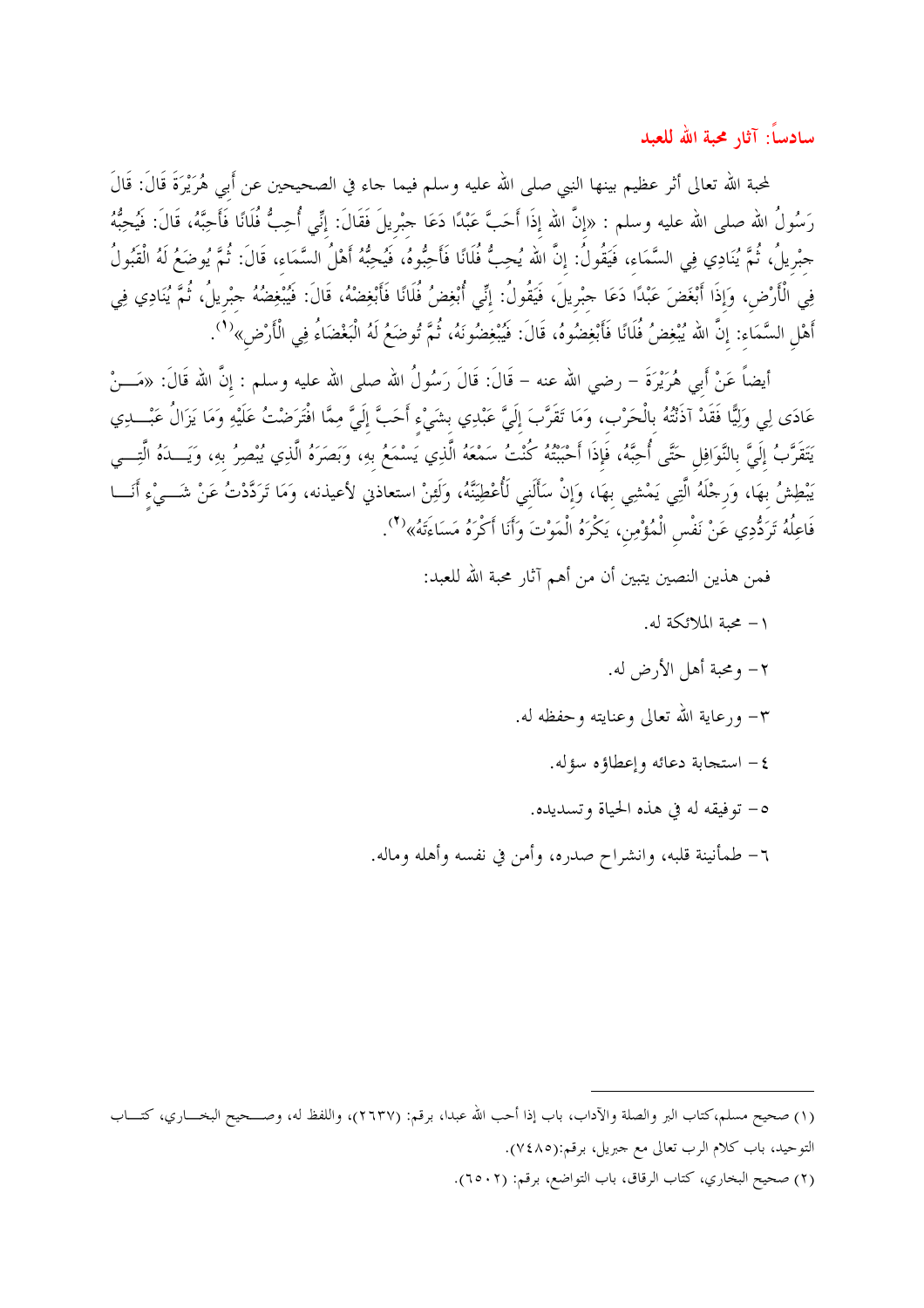سابعاً: شيء من أحوال السلف في باب المحبة:

إن محبة الله غالية، وهي الغاية القصوى من المقامات، التي شمر لها السابقون أزرهم وشدوا مئزرهم، وقد اهتم ها السلف الصالح أيما اهتمام، يقول ابن القيم رحمه الله: «وأما محبة الرب سبحانه فليس عنــــد القلــــوب السليمة والأرواح الطيبة، والعقول الزاكية، أحلي ولا ألذ، ولا أطيب، ولا أسر، ولا أنعم من محبته والأنس به، والشوق إلى لقائه، والحلاوة التي يجدها المؤمن في قلبه بذلك فوق كل حلاوة، والنعيم الذي يحصل له بذلك أتم من كل نعيم، واللذة التي تناله أعلى من كل لذة»<sup>(١)</sup>.

ولا شك أن كل مؤمن ومؤمنة يجد في قلبه لذة بمحبة الله تعالى وإن كانوا متفاوتين فيها، كما يقول ابن القيم: «وما من مؤمن إلا وفي قلبه محبة لله تعالى وطمأنينة بذكره، وتنعم بمعرفته، ولذة وسرور بذكره، وشوق إلى لقائه، وأنس بقربه، وإن لم يحس به لاشتغال قلبه بغيره. وقوة ذلك وضعفه وزيادته ونقصانه هو بحسب قوة الإيمان وضعفه وزيادته ونقصانه»<sup>(٢)</sup>.

وإن نبينا محمداً صلى الله عليه وسلم له المثل الأعلى في هذا الباب حيث كان قلبه ممتلئا بمحبته ســـبحانه تعالى، كما جاء في الحديث أنه كان يدعو هذا الدعاء المبارك: «اللهُمَّ إنِّي أَسْأَلُكَ فِعْـــلَ الْخَيْـــرَاتِ، وَتَـــرْكَ الْمُنْكَرَاتِ، وَحُبَّ الْمَسَاكِين، وَأَنْ تَغْفِرَ لِي، وَتَرْحَمَنِي، وَإِذَا أَرَدْتَ فِتْنَةَ قَوْم فَتَوَفّني غَيْرَ مَفْتُونٍ، أَسْأَلُكَ حُبَّكَ، وَحُبَّ مَنْ يُحِبُّكَ، وَحُبَّ عَمَلٍ يُقَرِّبُ إلَى حُبِّكَ». قَالَ رَسُولُ الله صلى الله عليه وسلم : «إنَّهَا حَقٌّ فَادْرُسُوهَا ثُمَّ تَعَلَّمُوهَا» قَالَ أَبُو عِيسَى: هَذَا حَدِيثٌ حَسَنٌ صَحِيحٌ، سَأَلْتُ مُحَمَّدَ بْنَ إسْمَعِيلَ عَنْ هَذَا الْحَدِيثِ فَقَـــالَ: هَذَا حَدِيتٌ حَسَنٌ صَحِيحٌ<sup>(٣)</sup>.

وكما ذكر عن دعاء داود عليه السلام: عَنْ أَبي الدَّرْدَاء قَالَ: قَالَ رَسُولُ الله صلى الله عليـــه وســـلم : «كَانَ مِنْ دُعَاء دَاوُدَ يَقُولُ: اللهُمَّ إنِّي أَسْأَلُكَ حُبَّكَ وَحُبَّ مَنْ يُحِبُّكَ، وَالْعَمَلَ الّذِي يُبَلِّغُني حُبَّــكَ، اللـــهُمَّ احْعَلْ حُبَّكَ أَحَبَّ إلَيَّ مِنْ نَفْسي، وَأَهْلِي، وَمِنْ الْمَاء الْبَارِدِ»، قَالَ: وَكَانَ رَسُولُ الله صلى الله عليه وسلم إذَا ذَكَرَ دَاوُدَ يُحَدِّثُ عَنْهُ قَالَ: «كَانَ أَعْبَدَ الْبَشَرِ» قَالَ أَبُو عِيسَى: هَذَا حَدِيثٌ حَسَنٌ غريب<sup>(٤</sup>).

ولذلك كان يجتهد في العبادة ما لا يجتهد غيره، فكان يقوم بالليل حتى يتورم قدماه، ويقـــول: «أفـــلا أكون عبداً شكوراً»؟ كما حاء في الحديث: عن زياد أنه سَمِعَ الْمُغِيرَةَ يَقُولُ: قَامَ النَّبيُّ صلى الله عليه وســـلم

- (١) إغاثة اللهفان ٢/ ١٩٤، باختصار.
	- (٢) إغاثة اللهفان ١٩٥/٢–١٩٦.
- (٣) جامع الترمذي، كتاب تفسير القرآن، باب: ومن سورة ص، برقم: (٣٢٣٥).
- (٤) حامع الترمذي، كتاب الدعوات، باب ما حاء في عقد التسبيح باليد، برقم: (٤٩٠).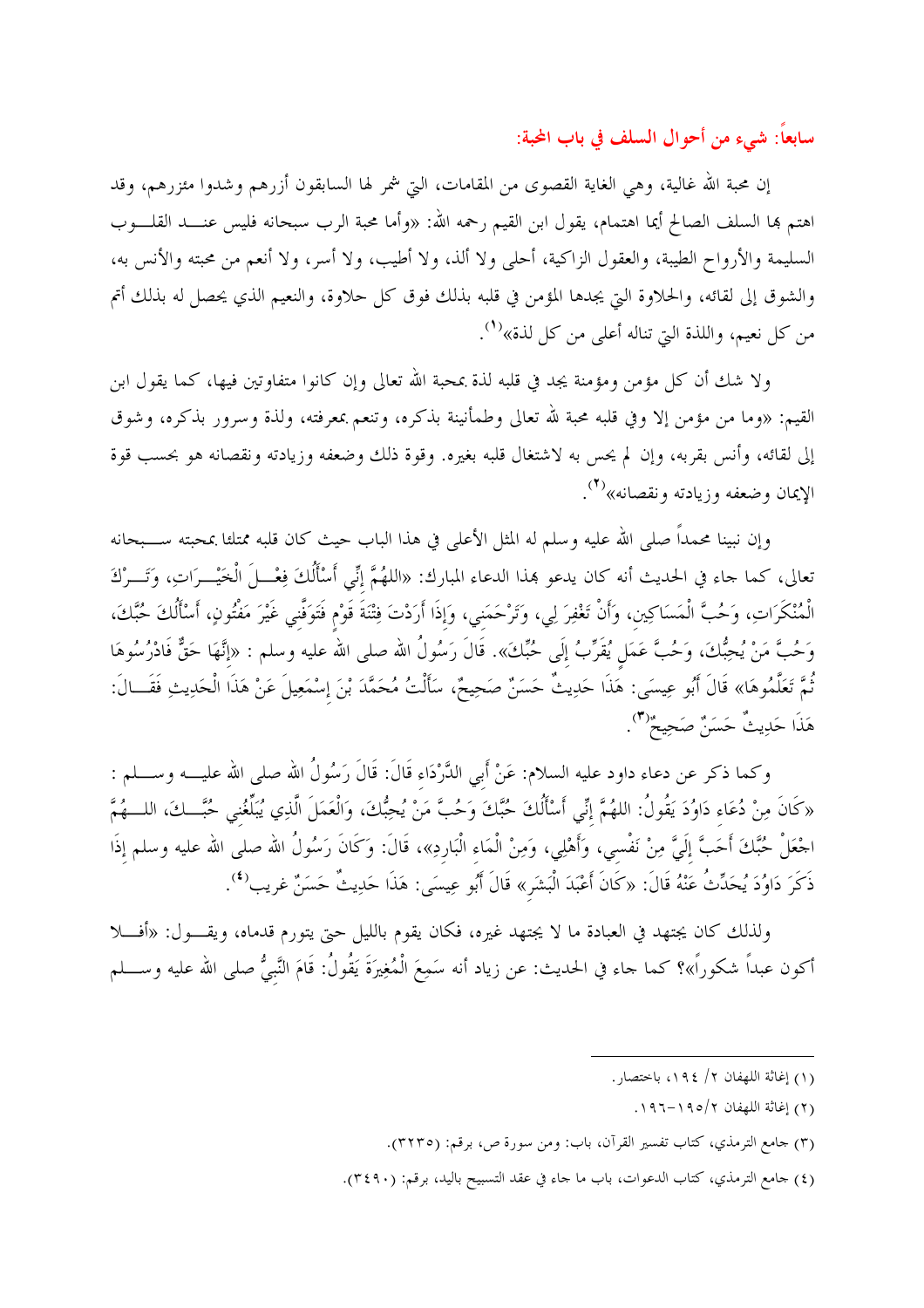حَتَّى تَوَرَّمَتْ قَدَمَاهُ، فَقِيلَ لَهُ: غَفَرَ اللهُ لَكَ مَا تَقَدَّمَ مِنْ ذَنْبكَ وَمَا تَأْخَّرَ، قَالَ: «أَفَلَا أَكُونُ عَبْدًا شَكُورًا»<sup>(١</sup>'.

وكذلك الصحابة قد ضربوا أروع المثل في محبة الله تعالى، فقد بذلوا كل غال ونفيس في محبته تعـــالى، وتركوا الأوطان والدور لأحله، وضحوا بالنفس والأهل والولد والمال في سبيله، قال تعالى: ((وَيُطْعِمُونَ الطَّعَامَ عَلَى حُبِّهِ مِسْكِينًا وَيَتِيمًا وَأَسِيرًا \* إِنَّمَا نُطْعِمُكُمْ لِوَجْهِ اللَّهِ لا نُريدُ مِنْكُمْ حَزَاءً وَلا شُكُورًا)) [الإنســـان:٩]. وقال تعالى: ((وَيُؤْثِرُونَ عَلَى أَنْفُسهمْ وَلَوْ كَانَ بهمْ خَصَاصَةٌ وَمَنْ يُوقَ شُحَّ نَفْسهِ فَأُوْلَئِكَ هُـــمُ الْمُفْلِحُـــونَ)) [الحشر:٩].

وكتب السير والحديث والتاريخ مليئة بقصصهم. فإليكم بعض النماذج المشرقة:

١– ما ذكر من خصال حميدة عن أفضل البشر بعد الأنبياء أبي بكر الصديق رضي الله عنه لكمالــــه في محبة الله ورسوله، وتسابقه في الخيرات، وجمعه بين الأعمال الصالحة المنوعة، كما حاء في هذا الحديث عَنْ أبي هُرَيْرَةَ قَالَ: قَالَ رَسُولُ الله صلى الله عليه وسلم : «مَنْ أَصْبَحَ مِنْكُمْ الْيَوْمَ صَائِمًا»؟ قَالَ أَبُو بَكْـــرٍ رَضِـــيَ اللهُ عَنْهُ: «أَنَا». قَالَ: «فَمَنْ تَبِعَ مِنْكُمْ الْيَوْمَ حَنَازَةً»؟ قَالَ أَبُو بَكْر رَضِيَ اللهُ عَنْهُ: «أَنَا». قَالَ: «فَمَنْ أَطْعَمَ مِـــنْكُمْ الْيَوْمَ مِسْكِينًا»؟ قَالَ أَبُو بَكْر رَضِيَ اللهُ عَنْهُ: «أَنَا». قَالَ: «فَمَنْ عَادَ مِنْكُمْ الْيَوْمَ مَريضًا»؟ قَالَ أَبُو بَكْر رَضِـــيَ اللهُ عَنْهُ: «أَنَا». فَقَالَ رَسُولُ الله صلى الله عليه وسلم : «مَا اجْتَمَعْنَ فِي امْرِئ إلَّا دَخَلَ الْجَنَّةَ»<sup>(٢</sup>).

٢– وكما ذكر النبي صلى الله عليه وسلم عن محبة على رضى الله عنه لله ولرسوله يوم خيبر، فعَنْ سَلَمَةَ بْنِ الْأَكْوَعِ رَضِيَ اللهُ عَنْهُ قَالَ: كَانَ عَلِيٌّ رَضِيَ اللهُ عَنْهُ تَخَلَّفَ عَنْ النَّبِيِّ صلى الله عليه وسلم فِي خَيْبَرَ وَكَانَ بهِ رَمَدٌ؛ فَقَالَ: أَنَا أَتَخَلَّفُ عَنْ رَسُول الله صلى الله عليه وسلم فَخَرَجَ عَلِيٌّ فَلَحِقَ بالنَّبيّ صلى الله عليه وسلم، فَلَمَّا كَانَ مَسَاءُ اللَّيْلَةِ الَّتِي فَتَحَهَا فِي صَبَاحِهَا، فَقَالَ رَسُولُ الله صلى الله عليه وسلم : «لَأُعْطِيَنَّ الرَّايَةَ، أَوْ قَالَ: لَيَأْخُذَنَّ غَدًا رَجُلٌ يُحِبُّهُ اللهُ وَرَسُولُهُ، أَوْ قَالَ: يُحِبُّ الله وَرَسُولَهُ، يَفْتَحُ اللهُ عَلَيْهِ» فَإِذَا نَحْنُ بِعَلِيٍّ وَمَا نَرْجُـــوهُ، فَقَالُوا: هَذَا عَلِيٌّ، فَأَعْطَاهُ رَسُولُ الله صلى الله عليه وسلم ؛ فَفَتَحَ اللهُ عَلَيْهِ'''.

٣- وقصة سعد الربيع مع عبد الرحمن بن عوف حين آخي النبي صلى الله عليه وسلم بينهما كما روى البخاري عَنْ أَنَس رَضِيَ اللَّهُ عَنْهُ قَالَ: قَدِمَ عَبْدُ الرَّحْمَنِ بْنُ عَوْفٍ الْمَدِينَةَ فَآخَى النَّبيُّ صلى الله عليه وسلم بَيْنَهُ وَبَيْنَ سَعْدِ بْنِ الرَّبيعِ الْأَنْصَارِيِّ وَكَانَ سَعْدٌ ذَا غِنًى فَقَالَ لِعَبْدِ الرَّحْمَنِ أُقَاسِمُكَ مَالِي نصْفَيْنِ وَأُزَوِّجُكَ، قَــالَ: بَارَكَ اللَّهُ لَكَ فِي أَهْلِكَ وَمَالِكَ، دُلُّوني عَلَى السُّوق، فَمَا رَحَعَ حَتَّى اسْتَفْضَلَ أَقِطًا وَسَمْنًا، فَأَتَى بهِ أَهْلَ مَنْزِلِهِ،

(٢) صحيح مسلم، كتاب الزكاة، باب من جمع الصدقة وأعمال البر، برقم: (١٠٢٨).

<sup>(</sup>١) صحيح البخاري، كتاب تفسير القرآن، باب: ليغفر لك الله ما تقدم من ذنبك وما تأخر، برقم: (٤٨٣٦)، وصحيح مسلم، كتاب صفة القيامة والجنة والنار، باب إكثار الأعمال والاحتهاد في العبادة، برقم: (٢٨١٩).

<sup>(</sup>١) صحيح البخاري، كتاب الجهاد والسير، باب ما قيل في لواء النبي صلى الله عليه وسلم، برقم: (٢٩٧٠) وصحيح مسلم، كتـــاب فضائل الصحابة، باب من فضائل على بن أبي طالب رضي الله عنه، برقم: (٢٤٠٧).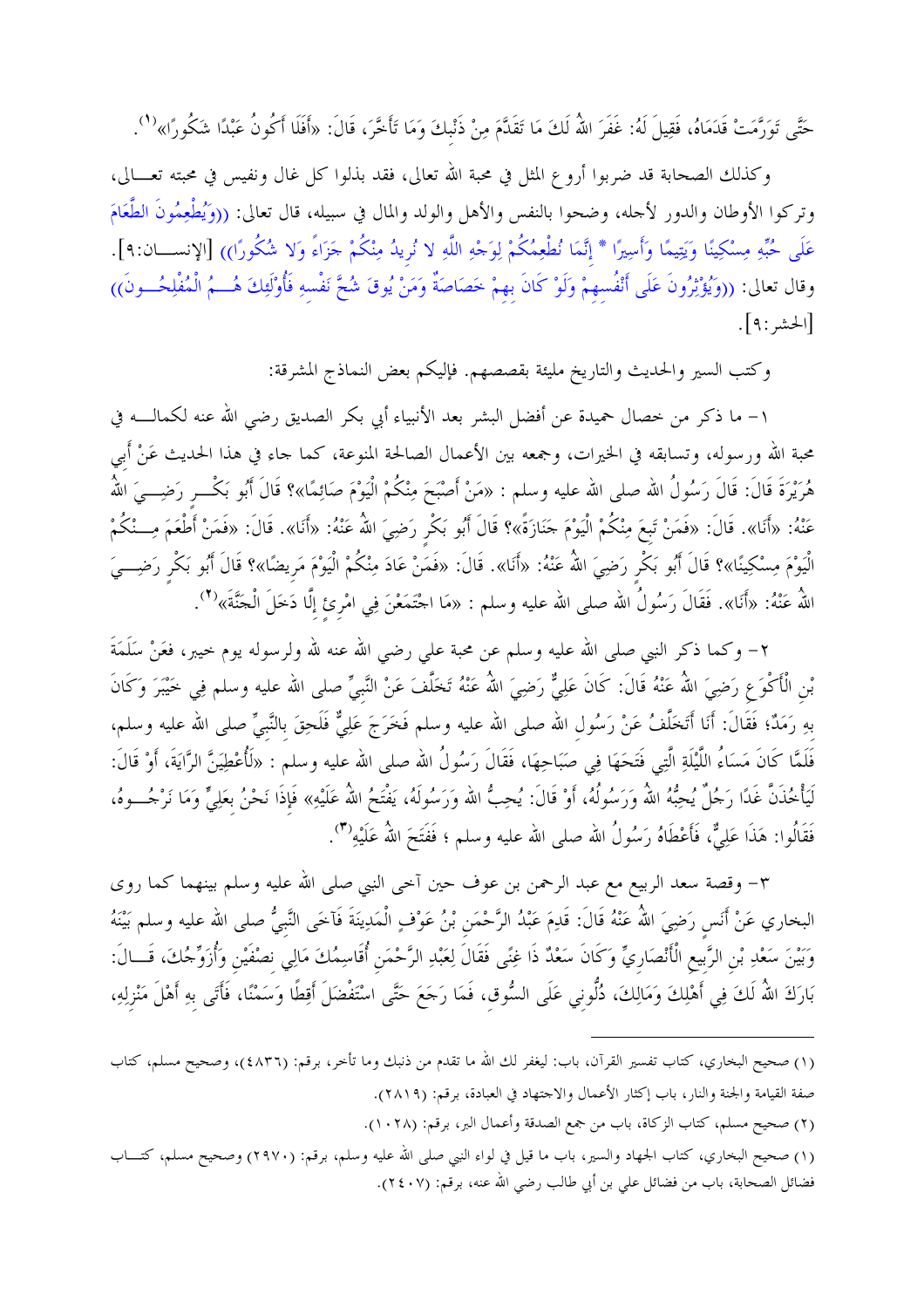فَمَكَثْنَا يَسيرًا أَوْ مَا شَاءَ اللهُ فَجَاءَ وَعَلَيْهِ وَضَرٌ مِنْ صُفْرَةٍ، فَقَالَ لَهُ النَّبيُّ صلى الله عليه وسلم : «مَهْيَمْ»؟ قَــالَ: يَا رَسُولَ الله تَزَوَّحْتُ امْرَأَةً مِنْ الْأَنْصَارِ، قَالَ: «مَا سُقْتَ إِلَيْهَا»؟ قَالَ: نَوَاةً مِنْ ذَهَبِ أَوْ وَزْنَ نَوَاةٍ مِنْ ذَهَبٍ، قَالَ: «أَوْلِمْ وَلَوْ بِشَاةٍ»<sup>(١</sup>).

٤– وقصة أبي طلحة وتصدقه بحديقته بيرحاء كما روى البخاري عن أَنَس بْن مَالِكٍ رَضِـــيَ اللَّهُ عَنْـــهُ يَقُولُ: «كَانَ أَبُو طَلْحَةَ أَكْثَرَ الْأَنْصَار بالْمَدِينَةِ مَالًا مِنْ نَخْل، وَكَانَ أَحَبُّ أَمْوَالِهِ إلَيْهِ بَيْرُحَاءَ، وَكَانَتْ مُسْتَقْبلَةَ الْمَسْجدِ، وَكَانَ رَسُولُ الله صلى الله عليه وسلم يَدْخُلُهَا، وَيَشْرَبُ مِنْ مَاء فِيهَا طَيِّب، قَالَ أَنَسْ: فَلَمَّا أُنْزِلَـــتْ هَذِهِ الْآيَةُ ((لَنْ تَنَالُوا الْبرَّ حَتَّى تُنْفِقُوا مِمَّا تُحِبُّونَ)) [آل عمران:٩٢]؛ قَامَ أَبُو طَلْحَةَ إلَى رَسُول الله صــــلى الله عليه وسلم فَقَالَ: يَا رَسُولَ الله، إنَّ الله تَبَارَكَ وَتَعَالَى يَقُولُ: ((لَنْ تَنَالُوا الْبِرَّ حَتَّى تُنْفِقُوا مِمَّــا تُحِبُّــونَ)) [آل عمران:٩٢] وَإِنَّ أَحَبَّ أَمْوَالِي إِلَيَّ بَيْرُحَاءَ، وَإِنَّهَا صَدَقَةٌ لِلَّهِ أَرْجُو برَّهَا وَذُخْرَهَا عِنْدَ الله، فَضَعْهَا يَا رَسُولَ الله حَيْثُ أَرَاكَ اللهُ»، قَالَ: فَقَالَ رَسُولُ الله صلى الله عليه وسلم : «بَخ ذَلِكَ مَالٌ رَابِحٌ ذَلِكَ مَالٌ رَابِــحٌ، وَقَـــدْ سَمِعْتُ مَا قُلْتَ، وَإِنِّي أَرَى أَنْ تَجْعَلَهَا فِي الْأَقْرَبينَ» فَقَالَ أَبُو طَلْحَةَ: أَفْعَلُ يَا رَسُولَ الله، فَقَسَمَهَا أَبُو طَلْحَـــةَ فِي أَقَارِبِهِ وَبَني عَمَّهِ (٢).

ه– وقصة صهيب عند الهجرة حيث ترك جميع ماله عند المشركين ولحق بالنبي صلى الله عليــــه وســــلم بالمدينة ، كما ذكر ابن هشام عن أبي عثمان النهدي، أنه قال: بلغني أن صهيباً حين أراد الهجرة قال له كفـــار قريش: أتيتنا صعلوكاً حقيراً فكثر مالك عندنا وبلغت الذي بلغت، ثم تريد أن تخرج بمالك ونفســـك، والله لا يكون ذلك، فقال لهم صهيب: أرأيتم إن جعلت لكم مالي أتخلون سبيلي؟ قالوا: نعم. قال: فإني جعلت لكــــم مالي، قال: فبلغ ذلك رسول الله صلى الله عليه وسلم فقال: «ربح صهيب، ربح صهيب»<sup>(٣)</sup>.

٦- وقصة أبي سلمة عند الهجرة حيث ترك زوجته وابنه وهاجر إلى المدينة، كما روى ابـــن إســـحاق بسنده عن أم سلمة رضي الله عنها قالت: «لما أجمع أبو سلمة الخروج إلى المدينة رحل لي بعيره، ثم حملني عليه، وحمل معي ابني سلمة ابن أبي سلمة في حجري، ثم خرج بي يقود بعيره، فلما رأته رحال بني المغيرة بن عبد الله بن عمر بن مخزوم قاموا إليه، فقالوا: هذه نفسك غلبتنا عليها، أرأيت صاحبتنا هذه، علام نتركك تسير هما في البلاد، قالت: فترعوا خطام البعير من يده، فأخذوني منه، قالت: وغضب عند ذلك بنو عبد الأسد رهـــط أبي سلمة قالوا: لا والله لا نترك ابننا عندها، إذ نزعتموها من صاحبنا، قالت: فتجاذبوا ابني سلمة بينــــهم حـــــيّ خلعوا يده، وانطلق به بنو عبد الأسد، وحبسني بنو المغيرة عندهم، وانطلق زوجي أبو سلمة إلى المدينة، قالت:

(٢) صحيح البخاري، كتاب البيو ع، باب ما حاء في قول الله تعالى: ((فَإِذَا قُضِيَتِ الصَّلاةُ))، برقم: (٢٠٤٩).

(٣) السيرة النبوية لابن هشام ٢/ ٧٥.

<sup>(</sup>٢) صحيح البخاري، كتاب الزكاة، باب الزكاة على الأقارب، برقم: (١٤٦١) وصحيح مسلم، كتاب الزكاة، باب فضــــل النفقـــة والصدقة على الأقربين والزوج، برقم: (٩٩٨).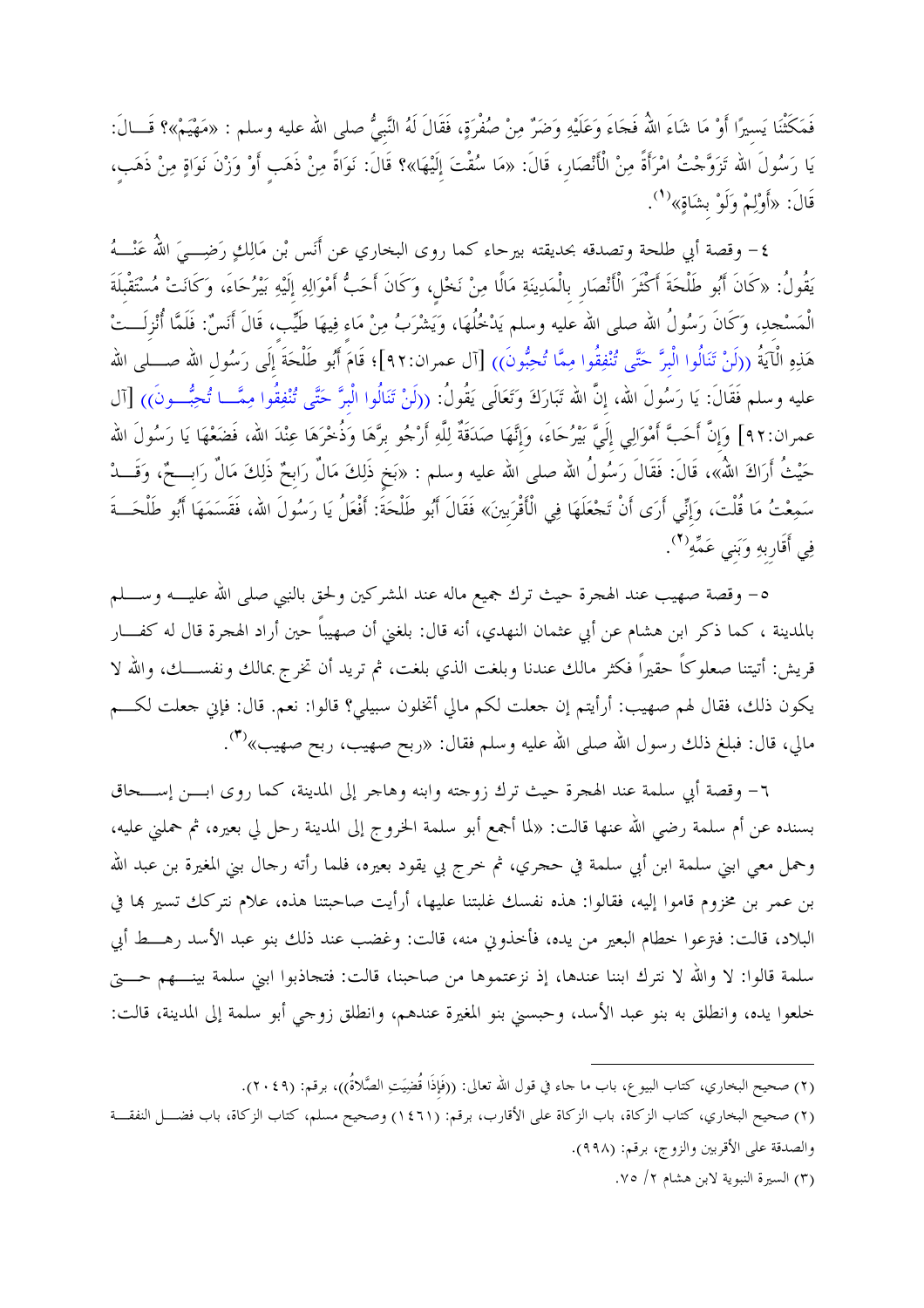ففرق بيني وبين زوجي وبين ابني، قالت: فكنت أخرج كل غداة فأجلس بالأبطح فما أزال أبكي حتى أمسي، سنة أو قريباً منها حتى مر بي رحل من بني عمي أحد بني المغيرة، فرأى ما بي، فرحمني، فقال لبني المغــــيرة: ألا تخرجون هذه المسكينة؟ فرقتم بينها وبين زوجها وبين ولدها، قالت: فقالوا لي: الحقي بزوجـــك إن شـــئت، قالت: ورَدِّ بنو عبد الأسد إلىّ عند ذلك ابني، قالت: فارتحلت بعيري، ثم أحذت ابني فوضعته في ححـــري، ثم حرجت أريد زوجي بالمدينة، قالت: وما معي أحد من حلق الله قالت: فقلت: أتبلغ بمن لقيت حبيّ أقدم علـــي زوجي، حتى إذا كنت بالتنعيم لقيت عثمان بن طلحة بن أبي طلحة أخا بني عبد الدار، فقال لي: إلى أيــــن يــــا بنت أبي أمية؟ قالت: فقلت: أريد زوجي بالمدينة، قال: أوما معكِ أحد؟ قالت: فقلت: لا والله، إلا الله وبسـني هذا، قال: والله مالكِ من مترك، فأخذ بخطام البعير فانطلق معي يهوي بي، فوالله ما صحبت رحلاً من العرب قط أرى أنه كان أكرم منه، كان إذا بلغ المترل أناخ بي ثم استأخر عني، حتى إذا نزلت عنه اســـتأخر بــــبعيري فحط عنه، ثم قيده في الشجرة، ثم تنحي إلى الشجرة فاضطجع تحتها، فإذا دنا الرواح قام إلى بعـــيري فقدمــــه فرحله، ثم استأخر عني فقال: اركبي. فإذا ركبت فاستويت على بعيري أتى فأخذ بخطامه، فقاد بي حتى يـــــترل بي، فلم يزل يصنع ذلك بي حتى أقدمني المدينة، فلما نظر إلى قرية بني عمرو بن عوف بقباء قال: زوجـــك في هذه القرية – وكان أبو سلمة بما نازلا – فادخليها على بركة الله، ثم انصرف راجعاً إلى مكة، قال: فكانـــت تقول: والله ما أعلم أهل بيت في الإسلام أصاهِم ما أصاب آل أبي سلمة، وما رأيت صاحباً قط أكــرم مـــن عثمان بن طلحة»<sup>(١</sup>).

٧- وكذلك قصة بلال وخباب وعمار وغيرهم من ضعفاء المسلمين؛ لذين افتتنوا من الكفـــار لأحــــل الإيمان،وأوذوا في سبيله أشد أنواع الإيذاء، ومع ذلك لم يتركوا الدين، وهذا إن دل على شيء دل على ثباهم في محبة الله والرضا لدينه ولرسوله.

فهذه النماذج الرائعة تدلنا مدى حرص الصحابة رضوان الله عليهم أجمعين على محبـــة الله ورســــوله، و تسابقهم في القيام بأوامر الشريعة، وكذلك من حاء بعدهم من التابعين وتابعيهم ومن بعدهم قد ضربوا أروع المثل في هذا الباب، وكتب السير والتاريخ مليئة بقصصهم الرائعة. كيف لا وقد ذاقوا طعم الإيمان وحلاوتـــه، فحصلوا على السرور والاطمئنان الذي لا يوصف، كما ذكر الإمام ابن القيم عن بعض السلف قولهم: «إنــــه ليمر بالقلب أوقات أقول فيها: إن كان أهل الجنة في مثل هذا، إلهم لفي عيش طيب».

> وقال آخر: «إنه ليمر بالقلب أوقات يهتز فيها طربا بأنسه بالله وحبه له». وقال آخر : «مساكين أهل الغفلة، خرجوا من الدنيا وما ذاقوا أطيب ما فيها».

<sup>(</sup>١) السيرة النبوية لابن هشام ٢/ ٦٩.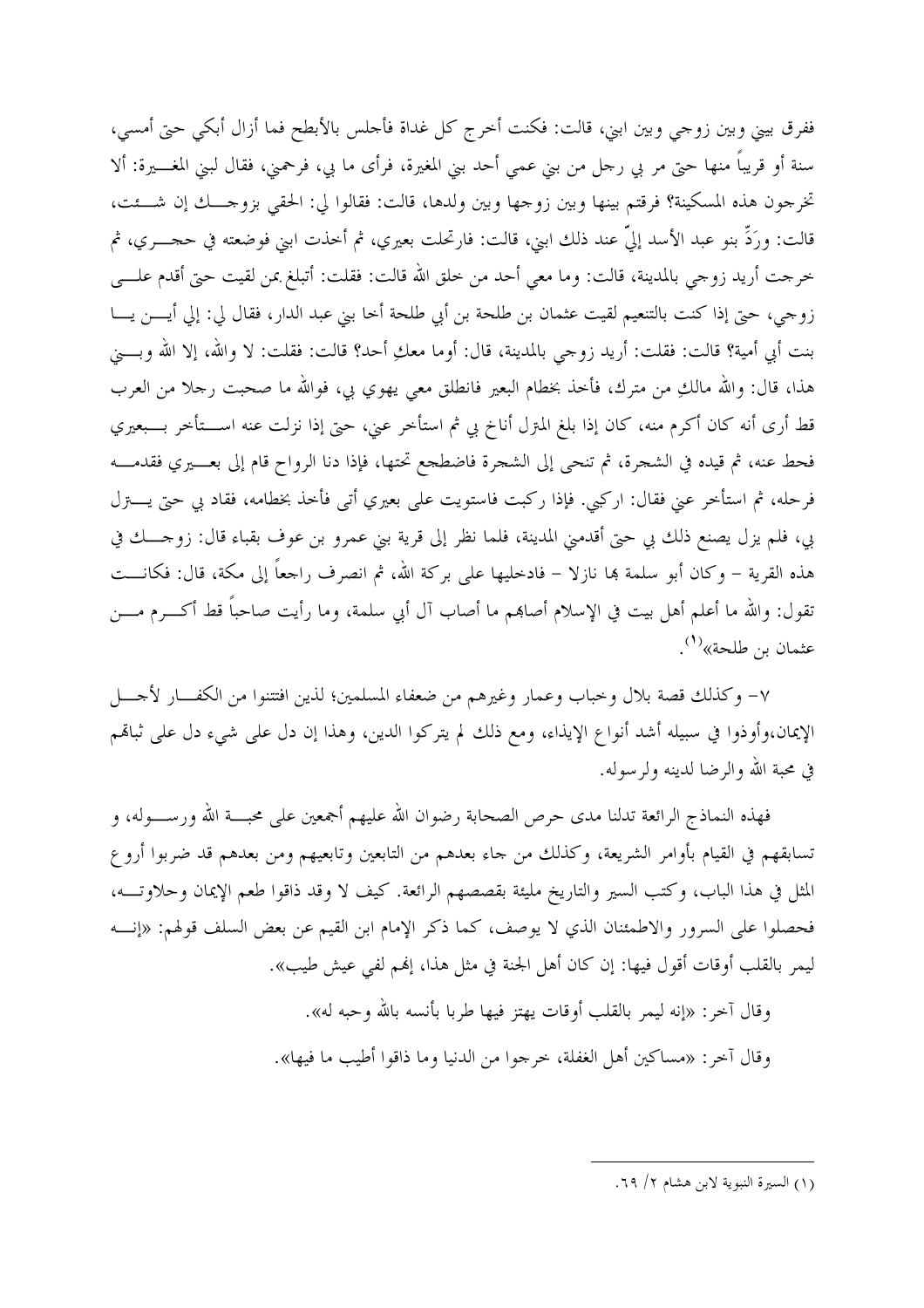وقال آخر: «لو علم الملوك وأبناء الملوك ما نحن فيه لجالدونا عليه بالسيوف»<sup>(١</sup>).

فهؤلاء هم عباد الله حقا الذين أتوا بواحب العبودية؛ لأن حقيقة العبودية: الحب التام، مع الذل التــــام، والخضوع للمحبوب، فلا عبودية إلا عبودية أهل المحبة الخالصة، فأولئك هم الفائزون بشرف الدنيا والآخـــرة، وأولئك لهم الأمن وهم مهتدون.

<sup>(</sup>١) إغاثة اللهفان ٢/ ١٩٤، باختصار .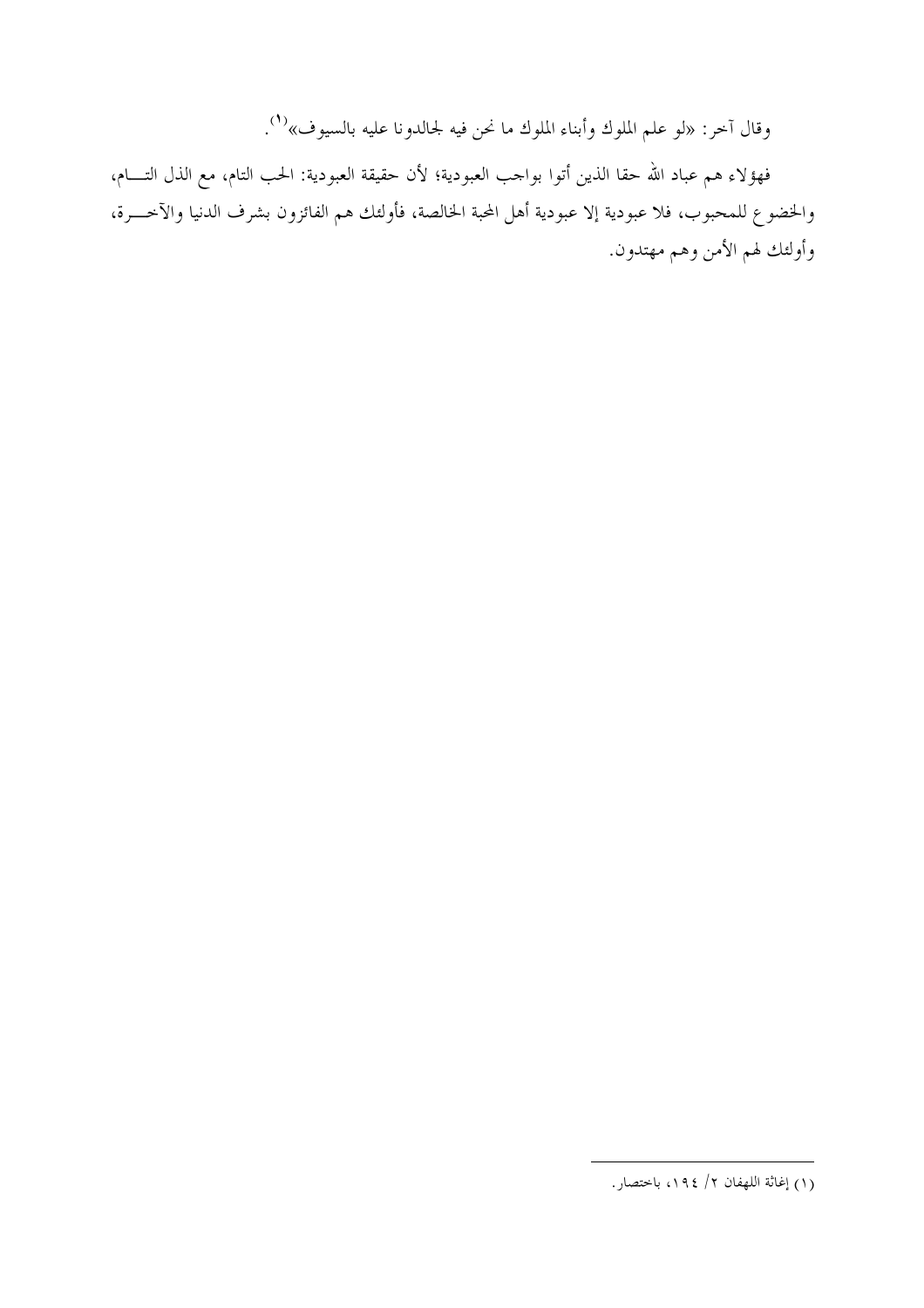ثامناً: محبة رسول الله صلى الله عليه وسلم

دل الحديث العظيم على وجوب تقديم محبة الرسول صلى الله عليه وسلم على محبة غيره، وجعلها بعـــد محبة الله تعالى، وقد حاء ذلك في كثير من الآيات والأحاديث بالنص عليها مباشرة، وبدلالة التضمن أيضاً، مثل قوله تعالى: ((فَلا وَرَبِّكَ لا يُؤْمِنُونَ حَتَّى يُحَكِّمُوكَ فِيمَا شَجَرَ بَيْنَهُمْ ثُمَّ لا يَحدُوا فِي أنفُسهمْ حَرَجًـــا مِمَّـــا قَضَيْتَ وَيُسَلِّمُوا تَسْلِيمًا)) [النساء:٦٥].

وقوله تعالى: ((وَمَا كَانَ لِمُؤْمِنِ وَلا مُؤْمِنَةٍ إِذَا قَضَى اللَّهُ وَرَسُولُهُ أَمْرًا أَنْ يَكُونَ لَهُمُ الْخِيَرَةُ مِنْ أَمْـــرهِمْ وَمَنْ يَعْصِ اللَّهَ وَرَسُولَهُ فَقَدْ ضَلَّ ضَلالًا مُبينًا)) [الأحزاب:٣٦].

وقال تعالى: ((لَقَدْ كَانَ لَكُمْ فِي رَسُول اللَّهِ أُسْوَةٌ حَسَنَةٌ لِمَنْ كَانَ يَرْجُو اللَّهَ وَالْيَوْمَ الآخِرَ وَذَكَرَ اللَّـــهَ كَثِيرًا)) [الأحزاب: ٢١].

قال محمد بن علي: الأسوة في الرسول الإقتداء به والاتباع لسنته وترك مخالفته في قول أو فعل``.

وانظر إلى قول عمر حينما نظر إلى الحجر الأسود قال: إنك حجر لا تنفع ولا تضر، ولولا أني رأيـــت رسول الله صلى الله عليه وسلم يقبلك ما قبلتك، ثم قبله، كما جاء في حديث ابْن عَبَّاس قال: «رَأَيْتُ عُمَرَ بْنَ الْخَطَّاب فَعَلَ مِثْلَ ذَلِكَ، ثُمَّ قَالَ: إنَّكَ حَجَرٌ؛ لَا تَنْفَعُ وَلَا تَضُرُّ، وَلَوْلَا أَنِّي رَأيْتُ رَسُولَ الله صــــلى الله عليــــه وسلم قَبَّلَكَ مَا قَبَّلْتُكَ، ثُمَّ قَالَ عُمَرُ: رَأَيْتُ رَسُولَ الله صلى الله عليه وسلم فَعَلَ مِثْلَ ذَلِكَ»<sup>(٢)</sup>.

قال السيوطي في شرحه: قَالَ الطَّبَريُّ: إنَّمَا قَالَ عُمَر ذَلِكَ لِأَنَّ النَّاس كَانُوا حَدِيثِي عَهْد بعِبَادَةِ الْأَصْنَام، فَخَشِيَ عُمَرٍ أَنْ يَظُنّ الْجُهَّال أَنَّ اسْتِلَام الْحَجَر مِنْ بَاب تَعْظِيم الْأَحْجَار، كَمَا كَانَـــتْ الْعَـــرَب تَفْعَـــل فِـــي الْحَاهِلِيَّة، فَأَرَادَ أَنْ يُعْلِم النَّاس أَنَّ اِسْتِلَامه الْحَحَر اِتِّبَاع لِفِعْل رَسُول الله صلى الله عليه وسلم، لَـــا أَنَّ الْحَحَـــر يَنْفَع وَيَضُرّ بذَاتِهِ، كَمَا كَانَتْ الْجَاهِلِيَّة تَعْتَقِدهُ فِي الْأَوْثَانْ(٣).

هذا هو التأسى بالنبي صلى الله عليه وسلم، وهذا لا يحصل إلا إذا كان الإنسان محبًّا لله ولرسوله.

ومن الأحاديث ما روى زُهْرَة بْن مَعْبَدٍ عَنْ حَدِّهِ قَالَ: كُنَّا مَعَ النَّبيِّ صلى الله عليه وسلم وَهُوَ آخِذٌ بيَدِ عُمَرَ بْنِ الْخَطَّابِ رَضِيَ اللهُ تَعَالَى عَنْهُ فَقَالَ: وَالله يَا رَسُولَ الله لَأَنْتَ أَحَبُّ إلَيَّ مِنْ كُلِّ شَيْء إلَّا نَفْسى، فَقَالَ النَّبِيُّ صلى الله عليه وسلم : «وَالَّذِي نَفْسِي بيَدِهِ لَا يُؤْمِنُ أَحَدُكُمْ حَتَّى أَكُونَ أَحَبَّ إِلَيْهِ مِنْ نَفْسِــهِ». قَــالَ:

<sup>(</sup>١) كتاب الشفا للقاضي عياض ٩/٢.

<sup>(</sup>٢) سنن النسائي، كتاب مناسك الحج، باب كيف يقبل، برقم (٢٩٣٨).

<sup>(</sup>٣) شرح سنن النسائي للسيوطي، المحلد الثالث ٢٢٧/٥-٢٢٨.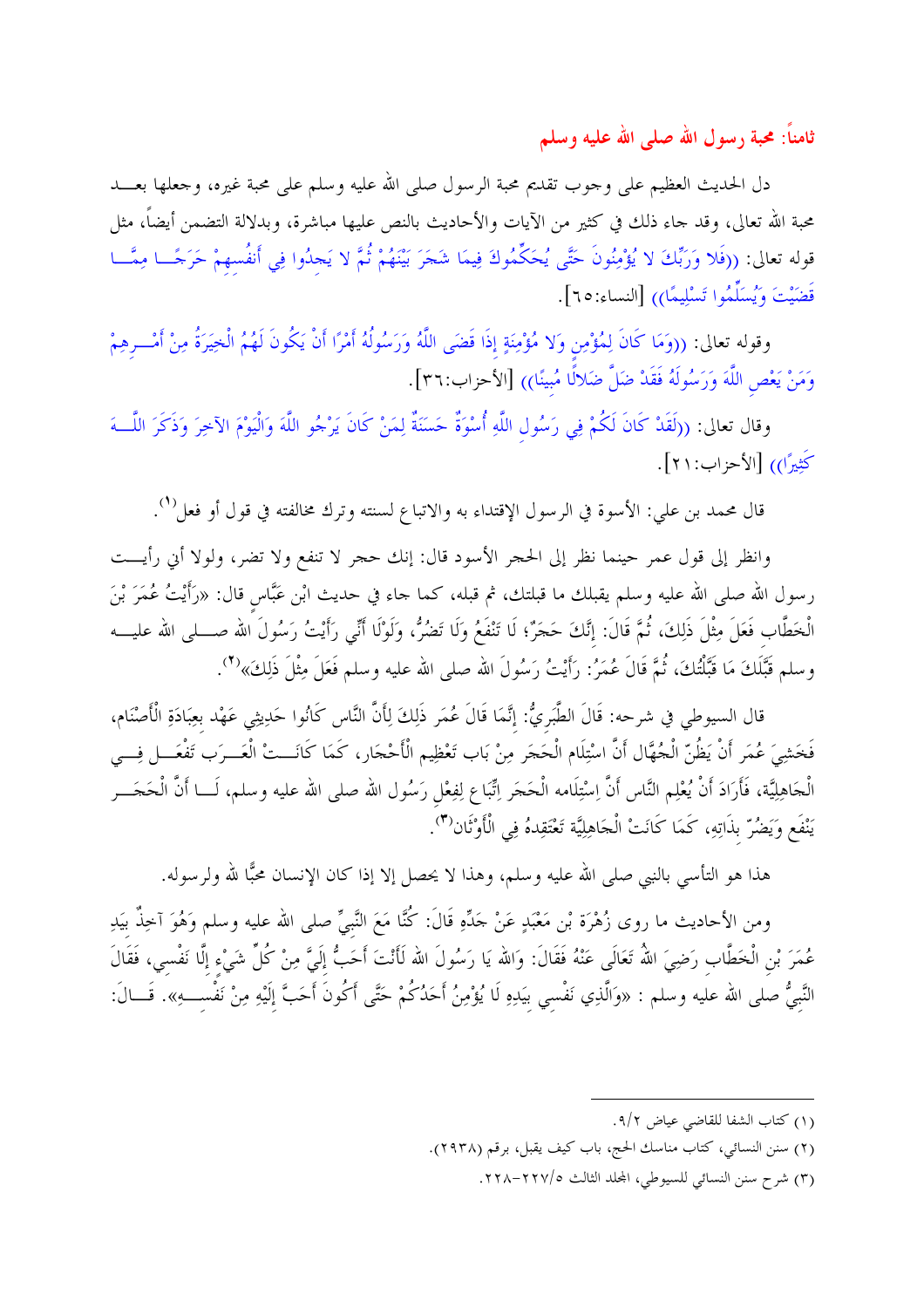فَأَنْتَ الْآنَ وَالله أَحَبُّ إِلَيَّ مِنْ نَفْسي. فَقَالَ رَسُولُ الله صلى الله عليه وسلم : «الْآنَ يَا عُمَرُ»<sup>(1</sup>).

وأيضاً عَنْ أَنَس قَالَ: قَالَ النَّبيُّ صلى الله عليه وسلم : «لَا يُؤْمِنُ أَحَدُكُمْ حَتَّى أَكُونَ أَحَبَّ إلَيْـــهِ مِـــنْ وَالِدِهِ وَوَلَدِهِ وَالنَّاس أَحْمَعِينَ»<sup>(٢)</sup>.

قال ابن حجر: وَالْمُرَاد بالْمَحَبَّةِ هُنَا حُبّ الِاخْتِيَار لَا حُبّ الطَّبْع ، قَالَهُ الْخَطَّابيّ.وَقَالَ النَّـــوَويّ: فِيـــهِ تَلْمِيح إِلَى قَضِيَّة النَّفْس الْأَمَّارَة وَالْمُطْمَئِنَّة ، فَإِنَّ مَنْ رَجَّحَ حَانب الْمُطْمَئِنَّة كَانَ حُبّه لِلنَّبِيِّ صلى الله عليه وسلم رَاحِحًا، وَمَنْ رَحَّحَ حَانب الْأَمَّارَة كَانَ حُكْمه بالْعَكْس، فَإِذَا تَأَمَّلَ النَّفْعِ الْحَاصِل لَهُ مِنْ حهَة الرَّسُول صـــلي الله عليه وسلم الَّذِي أَخْرَجَهُ مِنْ ظُلُمَات الْكُفْر إلَى نُور الْإِيمَان إمَّا بالْمُبَاشَرَةِ وَإِمَّا بِالسَّبَبِ؛ عَلِمَ أَنَّهُ سَبَب بَقَاء نَفْسه الْبَقَاء الْأَبَدِيّ فِي النَّعِيم السَّرْمَدِيّ ، وَعَلِمَ أَنَّ نَفْعه بذَلِكَ أَعْظَم مِنْ حَمِيع وُجُوه الِانْتِفاعَات ، فَاسْــتَحَقَّ لِذَلِكَ أَنْ يَكُون حَظَّه مِنْ مَحَبَّته أَوْفَر مِنْ غَيْرِه»<sup>(٣</sup>).

ويقول الدكتور موسى شاهين: «إن حب الشيء يدعو إلى حب الموصل إليه، وإن حب الإيمان وبغـــض الكفر يستلزم حب المتسبب فيه والداعي إليه، فحب الرسول صلى الله عليه وسلم دليل على حـــب الإيمــــان، وبقدر ارتفاع درجة هذا الحب أو انخفاضها ترتفع درجة الإيمان أو تنخفض، فإذا وصل المؤمن إلى أن يكسون رسول الله أحب إليه من أمه وأبيه وصاحبته وبنيه ومن المال والأهل والأقارب والناس أجمعين، كـــان كامــــل الإيمان، وأكمل منه؛ أن يكون رسول الله أحب إليه من نفسه التي بين حنبيه، يبذلها فداء له في حياتـــه، كمــــا قرأنا عن أبي بكر الصديق وكثير من الصحابة رضي الله عنهم الذين عرضوا أنفسهم للأخطار حماية لرسول الله من الكفار» (<sup>٤)</sup>.

وعَنْ أَنَس أَنَّ رَجُلًا سَأَلَ رَسُولَ الله صلى الله عليه وسلم عَنْ قِيَام السَّاعَةِ وَأُقِيمَتْ الصَّلَاةُ، فَلَمَّا قَضَـــى رَسُولُ الله صلى الله عليه وسلم صَلَاتَهُ قَالَ: «أَيْنَ السَّائِلُ عَنْ السَّاعَةِ»؟ فَقَالَ الرَّجُلُ: «هَا أَنَا ذَا يَـــا رَسُـــولَ الله». فَقَال: «وَمَا أَعْدَدْتَ لَهَا فَإِنَّهَا قَائِمَةٌ»، قَالَ: «مَا أَعْدَدْتُ لَهَا مِنْ كَبير عَمَـــل غَيْـــرَ أَنَّـــي أُحِـــبُّ الله وَرَسُولَهُ». قَالَ: «فَأَنْتَ مَعَ مَنْ أَحْبَبْتَ». قَالَ: «فَمَا فَرحَ الْمُسْلِمُونَ بشَيْءِ بَعْدَ الْإسْلَام أشَـــدَّ مِمَّـــا فَرحُـــوا به»<sup>(٥)</sup>. فيا لها من نعمة، إن حب الرسول يدخل المرء في الجنة في صحبته.

- (٣) فتح الباري شرح صحيح البخاري لابن حجر العسقلاني، ٥٩/١ بتصرف.
	- (٤) فتح المنعم شرح صحيح مسلم للدكتور موسى شاهين ٢٤٩/١.
		- (٥) مسند أحمد، برقم: (١٢٣٠٤).

<sup>(</sup>١) مسند أحمد، برقم: (١٨٤٨٢).

<sup>(</sup>٢) صحيح البخاري، كتاب الإيمان، باب حب الرسول صلى الله عليه وسلم من الإيمان برقم: (١٥). وصحيح مسلم، كتاب الإيمان، باب حب الرسول من الإيمان، برقم: (٤٤).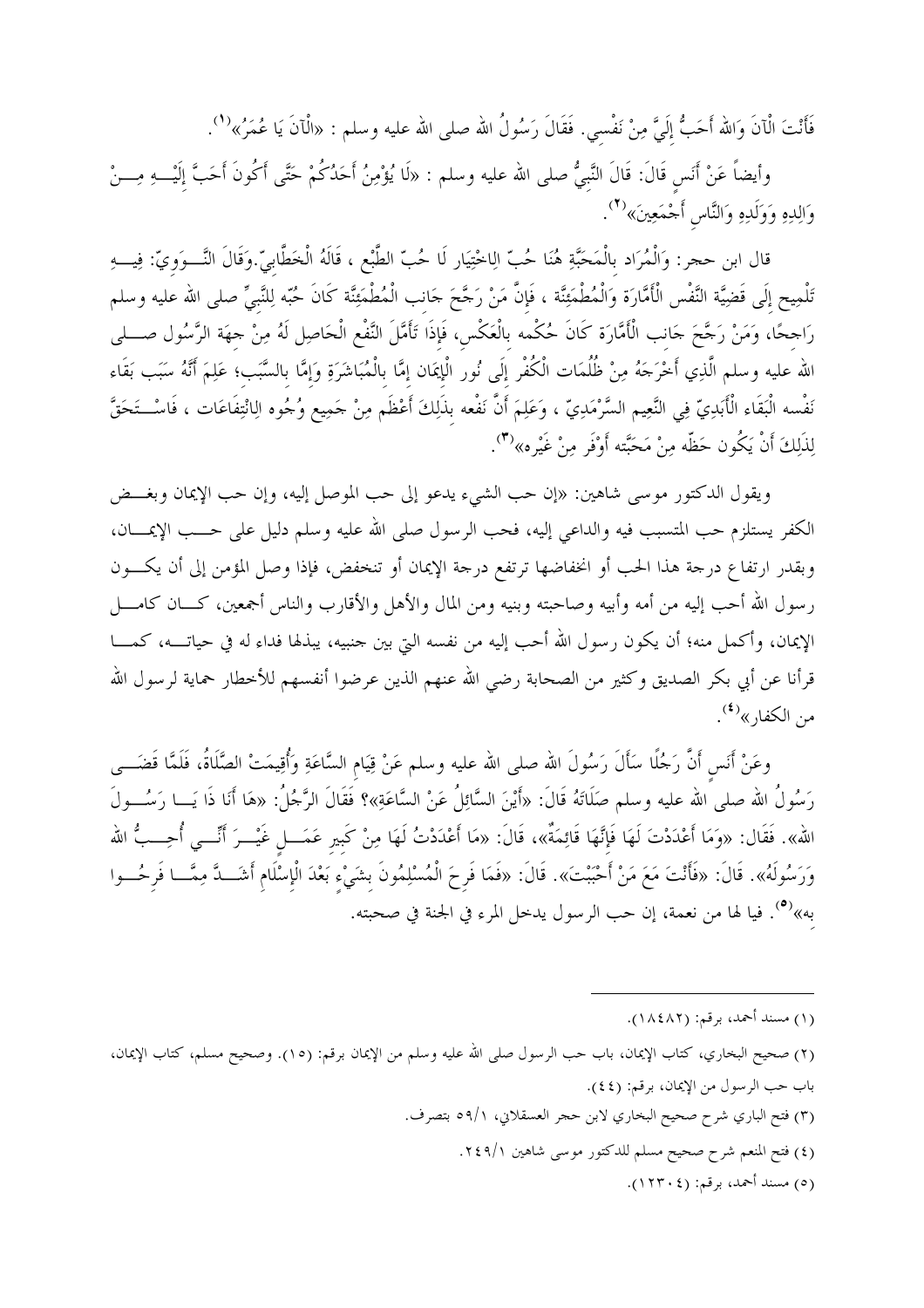ومن لوازم محبته أن لا تعصيه ولا تخالف سنته وأن لا تحدث في دينه كما جاء في قوله تعالى:

((فَلْيَحْذَرِ الَّذِينَ يُخَالِفُونَ عَنْ أَمْرِهِ أَنْ تُصِيبَهُمْ فِتْنَةٌ أَوْ يُصِيبَهُمْ عَذَابٌ أَلِيمٌ)) [النور:٦٣].

وقوله تعالى: ((وَمَنْ يُشَاقِقِ الرَّسُولَ مِنْ بَعْدِ مَا تَبَيَّنَ لَهُ الْهُدَى وَيَتَّبعْ غَيْرَ سَبيل الْمُؤْمِنينَ نُوَلِّهِ مَا تَــوَلَّى وَنُصْلِهِ حَهَنَّمَ وَسَاءَتْ مَصِيرًا)) [النساء:١١٥].

وإن المبتدع في دينه يبعد عن حوضه يوم القيامة كما روى عَنْ سَهْل بْن سَعْدٍ قَالَ: قَالَ النَّبيُّ صــــلى الله عليه وسلم : «إنِّي فَرَطُكُمْ عَلَى الْحَوْضِ، مَنْ مَرَّ عَلَىَّ شَربَ وَمَنْ شَربَ لَمْ يَظْمَأْ أَبَدًا، لَيَـــردَنَّ عَلَـــيَّ أَقْـــوَامٌ أَعْرِفُهُمْ وَيَعْرِفُوني ثُمَّ يُحَالُ بَيْني وَبَيْنَهُمْ». قَالَ أَبُو حَازِم: فَسَمِعَني النُّعْمَانُ بْنُ أَبي عَيَّاش فَقَالَ: هَكَذَا سَمِعْتَ مِنْ سَهْلٍ، فَقُلْتُ: «نَعَمْ» فَقَالَ: أَشْهَدُ عَلَى أَبِي سَعِيدٍ الْخُدْرِيِّ لَسَمِعْتُهُ وَهُوَ يَزيدُ فِيهَا: «فَأَقُولُ: إنَّهُمْ مِنِّـــى، فَيُقَالُ: إنَّكَ لَا تَدْرِي مَا أَحْدَثُوا بَعْدَكَ، فَأَقُولُ: سُحْقًا سُحْقًا لِمَنْ غَيَّرَ بَعْدِي» وَقَالَ ابْنُ عَبَّاس: سُحْقًا بُعْـــدًا، يُقَالُ: سَحِيقٌ بَعِيدٌ، سَحَقَهُ وَأَسْحَقَهُ أَبْعَدَهُ''.

فإياكم ومحدثات الأمور لألها بدعة وكل بدعة ضلالة، والضلالة توجب سخط الله وتبعد الإنسان مـــن رحمة الله تعالى، كما عليكم التمسك بالكتاب والسنة، والعض عليهما بالنواجذ لأفمما العروة الوثقى والهدايـــة إلى رضوان الله وجناته العلي.

<sup>(</sup>١) صحيح البخاري، كتاب الرقاق، باب في الحوض، برقم: (٦٥٨٥).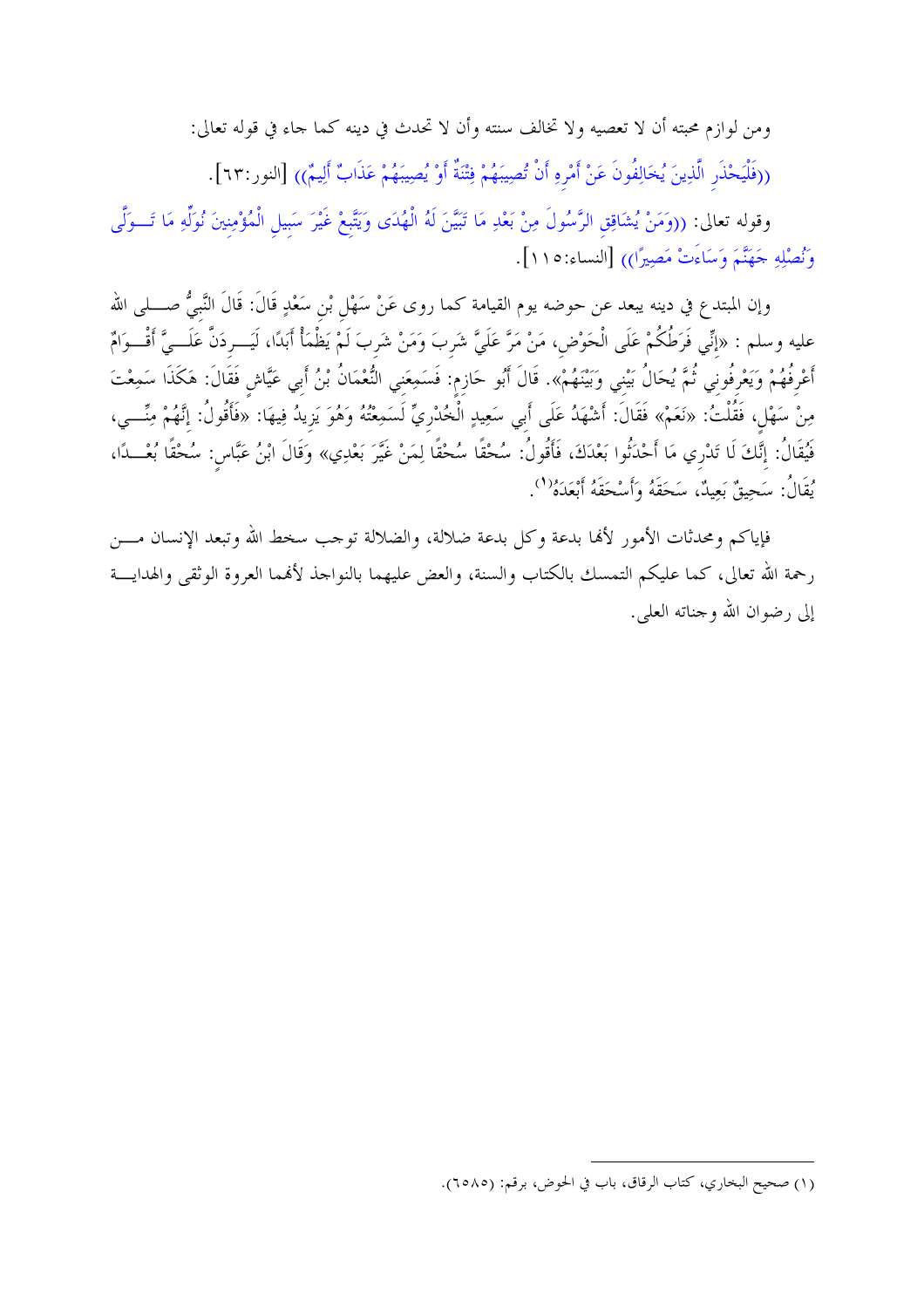ومن علامة محبته:

١– الاقتداء به، واستعمال سنته، واتباع أقواله، وأفعاله، واحتناب نواهيه، والتأدب بآدابـــه في عســــره ويسره ومنشطه ومكرهه، قال تعالى: ((قُلْ إنْ كُنْتُمْ تُحِبُّونَ اللَّهَ فَاتَّبِعُوني يُحْبْكُمُ اللَّهُ)) [آل عمران:٣١].

قال الحافظ ابن حجر رحمه الله تعالى: فَمَنْ يَدَّعِي حُبّ الله مَثَلًا وَلَا يُحِبّ رَسُوله لَا يَنْفَعهُ ذَلِـــكَ لأن الله أَوْقَع مُتَابَعَته مُكْتَنفَة بَيْن قُطْرَيْ مَحَبَّة الْعِبَاد وَمَحَبَّة الله تَعَالَى لِلْعِبَادِ ، وَأيضا قال تَعَالَى: ((أَطِيعُوا اللَّهَ وَأَطِيعُــوا الرَّسُولَ وَأُوْلِي الأَمْرِ مِنْكُمْ)) [النساء:٩٩] فَأَعَادَ « أَطِيعُوا » فِي الرَّسُول وَلَمْ يُعِدْهُ فِي أُولِي الْأَمْرِ لِـــأَنَّهُمْ لَـــا اِسْتِقْلَال لَهُمْ فِي الطَّاعَة كَاسْتِقْلَال الرَّسُول<sup>(١</sup>).

٢– وإيثار ما شرعه وحض عليه على هوى نفسه قال تعالى: ((فَلا وَرَبِّكَ لا يُؤْمِنُونَ حَتَّى يُحَكِّمُـــوكَ فِيمَا شَجَرَ بَيْنَهُمْ ثُمَّ لا يَجدُوا فِي أَنفُسهمْ حَرَجًا مِمَّا قَضَيْتَ وَيُسَلِّمُوا تَسْلِيمًا)) [النساء:٦٥] وكما قال تعالى: ((إِنَّمَا كَانَ قَوْلَ الْمُؤْمِنِينَ إِذَا دُعُوا إِلَى اللَّهِ وَرَسُولِهِ لِيَحْكُمَ بَيْنَهُمْ أَنْ يَقُولُوا سَمِعْنَا وَأَطْعْنَــا وَأُوْلَٰئِــكَ هُـــمُ الْمُفْلِحُونَ \* وَمَنْ يُطِعْ اللَّهَ وَرَسُولَهُ وَيَخْشَ اللَّهَ وَيَتَّقْهِ فَأُوْلَئِكَ هُمُ الْفَائِزُونَ)) [النور:٥٢] وكما أثــــني علـــي الأنصار لنصرتهم لإخواهم المهاجرين، فقال تعالى: ((وَالَّذِينَ تَبَوَّءُوا الدَّارَ وَالإِيمَانَ مِنْ قَبْلِهِمْ يُحِبُّونَ مَنْ هَــاجَرَ إلَيْهِمْ وَلا يَحدُونَ فِي صُدُورهِمْ حَاجَةً مِمَّا أُوتُوا وَيُؤْثِرُونَ عَلَى أَنْفُسهمْ وَلَوْ كَانَ بهمْ خَصَاصَةٌ)) [الحشر:٩].

٣- وكثرة ذكره له فمن أحب شيئا أكثر ذكره، ومن ذلك كثرة الصلاة والسلام عليه، قــال تعــالي: ((إنَّ اللَّهَ وَمَلائِكَتَهُ يُصَلُّونَ عَلَى النَّبِيِّ يَاأَيُّهَا الَّذِينَ آمَنُوا صَلُّوا عَلَيْهِ وَسَلِّمُوا تَسْلِيمًا)) [الأحزاب:٥٦].

وحاء في الحديث: عَنْ أَبي هُرَيْرَةَ أَنَّ رَسُولَ الله صلى الله عليه وسلم قَالَ: «مَنْ صَلَّى عَلَيَّ وَاحِدَةً صَلَّى اللهُ عَلَيْهِ عَشْرًا»<sup>(٢</sup>).

وعَنْ عَبْدِ الله بْن عَمْرو بْن الْعَاص أَنَّهُ سَمِعَ النَّبيَّ صلى الله عليه وسلم يَقُولُ: «إذَا سَمِعْتُمْ الْمُؤَذِّنَ فَقُولُوا مِثْلَ مَا يَقُولُ، ثُمَّ صَلُّوا عَلَيَّ؛ فَإِنَّهُ مَنْ صَلَّى عَلَيَّ صَلَاةً صَلَّى اللهُ عَلَيْهِ بهَا عَشْرًا، ثُمَّ سَلُوا الله لِى الْوَسِيلَةَ؛ فَإِنَّهَا مَنْزِلَةٌ فِي الْحَنَّةِ لَا تَنْبَغِي إِلَّا لِعَبْدٍ مِنْ عِبَادِ الله، وَأَرْجُو أَنْ أَكُونَ أَنَا هُوَ، فَمَنْ سَأَلَ لِـــي الْوَسِـــيلَةَ حَلَّــتْ لَـــهُ الشَّفَاعَةِ»<sup>(٣)</sup>.

وعَنْ أَوْسٍ بْنِ أَوْسٍ قَالَ: قَالَ رَسُولُ الله صلى الله عليه وسلم : «إنَّ مِنْ أَفْضَل أَيَّامِكُمْ يَوْمَ الْحُمُعَةِ، فِيهِ خُلِقَ آدَمُ، وَفِيهِ قُبضَ، وَفِيهِ النَّفْخَةُ، وَفِيهِ الصَّعْقَةُ، فَأَكْثِرُوا عَلَيَّ مِنْ الصَّلَاةِ فِيهِ، فَإِنَّ صَلَاتَكُمْ مَعْرُوضَةٌ عَلَـــيّ، قَالَ: قَالُوا: يَا رَسُولَ الله وَكَيْفَ تُعْرَضُ صَلَاتُنَا عَلَيْكَ وَقَدْ أَرمْتَ؟ يَقُولُونَ بَلِيتَ، فَقَالَ: إنَّ الله عَزَّ وَجَلَّ حَـــرَّمَ

<sup>(</sup>١) فتح الباري شرح صحيح البخاري، لابن حجر العسقلاني، ٦٢/١.

<sup>(</sup>٢) سنن أبي داود، كتاب الصلاة، باب في الاستغفار، برقم: (١٥٣٠).

<sup>(</sup>٣) صحيح مسلم، كتاب الصلاة، باب استحباب القول مثل قول المؤذن لمن سمعه، برقم: (٣٨٤).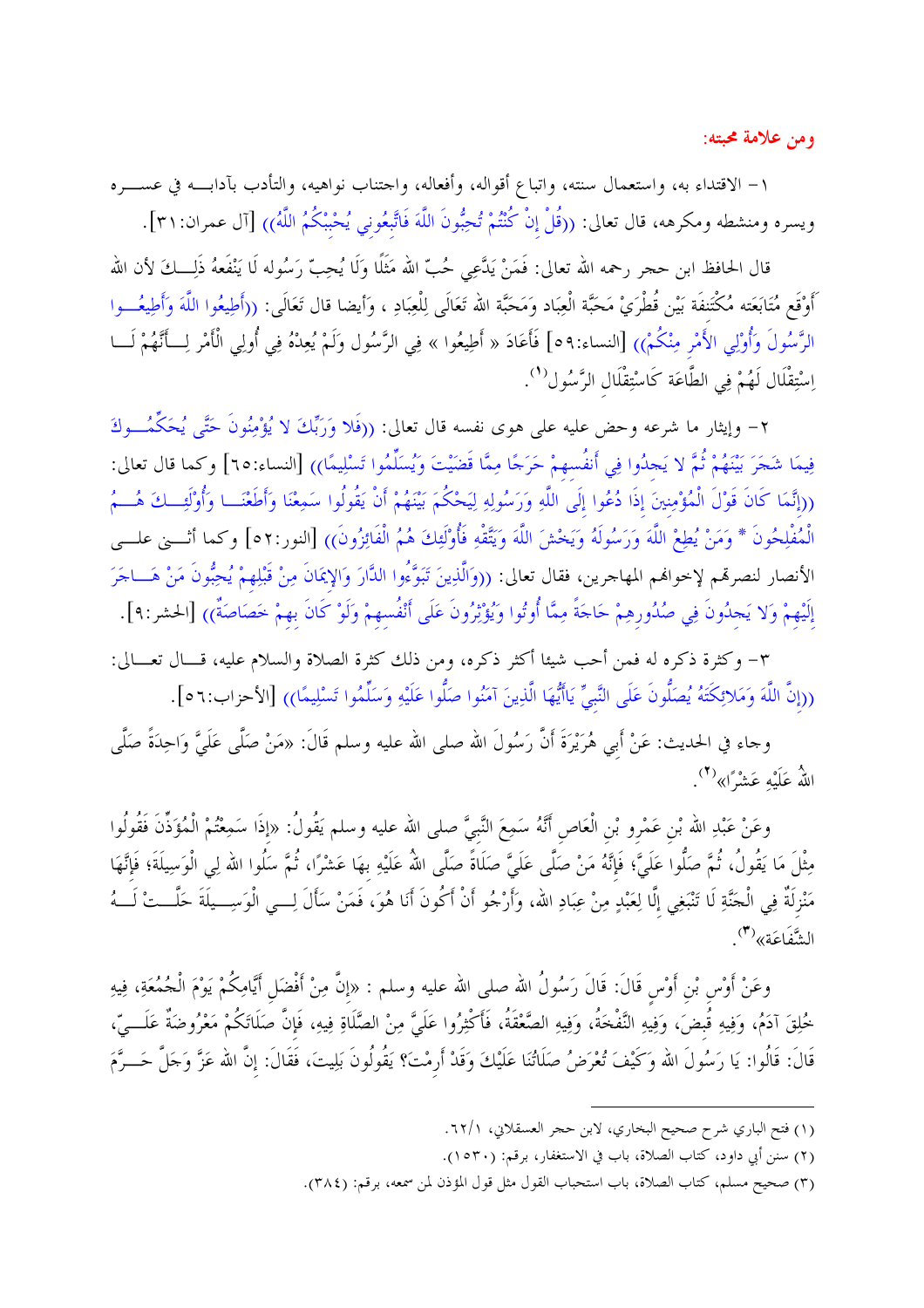عَلَى الْأَرْضِ أَجْسَادَ الْأَنْبِيَاءِ»<sup>(1</sup>).

وعَنْ عَلِيٍّ بْنِ أَبِي طَالِبٍ قَالَ: قَالَ رَسُولُ الله صلى الله عليه وسلم : «الْبَخِيلُ الَّذِي مَنْ ذُكِرْتُ عِنْـــدَهُ فَلَمْ يُصَلِّ عَلَيَّ». قَالَ أَبُو عِيسَى: هَذَا حَدِيثٌ حَسَنٌ صَحِيحٌ غَريبٌ<sup>(٢</sup>).

٤– محبته لمن أحب النبي صلى الله عليه وسلم، ومن هو بسببه من آل بيته، وأصحابه مــــن المهــــاجرين والأنصار، وقد قال في الحسن والحسين: «اللهم إني أحبهما فأحبهما»<sup>(٣)</sup>.

وعَنْ أَبِي هُرَيْرَةَ قَالَ: قَالَ رَسُولُ الله صلى الله عليه وسلم : «مَنْ أَحَبَّهُمَا فَقَدْ أَحَبَّني، وَمَنْ أَبْغَضَــهُمَا فَقَدْ أَبْغَضَني»، يَعْني: حَسَنًا وَحُسَيْنَا لَا مُ يَنْ اللهُ .

وقال: «الله الله فِي أَصْحَابي، الله الله فِي أَصْحَابي، لَا تَتَّخِذُوهُمْ غَرَضًا بَعْدِي، فَمَـــنْ أَحَــبَّهُمْ فَبحُبِّـــي أَحَبَّهُمْ، وَمَنْ أَبْغَضَهُمْ فَبَبُغْضِي أَبْغَضَهُمْ، وَمَنْ آذَاهُمْ فَقَدْ آذَاني، وَمَنْ آذَانـــي فَقَـــدْ آذَى الله، وَمَـــنْ آذَى الله يُوشِكُ أَنْ يَأْخُذَه». قَالَ أَبُو عِيسَى: هَذَا حَدِيتٌ حَسَنٌ غَرِيبٌ لَا نَعْرِفُهُ إِلَّا مِنْ هَذَا الْوَجْه<sup>ِ(٥</sup>).

وقال في فاطمة: «فَاطِمَةُ بضْعَةٌ مِنِّي، فَمَنْ أَغْضَبَهَا أَغْضَبَنى»<sup>(٦)</sup>.

وقال لعائشة في أسامة بن زيد: «أحبيه فإني أحبه»<sup>(٧)</sup>.

وقال: «آيةُ الْإِيمَانِ حُبُّ الْأَنْصَارِ، وَآيَةُ النِّفَاق بُغْضُ الْأَنْصَارِ»<sup>(٨)</sup>.

٥– منها بغض من أبغض الله ورسوله قال تعالى: ((لا تَجدُ قَوْمًا يُؤْمِنُونَ باللَّهِ وَالْيَوْمِ الآخِر يُوَادُّونَ مَنْ حَادَّ اللَّهَ وَرَسُولَهُ وَلَوْ كَانُوا آبَاءَهُمْ أَوْ أَبْنَاءَهُمْ)) [المحادلة:٢٢].

وهؤلاء أصحابه رضي الله عنه أجمعين قد قتلوا أحباءهم، وقاتلوا آباءهم، وأبناءهم، من أحل مرضـــاته كما قال عبد الله بن عبد الله بن أبي: «لو شئت لأتيتك برأسه يعني أباه»<sup>(٩)</sup>.

وكما ذكر تعالى عن أبي الحنفاء إبراهيم عليه السلام ومن آمن معه في قوله تعالى: ((قَدْ كَانَـــتْ لَكُـــمْ

- (٢) جامع الترمذي، كتاب الدعوات، باب قول رسول الله صلى الله عليه وسلم :رغم أنف رجل، برقم: (٣٥٤٦).
	- (٣) جامع الترمذي، كتاب المناقب، باب مناقب الحسن والحسين، برقم: (٣٧٨٢).
		- (٤) مسند أحمد، برقم (٧٨١٦).
	- (٥) جامع الترمذي،كتاب المناقب، باب في من سب أصحاب النبي صلى الله عليه وسلم، برقم: (٣٨٦٢).
		- (٦) صحيح البخاري، كتاب المناقب، باب مناقب فاطمة، برقم: (٣٧٦٧).
- (٧) جامع الترمذي، كتاب المناقب، باب مناقب أسامة بن زيد، برقم: (٣٨١٨) وقال أبو عيسى: هذا حديث حسن غريب.
	- (٨) صحيح البخاري، كتاب الإيمان، باب علامة الإيمان حب الأنصار، برقم: (١٧).
		- (٩) كتاب الشفا للقاضي عياض ٢/٤/٢-٢٨.

<sup>(</sup>١) سنن أبي داود، كتاب الصلاة، باب فضل الجمعة وليلة الجمعة، برقم: (١٠٤٧)، والنسائي في سننه، كتاب الجمعة، بساب إكثسار الصلاة على النبي صلى الله عليه وسلم يوم الجمعة، برقم: (١٣٧٤).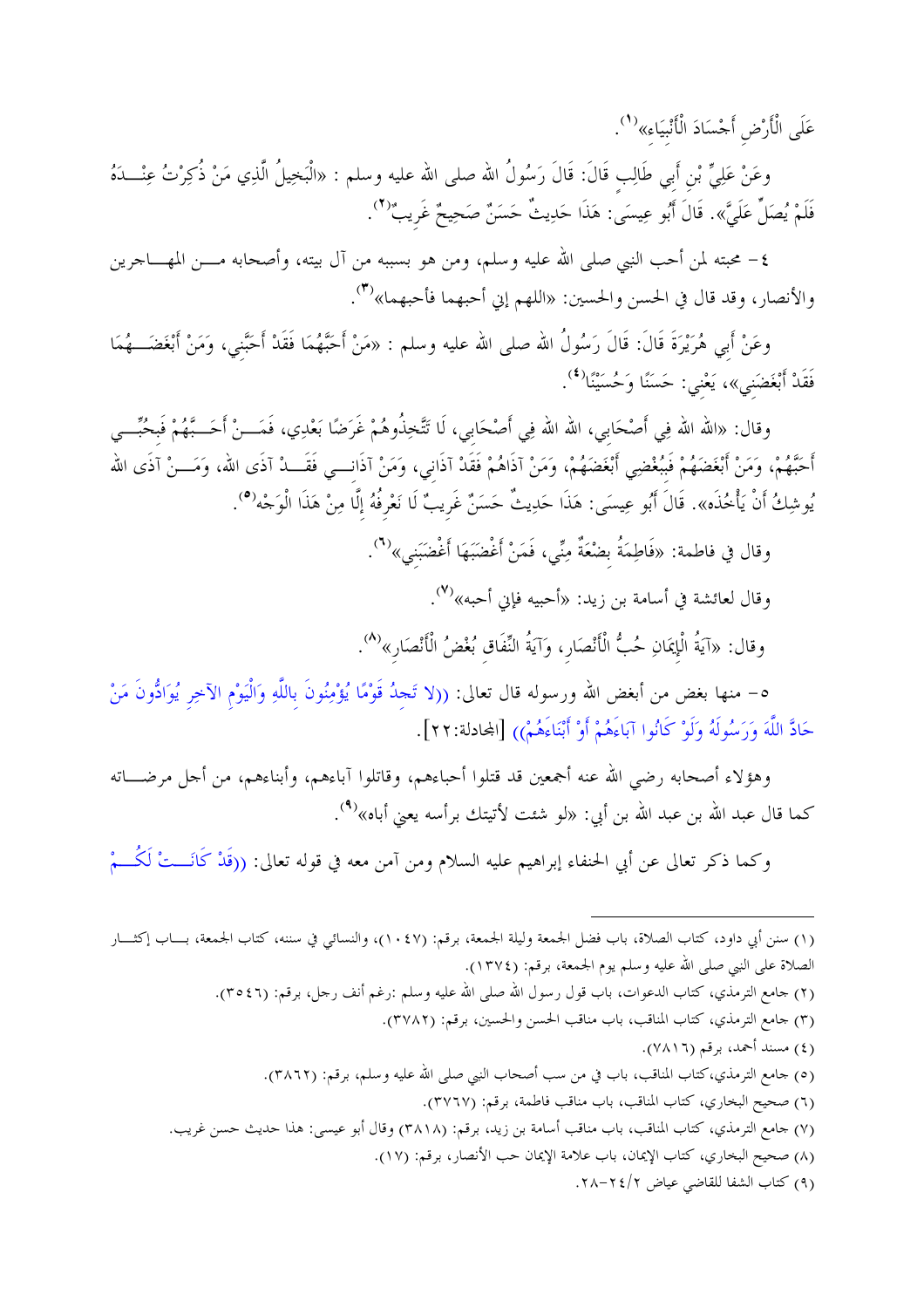أُسْوَةٌ حَسَنَةٌ فِي إِبْرَاهِيمَ وَالَّذِينَ مَعَهُ إذْ قَالُوا لِقَوْمِهِمْ إِنَّا بُرَآءُ مِنْكُمْ وَمِمَّا تَعْبُدُونَ مِنْ دُونِ اللَّهِ كَفَرْنَا بكُمْ وَبَدَا بَيْنَنَا وَبَيْنَكُمُ الْعَدَاوَةُ وَالْبَغْضَاءُ أَبَدًا حَتَّى تُؤْمِنُوا باللَّهِ وَحْدَهُ)) [الممتحنة: ٤].

وقال تعالى: ((لا يَتَّخِذِ الْمُؤْمِنُونَ الْكَافِرِينَ أَوْلِيَاءَ مِنْ دُونِ الْمُؤْمِنِينَ وَمَنْ يَفْعَلْ ذَلِكَ فَلَيْسَ مِنَ اللَّهِ فِسي شَيْءٍ إِلَّا أَنْ تَتَّقُوا مِنْهُمْ تُقَاةً وَيُحَذِّرُكُمُ اللَّهُ نَفْسَهُ وَإِلَى اللَّهِ الْمَصِيرُ)) [آل عمران:٢٨].

وأيضاً: ((يَاأَيُّهَا الَّذِينَ آمَنُوا لا تَتَّخِذُوا عَدُوِّي وَعَدُوَّكُمْ أَوْلِيَاءَ تُلْقُونَ إلَيْهِمْ بالْمَوَدَّةِ وَقَدْ كَفَــرُوا بمَــا حَاءَكُمْ مِنَ الْحَقِّ يُخْرِجُونَ الرَّسُولَ وَإِيَّاكُمْ أَنْ تُؤْمِنُوا باللَّهِ رَبِّكُمْ إنْ كُنتُمْ خَرَجْتُمْ حهَادًا فِي سَبيلِي وَابْتِغَــاءَ مَرْضَاتِي تُسرُّونَ إلَيْهِمْ بِالْمَوَدَّةِ وَأَنَا أَعْلَمُ بِمَا أَحْفَيْتُمْ وَمَا أَعْلَنتُمْ وَمَنْ يَفْعَلْهُ مِنْكُمْ فَقَدْ ضَلَّ سَــوَاءَ السَّــبيل)) [الممتحنة: ١] وغيرها من الآيات كثيرة.

ومن علامات محبته نشر سنته بين الناس بمختلف طرق النشر، كما روى عن زيد بن ثابت رضــــى الله عنه أنه قال: سمعت رسول الله صلى الله عليه وسلم يقول: «نضَّر الله امرءًا سمع منا حديثا فحفظه حتى يبلغـــه غيره، فرب حامل فقه إلى من هو أفقه منه، ورب حامل فقه ليس بفقيه»، قال أبو عيسى: «حديث زيد ابـــن ثابت حديث حسن»<sup>(۱</sup>).

وعَنْ عَبْدِ الله بْنِ عَمْرِو أَنَّ النَّبيَّ صلى الله عليه وسلم قَالَ: «بَلِّغُوا عَنِّي وَلَوْ آيَةً، وَحَـــدِّثُوا عَـــنْ بَنــــى إِسْرَائِيلَ وَلَا حَرَجَ، وَمَنْ كَذَبَ عَلَيَّ مُتَعَمِّدًا فَلْيَتَبَوَّأُ مَقْعَدَهُ مِنْ النَّارِ»<sup>(٢)</sup>.

<sup>(</sup>١) جامع الترمذي، كتاب العلم، باب ما حاء في الحث على تبليغ السماع، برقم: (٢٦٥٦).

<sup>(</sup>٢) صحيح البخاري، كتاب أحاديث الأنبياء، باب ما ذكر عن بني إسرائيل، برقم: (٣٤٦١).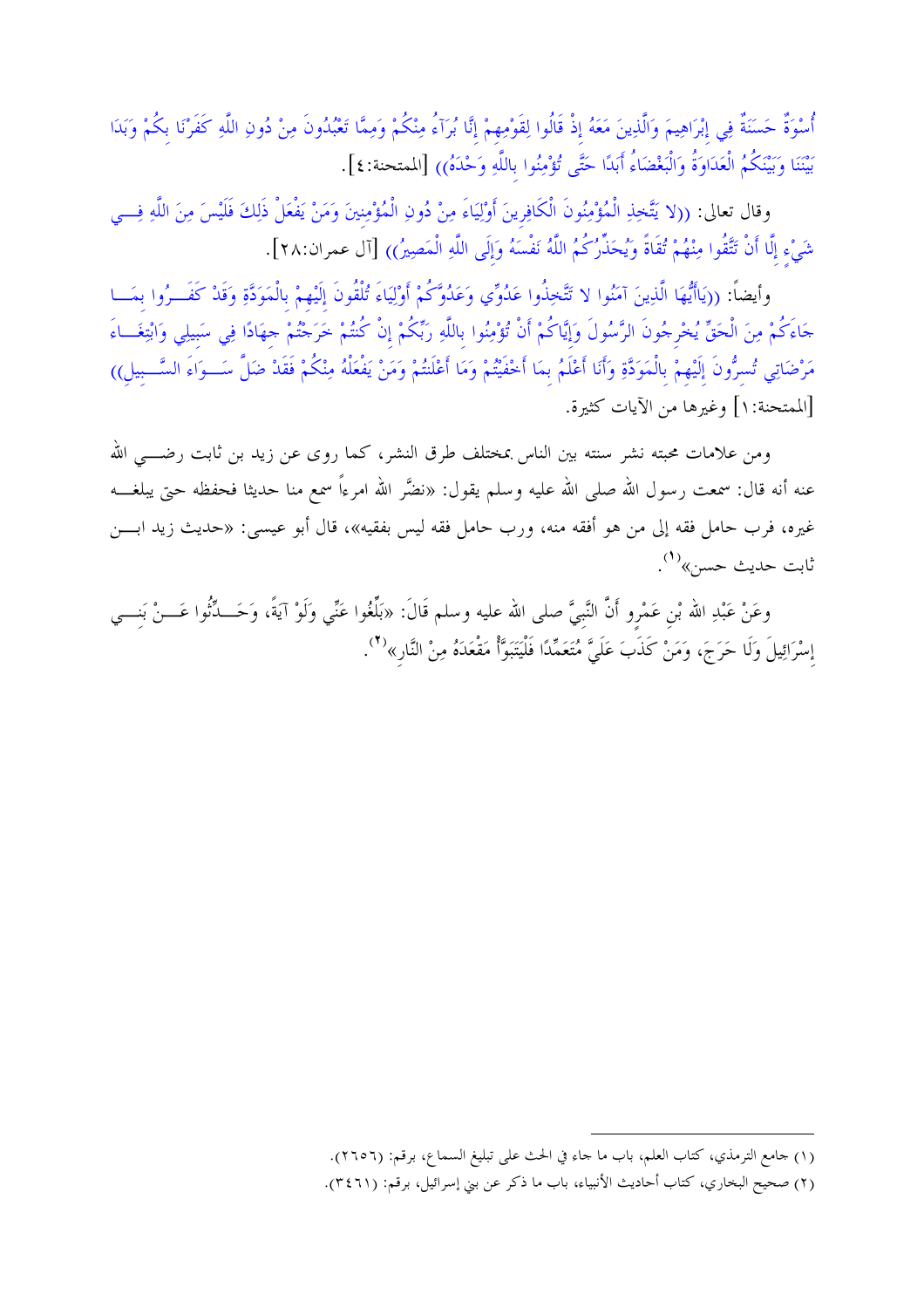تاسعاً: نماذج حية لمجة الله والرسول من حياة الصحابة:

لقد تمثل الصحابة رضي الله عنهم محبة النبي صلى الله عليه وسلم غاية التمثل في مشاهد عظيمة، وســــير جليلة، نعرض لبعض نماذج عطرة. فمن ذلكم:

١– نشأت الصداقة بين الرسول صلى الله عليه وسلم وأبي بكر رضى الله عنه قبل البعثة، ولمــــا بعــــث رسول الله صلى الله عليه وسلم كان أوَل من استجاب له من رحال قومه، الذي بـــادر دون تلعـــثم باتبـــا ع صديقه، كما جاء في حديث أبي هريرة أن النبي صلى الله عليه وسلم قال: «ما عرضت الإسلام على أحــــد إلا كانت له كبوة إلا أبو بكر، فإنه لم يتلعثم في قوله»<sup>(١</sup>).

وقد ضرب أبو بكر الصديق رضي الله عنه أروع الأمثلة في حب الرسول صلى الله عليه وسلم، فقد قام بمواقف جليلة عند وقعة الهجرة، حيث آثره على نفسه عند المهالك. وقد صور القرآن هذا الموقف العجيـــب الفريد في قوله تعالى: ((إلَّا تَنصُرُوهُ فَقَدْ نَصَرَهُ اللَّهُ إذْ أَخْرَجَهُ الَّذِينَ كَفَرُوا ثَانىَ اثْنَيْن إذْ هُمَا فِي الْغَارِ إذْ يَقُولُ لِصَاحِبِهِ لا تَحْزَنْ إنَّ اللَّهَ مَعَنَا فَأَنزَلَ اللَّهُ سَكِينَتَهُ عَلَيْهِ وَأَيَّدَهُ بحُنُودٍ لَمْ تَرَوْهَا وَحَعَلَ كَلِمَةَ الَّذِينَ كَفَرُوا السُّفْلَى وَكَلِمَةُ اللَّهِ هِيَ الْعُلْيَا وَاللَّهُ عَزِيزٌ حَكِيمٌ)) [التوبة:٤٠].

قال الشعبي: «عاتب الله عز وحل أهل الأرض جميعا في هذه الآية غير أبي بكــــر الصـــــديق رضـــــي الله  $\cdot^{(\mathsf{1})}$ عنه»

وقال البغوي أيضا: «وروي أنه حين انطلق مع رسول الله صلى الله عليه وسلم إلى الغار حعل يمشي بين يديه ساعة ومن خلفه ساعة، فقال له رسول الله صلى الله عليه وسلم : مالك يا أبا بكر؟ قال: أذكر الطلـــب فأمشى خلفك، ثم أذكر الرصد فأمشى بين يديك، فلما انتهينا إلى الغار قال: مكانك يـــا رســــول الله حـــــتي أستبرئ الغار، فدخل فاستبرأه ثم قال: انزل يا رسول الله فترل. قال عمر: والذي نفسي بيده لتلك الليلة خــــير من آل عمر» $\left( \begin{smallmatrix} \mathfrak{v} \end{smallmatrix} \right)$ .

ومن أروع القصص من حياته ما حدث في غزوة تبوك، يقول زَيْد بْنِ أَسْلَمَ عَنْ أَبِيهِ قَال: سَمِعْتُ عُمَرَ بْنَ الْخَطَّابِ يَقُولُ: «أَمَرَنَا رَسُولُ الله صلى الله عليه وسلم أنْ نَتَصَدَّقَ، فَوَافَقَ ذَلِكَ عِنْدِي مَالًا، فَقُلْتُ: الْيَـــوْمَ أَسْبِقُ أَبَا بَكْرٍ إنْ سَبَقْتُهُ يَوْمًا، قَالَ: فَجئْتُ بنصْفِ مَالِي، فَقَالَ رَسُولُ الله صلى الله عليه وسلم : مَـــا أَبْقَيْـــتَ لِأَهْلِكَ؟ قُلْتُ: مِثْلَهُ، وَأَتَى أَبُو بَكْر بكُلِّ مَا عِنْدَهُ، فَقَالَ: يَا أَبَا بَكْرٍ، مَا أَبْقَيْتَ لِأَهْلِكَ؟ قَالَ: أَبْقَيْــتُ لَهُـــمْ الله

(٢) معالم التنزيل للبغوي ٢/ ٢٨٢.

(٣) معالم التتزيل للبغوي ٢٨٣/٢.

<sup>(</sup>١) رواه رزين، والديلمي بمعناه في مســــند الفردوس عن ابن مسعود رضي الله عنه، ينظر: جامع الأصول لابن الأثير ٥٨٥/٨.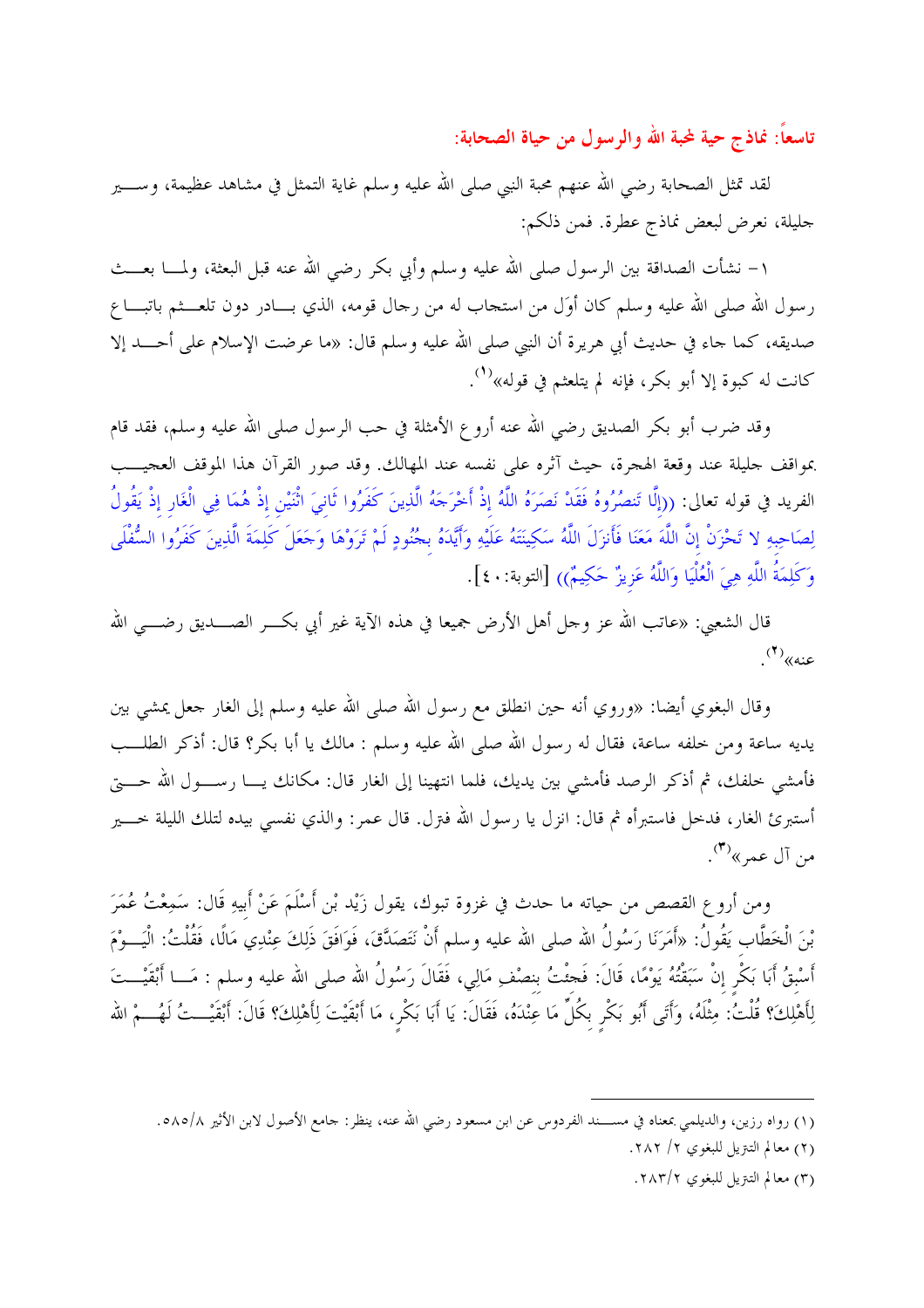وَرَسُولَهُ، قُلْتُ: وَالله لَا أَسْبَقُهُ إِلَى شَيْء أَبَدًا». قَالَ: هَذَا حَدِيتٌ حَسَنٌ صَحِيحٌ<sup>(١</sup>'.

وكذلك روي عنه أنه قال للنبي صلى الله عليه وسلم : «والذي بعثك بالحق لإسلام أبي طالب كان أقر لعيني من إسلامه – يعني أباه أبا قحافة – وذلك أن إسلام أبي طالب كان أقر لعينك».

ونحوه عن عمر بن الخطاب – رضي الله عنه – قال للعباس رضي الله عنه: «أن تسلم أحب إلي من أن يسلم الخطاب؛ لأن ذلك أحب إلى رسول الله صلى الله عليه وسلم »<sup>(٢)</sup>.

لذلك قال رَسُولُ الله صلى الله عليه وسلم : «إنَّ مِنْ أَمَنِّ النَّاس عَلَميَّ فِي صُحْبَتِهِ وَمَالِهِ أَبَا بَكْـــر، وَلَـــوْ كُنْتُ مُتَّخِذًا خَلِيلًا مِنْ أُمَّتِي لَاتَّخَذْتُ أَبَا بَكْرِ إِلَّا خُلَّةَ الْإِسْلَامِ، لَا يَبْقَيَنَّ فِي الْمَسْجِدِ خَوْخَةً إِلَّا خَوْخَــةُ أَبـــي بَكْر»<sup>(٣)</sup>.

وكذلك قصة عمر رضي الله عنه كما جاء عن عَبْدَ الله بْنَ هِشَام قَالَ: كُنَّا مَعَ النَّبيِّ صــــلى الله عليـــه وسلم وَهُوَ آخِذٌ بيَدِ عُمَرَ بْنِ الْخَطَّابِ فَقَالَ لَهُ عُمَرُ: يَا رَسُولَ الله لَأَنْتَ أَحَبُّ إلَيَّ مِنْ كُلِّ شَـــيْء إلَــا مِــــنْ نَفْسي، فَقَالَ النَّبيُّ صلى الله عليه وسلم : «لَا وَالَّذِي نَفْسي بيَدِهِ حَتَّى أَكُونَ أَحَبَّ إلَيْكَ مِنْ نَفْسكَ»، فَقَالَ لَهُ عُمَرُ: فَإِنَّهُ الْآنَ وَالله لَأَنْتَ أَحَبُّ إلَيَّ مِنْ نَفْسي فَقَالَ النَّبيُّ صلى الله عليه وسلم : «الْآنَ يَا عُمَرُ»<sup>(٤)</sup>.

٣- وكذلك قصة عثمان رضى الله عنه في غزوة تبوك كما روى عَبْد الرَّحْمَن بْنُ سَمُرَةَ قَــالَ: جَـــاءَ عُثْمَانُ إِلَى النَّبِيِّ صلى الله عليه وسلم بأَلْفِ دِينَارٍ، قَالَ الْحَسَنُ بْنُ وَاقِعٍ وَكَانَ فِي مَوْضِعِ آخَرَ مِنْ كِتَابِي فِسي كُمِّهِ حِينَ حَهَّزَ حَيْشَ الْعُسْرَةِ فَيَنْثُرُهَا فِي حِجْرِهِ، قَالَ عَبْدُ الرَّحْمَنِ: فَرَأيْتُ النَّبيَّ صلى الله عليه وسلم يُقَلِّبُهَـــا فِي حِجْرهِ وَيَقُولُ: «مَا ضَرَّ عُثْمَانَ مَا عَمِلَ بَعْدَ الْيَوْم» مَرَّتَيْن، قَالَ أَبُو عِيسَى: هَذَا حَدِيثٌ حَسَنٌ غَريبٌ مِـــنْ هَذَا الْوَجْه<sup>(٥</sup>).

٤– وكذالك قصة على عند الهجرة حيث نام على فراش النبي صلى الله عليه وسلم. وسئل كيف كــــان حبكم لرسول الله صلى الله عليه وسلم ؟ قال: «كان والله أحب إلينا من أموالنا، وأولادنا، وآبائنا، وأمهاتنـــا، ومن الماء البارد على الظمأ»<sup>(٦)</sup>.

٥– ولما احتضر بلال رضي الله عنه نادت امرأته: «واحزناه»! فقال: «واطرباه! غداً ألقي الأحبة محمداً

- (١) جامع الترمذي، كتاب المناقب، باب مناقب أبي بكر وعمر، برقم: (٣٦٧٥).
	- (٢) كتاب الشفا للقاضي عياض ٢/٢.
- (٣) صحيح البخاري، كتاب المناقب، باب هجرة النبي صلى الله عليه وسلم وأصحابه، برقم: (٣٩٠٤).
- (٤) صحيح البخاري، كتاب الأيمان والنذور، باب: كيف كانت يمين النبي صلى الله عليه وسلم، برقم: (٦٦٣٢).
	- (٥) جامع الترمذي، كتاب المناقب، باب في مناقب عثمان رضي الله عنه ، برقم: (٣٧٠١).
		- (٦) الشفا لعياض ٢/ ٢٢.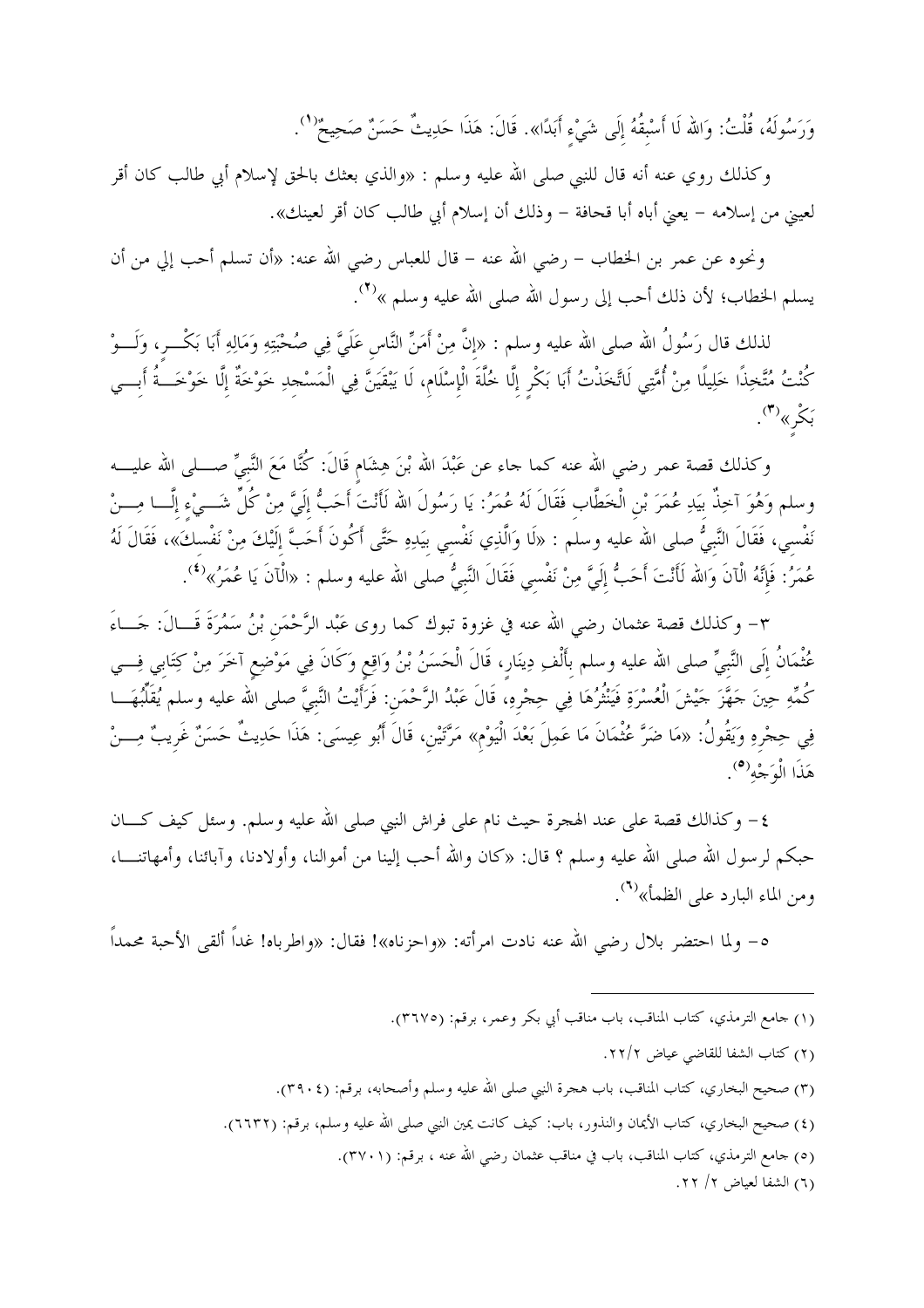وحزبه»<sup>(۱</sup>).

٦– وأما طلحة بن عبيد الله فقد كان من المدافعين عن النبي صلى الله عليه وسلم يوم أحـــد، وكــــان يمسك الرماح على يده حتى صارت كالغربال وشلت.

كما جاء في الحديث: عَنْ أَنَس رَضِيَ اللهُ عَنْهُ قَالَ: لَمَّا كَانَ يَوْمُ أُحُدٍ انْهَزَمَ النَّاسُ عَنْ النَّبىِّ صـــلمى الله عليه وسلم، وَأَبُو طَلْحَةَ بَيْنَ يَدَيْ النَّبِيِّ صلى الله عليه وسلم مُجَوِّبٌ بهِ عَلَيْهِ بحَجَفَةٍ لَهُ، وَكَانَ أَبُو طَلْحَةَ رَجُلًا رَامِيًا شَدِيدَ الْقِدِّ، يَكْسِرُ يَوْمَئِذٍ قَوْسَيْنِ أَوْ ثَلَاثًا، وَكَانَ الرَّحُلُ يَمُرُّ مَعَهُ الْجَعْبَةُ مِنْ النَّبْلِ فَيَقُولُ: انْشُرْهَا لِـــأَبِي طَلْحَةَ، فَأَشْرَفَ النَّبيُّ صلى الله عليه وسلم يَنْظُرُ إلَى الْقَوْم، فَيَقُولُ أَبُو طَلْحَةَ: يَا نَبيّ الله بأبي أنْتَ وَأُمِّـــي لَـــا تُشْرفْ يُصِيبُكَ سَهْمٌ مِنْ سِهَام الْقَوْم، نَحْري دُونَ نَحْركَ»<sup>(٢)</sup>.

أيضاً: عَنْ قَيْس قَالَ: رَأَيْتُ يَدَ طَلْحَةَ شَلَّاءَ، وَقَى بهَا النَّبيَّ صلى الله عليه وسلم يَوْمَ أُحُدٍ»(٣).

٧– وأيضاً ما حاء عَنْ الزُّبَيْر بْن الْعَوَّام قَالَ: كَانَ عَلَى النَّبيِّ صلى الله عليه وسلم دِرْعَانِ يَـــوْمَ أُحُــــلهِ، فَنَهَضَ إلَى الصَّخْرَةِ فَلَمْ يَسْتَطِعْ، فَأَقْعَدَ طَلْحَةَ تَحْتَهُ فَصَعِدَ النَّبيُّ صلى الله عليه وسلم عَلَيْهِ حَتَّى اسْتَوَى عَلَـــى الصَّخْرَةِ، فَقَالَ: سَمِعْتُ النَّبيَّ صلى الله عليه وسلم يَقُولُ: «أَوْجَبَ طَلْحَةُ» قَالَ أَبُو عِيسَى: وَهَـــذَا حَــــدِيتٌ حَسَنٌ غَرِيبٌ لَا نَعْرِفُهُ إِلَّا مِنْ حَدِيثِ مُحَمَّدِ بْنِ إِسْحَقَ<sup>(٤</sup>).

قال صاحب التحفة: «قَوْلُهُ: «أَوْجَبَ طَلْحَةُ» أَيْ الْجَنَّةَ كَمَا فِي روَايَةٍ ، وَالْمَعْنَى أَنَّهُ أَثْبَتَهَا لِنَفْسهِ بعَمَلِهِ هَذَا أَوْ بمَا فَعَلَ فِي ذَلِكَ الْيَوْم ، فَإِنَّهُ خَاطَرَ بنَفْسهِ يَوْمَ أُحُدٍ، وَفَدَى بهَا رَسُولَ الله صـــلمى الله عليـــه وســـلم، وَجَعَلَهَا وقَايَةً لَهُ حَتَّى طُعِنَ بَبَدَنهِ، وَجُرحَ حَمِيعُ حَسَدِهِ، حَتَّى شُلَّتْ يَدُهُ بِبضْع وَثَمَانِينَ جرَاحَــةً كَـــذَا فِـــي الْعِرْقَاقِ»<sup>(٥</sup>).

٨– وكان خالد بن معدان الكلاعى لا يأوي إلى فراش إلا هو يذكر من شوقه إلى رسول الله صلى الله عليه وسلم وإلى أصحابه من المهاجرين والأنصار يسميهم، ويقول: «هم أصلي وفصلي، وإليهم يحن قلبي، طال شوقي إليهم، فعجل رب قبضي إليك»، حتى يغلبه النوم<sup>(٢)</sup>.

٩- وعن ابن إسحاق أن امرأة من الأنصار قتل أبوها، وأخوها، وزوجها يوم أحد مع رسول الله صلى الله عليه وسلم، فقالت: «ما فعل رسول الله صلى الله عليه وسلم »؟ قالوا: «خيراً هو بحمد الله كما تحـــبين»،

<sup>(</sup>١) الشفا لعياض ٢/ ٢٣.

<sup>(</sup>٢) صحيح البخاري، كتاب المناقب، باب مناقب أبي طلحة، برقم: (٣٨١١).

<sup>(</sup>٣) صحيح البخاري، كتاب المغازي، باب: إذ همت طائفتان منكم، برقم: (٢٠٦٣).

<sup>(</sup>٤) جامع الترمذي، كتاب الجهاد، باب ما جاء في الدرع، برقم: (١٦٩٢).

<sup>(</sup>٥) تحفة الأحوذي شرح حامع الترمذي، للمباركفوري، ٣ / ٢٧- ٢٨ (طبعة هندية).

<sup>(</sup>٦) كتاب الشفا للقاضي عياض، (٢١/٢).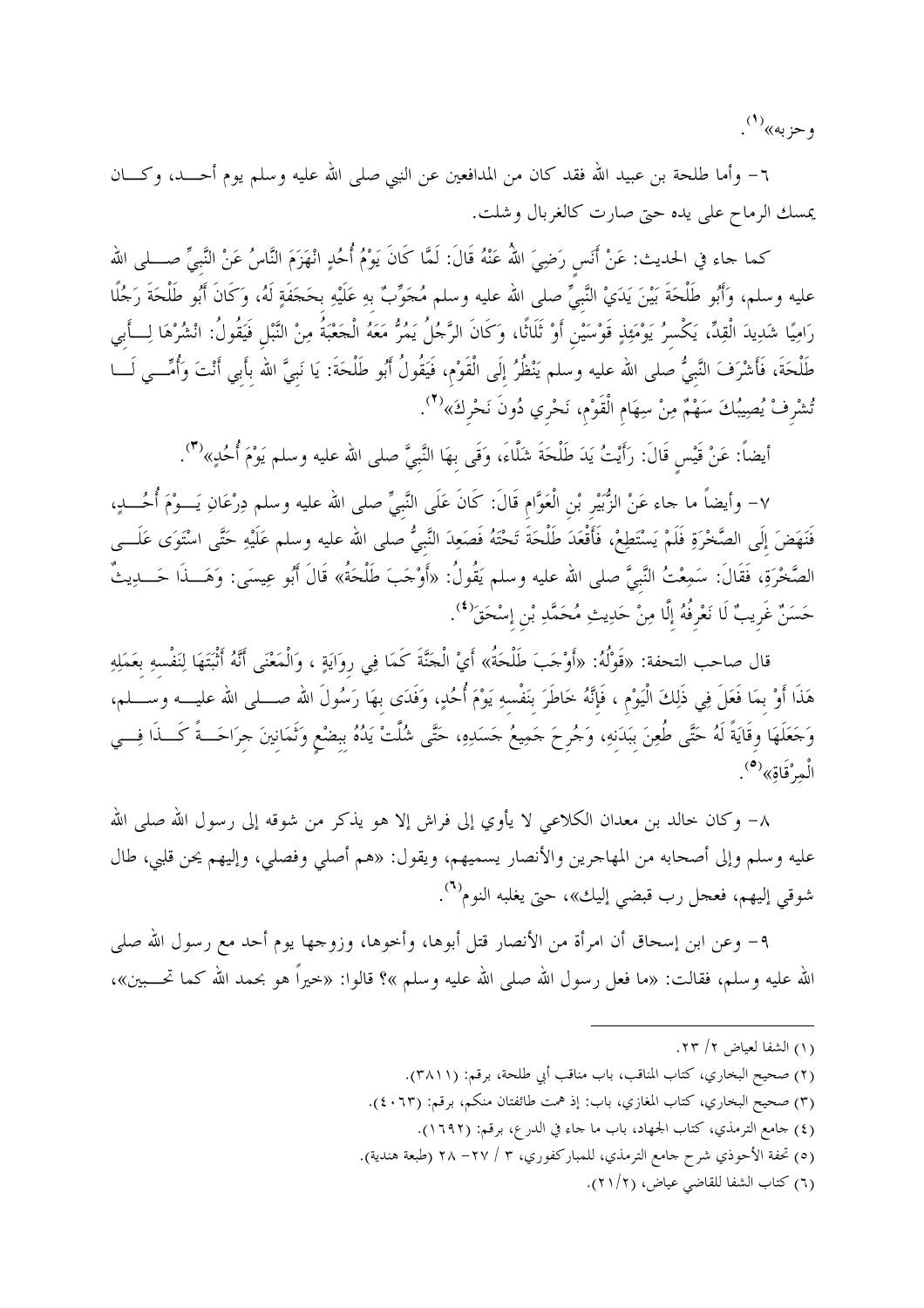قالت: «أرنيه حتى أنظر إليه»، فلما رأته قالت: «كل مصيبة بعدك حلل»<sup>(١)</sup>. فهذه بعض النماذج الرائعة من حياة الصحابة رضوان الله عليهم أجمعين، فحري بنا أن نقتدي بمم. فتشبهوا إن لم تكونوا مثلهم إن التشبـــه بـــالكــــرام فلاح

<sup>(</sup>١) كتاب الشفا للقاضي عياض، (٢٢/٢).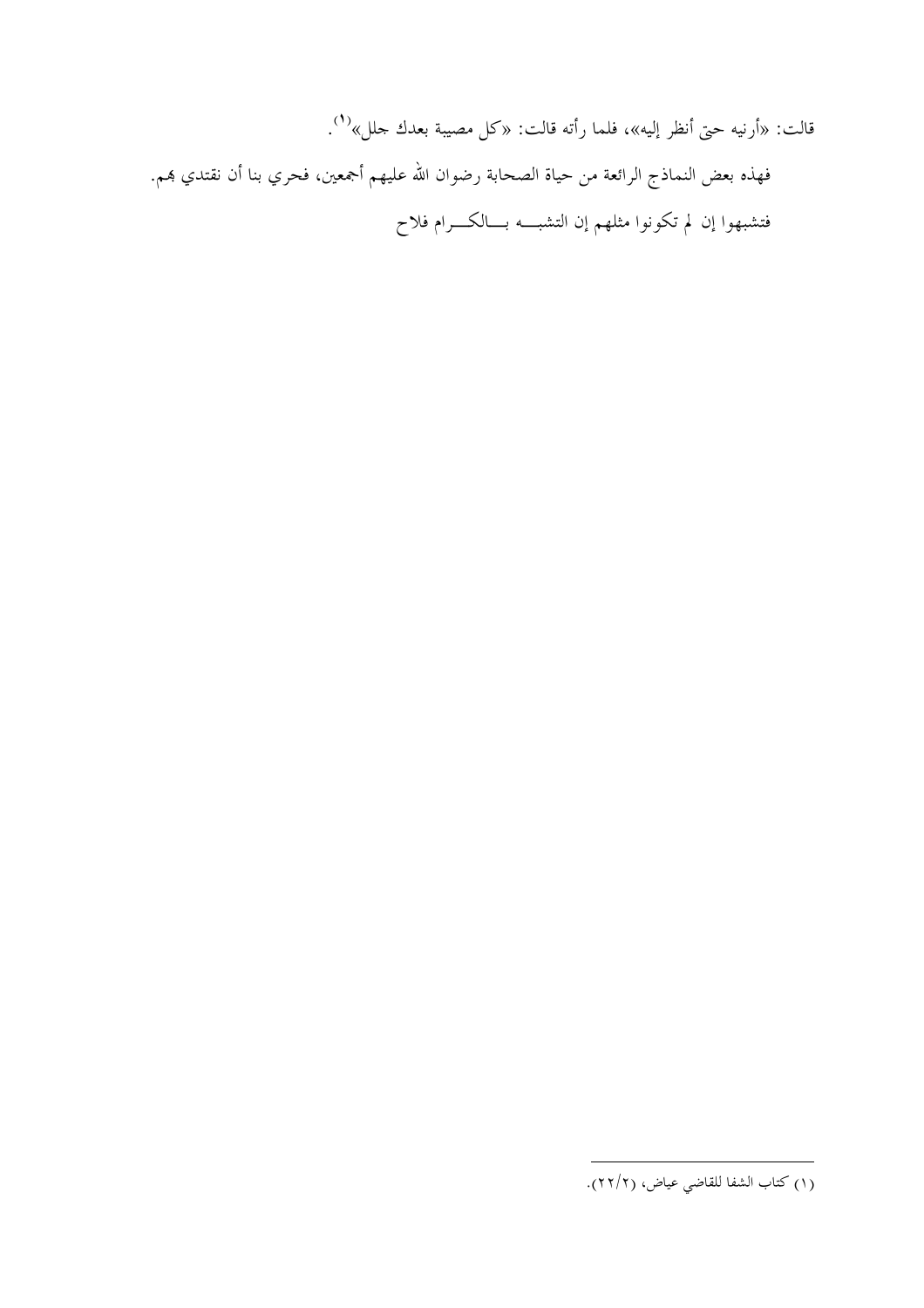عاشراً: التجاوز في المحبة:

فيتضح مما سبق أن محبة ما سوى الله لابد أن تكون أدبى درجة من محبته تبارك وتعالى، وأن تنشأ هــــذه المحبة وفق مراد الله لتكون حضوعا له، وأي تجاوز لهذا فإنه يعد حدشا في عنصر العبودية الأعظم وهو الحـــب. وهذا التجاوز في صور متعددة، منها:

١– أن تعلو محبة الإنسان لما سوى الله على محبته لله ، أو تكون مساوية لها فالأولى ذكـــرت في هــــذه الآية: ((قُلْ إِنْ كَانَ آبَاؤُكُمْ وَأَبْنَاؤُكُمْ وَإِحْوَانُكُمْ وَأَزْوَاجُكُمْ وَعَشِيرَتُكُمْ وَأَمْوَالٌ اقْتَرَفْتُمُوهَا وَتِجَارَةٌ تَحْشَــوْنَ كَسَادَهَا وَمَسَاكِنُ تَرْضَوْنَهَا أَحَبَّ إِلَيْكُمْ مِنَ اللَّهِ وَرَسُولِهِ وَجهَادٍ فِي سَبيلِهِ فَتَرَبَّصُوا حَتَّى يَأْتِيَ اللَّهُ بأَمْرِهِ وَاللَّهُ لا يَهْدِي الْقَوْمَ الْفَاسِقِينَ)) [التوبة:٢٤].

والثانية ذكرت في قوله تعالى: ((وَمِنَ النَّاسِ مَنْ يَتَّخِذُ مِنْ دُونِ اللَّهِ أَندَادًا يُحِبُّونَهُمْ كَحُبِّ اللَّهِ وَالْــــٰذِينَ آمَنُوا أَشَدُّ حُبًّا لِلَّهِ)) [البقرة:١٦٥] وهذه المحبة العالية للإنسان إلى هذه الدرجة كلها من الشرك بـــالله تعـــالى كما سىق بيانە.

أن تكون المحبة مخالفة لمراده، خارجة عن أمره، وهي التي نفاها الله عن المؤمنين في قوله ســـبحانه: ((لا تَحِدُ قَوْمًا يُؤْمِنُونَ باللَّهِ وَالْيَوْمِ الآخِرِ يُوَادُّونَ مَنْ حَادَّ اللَّهَ وَرَسُولَهُ وَلَوْ كَانُوا آبَاءَهُمْ أَوْ أَبْنَاءَهُمْ أَوْ إخْوَانَهُمْ أَوْ عَشِيرَتَهُمْ أُوْلَئِكَ كَتَبَ فِي قُلُوبِهِمُ الإِبمَانَ وَأَيَّدَهُمْ بِرُوحٍ مِنْهُ)) [المحادلة:٢٢].

وإذا انتفت هاتان المحبتان من قلب المسلم لم يبق إلا محبة الله، والمحبة الخاضعة لأمره<sup>(١</sup>).

أن تعلو بالإنسان محبة رسول الله صلى الله عليه وسلم بأن يجعله في منزلة الله تعالى، وأن يمنح ما هو من خصائص الله تعالى كعلم الغيب،ولذا حاء التحذير الشديد كما في قوله عليه السلام: عَنْ ابْن عَبَّاس أنه سَـــمِعَ عُمَرَ رَضِيَ اللهُ عَنْهُ يَقُولُ عَلَى الْمِنْبَر: سَمِعْتُ النَّبيَّ صلى الله عليه وسلم يَقُولُ: «لَا تُطْرُونـــي كَمَـــا أطْـــرَتْ النَّصَارَى ابْنَ مَرْيَمَ، فَإِنَّمَا أَنَا عَبْدُهُ فَقُولُوا عَبْدُ الله وَرَسُولُهُ»<sup>(٢</sup>).

وقد نمي عن الغلو على العموم كما جاء في الحديث: عَنْ ابْن عَبَّاس قَالَ قَالَ رَسُولُ الله صلى الله عليــــه وسلم : «يَا أَيُّهَا النَّاسُ إيَّاكُمْ وَالْغُلُوَّ فِي الدِّينِ، فَإِنَّهُ أَهْلَكَ مَنْ كَانَ قَبْلَكُمْ الْغُلُوُّ فِي الدِّينِ»<sup>(٣)</sup>.

وقال تعالى: ((قُلْ إنَّمَا أَنَا بَشَرٌ مِثْلُكُمْ يُوحَى إِلَيَّ أَنَّمَا إِلَهُكُمْ إِلَهٌ وَاحِدٌ فَمَنْ كَانَ يَرْجُوا لِقَاءَ رَبِّهِ فَلْيَعْمَلْ عَمَلًا صَالِحًا وَلا يُشْرِكْ بِعِبَادَةِ رَبِّهِ أَحَدًا)) [الكهف:١١٠].

<sup>(</sup>١) الصداقة في الإطار الشرعي للزنيدي، ص:٥٧-٥٨، بتصرف.

<sup>(</sup>٢) صحيح البخاري، كتاب أحاديث الأنبياء، باب قول الله تعالى: واذكر في الكتاب مريم، برقم: (٣٤٤٥).

<sup>(</sup>٣) سنن ابن ماجة، كتاب المناسك، باب قدر حصى الرمي، برقم: (٣٠٢٩) و مسند أحمد: (٣٢٣٨).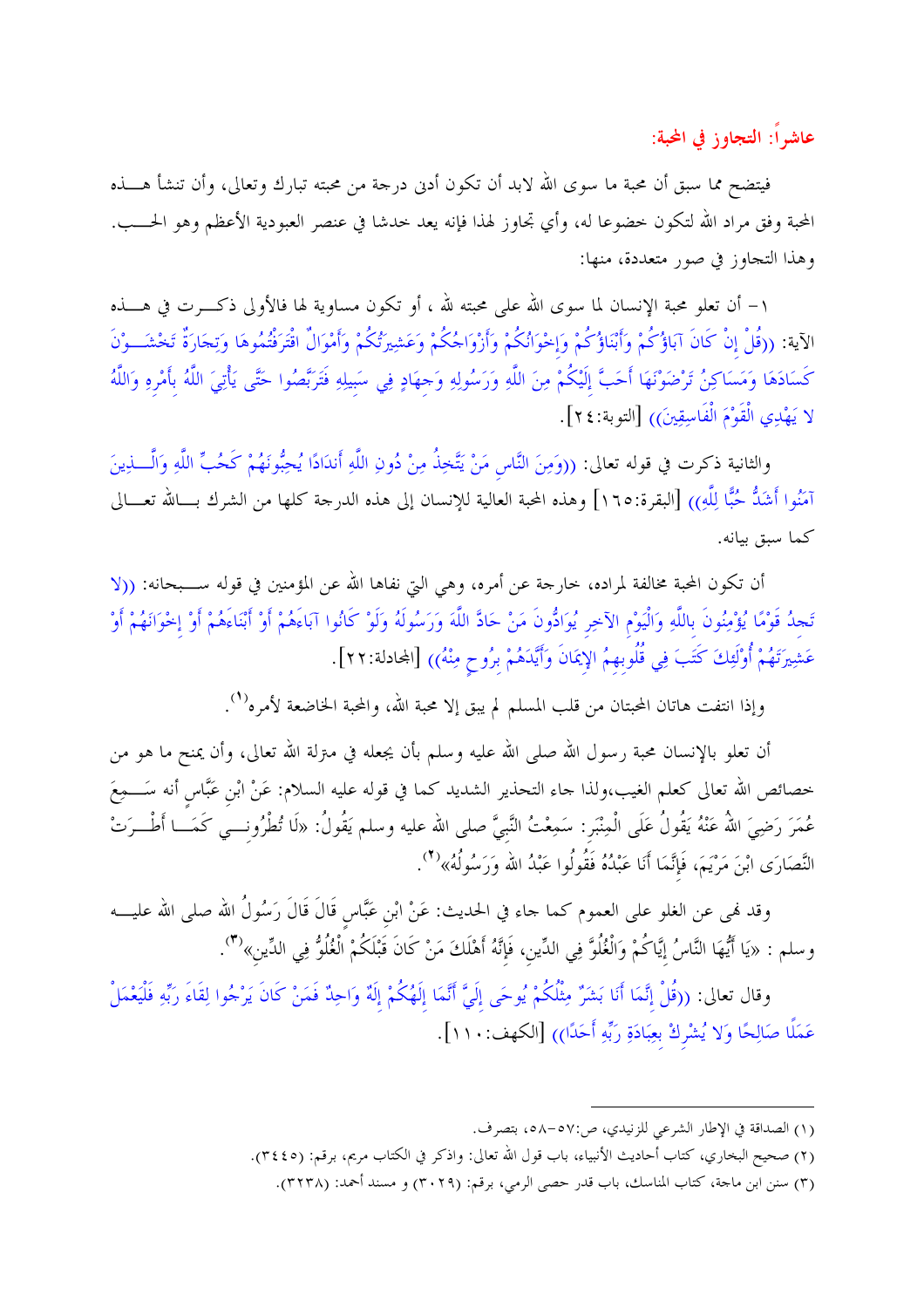يقول الشيخ السعدي: «أي: قل يا محمد للكفار وغيرهم: إنما أنا بشر مثلكم؛ أي: لست بإلــــه، ولا لي شركة في الملك، ولا علم بالغيب، ولا عندي خزائن الله<sup>(١</sup>).

وقال تعالى: ((قُلْ لا أَمْلِكُ لِنَفْسى نَفْعًا وَلا ضَرًّا إِلَّا مَا شَاءَ اللَّهُ وَلَوْ كُنتُ أَعْلَمُ الْغَيْبَ لاسْتَكْثَرْتُ مِسنَ الْخَيْرِ وَمَا مَسَّنيَ السُّوءُ إنْ أَنَا إِلَّا نَذِيرٌ وَبَشِيرٌ لِقَوْمٍ يُؤْمِنُونَ)) [الأعراف:١٨٨].

٤– أن تدعى محبة الله تعالى أو محبة رسوله صلى الله عليه وسلم مع مخالفة أمرهما وارتكـــاب لهيهمــــا، وعصيالهما ليلاً ولهاراً، كمن يجعل محبتها يوماً في السنة، أو في حال دون أخرى، فهذه محبة مزعومة.

تعصى الإله وأنت تزعم حبه هذا لعمري في القياس بديع

لو كان حبك صادقا لأطعته إن المحـــب لمن يحب مطيـــــــع

وقد وجد فئات من المسلمين يزعمون ذلك؛ مثل ما نسب إلى كثير مـــن المتصـــوفين الــــذين غــــرهم الشيطان، يدعون محبة الله، ولكنهم يستحلون من الفواحش ما حرمها الله ورسوله، ظـــانين أن الله أباحــــه، أو تقليداً لأسلافهم؛ فمنها: عشق الصور فكثير منهم يجعله ديناً، ويرى أنه يتقرب به إلى الله، إما لزعمه أنه يزكي النفس ويهذها، وإما لزعمه أنه يجمع بذلك قلبه على آدمي، ثم ينقله إلى عبادة الله وحـــده، وإمــــا لزعمــــه أن الصور الجميلة مظاهر الحق ومشاهده، ويسميها مظاهر الجمال الأحادي، وإما لاعتقاد حلول الـــرب فيهــــا، واتحاده ها، وهذا عين الإلحاد<sup>(٢)</sup>.

وكذلك البعض منهم يدعى أنه وصل إلى أعلى درجات المحبة في الله، وسقطت منه جميع التكاليف؛ لذا تراه فلا يصلي، ولا يصوم، وبالعكس يرتكب جميع المحرمات المنهية عنها في الشرع، وهذا فساد في العقيدة لو لم يتب منها لم يدخل الجنة، بل لم يجد رائحتها؛ لأن النبي صلى الله عليه وسلم واظب على الصلوات إلى آخر حياته. بل آخر وصية أوصى ها أمته الصلاة.

فعَنْ أُمِّ سَلَمَةَ أَنَّ رَسُولَ الله صلى الله عليه وسلم كَانَ يَقُولُ فِي مَرَضِهِ الَّذِي تُوُفِّيَ فِيهِ: «الصَّــلَاةَ وَمَـــا مَلَكَتْ أَيْمَانُكُمْ» فَمَا زَالَ يَقُولُهَا حَتَّى مَا يَفِيضُ بهَا لِسَانُهُ<sup>(٣)</sup>. وهل بعد هذا يقول أحد أن التكاليف الشرعية ساقطة عنه!!!

وكذلك القول بحلول الباري تعالى في خلقه، وقد نادى بذلك بعض الغلاة من الصوفية، كالحسين بسن منصور الحلاج الذي أفتى العلماء بكفره وقتله، وقد قتل وصلب سنة ٣٠٩هـــ وقد نسب إليه قوله:

أنا من أهوى ومن أهوى أنا نحن روحـــان حللنـــــــا بدنــــا

<sup>(</sup>١) تيسير الكريم الرحمن للشيخ عبد الرحمن السعدي، ص:٣٨.

<sup>(</sup>٢) ينظر إغاثة اللهفان لابن القيم: ١٥٢/٢.

<sup>(</sup>٣) سنن ابن ماجه، كتاب الجنائز، باب ما جاء في ذكر مرض رسول الله، برقم: (١٦٢٥).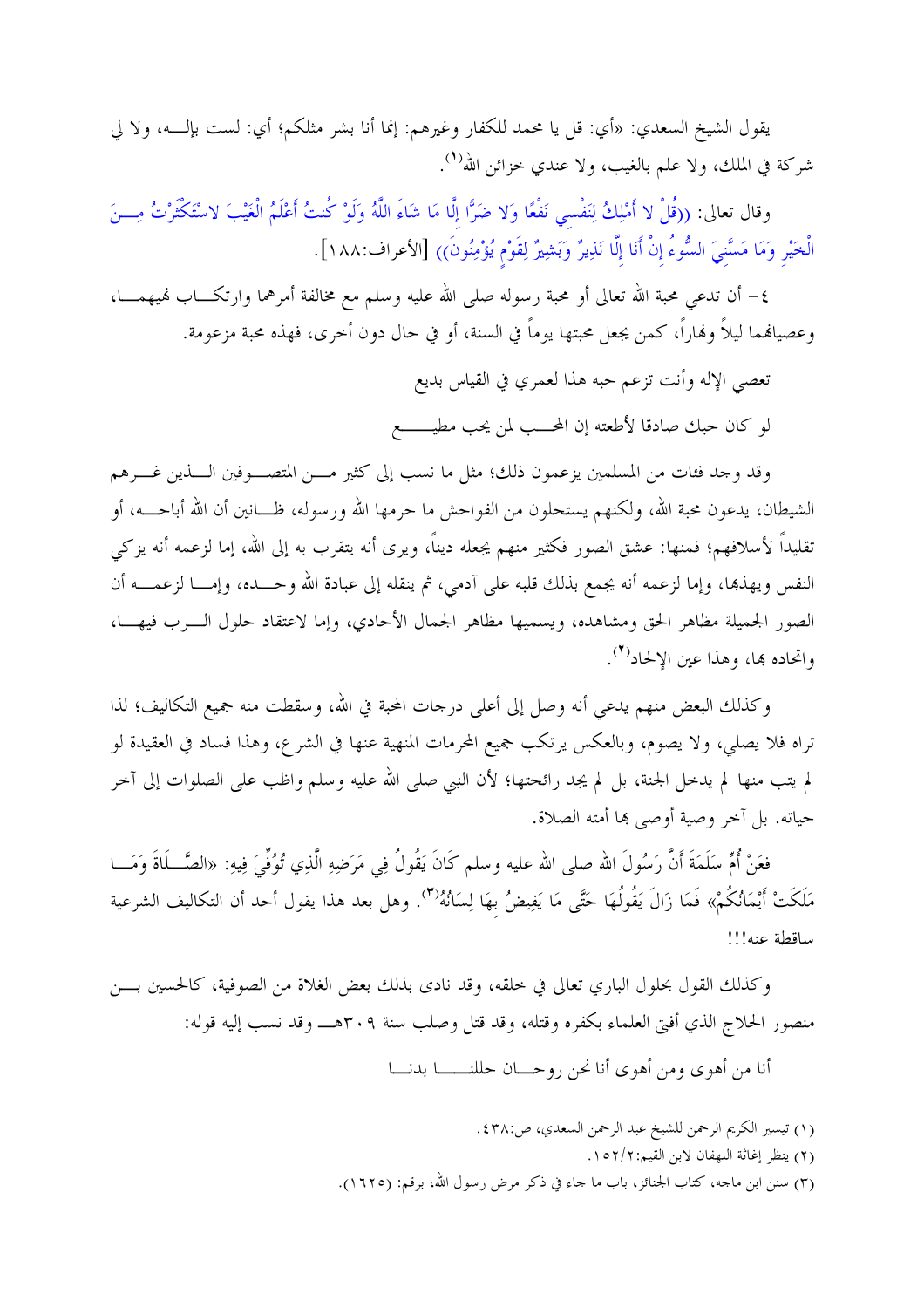فسإذا أبصب تيّ أبصب تسسسه – وإذا أبصب تسه أبصر تنسسـا<sup>( \</sup> )

وكذلك القول بوحدة الوجود، ويراد به أن الموجود واحد في الحقيقة، وكل ما نراه ليس إلا تعينـــات للذات الإلهية، وبالمعنى الأوضح أنه ليس هناك موجود إلا الله، فليس غيره في الكون، وما المظاهر التي نراها إلا مظاهر لحقيقة واحدة هي الحقيقة الإلهية، تعالى الله عن ذلك علوا كبيرا، وزعيم هذه الطائفة ابن عربي الحساتمي الطائبي والمتوفى سنة ٦٣٨هـ

ويقول في ذلك:

إن قلــت عبــد فــذاك حـــــق أو قلـــــــت رب أنــى يكلــف

ويقول أيضاً: «إن الذين عبدوا العجل ما عبدوا غير الله»<sup>(٢</sup>).

أيها الإخوة وهل فوق هذا من كفر!! وهل بعد هذا من ضلال!! ألا إنَّ الله تعالى بائن عن خلقه فـــوق عرشه فوق السماوات السبع، كما قال تعالى: ((الَّذِي خَلَقَ السَّمَوَاتِ وَالأَرْضَ وَمَا بَيْنَهُمَا فِي سِتَّةِ أَيَّـــام ثُـــمَّ اسْتَوَى عَلَى الْعَرْش الرَّحْمَنُ فَاسْأَلْ بهِ خَبيرًا)) [الفرقان:٥٩] وقال تعالى: ((أَأَمِنتُمْ مَنْ فِي السَّمَاء أَنْ يَخْســفَ بكُمُ الأَرْضَ فَإِذَا هِيَ تَمُورُ)) [الملك: ١٦].

وكما جاء في الحديث أن النبي صلى الله عليه وسلم سأل جارية: «أين الله» فقالت: «في السماء» فعَنْ مُعَاويَةَ بْنِ الْحَكَمِ السُّلَمِيِّ في حديث طويل وفيه قَالَ: «وَكَانَتْ لِي حَارِيَةٌ تَرْعَى غَنَمًا لِي قِبَلَ أُحُدٍ وَالْحَوَّانيَّةِ، فَاطَّلَعْتُ ذَاتَ يَوْم، فَإِذَا الذِّيبُ قَدْ ذَهَبَ بشَاةٍ مِنْ غَنَمِهَا، وَأَنَا رَجُلٌ مِنْ بَنى آذَمَ آسَفُ كَمَا يَأْسَفُونَ لَكِنِّـــى صَكَكْتُهَا صَكَّةً، فَأَتَيْتُ رَسُولَ الله صلى الله عليه وسلم فَعَظَّمَ ذَلِكَ عَلَىَّ، قُلْتُ: يَا رَسُولَ الله أَفَلا أُعْتِقُهَا؟ قَالَ: «اثْتِني بهَا»، فَأَتَيْتُهُ بهَا، فَقَالَ لَهَا: «أَيْنَ اللهُ» قَالَتْ: «فِي السَّمَاء»، قَالَ: «مَنْ أَنَا»، قَالَتْ: «أَنْــتَ رَسُـــولُ الله»، قَالَ: «أَعْتِقْهَا فَإِنَّهَا مُؤْمِنَةٌ»<sup>(٣)</sup>.

وورد عن السلف أن الأوزاعي قال: كنا – والتابعون متوافرون – نقول: «إن الله عز وحل فوق عرشه، ونؤمن بما وردت به السنة من صفاته»<sup>(٤)</sup>.

وقال الإمام مالك رحمه الله: «الله في السماء وعلمه في كل مكان، لا يخلو منه شيء»<sup>(٥</sup>).

- (١) حقيقة الصوفية، للدكتور محمد بن ربيع المدخلي ص:١٨.
- (٢) حقيقة الصوفية، للدكتور محمد بن ربيع المدخلي ص:١٩.
- (٣) صحيح مسلم، كتاب المساحد ومواضع الصلاة، باب: تحريم الكلام في الصلاة، برقم: (٥٣٧).
	- (٤) معارج القبول للحكمي ١ / ١٤٣.
	- (٥) معارج القبول للحكمي ١/ ١٤٤.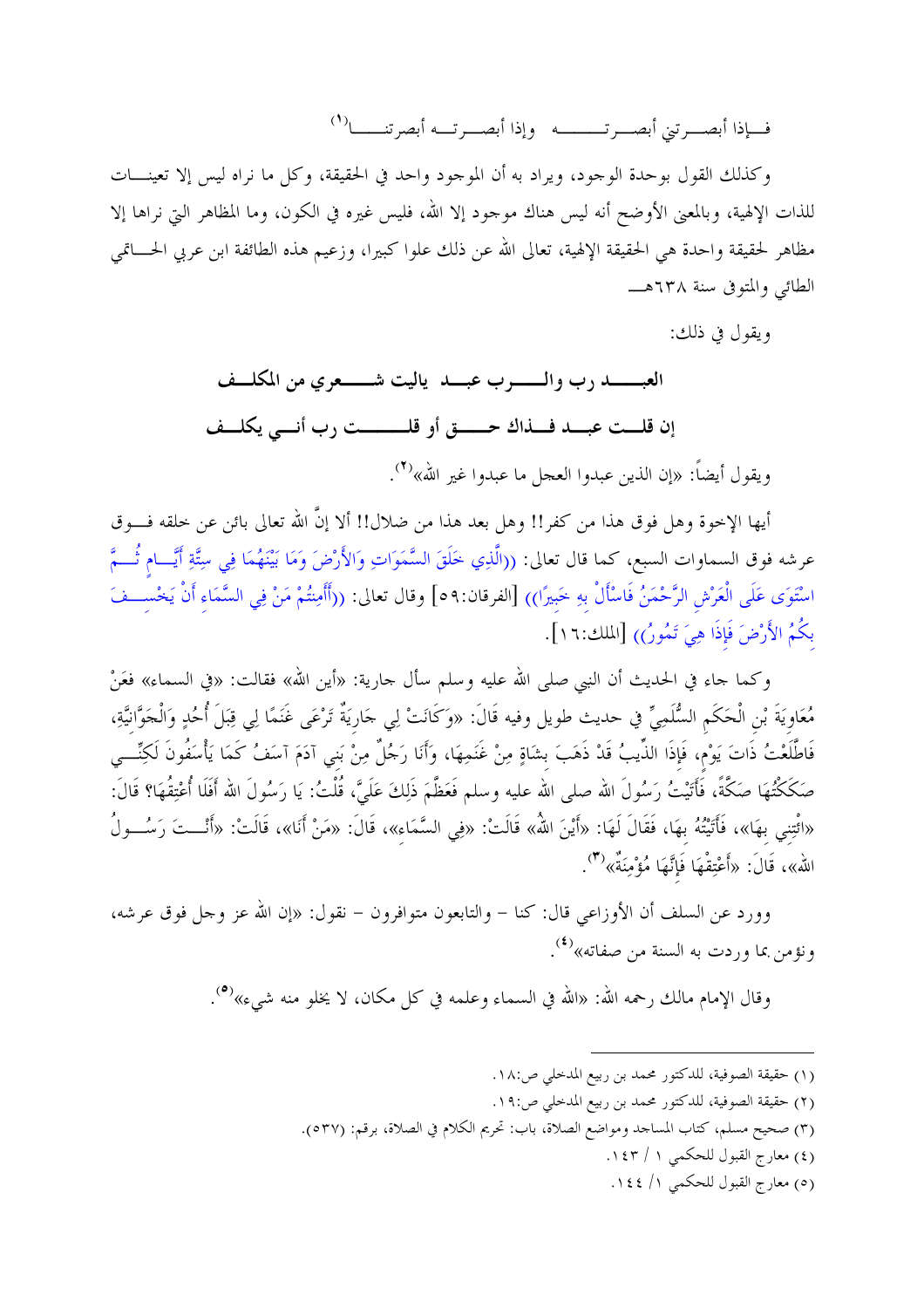وقيل للإمام أحمد: «الله فوق السماء السابعة على عرشه، بائن من خلقه، وقدرته وعلمه بكل مكان»؟ قال: «نعم، هو علي عرشه، ولا يخلو شيءِ من علمه»<sup>(١</sup>).

يقول الحافظ الحكمي: «كذا ثابت له العلو والفوقية بالكتاب والسنة وإجماع الملائكة والأنبياء والمرسلين وأتباعهم على الحقيقة من أهل السنة والجماعة، (على عباده) – أي – فوقهم مستوياً على عرشه، عاليا علــــى خلقه، بائناً منهم، يعلم أعمالهم، ويسمع أقوالهم، ويرى حركالهم وسكنالهم، لا تخفى عليــــه منــــهم خافيــــة، والأدلة على ذلك من الكتاب والسنة أكثر من أن تحصى وأحل من أن تستقصي، والفطر السليمة والقلـــوب المستقيمة مجبولة على الإقرار بذلك لا تنكره»<sup>(٢)</sup>.

ويقول أيضاً: «وبالجملة فجميع رسل الله عليهم الصلاة والسلام، وجميع كتبه، المترلـــة وجميــــع أهــــل السماوات، ومؤمني أهل الأرض من الجن والإنس أتباع رسل الله، وجميع الفطر السليمة والقلوب المســـتقيمة التي لم تجتلها الشياطين عن دينها؛ جميعها شاهدة حالاً ومقالاً أن خالقها وفاطرها ومعبودها الذي تألهه وتفزع إليه وتدعوه رغباً ورهباً، هو فوق كل شيء، عال على جميع حلقه، استوى على عرشه، بائناً مـــن مخلوقاتـــه، وهو يعلم أعمالهم، ويسمع أقوالهم، ويرى حركالهم وسكنالهم، وجميع تقلبالهم وأحـــوالهم، لا يخفــــى عليــــه خافية»<sup>(۳)</sup>.

وكذلك القول بوحدة الأديان، فجميع الأديان الباطلة عندهم حق؛ وبناءً على هذا فقد حكموا لقسوم نوح وفرعون وجميع المشركين والوثنيين بالمعرفة والإيمان، وألهم على حق؛ لألهم عبــــدوا الله في صــــورة مــــن الصور؛ لأن الله كل شيء، فمن عبد صنماً أو عَبَدَ حجراً أو شجراً أو إنساناً أو كوكباً فقد عبد الله. (معـــاذ الله).

وغيرها من ترهات وحزعبلات وأقاويل فاسدة كثيرة، فيا ترى هل حققوا هؤلاء محبة الله عز وحل على الوجه المشروع؛ لا، بل هم مرقوا من الدين كما يمرق السهم من الرمية، والبعد بينهم وبين الإيمان كما بسين المشرقين والمغربين، فلن يدخلوا الجنة حتى يلج الجمل في سم الخياط، عصمنا الله وجميع المسلمين مــــن هــــذه الزندقة، ويثبتنا على الإيمان الصحيح على عقيدة السلف الصالح إلى أن يأتينا اليقين.

- (٢) المرجع السابق: ١ / ١٠٩.
- (٣)معارج القبول للحكمي ١/ ١٣٤.

<sup>(</sup>١) المرجع السابق: ١/ ١٤٩-١٥.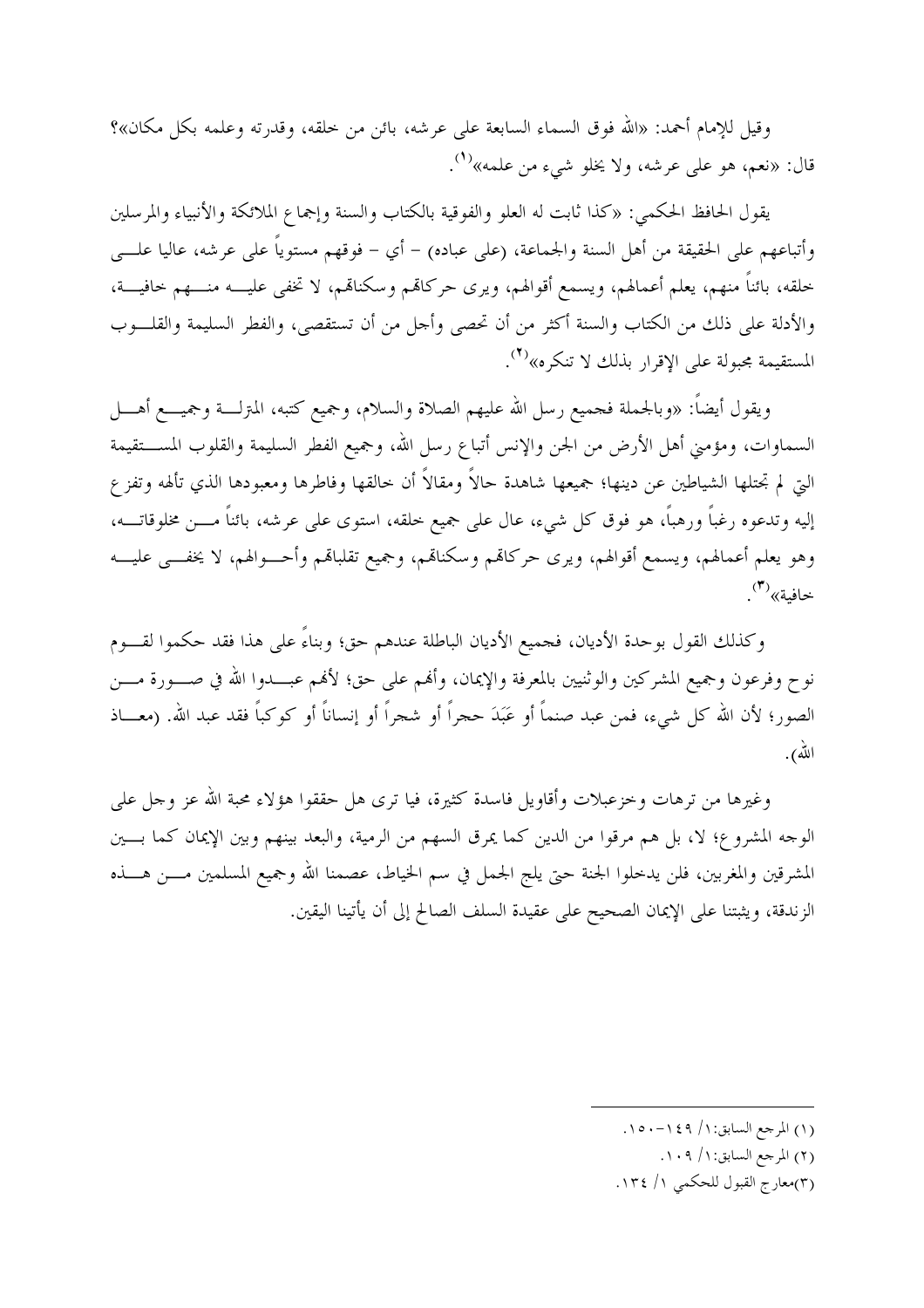الحادي عشر : الداعية والمربى ومحبة الله

سبقت الإشارة إلى أن محبة الله هي القائد لعبودية الإنسان في هذه الحياة؛ كما شبهها الإمام ابن القسيم رحمه الله، فالإنسان في مسيره في هذه الحياة كالطائر له رأس وجناحان، فالرأس محبة الله، والجناحان الخــــوف والرجاء، ولا شك أن المربي والداعية وهو يقود هؤلاء الناس إلى ساحل النجاة تعظم عنـــده محبـــة الله تعـــالي ورسوله، وتظهر هذه المحبة على سلوكه في الحياة إجمالًا، وفي مسيرته التربوية والدعوية، ومن ذلك:

لا يمكن أن يسير الإنسان على منهاج لا يكون ثابتا عليه، ولا يثبت على منهجه إلا بمحبة مــــن يــــدعو إليه، ويربى النشأ عليه، ويستشعر ذلك وهو يقوم بمذه الدعوة العظيمة، والمهمة الجليلة، فكيف يدعو إلى شيء وهو متردد في حبه، لأن المحب لمن يحب مطيع.

أن يظهر هذا الحب على إحلاصه في عمله الدعوي، وفي قيامه بمهمته التربوية، فلا يناقض عمله دعاواه، وسلوكه أقواله،وقد جاء التأكيد على هذا المعنى في قوله تعالى: ((يَاأَيُّهَا الَّذِينَ آَمَنُوا لِمَ تَقُولُونَ مَا لا تَفْعَلُــونَ \* كُبُرَ مَقْتًا عِنْدَ اللَّهِ أَنْ تَقُولُوا مَا لا تَفْعَلُونَ)) [الصف:٣].

فالتناقض بين القول والفعل علامة على ضعف المحبة لله تعالى ولرسوله عليه الصلاة والسلام.

إحياء هذا المعن – حب الله ورسوله – في عظمة الاقتداء بالحبيب عليه الصــــلاة والســــلام، والداعيــــة والمربي أعظم المحبين لله ولرسوله صلى الله عليه وسلم، فكلما يعظم هذا الحب في القلوب فيعظم في الســــلوك، وتفترق هذه النقطة عن غيرها بأن هذه تشير إلى الثبات على العمل، وتلك تنبه إلى عدم التناقض بين الأقسوال والتصرفات.

الثبات على استمرار المحبة في جميع الأوقات والأمكنة والأحوال والظروف، لا أن يكون الحب دعوى، أو في وقت دون آخر، فهذا مخادعة للنفس، ومجانبة للطريق، فالمحب ثابت في مبدئه لمن أحبه لا يكون في حــــال دون حال، فليعي هذا المربون والدعاة والموجهون والمعلمون أعالهم الله وسددهم.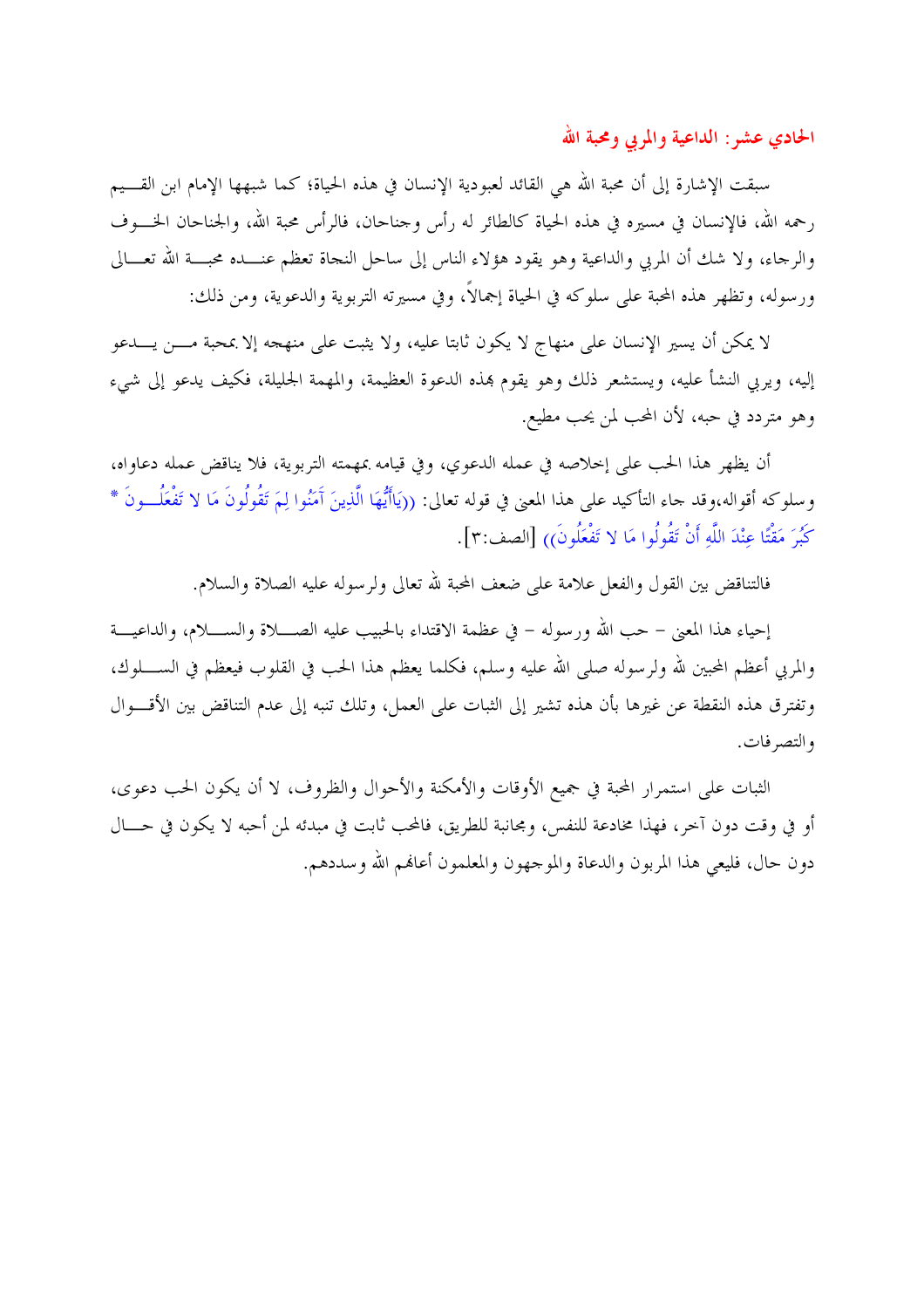الثاني عشر : محبة الله والوقاية من الأمراض النفسية:

الإنسان في هذه الحياة معرض للأفراح والأتراح، والسرور والحزن، فمن حكمة الله تعــالي أن أحـــوال الدنيا لا تستقيم على حال، سواء للأفراد أو المحتمعات، ومن ذلك الأمراض والصعاب التي يتعرض لها الإنسان سواء كانت أمراضا عضوية أو نفسية.

والإنسان يجتهد في الوقاية منها قبل الوقوع فيها كما يجتهد في علاجها عند الوقـــوع فيهـــا وبخاصـــة الأمراض النفسية مثل: الهم والحزن، والكرب والضيق، والخيالات والأوهام، والقلـــق والفـــز ع، والاكتئــــاب والخمول، وغيرها.

وإن من أعظم ما يتوقى به الإنسان تلك الأمراض، وكذا من أعظم ما يعالج به بعـــد الوقــــو ع فيهــــا استشعار محبة الله تعالى، وأهميتها، وعظم شألها، فإذا استشعر العبد ذلك عظم عنده حالقه، فقوي يقينـــــه بــــه، وإيمانه، فهان عليه ما سواه، فكل ما سوى الله تعالى ضعيف، وهو بيد الله تعالى، كما أن محبة الله تعالى حـــال تمثلها تجعل العبد يستهين بما سواه فتصغر في عينه هذه الأمراض، وقمون عليه، فيورث ذلك شجاعة لمواجهتها، ويمكن أن نفقط تصوير ذلك في الأمثلة الآتية:

■ محبة الله تعالى تورث الإكثار من ذكره، والإكثار من ذكره طارد للشياطين التي هي مصادر تلــــك الأمراض.

■ محبة الله تعالى تورث العمل الصالح والسلوك المستقيم، وهذا بلا شك يورث شجاعة نفسية، وثباتـــاً على هذا الدين، وهو من أهم ما يقاوم تلك الأمراض.

■ محبة الله تعالى تجعل الإنسان يستصغر جميع المحاب الأخرى التي هي سبب كـــبير لتلــــك الأمـــــراض كالعشق وغيرها فيستهين بما العبد فلا تؤثر فيه.

■ محبة الله تعالى تورث محبة رسوله صلى الله عليه وسلم، ومحبة رسوله صلى الله عليه وســــلم تــــورث الإكثار من الصلاة والسلام عليه، والإكثار منها يكفي الإنسان همه كما قد جاء عنه صلى الله عليه وسلم.

■ محبة الله تعالى تدعو للإكثار من ترديد كلامه سبحانه، وكلامه شفاء من كــــل داء، قــــال تعــــالي: ((وَنُنَزِّلُ مِنَ الْقُرْآنِ مَا هُوَ شِفَاءٌ وَرَحْمَةٌ لِلْمُؤْمِنِينَ وَلا يَزِيدُ الظَّالِمِينَ إلَّا خَسَارًا)) [الإسراء:٨٢] وقال تعـــالى: ((يَاأَيُّهَا النَّاسُ قَدْ حَاءَتْكُمْ مَوْعِظَةٌ مِنْ رَبِّكُمْ وَشِفَاءٌ لِمَا فِي الصُّدُور وَهُدًى وَرَحْمَةٌ لِلْمُؤْمِنِينَ)) [يــونس:٥٧] وقال تعالى: ((قُلْ هُوَ لِلَّذِينَ آمَنُوا هُدًى وَشِفَاءٌ)) [فصلت:٤٤].

■ محبة الله تعالى تجعل الإنسان لا يفكر فيما سواه، فتقوى عنده مواجهة الأمراض؛ لأن ذهنه مشــــغول بشيء أعلا وأغلا.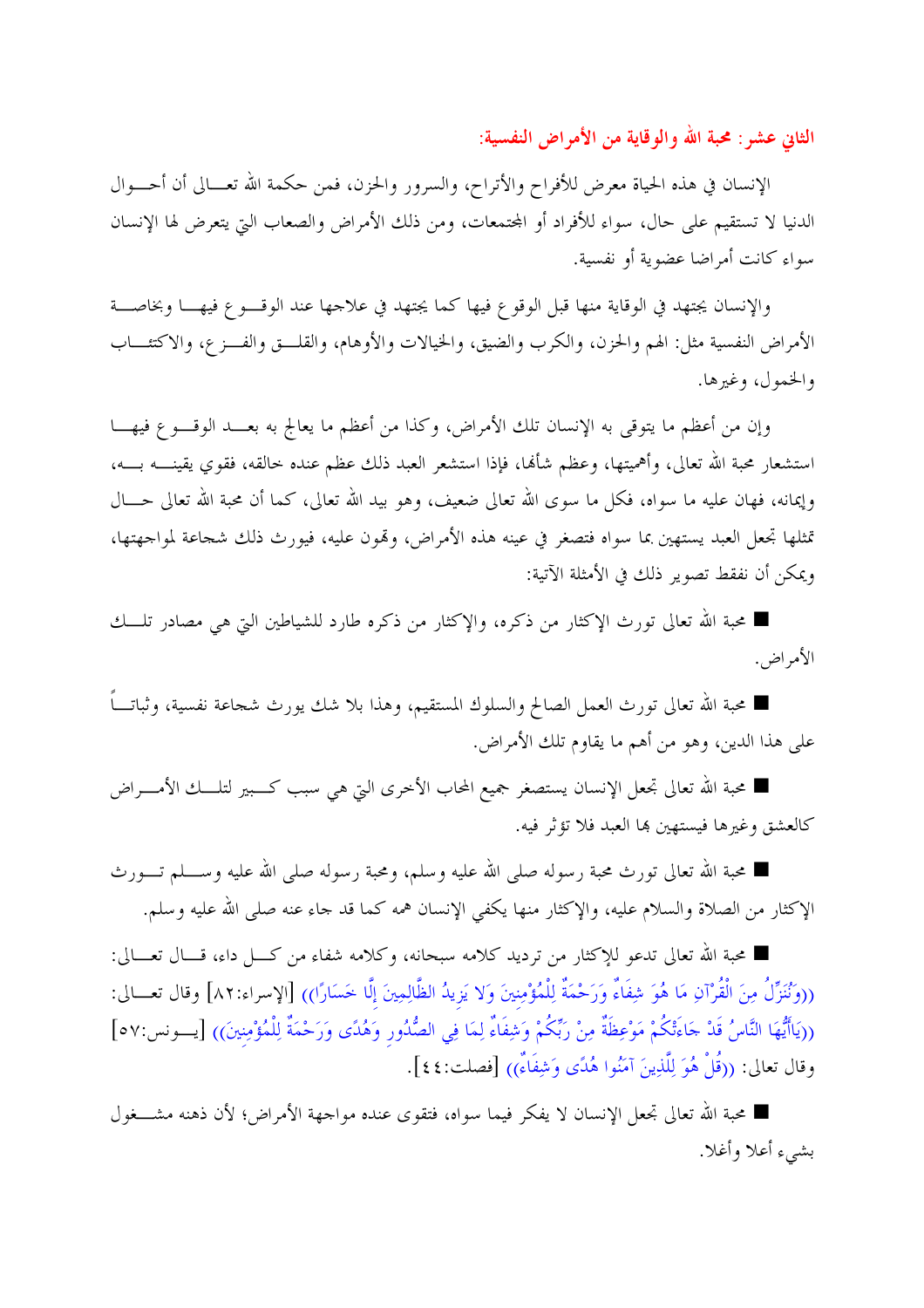فما على العبد الموفق إلا أن يعمق هذه المحبة العظيمة، ويستشعرها، حتى يجد أثرها العظيم في نفســــه، وسلوكه، وعلاج أمراضه.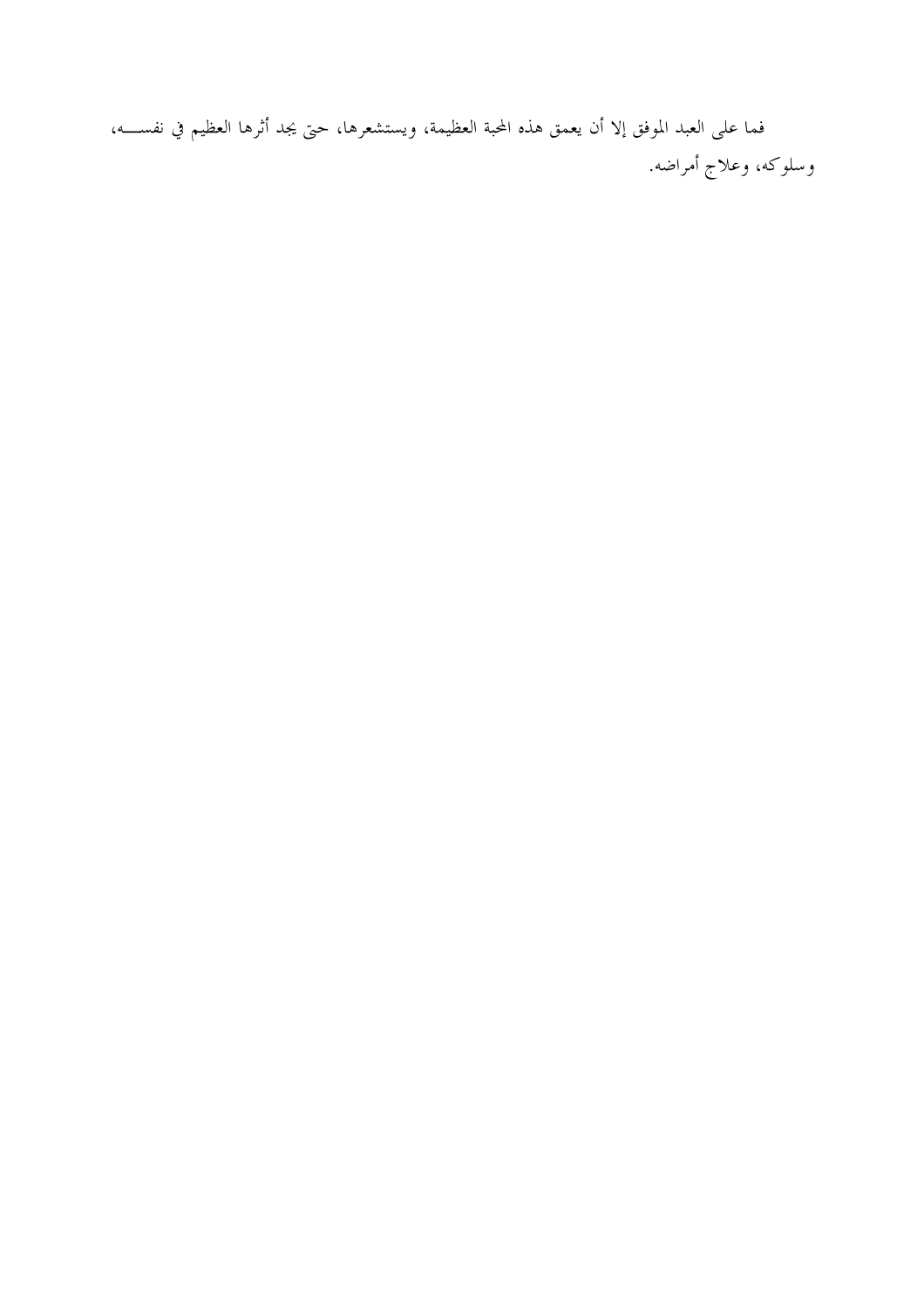## الوقفة الخامسة:

## أن يحب المرء لا يحبه إلا لله

دل هذا الحديث العظيم على أن محبة المؤمنين لإيمانهم من أعلا درجات الإيمان، ولأهميتها نتحدث عنــــها في ضوء العناصر الآتية:

أولا: تعريفها:

حد الحب في الله: «هو كل حب لو لا الإيمان بالله واليوم الآخر لم يتصور وجوده فهو حـــب في الله، وكذلك كل زيادة في الحب لو لا الإيمان بالله لم تك تلك الزيادة»<sup>(١</sup>).

وبناءً على ذلك يبني المسلم صلته بالآخرين، وعلاقته همم على المحبة الإيمانية فيحب فلاناً لأنه مــــؤمن، وفلاناً لأنه مصل، أو لأنه منفق في الخير، أو لبره بوالديه، أو لإحسانه ومعروفه على الآخرين فتكون العلاقـــة علاقة إيمانية.

وعليه فلا تبني العلاقة على المصالح الدنيوية، فيحبه لأنه صاحب مصلحة له، فإذا انتهت هذه المصـــلحة انتهت العلاقة، أو قد انقلبت إلى عداوة.

والأشد من ذلك أن تكون العلاقة على ما يجمعهم من معصية الله تعالى، كالذين يجتمعون على شــــرب مسكرٍ، أو لسرقة مال، أو الاعتداء على الآخرين ونحو ذلك.

وهذه العلاقات – ما عدا العلاقة الإيمانية – زائلة بل تنقلب إلى ويلات وحســـرات وعـــداوات يـــوم القيامة، قال تعالى: ((الأَخِلَّاءُ يَوْمَئِذٍ بَعْضُهُمْ لِبَعْضٍ عَدُوٌّ إِلَّا الْمُتَّقِينَ)) [الزخرف:٦٧].

فعلى المسلم أن يجعل علاقته علاقة أحوة ومحبة إيمانية لأجل أن ينعم بفضلها وحيرالها.

<sup>(</sup>١) ترطيب الأفواه للدكتور العفايي، ٣٥٣/١.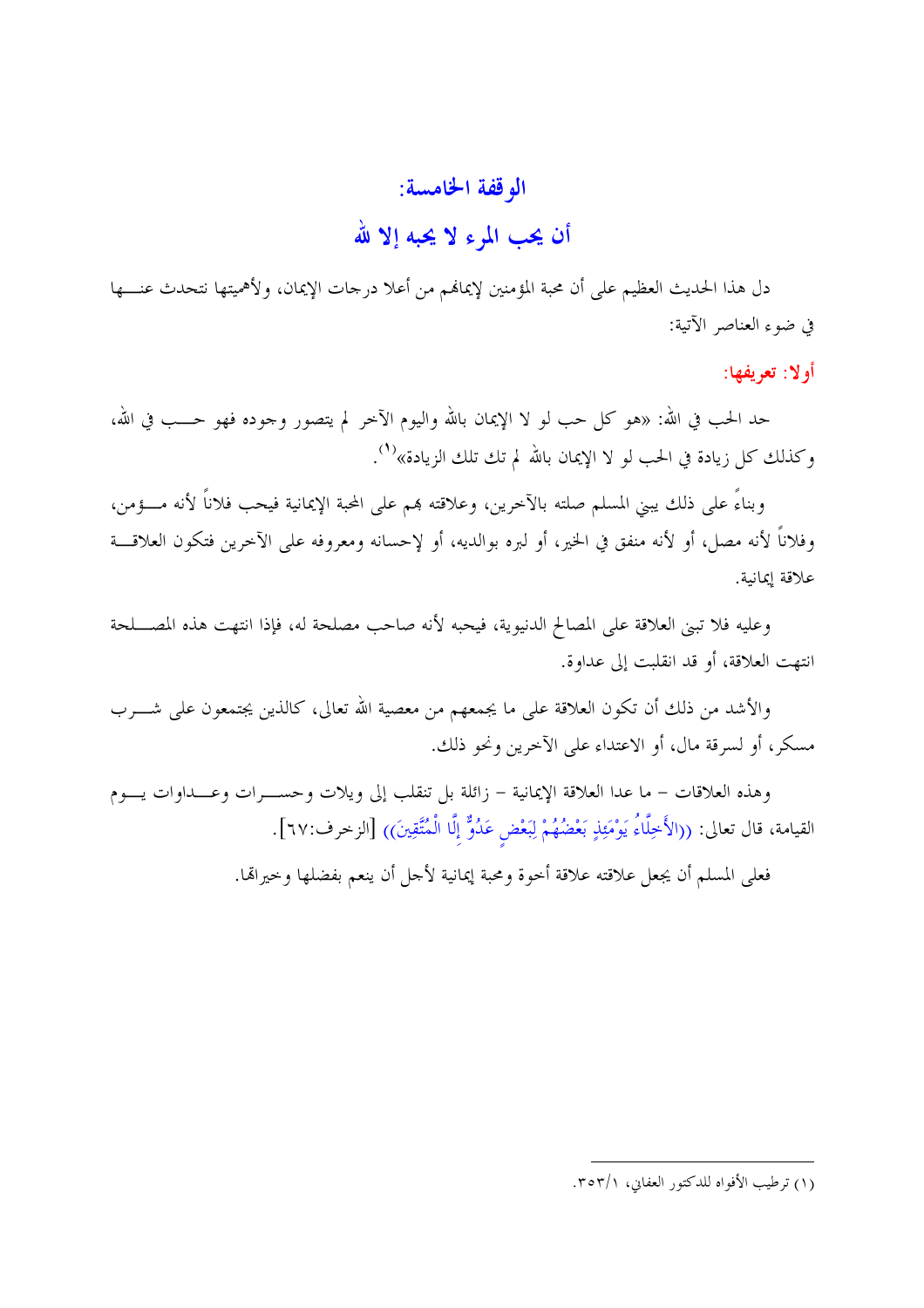ثانيا: فضلها:

إن التحاب في الله تعالى والأخوة في دينه من أفضل القربات، وألطف ما يستفاد من الطاعات، فقد حث النبي صلى الله عليه وسلم أمته على التواد والتحاب فيما بينهم كما حاء في الحديث عَنْ أَبي مُوسَى عَنْ النَّبـــيّ صلى الله عليه وسلم قَالَ: «إنَّ الْمُؤْمِنَ لِلْمُؤْمِن كَالْبُنْيَانِ يَشُكُّ بَعْضُهُ بَعْضًا وَشَبَّكَ أَصَابعَهُ»<sup>(1</sup>).

أيضا عَنْ النُّعْمَانِ بْن بَشِيرٍ قَالَ: قَالَ رَسُولُ الله صلى الله عليه وسلم : «مَثَلُ الْمُـــؤْمِنينَ فِـــى تَـــوَادِّهِمْ وَتَرَاحُمِهِمْ وَتَعَاطُفِهِمْ مَثَلُ الْجَسَدِ إذَا اشْتَكَى مِنْهُ عُضْوٌ تَدَاعَى لَهُ سَائِرُ الْجَسَدِ بالسهر والحمى»<sup>(٢)</sup>.

فهذان الحديثان في بيان محبة المسلمين على العموم. أما فضيلة التحاب في الله على الأخص فقد حاءت في فضله نصوص كثيرة، منها:

عَنْ أَبِي سَعِيدٍ الْخُدْرِيِّ – رضي الله عنه – قَالَ: قَالَ رَسُولُ الله صلى الله عليه وسلم : «إنَّ الْمُتَحَابِّينَ لَتُرَى غُرَفُهُمْ فِي الْجَنَّةِ كَالْكَوْكَبِ الطَّالِعِ الشَّرْقِيِّ أَوْ الْغَرْبِيِّ فَيُقَالُ مَنْ هَؤُلَاءِ فَيُقَالُ هَؤُلَاءِ الْمُتَحَابُّونَ فِي الله عَزَّ وَجَلٌ»<sup>(٣)</sup>.

وفي الحديث القدسي: قال الله: «حقت محبتي للمتحابين في، وحقت محبتي للمتواصلين في، وحقت محبتي للمتناصحين في، وحقت محبتي للمتزاورين في، وحقت محبتي للمتباذلين في، المتحابون في على منابر مــــن نــــور يغبطهم بمكافحم النبيون والصديقون والشهداء»<sup>(٤)</sup>.

وهم صنف من السبعة الذين يظلهم الله في ظل عرشه كما روى أبو هريرة عن النبي صـــــلى الله عليـــــه وسلم أنه قال: «سبعة يظلهم الله في ظله يوم لا ظل إلا ظله: الإمام العادل، وشاب نشأ في عبادة ربه، ورحــــل قلبه معلق في المساحد، ورجلان تحابا في الله اجتمعا على ذلك وتفرقا عليه، ورجل طلبته امرأة ذات منصـــب وجمال فقال إين أخاف الله، ورجل تصدق أخفى حتى لا تعلم شماله ما تنفق يمينه، ورجــــل ذكــــر الله حاليـــــا ففاضت عيناه»<sup>(0</sup>).

وقال رسول الله صلى الله عليه وسلم : «إن الله تعالى يقول يوم القيامة: أين المتحابون بجلالي، اليــــوم أظلهم في ظلبي، يوم لا ظل إلا ظلمي»<sup>(٢)</sup>.

- (١) صحيح البخاري، كتاب الصلاة، باب تشبيك الأصابع في المسجد وغيره، برقم: (٤٨١).
	- (٢) صحيح مسلم، كتاب البر والصلة والأداب، باب تراحم المؤمنين، برقم: (٢٥٨٦).
		- (٣) مسند أحمد، برقم: (١١٤٢٠).
- (٤) أخرجه أحمد، والطبراني في الكبير، والحاكم في المستدرك وصححه، وصححه الألباني في صحيح الجامع، برقم: (٤٣٢١).
	- (٥) صحيح البخاري، كتاب الأذان، باب من حلس في المسجد ينتظر الصلاة، برقم: (٦٦٠).
	- (٦) رواه مسلم، عن أبي هريرة، كتاب البر والصلة والآداب، باب فضل الحب في الله، برقم: (٢٥٦٦).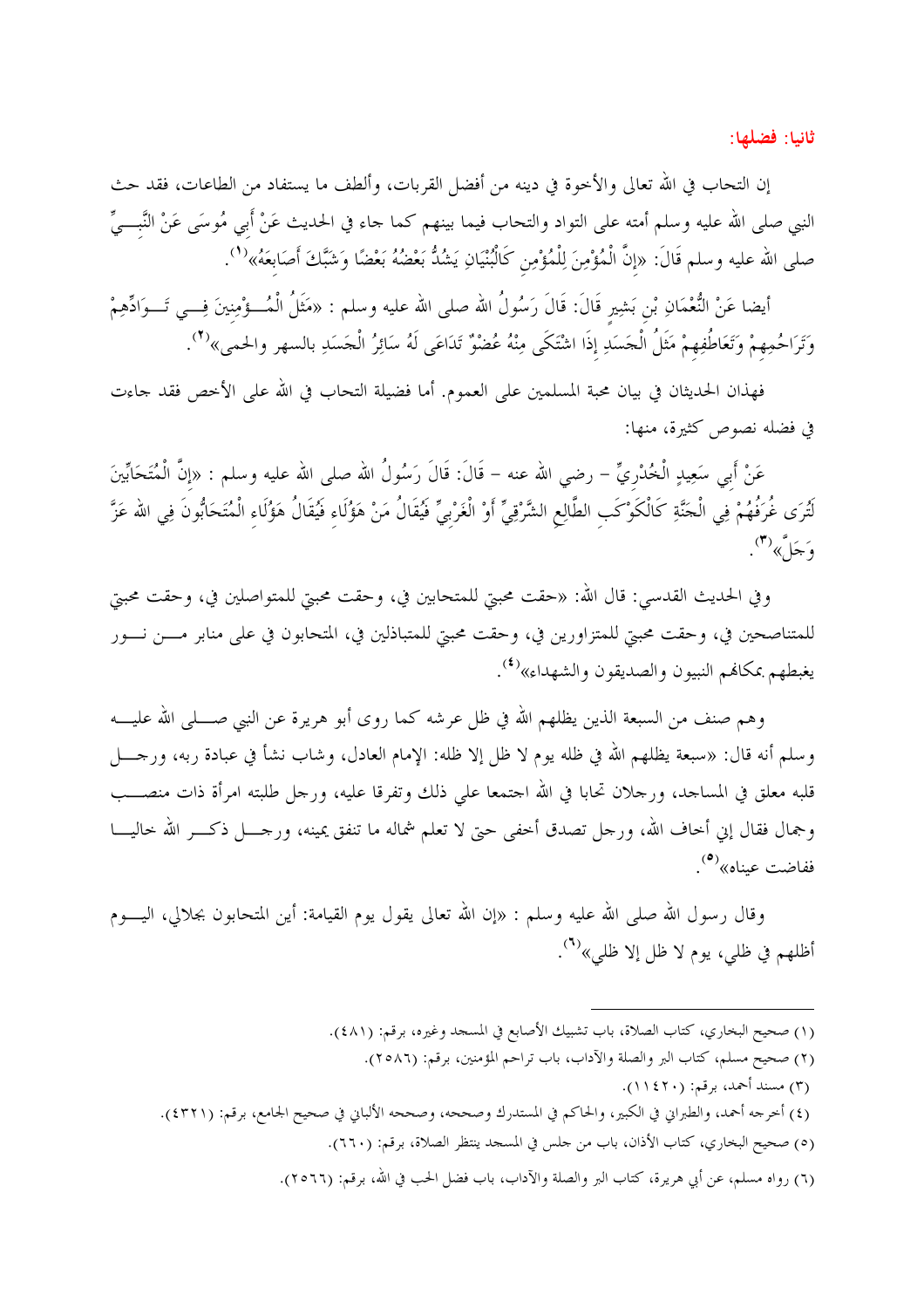وقال , سول الله صلى الله عليه وسلم : «ما تحاب اثنان في الله تعالى إلا كان أفضلهما أشــــدهما حبــــاً لصاحبه»<sup>(۱</sup>).

وأيضاً روي عن النبي صلى الله عليه وسلم أنه قال: «من أحب أن يجد طعم الإيمان؛ فليحب المرء لا يحبه  $\mathbb{R}^{(7)}$ 

لذا من المستحسن إذا أحب المؤمن , حلا في الله أن يخبره كما جاء في الحديث: «إذا أحب أحدكم أحاه في الله فليعلمه أنه يجيه»<sup>(٣)</sup>.

وفي رواية: «إذا أحب أحدكم صاحبه فليأته في مترله فليخبره أنه يحبه لله»<sup>(٤)</sup>.

وهذه المحبة تنفع صاحبه حتى تجمعه في الجنة مع صاحبه كما حاء في الحديث: «المرء مع من أحب»<sup>(٥</sup>).

فهذه فضائل عظيمة وأجور واسعة لهذه الخصلة الإيمانية، فالموفق هو الذي يبادر لبناء علاقاته وروابطـــه بناء على هذا الأساس المتين، ويصحح علاقاته القائمة على ذلك، لينعم هذا الفضل العميم.

<sup>(</sup>١) رواه البخاري في الأدب المفرد، وابن حبان ، والحاكم في المستدرك، وصححه الألباني في الصحيحة، برقم: (٤٥٠) وصحيح الجامع برقم: (٩٤٥٥٩).

<sup>(</sup>٢) رواه البيهقي في شعب الإيمان، وحسنه الألباني في صحيح الجامع: (٥٩٥٤).

<sup>(</sup>٣) رواه أحمد ، والبخاري في الأدب المفرد، وأبو داود، والترمذي، وصححه الألباني في صحيح الجامع برقم: (٢٧٩).

<sup>(</sup>٤) رواه أحمد، وابن المبارك في الزهد، وصححه الألباني في صحيح الجامع: (٢٨١).

<sup>(</sup>٥) رواه البخاري،كتاب الأدب، باب علامة حب الله، برقم: (٦١٦٨) ومسلم في كتاب البر والصلة، باب المرء مع من أحب، برقم:  $(1375)$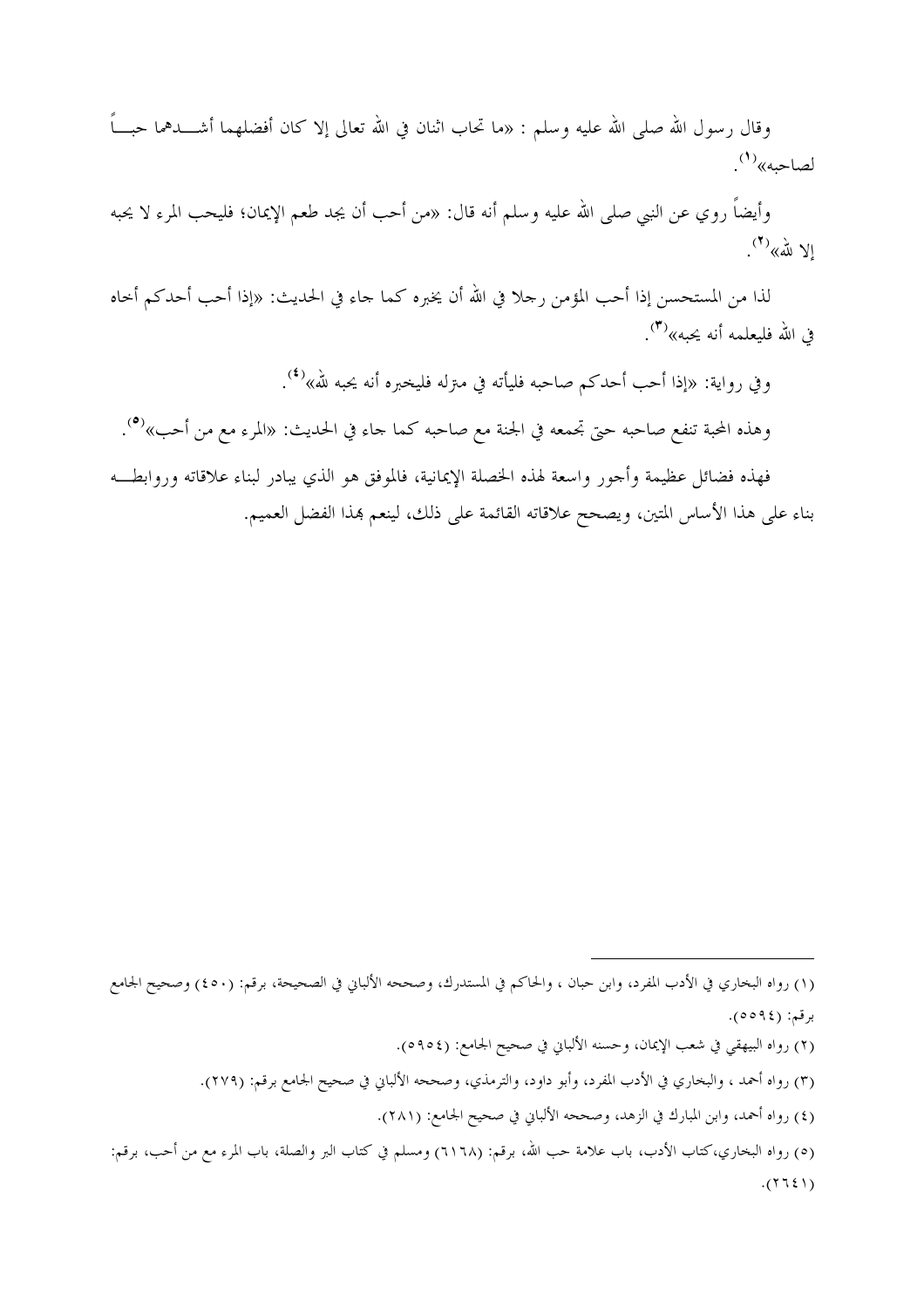ثالثا: حب القلوب وتآلفها نعمة من الله:

إن الحب والبغض أمور لا قدرة للعبد في تحصيلها ولا دفعها لألها أعمال القلوب، والقلـــوب بيــــد الله تعالى، والتآلف بينها بنعمة من الله، كما قال تعالى: ((وَاعْتَصِمُوا بحَبْل اللَّهِ حَمِيعًا وَلا تَفَرَّقُوا وَاذْكُرُوا نعْمَـــةَ اللَّهِ عَلَيْكُمْ إِذْ كُنْتُمْ أَعْدَاءً فَأَلَّفَ بَيْنَ قُلُوبكُمْ فَأَصْبَحْتُمْ بنعْمَتِهِ إخْوَانًا)) [آل عمران:١٠٣] وقال تعالى: ((وَأَلْفَ بَيْنَ قُلُوبهمْ لَوْ أَنفَقْتَ مَا فِي الأَرْض حَمِيعًا مَا أَلَّفْتَ بَيْنَ قُلُوبهمْ وَلَكِنَّ اللَّهَ أَلَّفَ بَيْنَهُمْ إِنَّــهُ عَزِيـــزٌ حَكِـــيمٌ)) [الأنفال:٦٣].

وإن الله حبل القلوب على محبة من يحسن إليها، والرسول صلى الله عليه وسلم بين المقدمات والأسباب التي تبني المحبة عليها، وتنشأ عنها، كما بين حقيقة التآلف في هذا الحديث: عَنْ أَبي هُرَيْرَةَ أَنَّ رَسُولَ الله صلى الله عليه وسلم قَالَ: «الْأَرْوَاحُ جُنُودٌ مُجَنَّدَةٌ فَمَا تَعَارَفَ مِنْهَا اتْتَلَفَ وَمَا تَنَاكَرَ مِنْهَا اخْتَلَفَ»<sup>(١</sup>).

قال الحافظ ابن حجر في الفتح: قَوْلُهُ: (الْأَرْوَاحِ جُنُود مُجَنَّدَة...إلَخْ) قَالَ الْخَطَّابِيُّ: يُحْتَمَل أَنْ يَكُــون إشَارَة إِلَى مَعْنَى التَّشَاكُل فِي الْخَيْرِ وَالشَّرِّ، وَالصَّلَاحِ وَالْفَسَادِ ، وَأَنَّ الْخَيِّرَ مِنْ النَّاس يَحِنَّ إِلَى شَكْله، وَالشِّرِّيرِ نَظِير ذَلِكَ يَمِيل إلَى نَظِيره، فَتَعَارُف الْأَرْوَاح يَقَع بحَسَب الطِّبَاع الَّتِي جُبلَتْ عَلَيْهَا مِنْ خَيْر وَشَرّ، فَإذَا اِتَّفَقَتْ تَعَارَفَتْ، وَإِذَا اِحْتَلَفَتْ تَنَاكَرَتْ<sup>(٢</sup>).

وَ فِي مُسْنَد أَبي يَعْلَى قِصَّة فِي أَوَّله عَنْ عَمْرَةَ بنْت عَبْد الرَّحْمَن قَالَتْ «كَانَتْ اِمْــرَأة مَزَّاحَـــة بمَكَّـــة فَنَزَلَتْ عَلَى اِمْرَأَة مِثْلهَا فِي الْمَدِينَة ، فَبَلَغَ ذَلِكَ عَائِشَة فَقَالَتْ: صَدَقَ حِبِّي ، سَمِعْت رَسُول الله صلى الله عليه وسلم»: فَذَكَرَ مِثْله<sup>(٣)</sup>.

قَالَ اِبْنِ الْجَوْزِيِّ: «وَيُسْتَفَاد مِنْ هَذَا الْحَدِيث أَنَّ الْإِنْسَان إذَا وَجَدَ مِنْ نَفْسه نُفْرَة مِمَّنْ لَـــهُ فَضِـــيلَة أَوْ صَلَاح، فَيَنْبَغِي أَنْ يَبْحَث عَنْ الْمُقْتَضِي لِذَلِكَ لِيَسْعَى فِي إزَالَته حَتَّى يَتَخَلَّص مِنْ الْوَصْف الْمَذْمُوم ، وَكَـــذَلِكَ الْقَوْلِ فِي عَكْسه»<sup>(٤)</sup>.

وذلك باتخاذ الأساليب التي بينها النبي صلى الله عليه وسلم، منها إفشاء السلام كما حاء في الحــــديث: عَنْ أَبِي هُرَيْرَةَ قَالَ: قَالَ رَسُولُ الله صلى الله عليه وسلم : «لَا تَدْخُلُونَ الْجَنَّةَ حَتَّى تُؤْمِنُوا، وَلَا تُؤْمِنُوا حَتَّـــى تَحَابُّوا، أَوَلَا أَدُلَّكُمْ عَلَى شَيْء إذَا فَعَلْتُمُوهُ تَحَابَبْتُمْ؛ أَفْشُوا السَّلَامَ بَيْنَكُمْ». <sup>(0</sup>).

- (١) صحيح مسلم، كتاب البر والصلة والآداب، باب: الأرواح حنود مجندة، برقم: (٢٦٣٨).
	- (٢) فتح الباري شرح صحيح البخاري، لابن حجر العسقلاني، ٣٦٩/٦.
	- (٣) فتح الباري شرح صحيح البخاري، لابن حجر العسقلاني، ٣٦٩/٦.
		- (٤) المرجع السابق.
	- (٥) صحيح مسلم، كتاب الإيمان، باب بيان أنه لا يدخل الجنة إلا المؤمنون، برقم: (٥٤).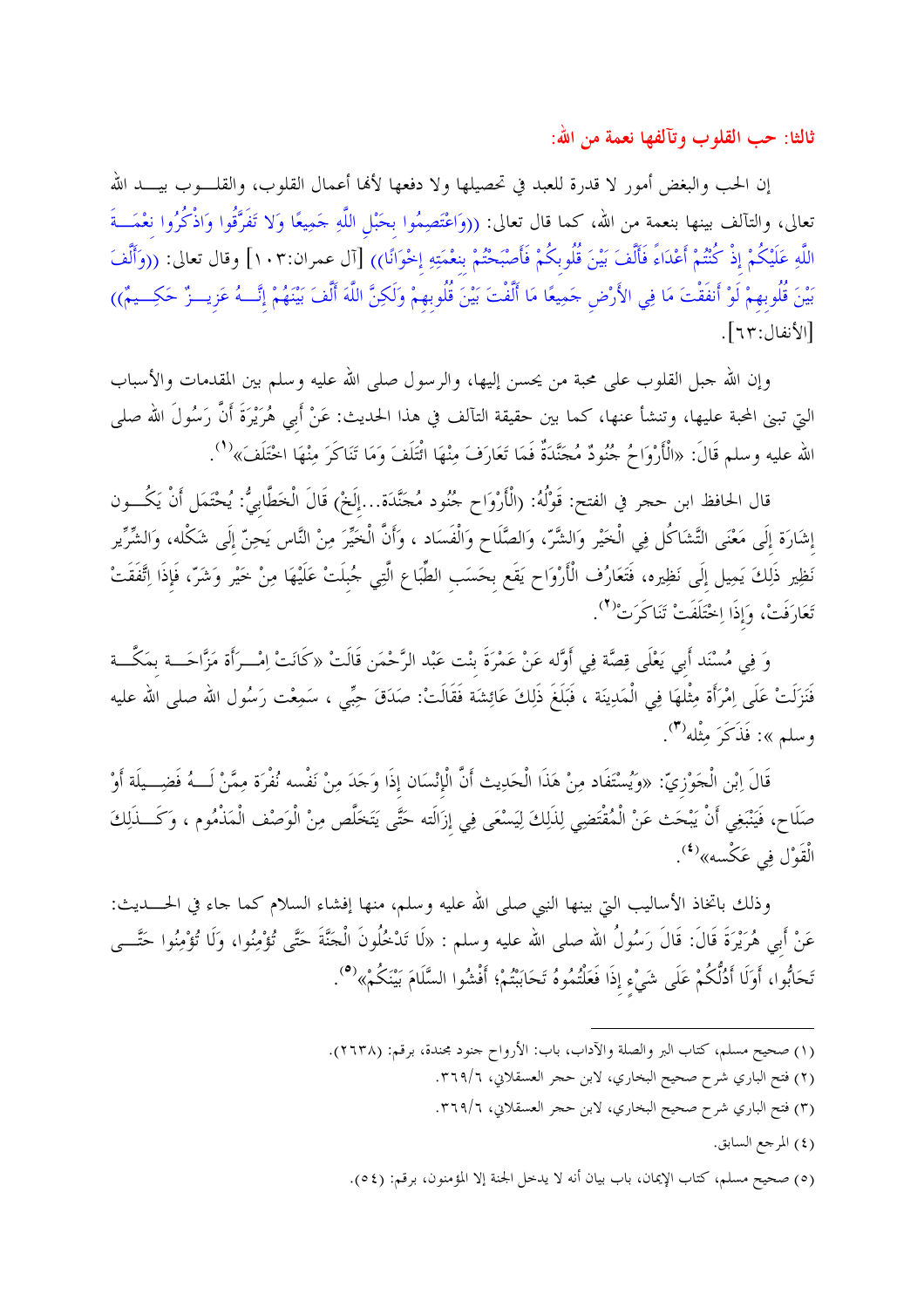وكذلك تعاطي الهدايا كما حاء في الحديث: عَنْ عَطَاءِ بْنِ أَبي مُسْلِمٍ عَبْدِالله الْخُرَاسَـــانِيِّ قَـــالَ: قَـــالَ رَسُولُ الله صلى الله عليه وسلم : «تَصَافَحُوا يَذْهَبْ الْغِلُّ، وَتَهَادَوْا تَحَابُّوا وَتَذْهَبْ الشَّحْنَاءُ»''.

أيضا: عَنْ أَبِي هُرَيْرَة رَضِيَ اللَّه عَنْهُ عَنْ النَّبِيِّ صلَّى الله عليه وسلَّم قال: «لَوْ دُعِيتُ إِلَى ذِرَاعٍ أَوْ كرَاعٍ لَأَحَبْتُ، وَلَوْ أُهْدِيَ إلَيَّ ذِرَاعٌ أَوْ كُرَاعٌ لقبلت»<sup>(٢)</sup>.

وعند الترمذي: عَنْ أنَسٍ بْنِ مَالِكٍ قال: قال رَسُول الله صلى الله عليه وسلم : «لوْ أَهْدِيَ إِليَّ كـــرَاغٌ لَقَبلْتُ، وَلَوْ دُعِيتُ عَلَيْهِ لَأَجَبْتُ». قَالَ أَبُو عِيسَى: حَدِيثُ أَنَس حَدِيثٌ حَسَنٌ صَحِيحٌ'".

قال صاحب التحفة: «وَفِي الحَدِيثِ دَلِيل عَلى حُسْنِ خُلقِهِ صلى الله عليه وسلم وَتَوَاضُـــعِهِ وَحَبْـــرِهِ لِقُلُوب النَّاسِ ، وَعَلَى قَبُولِ الْهَدِيَّةِ وَإِحَابَةِ مَنْ يَدْعُو الرَّجُلَ إِلَى مَنْزِلِهِ، وَلَوْ عَلِمَ أَنَّ الَّذِي يَدْعُوهُ إِلَيْــــهِ شَــــيْءٌ قَلِيلٌ»<sup>(٤)</sup>.

إن الله ييسر أمور المتحابين في الله:

إن الله ييسر أمور المتحابين في الله، ويسهل أمورهم من حيث لا يحتسبون، والقصـــص كـــثيرة؛ فمــــن عجيب ما ذكر قصة الإمام أحمد بن حنبل مع إسحاق بن راهويه كما يحكي ابنه عبد الله: لما أطلــــق أبي مــــن المحنة، خشي أن يجيء إليه إسحاق بن راهويه، فرحل أبي إليه، فلما بلغ الري دخل إلى مسجد، فجــــاء مطــــر كأفواه القرب، فلما كانت العتمة قالوا له: اخرج من المسجد فإنا نريد أن نغلقه، فقال لهم: هذا مســــجد الله وأنا عبد الله، فقيل له أيما أحب إليك أن تخرج أو نحر برحلك؟ قال أحمد: فقلت سلاما، فخرجت من المسجد والمطر والرعد والبرق، فلا أدري أين أضع رحلي، ولا أين أتوحه، فإذا رحل قد حرج من داره فقال لي: يـــا هذا أين تمر في هذا الوقت؟ فقلت: لا أدري أين أمر . فقال: ادحل! فأدحلني دارا ونزع ثيابي، وأعطوني ثيابـــا حافة، وتطهرت للصلاة، فدخلت إلى بيت فيه كانون فحم ولبود، ومائدة منصوبة، فقيل لي: كـــل، فأكلـــت معهم، فقال لي: من أين أنت؟ فقلت: أنا من بغداد، فقال لي: تعرف رحلا يقال له أحمد بن حنبل؟ فقلت: أنا أحمد بن حنبل. فقال لي: وأنا إسحاق بن راهويه<sup>(٥</sup>).

فيقال: ومن أهم فضائل تلك العلاقة تيسير أمور المتحابين في الله.

 $\overline{a}$ 

(١) مناقب الإمام أحمد لابن الجوزي ص: ٣٨٠.

<sup>(</sup>١) رواه الإمام مالك في الموطأ، كتاب الجامع، باب ما حاء في المصافحة، برقم: (٢٦٤١) وصححه الألبـــاني في صــــحيحه، بــــرقم:  $(010)$ 

<sup>(</sup>۲) صحيح البخاري، كتاب الهبة وفضلها، باب القليل من الهبة، برقم: (۲۰٦۸).

<sup>(</sup>٣) جامع الترمذي، كتاب الأحكام، باب ما جاء في قبول الهدية، برقم:(١٣٣٨).

<sup>(</sup>٤) تحفة الأحوذي شرح جامع الترمذي للمباركفوري، ٢/ ٢٧٩ (طبعة هندية).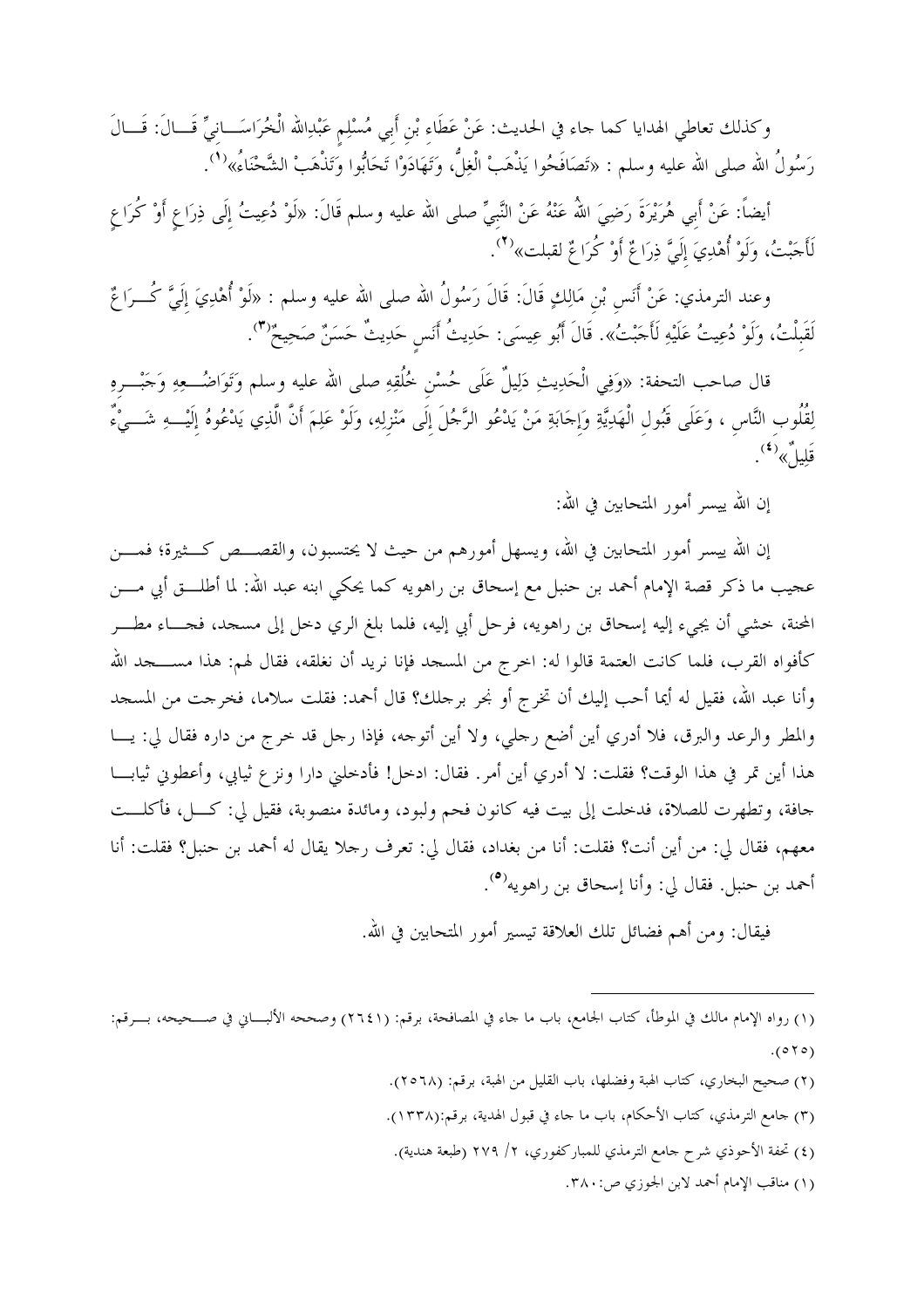ومن الأشياء التي تحلب المحبة بين المسلمين الاعتناء بالحقوق العامة التي ذكرت في النصوص الشــــرعية، وسيأتي ذكر بعضها في المبحث التالي.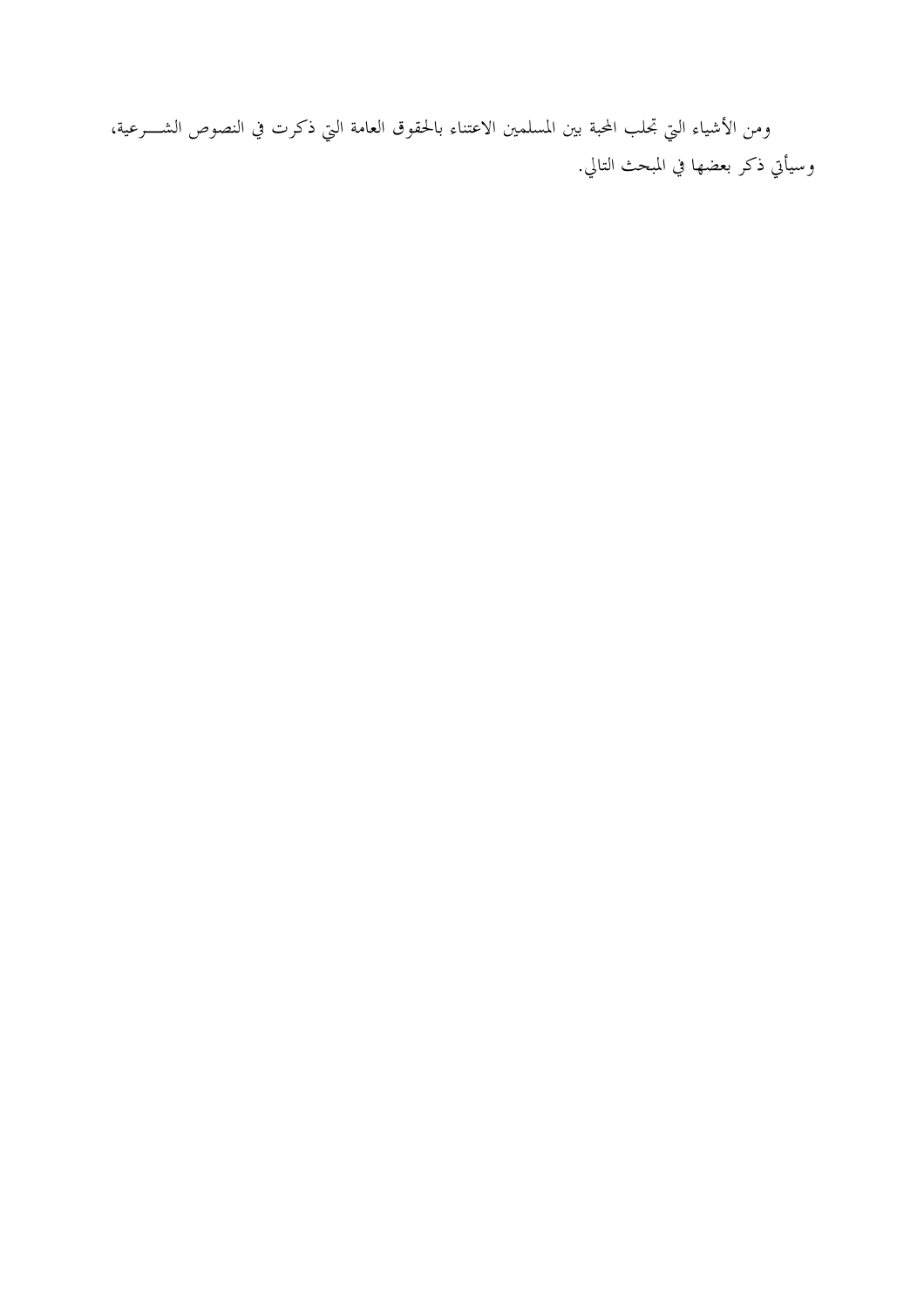رابعا: حقوق الصحبة والأخوة في الله

إن للصحبة في الله تعالى حقوقاً تجتمع في قاعدة عظيمة: وهي كل ما يجلب الخير له ويدفع الشر عنــــه، ويمكن أن نفقط بعضها في النقاط الآتية:

١– الحق في المال: ومن ذلك الإيثار وهو أعلاها، قال تعالى: ((وَيُؤْثِرُونَ عَلَى أَنْفُسهمْ وَلَوْ كَانَ بهـــمْ خَصَاصَةٌ)) [الحشر:٩].

وعن عبادة بن الصامت رضي الله عنه قال: سمعت رسول الله صلى الله عليه وسلم يقــــول: «قــــال الله تعالى: حقت محبتي للمتباذلين في»<sup>(١</sup>)

ومن أروع ما يحكي لنا التاريخ صورة خروج الأنصار للقيا إخوالهم من المهاجرين وترحاهم الغالي هــــم وإيثارهم على أنفسهم، هذا الحب الذي لا يجود بمثله الزمان، ووقائعه التي هي أغرب من الخيال، فمنهم مــــن يعرض زوجاته على أخيه أيتهن أحب يترل له عنها فروي: «أن النبي صلى الله عليه وسلم آخـــي بـــين عبــــد الرحمن بن عوف وسعد بن الربيع، فقَالَ سعد لِعَبْدِ الرَّحْمَنِ: إنِّي أَكْثَرُ الْأَنْصَارِ مَالًا؛ فَأَقْسمُ مَالِي نصْفَيْن، وَلِي امْرَأَتَانِ فَانْظُرْ أَعْجَبَهُمَا إِلَيْكَ، فَسَمِّهَا لِي، أُطَلِّقْهَا، فَإِذَا انْقَضَتْ عِدَّتْهَا فَتَزَوَّجْهَا، قَالَ: بَارَكَ اللهُ لَكَ فِي أَهْلِكَ، وَمَالِكَ، أَيْنَ سُوقُكُمْ». الحديث<sup>(٢</sup>).

ومن ذلك أيضاً ما حدث في التاريخ يوم اليرموك روى القرطبي عن حذيفة العدوي قال: «انطلقت يوم اليرموك أطلب ابن عم لي ومعي شيءٍ من الماء وأنا أقول إن كان به رمق سقيته، فإذا أنــــا بــــه، فقلــــت لــــه: أسقيك؟ فأشار برأسه أن نعم، فإذا أنا برحل يقول: آه! آه!، فأشار إليَّ ابن عمي أن انطلق إليه، فإذا هو هشام بن العاص، فقلت: أسقيك؟ فأشار أن نعم. فسمع آخر يقول: آه! آه!، فأشار هشام أن انطلق إليه، فجئته فإذا هو قد مات، فرجعت إلى هشام فإذا هو قد مات، فرجعت إلى ابن عمي فإذا هو قد مات'٣).

وكذلك قصة الأنصاري الذي أقرى ضيف رسول الله صلى الله عليه وسلم فعَنْ أَبى هُرَيْرَةَ رَضِـــيَ اللهُ عَنْهُ: «أَنَّ رَجُلًا أَتَى النَّبيَّ صلى الله عليه وسلم، فَبَعَثَ إلَى نسَائِهِ فَقُلْنَ: مَا مَعَنَا إلَّا الْمَاءُ، فَقَالَ رَسُولُ الله صلى الله عليه وسلم : مَنْ يَضُمُّ أَوْ يُضِيفُ هَذَا؟ فَقَالَ رَجُلٌ مِنْ الْأَنْصَارِ: أَنَا، فَانْطَلَقَ بهِ إلَى امْرَأتِهِ، فَقَالَ: أَكْرمِـــى ضَيْفَ رَسُول الله صلى الله عليه وسلم، فَقَالَتْ: مَا عِنْدَنَا إِلَّا قُوتُ صِبْيَاني، فَقَالَ: هَيِّبي طَعَامَـــكِ، وَأَصْـــبحِي سِرَاجَكِ، وَنَوِّمِي صِبْيَانَكِ إذَا أَرَادُوا عَشَاءً، فَهَيَّأَتْ طَعَامَهَا، وَأَصْبَحَتْ سِرَاجَهَا، وَنَوَّمَتْ صِبْيَانَهَا، ثُمَّ قَامَـــتْ كَأَنَّهَا تُصْلِحُ سِرَاحَهَا، فَأَطْفَأَتْهُ، فَحَعَلَا يُريَانهِ أَنَّهُمَا يَأْكُلَانِ، فَبَاتَا طَاوِيَيْن، فَلَمَّا أَصْبَحَ غَدَا إلَى رَسُول الله صلى

- (٢) صحيح البخاري، كتاب المناقب، باب إخاء النبي صلى الله عليه وسلم بين المهاجرين والأنصار، برقم: (٣٧٨٠).
	- (٣) الجامع لأحكام القرآن للقرطبي، المجلد التاسع (١٨/ ٢٨).

<sup>(</sup>١) رواه ابن أبي الدنيا في كتاب الإخوان وصححه الألباني في صحيح الجامع برقم: (٤١٩٦).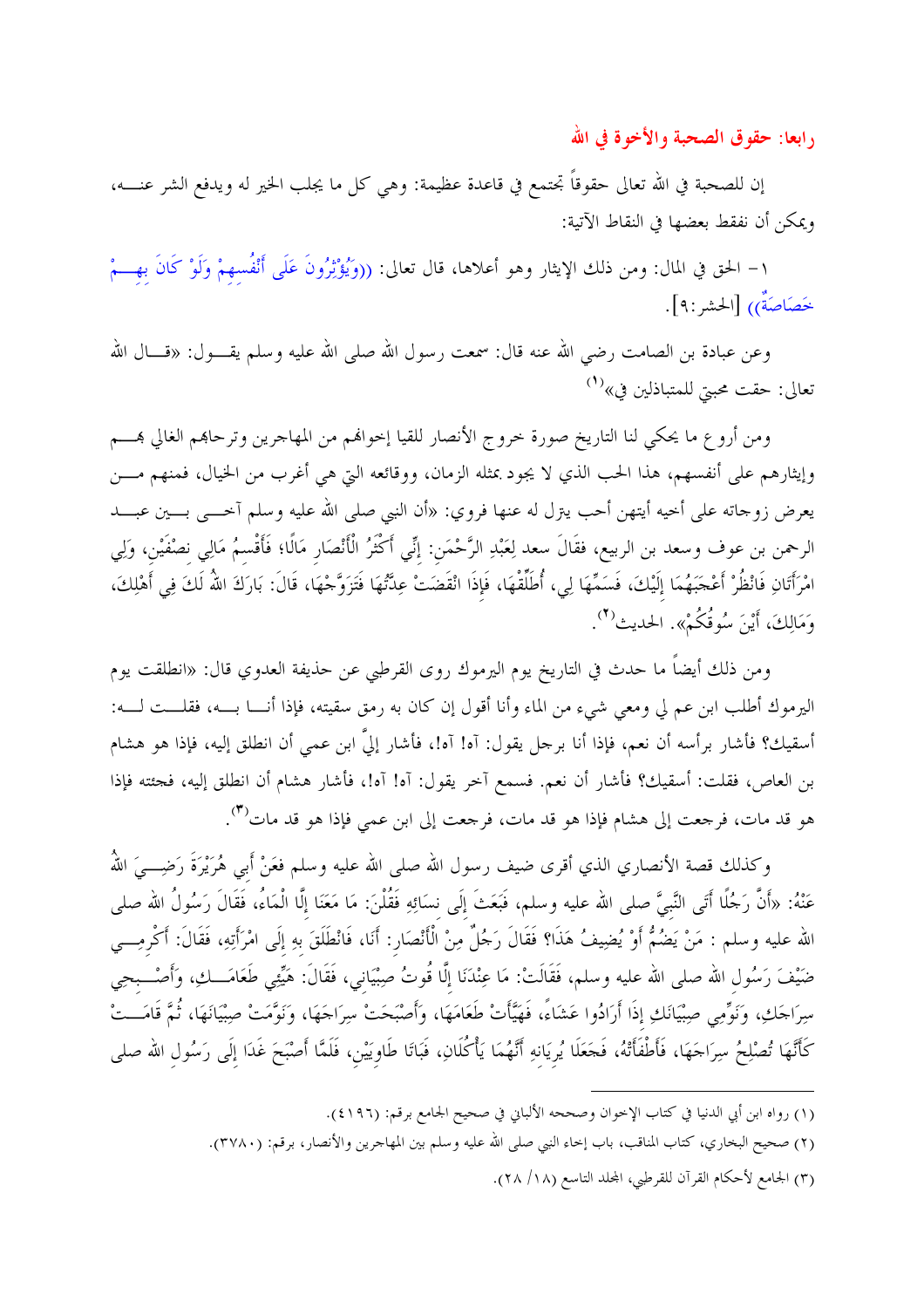الله عليه وسلم، فَقَالَ: ضَحِكَ اللَّهُ اللَّيْلَةَ، أَوْ عَجبَ مِنْ فَعَالِكُمَا فَأَنْزَلَ اللَّهُ: ((وَيُؤْثِرُونَ عَلَى أَنْفُسهمْ وَلَوْ كَــانَ بهمْ حَصَاصَةٌ وَمَنْ يُوقَ شُحَّ نَفْسِهِ فَأُوْلَئِكَ هُمُ الْمُفْلِحُونَ)) [الحشر:٩]'<sup>(٩</sup>.

٢- الاطعام والكسوة:

فمن أهم الحقوق إطعام الأخ والصديق المسلم حتى ولو لم يأذن صاحب الطعام، قال تعـــالي: ((لَـــيْسَ عَلَى الأَعْمَى حَرَجٌ وَلا عَلَى الأَعْرَجِ حَرَجٌ وَلا عَلَى الْمَريض حَرَجٌ وَلا عَلَى أَنفُسكُمْ أَنْ تَأكُلُوا مِنْ بُيُوتِكُمْ أَوْ بُيُوتِ آبَائِكُمْ أَوْ بُيُوتِ أُمَّهَاتِكُمْ أَوْ بُيُوتِ إخْوَانكُمْ أَوْ بُيُوتِ أَخَوَاتِكُمْ أَوْ بُيُوتِ فَمَامِكُمْ أَوْ بُيُوتِ عَمَّاتِكُمْ أَوْ بُيُوتِ أَخْوَالِكُمْ أَوْ بُيُوتِ خَالاتِكُمْ أَوْ مَا مَلَكْتُمْ مَفَاتِحَهُ أَوْ صَدِيقِكُمْ لَيْسَ عَلَيْكُمْ جُنَاحٌ أَنْ تَأْكُلُوا جَمِيعًــا أَوْ أَشْتَاتًا فَإِذَا دَخَلْتُمْ بُيُوتًا فَسَلِّمُوا عَلَى أَنفُسكُمْ تَحِيَّةً مِنْ عِنْدِ اللَّهِ مُبَارَكَةً طَيِّبَةً كَذَلِكَ يُبَيِّنُ اللَّهُ لَكُــمُ الآيَـــاتِ لَعَلَّكُمْ تَعْقِلُونَ)) [النور:٢١].

فذكر في الآية أن للصديق أن يأكل من طعام صديقه بدون إذنه، ذكر القرطبي عن معمـــر أنــــه قــــال: «دخلت بيت قتادة، فأبصرت فيه رطباً، فجعلت آكله، فقال: ما هذا؟ فقلت: أبصرت رطبا في بيتك فأكلت، قال: أحسنت، قال الله: ((أَوْ صَدِيقِكُمْ))»<sup>(٢)</sup>.

وكان ابن المبارك يطعم أصحابه في الأسفار أطايب الطعام وهو صائم<sup>(٣)</sup>.

٣- الإعانة في قضاء حوائجهم:

أثر عن السلف أنه كان منهم من يتفقد عيال أحيه وأولاده بعد موته أربعين ســـنة، يقـــوم بحاجتـــهم، ويتردد كل يوم إليهم، ويمونهم من ماله، فكانوا لا يفقدون من أبيهم إلا عينه، بل كانوا يرون منه ما لم يـــروا من أبيهم في حياته، وكان الواحد منهم يتردد إلى باب دار أخيه ويسأل ويقول: هل لكم زيت؟ هــــل لكــــم ملح؟ هل لكم حاجة؟ وكان يقوم هما حيث لا يعرفه أخوه، وهذا تظهر الشفقة والأخوة<sup>(٤)</sup>.

وأثر عن الحسن البصري أنه أرسل جماعة من أصحابه في قضاء حاجة لأخ لهم، وقال: مـــروا بثابـــت البناني فخذوه معكم، فمروا بثابت فقال: أنا معتكف. فرجعوا إلى الحسن فأخبروه، فقال لهم: قولوا لــــه: يــــا أعمش أما علمت أن سعيك في حاجة أخيك خير لك من حجة بعد حجة، فرجعوا إلى ثابت فأخبروه، فتــــرك اعتكافه وخرج معهم``.

- (١) صحيح البخاري، كتاب المناقب،باب قول الله ((وَيُؤْثِرُونَ عَلَى أَنْفُسهمْ وَلَوْ كَانَ بهمْ خَصَاصَةٌ))، برقم: (٣٧٩٨).
	- (٢) الجامع لأحكام القرآن للقرطبي، المجلد السادس، (١٢/٦/١٢).
		- (٣) لطائف المعارف /٢٦٠.
		- (٤) إحياء علوم الدين للغزالي، ٢ / ١٩٠- ١٩١).
		- (٥) جامع العلوم والحكم لابن رجب حنبلي، ص:٢٢١.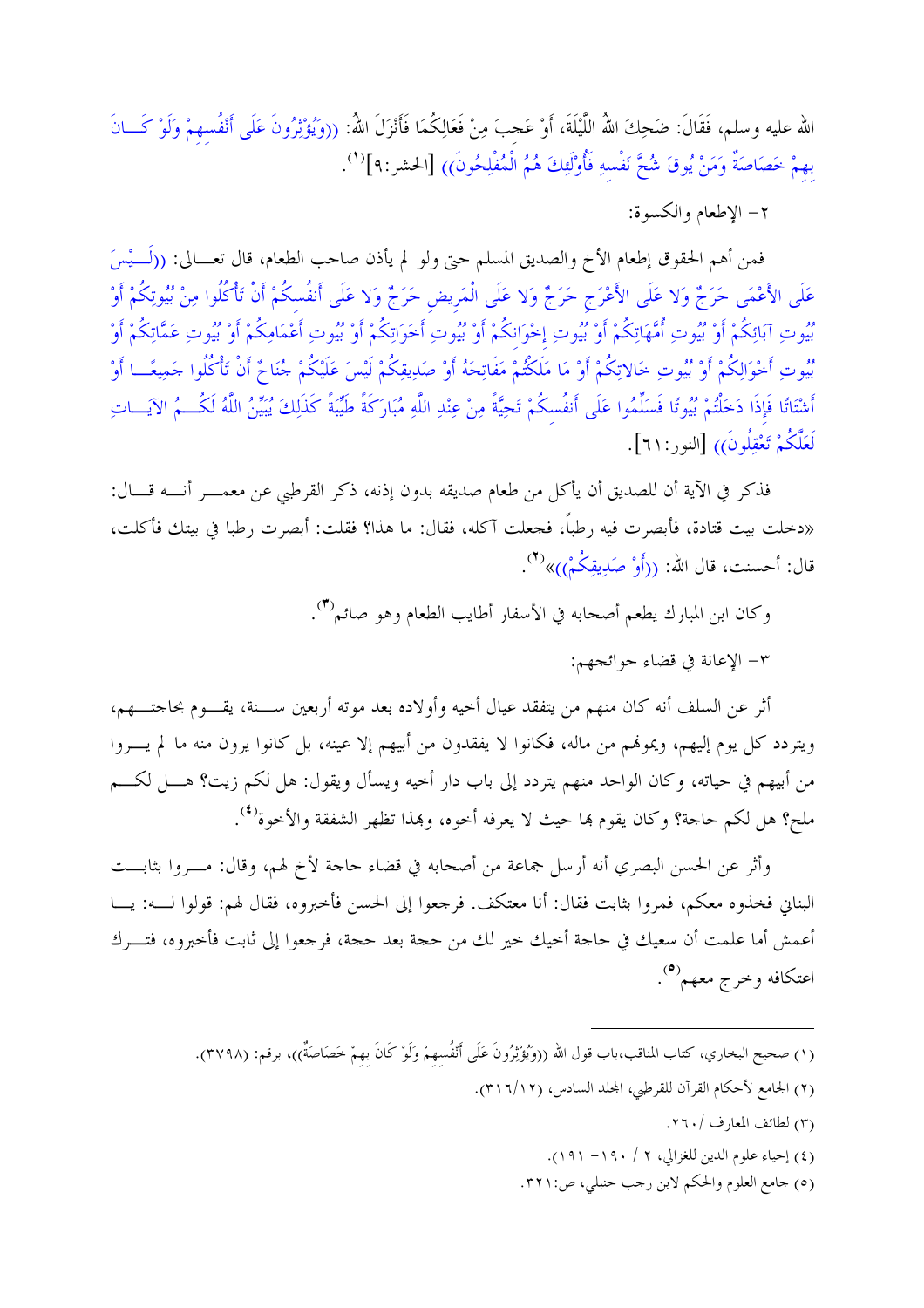وقال ابن رحب في لطائف المعارف: «كان كثير من السلف يشترط على أصحابه في السفر أن يخدمهم اغتناما لأجر ذلك؛ منهم: عامر بن عبد قيس، وعمرو بن عتبة بن فرقد، مع احتهادهما في العبادة في أنفسهما، وكذلك كان إبراهيم بن أدهم يشترط على أصحابه في السفر الخدمة والأذان»<sup>(1)</sup>.

٤– زيارتمحم في الله:

عَنْ أَبِي هُرَيْرَةَ قَالَ: قَالَ رَسُولُ الله صلى الله عليه وسلم : «مَنْ عَادَ مَريضًا أَوْ زَارَ أخًا لَهُ فِي الله، نَادَاهُ مُنَادٍ: أَنْ طِبْتَ، وَطَابَ مَمْشَاكَ، وَتَبَوَّأْتَ مِنْ الْحَنَّةِ مَنْزِلًا». قَالَ أَبُو عِيسَى: هَذَا حَدِيثٌ حَسَنٌ غَريبٌ<sup>(٢</sup>).

وعنه أيضا أن رسول الله صلى الله عليه وسلم قال: «زار رحل أخا له في قرية، فأرصد الله ملكا علــــى مدرجته، فقال: أين تريد؟ قال: أخا لي في هذه القرية ، فقال: هل له عليك من نعمة تربما؟ قــــال: لا، إلا أني أحبه في الله. قال: فإني رسول الله إليك أن الله أحبك كما أحببته»<sup>(٣)</sup>.

٥- أن يحب له ما يحب لنفسه:

فعَنْ أَنس رضي الله عنه عَنْ النَّبيِّ صلى الله عليه وسلم قَالَ: «لَا يُؤْمِنُ أَحَدُكُمْ حَتَّى يُحِبَّ لِأخيــــهِ مَـــا يُحِبُّ لِنَفْسهِ»<sup>(٤)</sup>.

قال النووي: «قَالَ الْعُلَمَاء رَحِمَهُمْ الله: مَعْنَاهُ لَا يُؤْمِن الْإِيمَان التَّامّ ، وَإِلَّا فَأَصْلُ الْإيمَان يَحْصُل لِمَنْ لَـــمْ يَكُنْ بهَذِهِ الصِّفَة، وَالْمُرَاد يُحِبّ لِأَخِيهِ مِنْ الطَّاعَات وَالْأَشْيَاء الْمُبَاحَات »

قَالَ الشَّيْخِ أَبُو عَمْرو بْنِ الصَّلَاحِ: وَهَذَا قَدْ يُعَدُّ مِنْ الصَّعْبِ الْمُمْتَنعِ ، وَلَيْسَ كَذَلِكَ ، إذْ مَعْنَــاهُ لَـــا يَكْمُل إِيمَان أَحَدكُمْ حَتَّى يُحِبّ لِأَخِيهِ فِي الْإِسْلَامِ مِثْلِ مَا يُحِبّ لِنَفْسهِ ، وَالْقِيَامِ بذَلِكَ يَحْصُل بأَنْ يُحِبّ لَـــهُ حُصُول مِثْل ذَلِكَ مِنْ حهَةٍ لَا يُزَاحِمهُ فِيهَا ، بحَيْثُ لَا تَنْقُص النِّعْمَة عَلَى أَخِيهِ شَيْئًا مِنْ النِّعْمَة عَلَيْـــهِ، وَذَلِـــكَ سَهْل عَلَى الْقَلْب السَّلِيم ، إنَّمَا يَعْسُرُ عَلَى الْقَلْب الدَّغِل. عَافَانَا الله وَإخْوَانَنَا أَجْمَعِينَ. وَالله أَعْلَم<sup>(0</sup>).

## ٦-الدعاء له في حياته وبعد مماته:

عن أم الدَّرْدَاء قَالَتْ حَدَّثَني سَيِّدِي أَنَّهُ سَمِعَ رَسُولَ الله صَلَّى اللهُ عَلَيْهِ وَسَلَّمَ يَقُولُ: «مَنْ دَعَـــا لِأَخِيــــهِ بظَهْرِ الْغَيْبِ قَالَ الْمَلَكُ الْمُوَكَّلُ بِهِ: آمِينَ وَلَكَ بِمِثْلِ»<sup>(٦)</sup>.

- (١) لطائف المعارف لابن رحب حنبلي، ص:٢٥٩.
- (٢) جامع الترمذي، كتاب البر والصلة والآداب، باب ما حاء في زيارة الإخوان، برقم: (٢٠٠٨).
	- (٣) صحيح مسلم، كتاب البر والصلة والآداب، باب فضل الحب في الله، برقم: (٢٥٦٧).
- (٤) صحيح البخاري، كتاب الإيمان، باب: من الإيمان أن يحب لأخيه ما يحب لنفسه، برقم: (١٣).
	- (٥) شرح صحيح مسلم للنووي، المحلد الأول، (٢/ ١٦-١٧).
	- (٦) صحيح مسلم، كتاب الذكر، والدعاء، باب فضل دعاء المسلمين، برقم: (٢٧٣٢).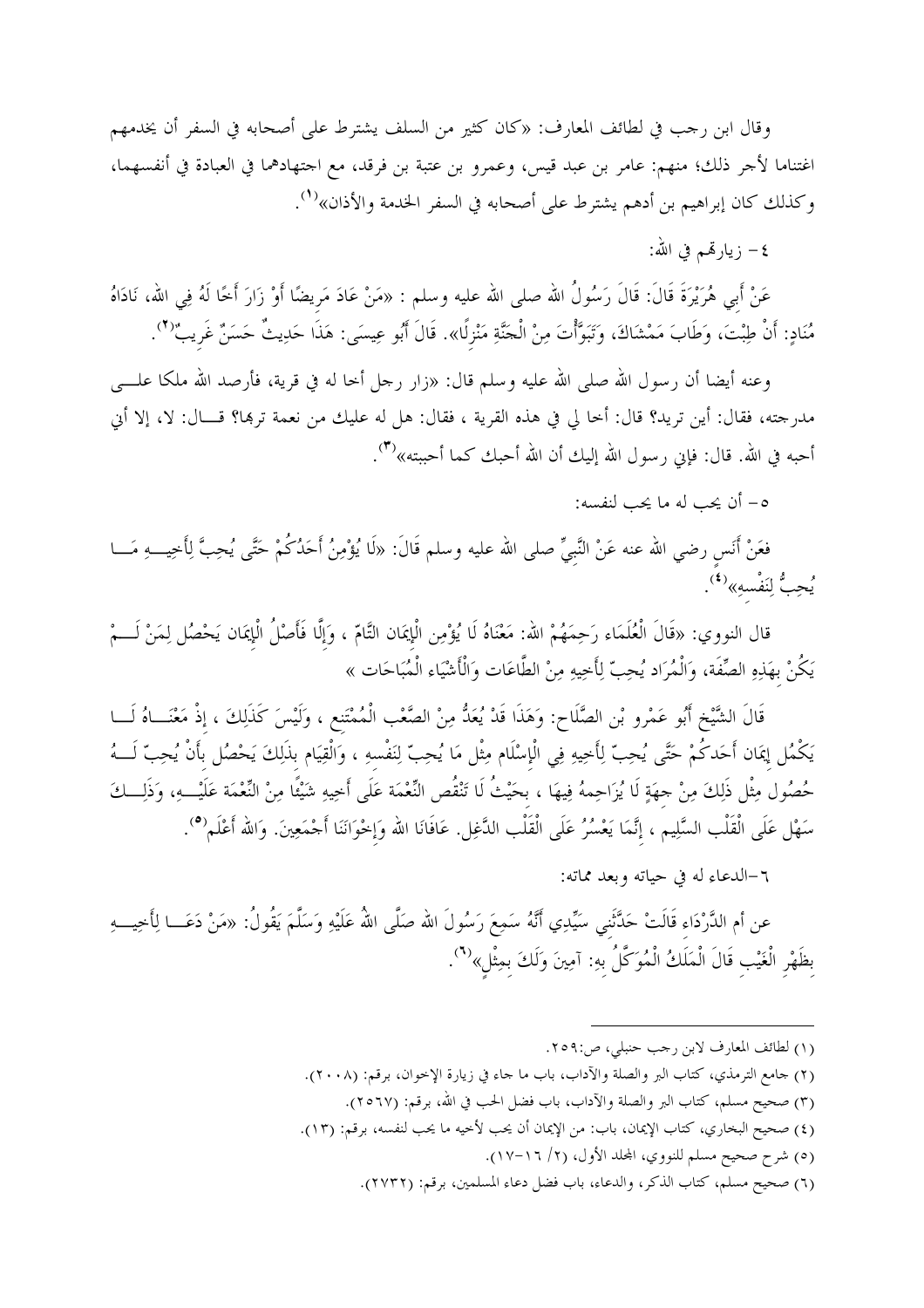وهذه خصلة عظيمة، وحق حليل، تعود فائدته وأثره على الداعى نفسه بعد أن يقوم بحق أخيه، كيـــف وإذا كان هذا الأخ ميتاً أو مريضاً أو مبتلىً أو صاحب حاجة فدعا له، فهل نتأمل ذلك جيداً ليسود الخــــير في الدنيا والآخرة.

٧\_ الوفاء والإخلاص له:

معنى الوفاء: الثبات على الحب وإدامته إلى الموت معه، وبعد الموت مـــع أولاده وأصـــدقائه وأقاربـــه والمتعلقين به. كما جاء في الحديث أن النبي صلى الله عليه وسلم كان وفيًّا لحديجة حتى بعد وفاقما، فعَنْ عَائِشَةَ قَالَتْ: «ذَكَرَ رَسُولُ الله صلى الله عليه وسلم يَوْمًا خَدِيجَةَ، فَأَطْنَبَ فِي الثَّنَاء عَلَيْهَا، فَأَدْرَكَني مَا يُدْركُ النِّسَـــاءَ مِنْ الْغَيْرَةِ، فَقُلْتُ: لَقَدْ أَعْقَبَكَ اللّهُ يَا رَسُولَ الله مِنْ عَجُوز مِنْ عَجَائِز قُرَيْش حَمْرَاء الشِّدْقَيْن، قَالَـــتْ: فَتَغَيَّـــرَ وَجْهُ رَسُولِ الله صلى الله عليه وسلم تَغَيُّرًا لَمْ أَرَهُ تَغَيَّرَ عِنْدَ شَيْءٍ قَطُّ إِلَّا عِنْدَ نُزُولِ الْوَحْيِ، أَوْ عِنْـــدَ الْمَخِيلَـــةِ حَتَّى يَعْلَمَ رَحْمَةٌ أَوْ عَذَابٌ» (').

وفي رواية أن النبي صلى الله عليه وسلم رد على عائشة بقوله: «مَا أَبْدَلَني الله خَيْرًا مِنْهَا، آمَنَتْ بـــى إذْ كَفَرَ بي النَّاس» كما جاء في الحديث عَنْ عَائِشَةَ قَالَتْ: «كَانَ النَّبيُّ صلى الله عليه وسلم إذَا ذَكَرَ خَدِيجَةَ أَنْنَى عَلَيْهَا، فَأَحْسَنَ الثَّنَاءَ، قَالَتْ: فَغِرْتُ يَوْمًا، فَقُلْتُ: مَا أَكْثَرَ مَا تَذْكُرُهَا حَمْرَاءَ الشِّدْق قَدْ أَبْدَلَكَ اللهُ عَزَّ وَجَـــلَّ بهَا خَيْرًا مِنْهَا، قَالَ: «مَا أَبْدَلَني اللَّهُ عَزَّ وَحَلَّ خَيْرًا مِنْهَا، قَدْ آمَنَتْ بي إذْ كَفَرَ بي النَّاسُ، وَصَدَّقَتْني إذْ كَذَّبَني النَّاسُ، وَوَاسَتْني بمَالِهَا إذْ حَرَمَني النَّاسُ، وَرَزَقَني اللهُ عَزَّ وَحَلَّ وَلَدَهَا إذْ حَرَمَني أوْلَادَ النِّسَاء»<sup>(٢</sup>).

هذا الوفاء له مقتضيات ينبغي أن يقوم هما، ومن أهمها حاجاته بعد المـــوت، وحاجــــات أولاده، ورد جميله، ومراعاة أصحابه وخلانه.

٨ – مراعاة الحقوق العامة للمسلمين التي ذكرت في الأحاديث:

مثل قول النبي صلى الله عليه وسلم : «حَقُّ الْمُسْلِم عَلَى الْمُسْلِم سِتٌّ: قِيلَ: مَا هُنَّ يَا رَسُولَ الله؟ قَالَ: إذَا لَقِيتَهُ فَسَلِّمْ عَلَيْهِ، وَإذَا دَعَاكَ فَأَحبْهُ، وَإذَا اسْتَنْصَحَكَ فَانْصَحْ لَهُ، وَإذَا عَطَسَ فَحَمِدَ الله فَسَمِّتْهُ، وَإذَا مَـــرضَ فَعُدْهُ، وَإِذَا مَاتَ فَاتَّبِعْهُ»<sup>(٣</sup>).

أيضاً: عَنْ أَبِي هُرَيْرَةَ قَالَ: قَالَ رَسُولُ الله صلى الله عليه وسلم : «لَا تَحَاسَدُوا، وَلَا تَنَاجَشُــوا، وَلَـــا تَبَاغَضُوا، وَلَا تَدَابَرُوا، وَلَا يَبعْ بَعْضُكُمْ عَلَى بَيْعٍ بَعْض، وَكُونُوا عِبَادَ الله إخْوَانًا، الْمُسْلِمُ أَخُـــو الْمُسْـــلِم؛ لَـــا يَظْلِمُهُ، وَلَا يَخْذُلُهُ، وَلَا يَحْقِرُهُ، التَّقْوَى هَاهُنَا وَيُشِيرُ إِلَى صَدْرِهِ ثَلَاثَ مَرَّاتٍ، بِحَسْبِ امْرِئٍ مِنْ الشَّرِّ أَنْ يَحْقِرَ

<sup>(</sup>۱) مسند أحمد، برقم: (۲۸۲٤۲).

<sup>(</sup>٢) مسند أحمد، برقم: (٢٤٣٤٣).

<sup>(</sup>٣) صحيح مسلم،كتاب السلام، باب: من حق المسلم على المسلم رد السلام، برقم: (٢١٦٢).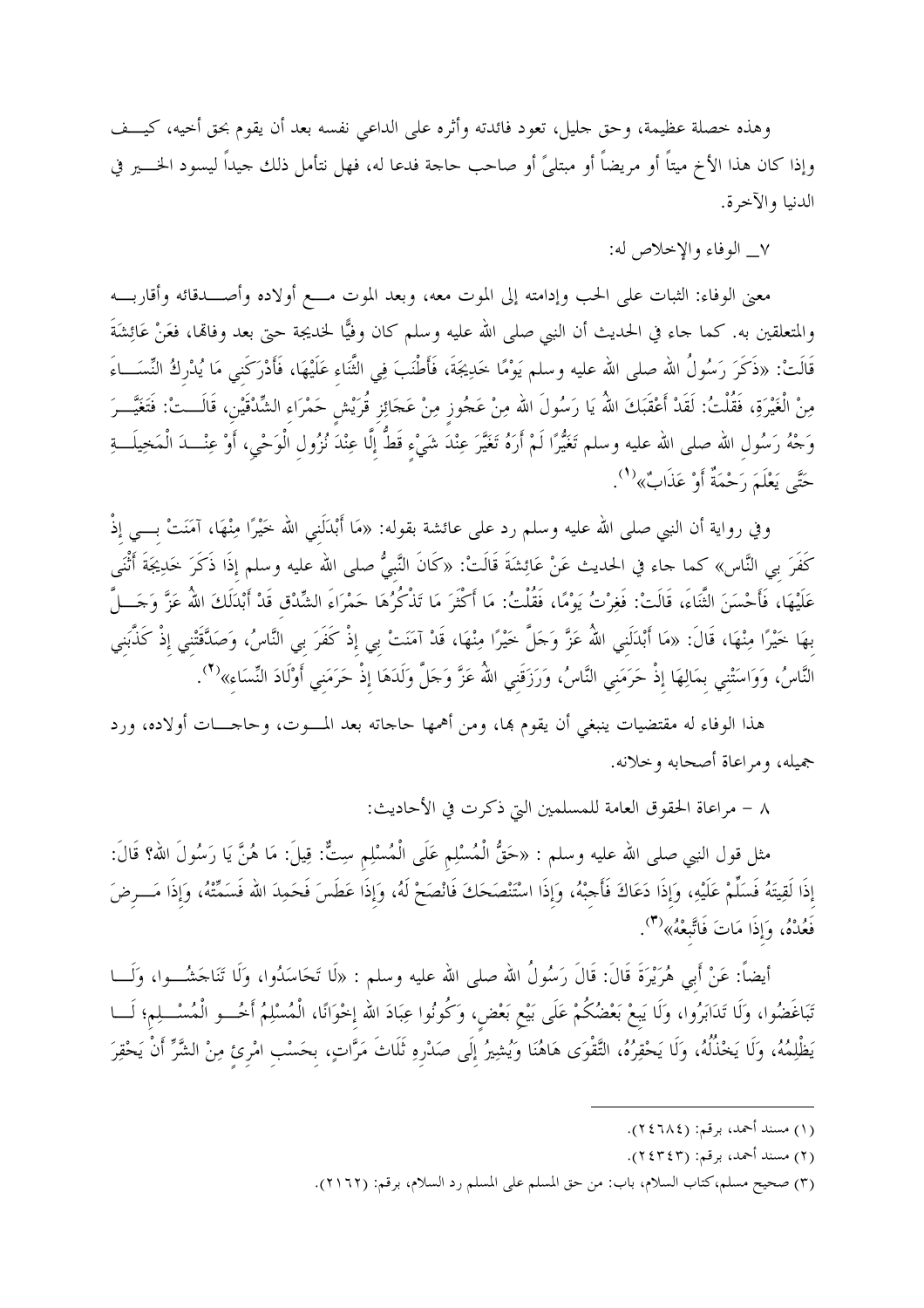أَخَاهُ الْمُسْلِمَ، كُلُّ الْمُسْلِمِ عَلَى الْمُسْلِمِ حَرَامٌ دَمُهُ وَمَالُهُ وَعِرْضُهُ» <sup>(1</sup>).

فهذه الحقوق العامة، وهذه الحرمة المؤكدة للمال والعرض والدم ثابتة بعقد الإسلام، وهي تزداد تأكـــدا وتوثقا في حق الإخوة والأصحاب.

<sup>(</sup>١) صحيح مسلم، كتاب البر والصلة والآداب، باب تحريم ظلم المسلم، برقم: (٢٥٦٤).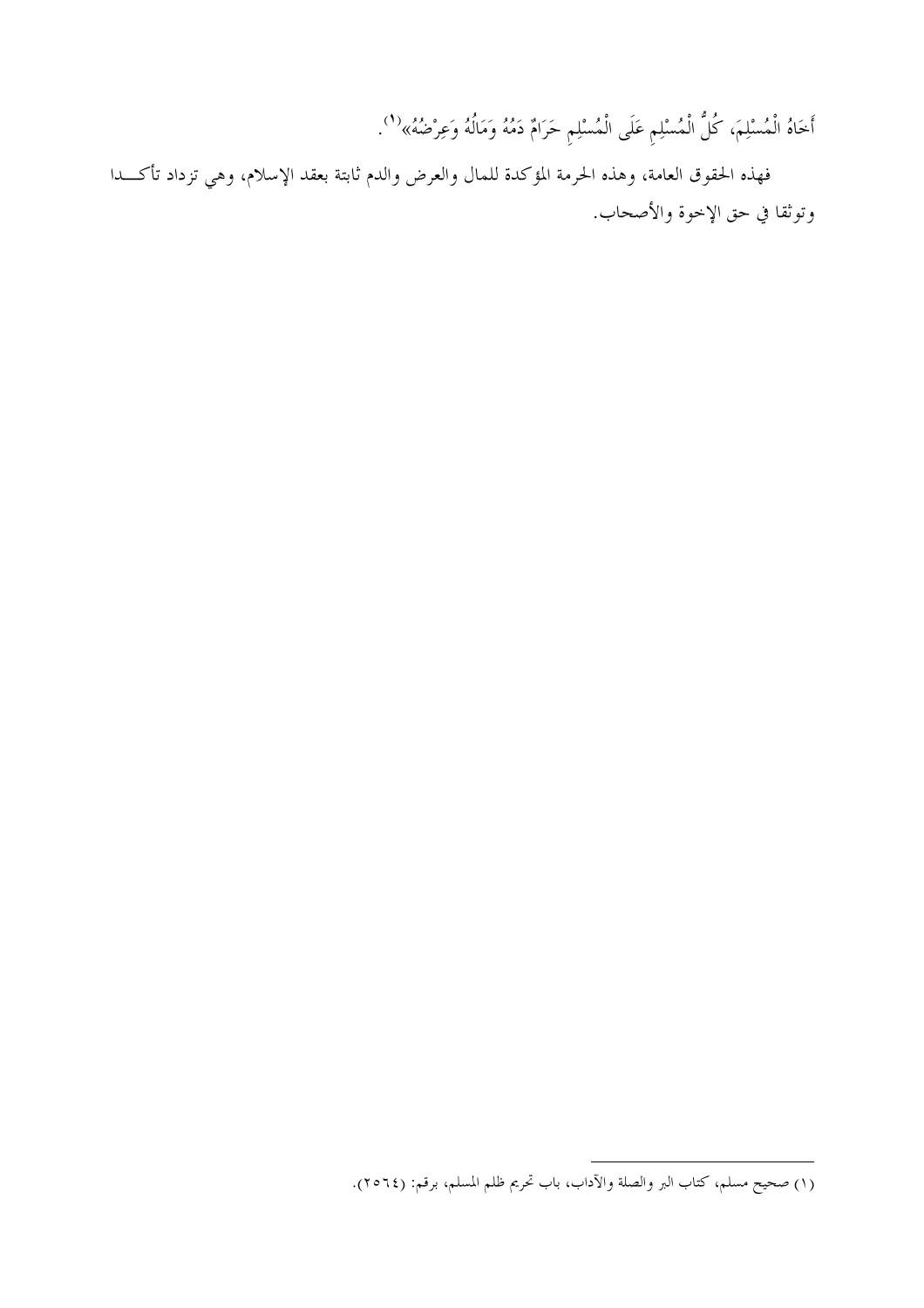خامساً: البغض في الله

ومن لوازم الحب في الله البغض فيه، لأن المؤمن يحب أحاه لإيمانه بالله ولامتثال أوامره، فإذا ارتد صاحبه عن الإيمان، أو وقع في المعاصي، فإن علاقته به تنقلب إلى العداوة والبغضاء له. وقد حثت الأحاديث على هذا الأمر، مثل قوله صلى الله عليه وسلم : «إن أوثق عرى الإيمان أن تحب في الله، وتبغض في الله»<sup>(١)</sup>.

أيضاً: «أوثق عرى الإيمان الموالاة في الله، والمعاداة في الله، والحب في الله، والبغض في الله عز وحل»<sup>(٢)</sup>.

أيضاً: عَنْ أَبي أُمَامَةَ عَنْ رَسُول الله صلى الله عليه وسلم أنَّهُ قَالَ: «مَنْ أَحَبَّ لله، وَأَبْغَضَ لله، وأعْطَـــى لله، وَمَنَعَ لله؛ فَقَدْ اسْتَكْمَلَ الْإِيمَانَ»<sup>(٣)</sup>.

وهذا البغض لا يتجه إلى ذات الإنسان وإنما لما يحمل من الكفر، أو المعصية، فإذا انتفى الكفر، أو انتفت المعصية زال هذا الكره والبغض، وهو يتجزأ بحسب قوة المعصية، وعظمها، والاستمرار عليها، وبحســب مـــا وصل إليه من الكفر، فليس العصاة والكفرة على درجة واحدة.

وهذا أيضا لا يعني عدم التعامل بالحسني، والمخالقة الطيبة، فهذا التعامل لا يتعارض مع الكره الإيمـــاني فذاك في التعامل، ويندرج تحت قوله تعالى: ((وَقُولُوا لِلنَّاس حُسْنًا)) [البقرة:٨٣] وقول النبي صــــلى الله عليــــه وسلم عَنْ أَبِي ذَرٍّ قَالَ: قَالَ لِي رَسُولُ الله صلى الله عليه وسلم : «اتَّق الله حَيْثُمَا كُنْتَ، وَأَتْبعْ السَّيِّئَةَ الْحَسَـــنَةَ تَمْحُهَا، وَخَالِقِ النَّاسَ بخُلُقِ حَسَنٍ» قَالَ أَبُو عِيسَى: هَذَا حَدِيثٌ حَسَنٌ صَحِيحٌ''.

والكره الإيماني يندرج تحت قوله تعالى: ((لا تَجدُ قَوْمًا يُؤْمِنُونَ باللَّهِ وَالْيَوْمِ الآخِرِ يُوَادُّونَ مَنْ حَادَّ اللَّـــهَ وَرَسُولَهُ وَلَوْ كَانُوا آبَاءَهُمْ أَوْ أَبْنَاءَهُمْ أَوْ إخْوَانَهُمْ أَوْ عَشِيرَتَهُمْ أُوْلَئِكَ كَتَبَ فِي قُلُوبهمُ الإيمَانَ وَأَيَّدَهُمْ بِسرُوحِ مِنْهُ وَيُدْخِلُهُمْ حَنَّاتٍ تَحْرِي مِنْ تَحْتِهَا الأَنْهَارُ خَالِدِينَ فِيهَا رَضِيَ اللَّهُ عَنْهُمْ وَرَضُوا عَنْهُ أُوْلَئِكَ حِزْبُ اللَّــهِ أَلا إِنَّ حِزْبَ اللَّهِ هُمُ الْمُفْلِحُونَ)) [المحادلة:٢٢].

وقوله تعالى: ((يَاأَيُّهَا الَّذِينَ آمَنُوا لا تَتَّخِذُوا الْيَهُودَ وَالنَّصَارَى أَوْلِيَاءَ بَعْضُهُمْ أَوْلِيَاءُ بَعْض وَمَنْ يَتَــوَلَّهُمْ مِنْكُمْ فَإِنَّهُ مِنْهُمْ إِنَّ اللَّهَ لا يَهْدِي الْقَوْمَ الظَّالِمِينَ)) [المائدة:١٥].

وغيرها من الآيات كثيرة. وكذلك يندرج تحت هذا الحديث الذي نحن بصدده.

وعندما نقول الكره الإيماني فلا يتنافى مع الحب الغريزي ولو مع اختلاف الدين؛ كمحبة الوالد لولــــده

<sup>(</sup>١) رواه البيهقي في شعب الإيمان، وحسنه الألباني في صحيح الجامع: (٢٠٠٩).

<sup>(</sup>٢) رواه الطبراني في الكبير، وصححه الألباني في صحيح الجامع، برقم: (٢٥٣٩).

<sup>(</sup>٣) سنن أبي داود، كتاب السنة، باب الدليل على زيادة الإيمان ونقصانه، برقم: (٦٨١١) وصححه الألبـــاني في الصـــحيحة: (٣٨٠) وصحيح الجامع: (٥٩٦٥).

<sup>(</sup>٤) جامع الترمذي، كتاب البر والصلة، باب ما جاء في معاشرة الناس، برقم: (١٩٨٧).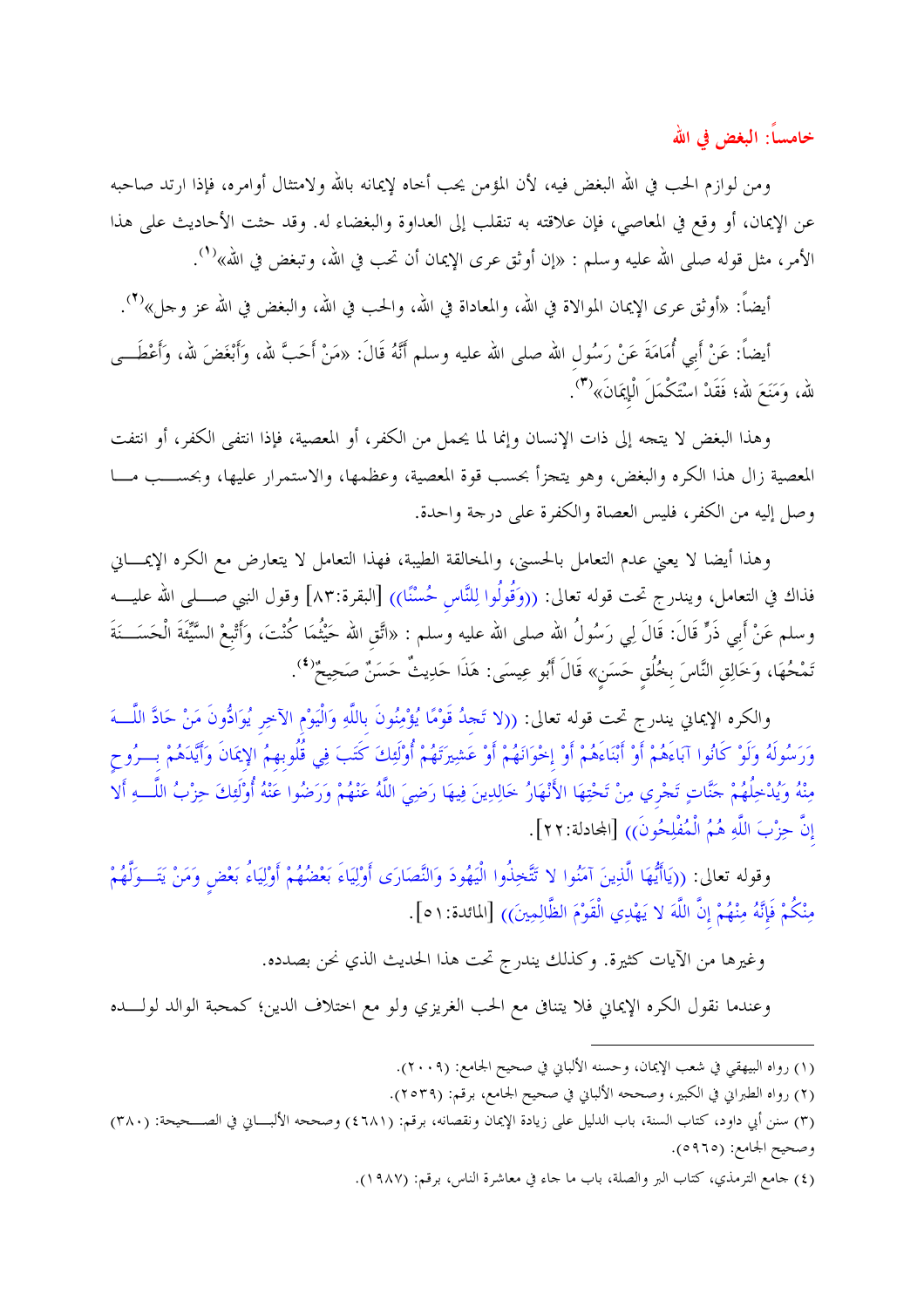والعكس، ومحبة الزوج لزوجته الكافرة التي من أهل الكتاب، فهذا حب غريزي ليس هو المقصـــود في هــــذا الباب.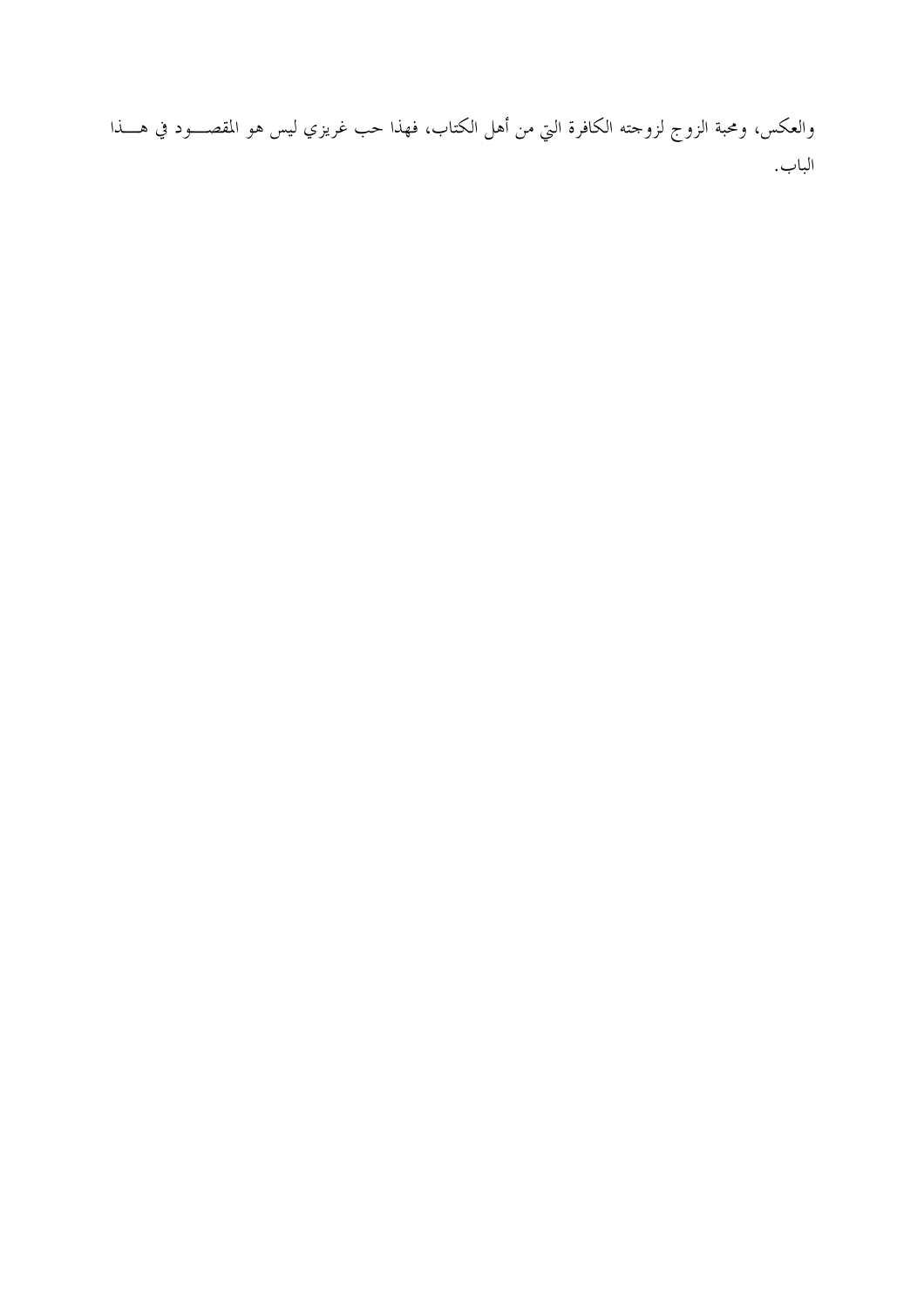سادساً: الحب المذموم

ونحن نتحدث عن الروابط والعلاقات وما ينبغي أن تكون عليه من المحبة والمودة يجب أن نشير إلى نوع من هذا الحب يسود عند بعض الناس وهو ما كان للشيطان ولأعوانه كالذي تعرض صوره المبتذلة التمثيليات والمسلسلات بين رحل وامرأة، أو بين شخص وصديقه على أساس من المعصية. وهذه المحبة تكـــون حســــرة وندامة يوم القيامة.

يقول الإمام ابن القيم: «وأهل المعاصي والفسوق وإن كان بينهم نوع مودة وتحاب فإنها تنقلب عــــداوة وبغضا، وفي الغالب يتعجل لهم ذلك في الدنيا قبل الآخرة وأما في الآخرة فـــــــــــــــــــــــــــــــ وصمِّله بمحضُهُمْ لِـــــبَعْض عَدُوٌّ إِلَّا الْمُتَّقِينَ)) [الزخرف:٢٧].

وقال إمام الحنفاء لقومه: ((وَقَالَ إِنَّمَا اتَّخَذْتُمْ مِنْ دُونِ اللَّهِ أَوْثَانًا مَوَدَّةَ بَيْنكُمْ فِي الْحَيَاةِ الدُّنْيَا ثُمَّ يَـــوْمَ الْقِيَامَةِ يَكْفُرُ بَعْضُكُمْ بَبَعْض وَيَلْعَنُ بَعْضُكُمْ بَعْضًا وَمَأْوَاكُمُ النَّارُ وَمَا لَكُمْ مِنْ نَاصِرينَ)) [العنكبوت:٢٥]''.

ويبرأ من صاحبه ويقول: ((وَيَوْمَ يَعَضُّ الظَّالِمُ عَلَى يَدَيْهِ يَقُولُ يَالَيْتَني اتَّخَذْتُ مَعَ الرَّسُــول سَـــبيلًا \* يَاوَيْلَتَا لَيْتَني لَمْ أَتَّخِذْ فُلائًا حَلِيلًا \* لَقَدْ أَضَلَّني عَن الذِّكْر بَعْدَ إذْ حَاءَني وَكَانَ الشَّيْطَانُ لِلإنسَـــانِ خَـــذُولًا)) [الفرقان:٢٩].

ولكن صاحبه يحتج عليه كما في قوله تعالى: ((قَالَ قَرِينُهُ رَبَّنَا مَا أَطْغَيْتُهُ وَلَكِنْ كَانَ فِي ضَلال بَعِيبٍ)) [ق:٢٧].

وكذلك يتحاجون في أرض المحشر: ((وَقَالَ الَّذِينَ كَفَرُوا لَنْ نُؤْمِنَ بهَذَا الْقُرْآنِ وَلا بالَّذِي بَيْنَ يَدَيْهِ وَلَوْ تَرَى إِذِ الظَّالِمُونَ مَوْقُوفُونَ عِنْدَ رَبِّهِمْ يَرْجِعُ بَعْضُهُمْ إِلَى بَعْض الْقَوْلَ يَقُولُ الَّذِينَ اسْتُضْعِفُوا لِلَّذِينَ اسْتَكْبَرُوا لَوْلا أَنْتُمْ لَكُنَّا مُؤْمِنِينَ \* قَالَ الَّذِينَ اسْتَكْبَرُوا لِلَّذِينَ اسْتُضْعِفُوا أَنَحْنُ صَدَدْنَاكُمْ عَن الْهُدَى بَعْدَ إذْ حَاءَكُمْ بَسلْ كُنتُمْ مُحْرمِينَ \* وَقَالَ الَّذِينَ اسْتُضْعِفُوا لِلَّذِينَ اسْتَكْبَرُوا بَلْ مَكْرُ اللَّيْل وَالنَّهَار إذْ تَأْمُرُونَنَا أَنْ نَكْفُرَ باللَّهِ وَنَحْعَلَ لَهُ أَندَادًا وَأَسَرُّوا النَّدَامَةَ لَمَّا رَأَوُا الْعَذَابَ وَحَعَلْنَا الأَغْلالَ فِي أَعْنَاق الَّذِينَ كَفَرُوا هَلْ يُجْزَوْنَ إلَّا مَــا كَــانُوا يَعْمَلُونَ)) [سبأ:٣٣] وأيضا: ((وَبَرَزُوا لِلَّهِ حَمِيعًا فَقَالَ الضُّعَفَاءُ لِلَّذِينَ اسْتَكْبَرُوا إنَّا كُنَّا لَكُمْ تَبَعًا فَهَـــلْ أَنْـــتُمْ مُغْنُونَ عَنَّا مِنْ عَذَابِ اللَّهِ مِنْ شَيْءٍ قَالُوا لَوْ هَدَانَا اللَّهُ لَهَدَيْنَاكُمْ سَوَاءٌ عَلَيْنَا أَجَزعْنَا أَمْ صَـــبَرْنَا مَـــا لَنَـــا مِـــنْ مَحِيص)) [إبراهيم:٢١].

ويودون أن يجعلوهم تحت أقدامهم ليكونوا من الأسفلين في النار كما حكي الله عنهم: ((وَقَالَ الَّــــٰذِينَ كَفَرُوا رَبَّنَا أَرنَا الَّذَيْنِ أَضَلَّانَا مِنَ الْحِنِّ وَالإِنْس نَجْعَلْهُمَا تَحْتَ أَقْدَامِنَا لِيَكُونَا مِنَ الأَسْفَلِينَ)) [فصلت:٢٩].

<sup>(</sup>١) إغاثة اللهفان لابن القيم: ١٥٠/٢.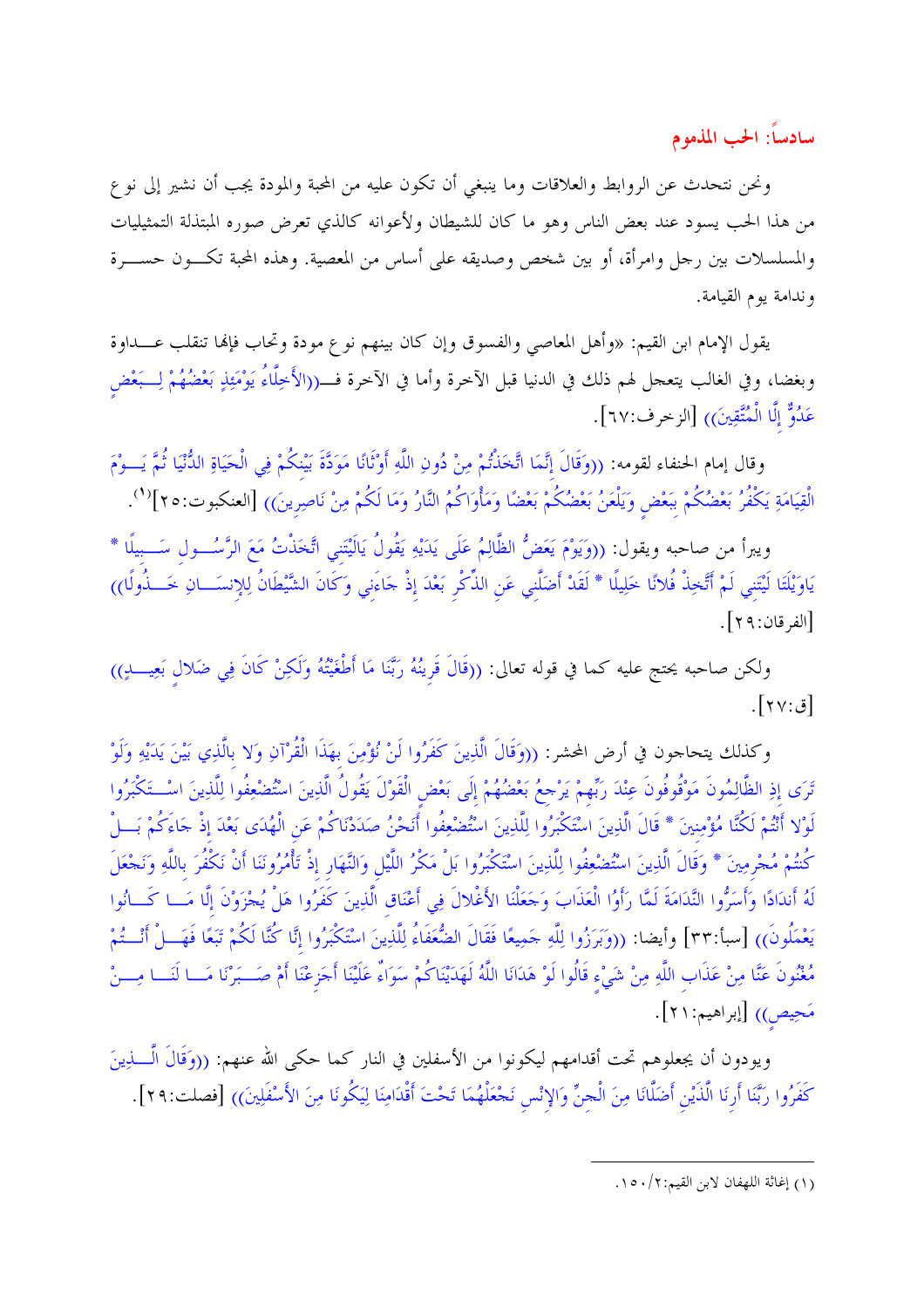وكذلك يتحاجون في النار، قال تعالى: ((وَإِذْ يَتَحَاجُّونَ فِي النَّارِ فَيَقُولُ الضُّعَفَاءُ لِلَّذِينَ اسْتَكْبَرُوا إِنَّا كُنَّا لَكُمْ تَبَعًا فَهَلْ أَنْتُمْ مُغْنُونَ عَنَّا نَصِيبًا مِنَ النَّار \* وَإِذْ يَتَحَاجُّونَ فِي النَّار فَيَقُولُ الضُّعَفَاءُ لِلَّذِينَ اسْتَكْبَرُوا إنَّا كُنَّـــا لَكُمْ تَبَعًا فَهَلْ أَنْتُمْ مُغْنُونَ عَنَّا نَصِيبًا مِنَ النَّارِ)) [غافر:٤٧ ].

وقال تعالى: ((قَالَ ادْخُلُوا فِي أُمَم قَدْ خَلَتْ مِنْ قَبْلِكُمْ مِنَ الْحِنِّ وَالإنس فِي النَّار كُلّمَا دَخَلَــتْ أُمَّــةٌ لَعَنَتْ أُحْتَهَا حَتَّى إذَا ادَّارَكُوا فِيهَا حَمِيعًا قَالَتْ أُحْرَاهُمْ لِأُولاهُمْ رَبَّنَا هَؤُلاء أَضَلُّونَا فَآتِهمْ عَذَابًا ضِعْفًا مِنَ النَّار قَالَ لِكُلٍّ ضِعْفٌ وَلَكِنْ لا تَعْلَمُونَ \* وَقَالَتْ أُولاهُمْ لِأُخْرَاهُمْ فَمَا كَانَ لَكُمْ عَلَيْنَا مِنْ فَضْل فَذُوقُوا الْعَذَابَ بمَا كُنتُمْ تَكْسُبُونَ)) [الأعراف:٣٩].

بل إن زعيمهم الأكبر لا يعترف بعرفالهم الجميل له كما قال تعالى: ((وَقَالَ الشَّيْطَانُ لَمَّا قُضِيَ الأَمْرُ إنّ اللَّهَ وَعَدَكُمْ وَعْدَ الْحَقِّ وَوَعَدْتُكُمْ فَأَخْلَفْتُكُمْ وَمَا كَانَ لِيَ عَلَيْكُمْ مِنْ سُلْطَانٍ إلَّا أَنْ دَعَوْتُكُمْ فَاسْتَحَبّْتُمْ لِي فَلا تَلُومُوني وَلُومُوا أَنْفُسَكُمْ مَا أَنَا بمُصْرِحِكُمْ وَمَا أَنْتُمْ بمُصْرخِيَّ إنِّي كَفَرْتُ بمَا أشْرَكْتُمُونِ مِنْ قَبْلُ إنَّ الظَّالِمِينَ لَهُمْ عَذَابٌ أَلِيمٌ)) [إبراهيم:٢٢].

وهكذا ديدنه دائماً كما حكى القرآن عنه: ((كَمَثَل الشَّيْطَانِ إذْ قَالَ لِلإنسَانِ اكْفُرْ فَلَمَّا كَفَرَ قَالَ إنِّـــى بَرِيءٌ مِنْكَ إِنِّي أَخَافُ اللَّهَ رَبَّ الْعَالَمِينَ)) [الحشر:١٦].

كما حدع المشركين يوم بدر حيث يقول تعالى: ((وَإِذْ زَيَّنَ لَهُمُ الشَّيْطَانُ أَعْمَالَهُمْ وَقَالَ لا غَالِبَ لَكُمُ الْيَوْمَ مِنَ النَّاسِ وَإِنِّي حَارٌ لَكُمْ فَلَمَّا تَرَاءَتِ الْفِئَتَانِ نَكَصَ عَلَى عَقِبَيْهِ وَقَالَ إتِّي بَريءٌ مِنْكُمْ إنِّسي أَرَى مَسا لا تَرَوْنَ إِنِّي أَخَافُ اللَّهَ وَاللَّهُ شَدِيدُ الْعِقَابِ)) [الأنفال:٤٨].

قال ابن عباس رضي الله عنه في تفسير هذه الآية: «أمدَّ الله نبيه محمداً صلى الله عليه وسلم والمــــؤمنين بألف من الملائكة؛ فكان جبريل عليه السلام في خمسمائة من الملائكة مجنبة، وميكال في خمسمائة من الملائكـــة مجنبة، وجاء إبليس في حند من الشياطين ومعه راية في صورة رحال من بني مدلج، والشيطان في صورة ســـراقة بن مالك بن جعشم، فقال للمشركين: لا غالب لكم اليوم من الناس وإي جار لكم، فلما اصطف القوم قـــال أبو جهل: اللهم أولانا بالحق فانصره، ورفع رسول الله صلى الله عليه وسلم يده فقال: يا رب إن قملك هــــذه العصابة فلن تعبد في الأرض أبداً. فقال حبريل: خذ قبضة من التراب، فأخذ قبضة من التــــراب فرمــــى بمــــا وجوههم، فما من المشركين من أحد إلا أصاب عينيه ومنخريه وفمه، فولوا مدبرين، وأقبل جبريل عليه السلام إلى إبليس فلما رآه كانت يده في يد رجل من المشركين انتزع إبليس يده ثم ولى مدبراً وشـــيعته، فقـــال لــــه الرحل: يا سراقة ألم تزعم أنك حار لنا، قال: إني بريء منكم إني أرى ما لا ترون»<sup>(١</sup>).

<sup>(</sup>١) أخرجه البخاري في صحيحه، كتاب النكاح، باب الغيرة، برقم: (٥٢٢٣)، ومسلم في التوبة، باب غيرة الله وتحـــريم الفــــواحش، برقم: (٢٧٦١).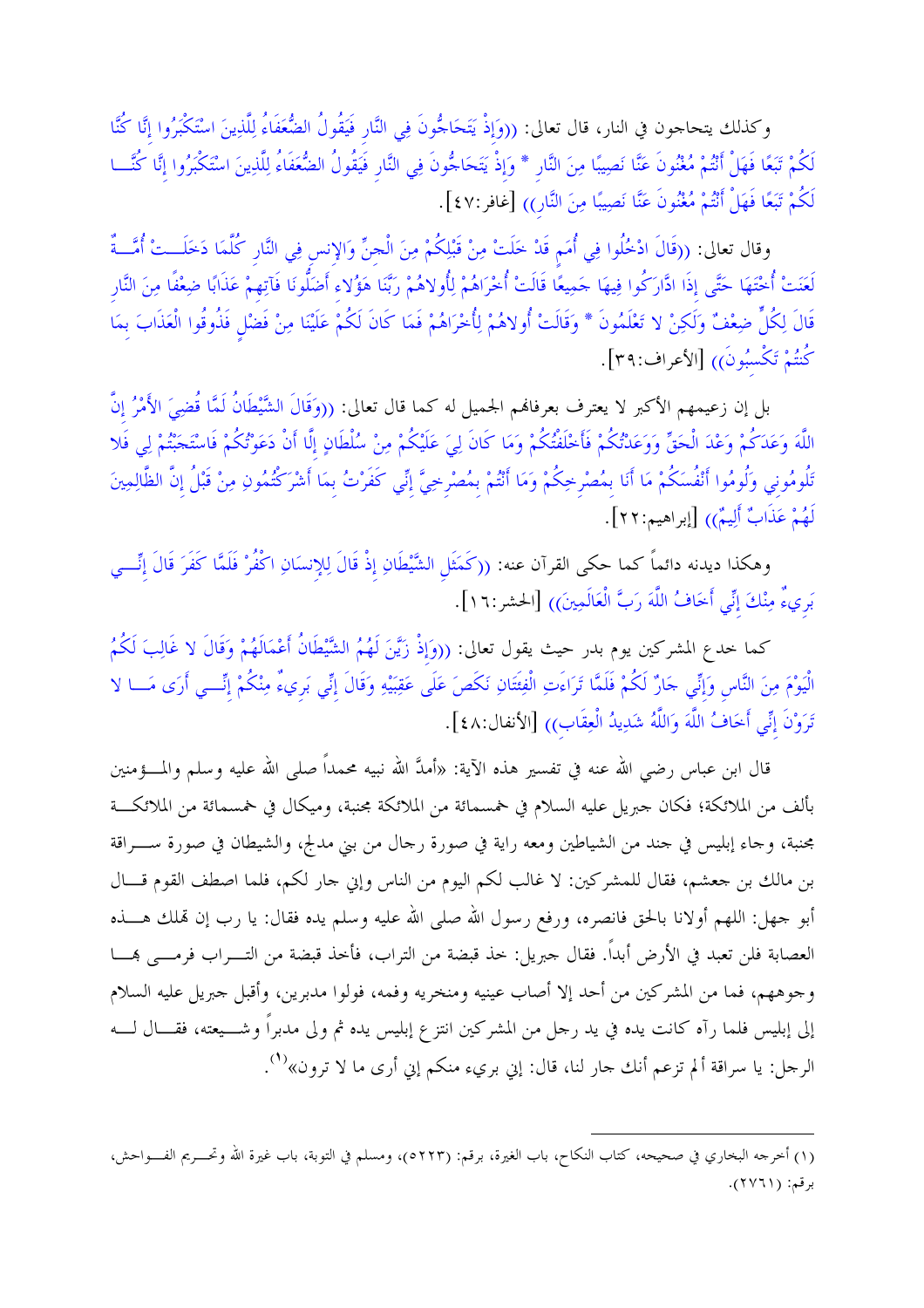فالله الله أن يجركم الشيطان إلى الصداقة بالقرناء السوء، والتعلق بمم، والتجرؤ على حرمات الله، فإن الله يغار على أن تنتهك حرماته، كما جاء في حديث أبي هريرة أن النَّبيِّ صلى الله عليه وسلم قَالَ: «إنَّ الله يَغَـــارُ وَغَيْرَةُ الله أَنْ يَأْتِيَ الْمُؤْمِنُ مَا حَرَّمَ اللهُ »<sup>(1</sup>).

فالمغبون من وقع في حبائل الشيطان وشركه فخسر الدنيا والآخرة، والمعصوم من عصمه الله من شياطين الإنس والجن، ومن الفواحش ما ظهر منها وما بطن، فحاز برضا الله والجنات العلي.

وما أحسن قول الشاعر :

هذا لعمري في القياس بديع تعصي الإله وأنت تظهر حبه لو كان حبك صادقا لأطعته إن المحب لمن يحـــــب مطيــــع

فلينتبه المسلم غاية التنبه لئلا يقع في هذه المحبة الجائرة، فيسقط ويهوى من حيث يشــــعر أو لا يشــــعر، فيندم ولات ساعة مندم.

<sup>(</sup>٢) ذكره القرطبي في تفسيره: الجامع لأحكام القرآن، المجلد الرابع، ٨/ ٢٦.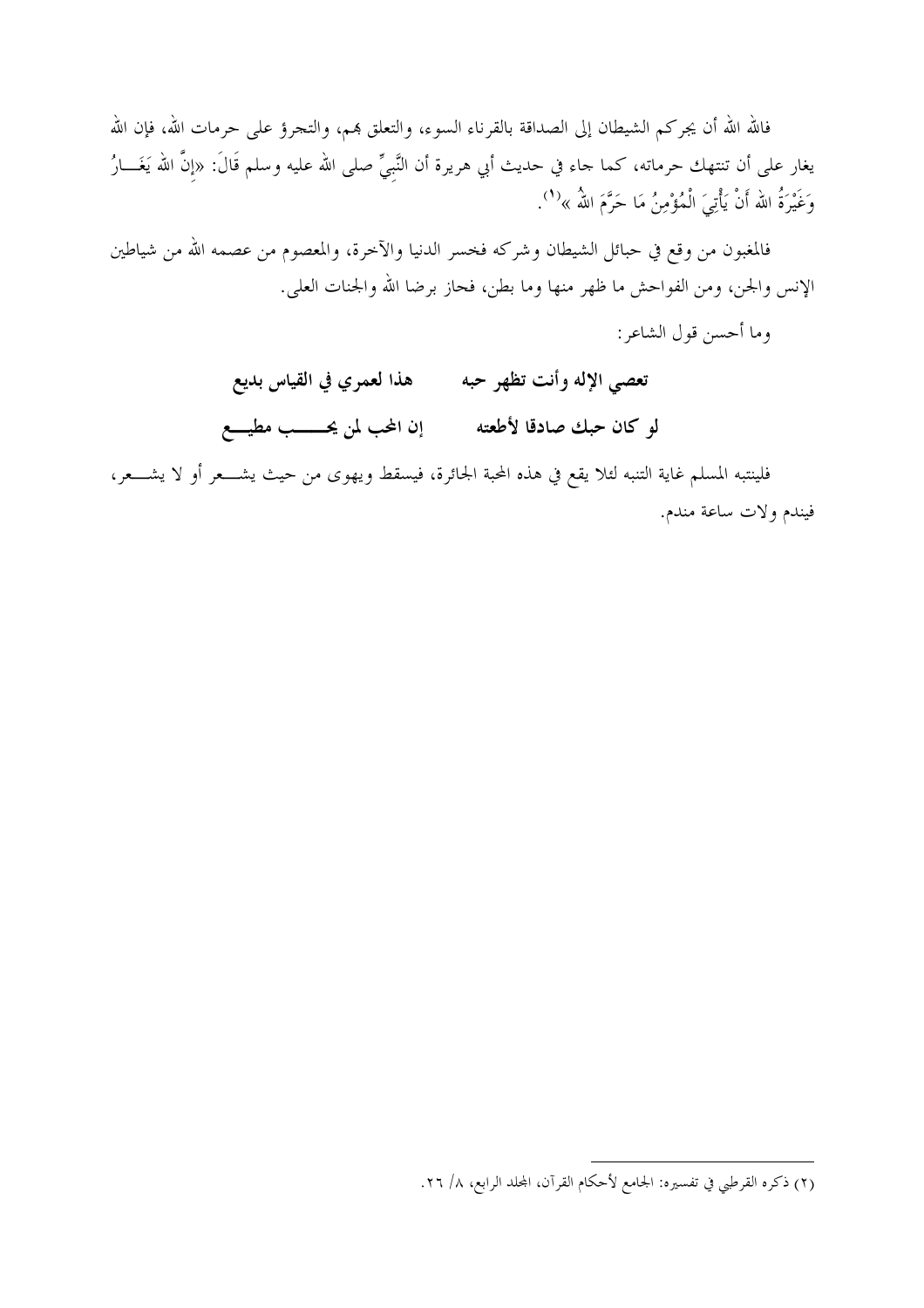سابعاً: علاقة المسلم بغير المسلمين

إن علاقة المسلمين بغيرهم على ناحيتين:

أولا: إن الحب بين المسلم والكافر منفى، ولقد أوضح العلماء أن من لـــوازم التوحيـــد: الحـــب في الله والبغض في الله، ولهذا يجب على المسلم أن يتعلم حقيقة الولاء والبراء؛ لأن أصل الموالاة الحب، وأصل المعـــاداة البغض، ومن هنا تنشأ أعمال القلوب والجوارح، وعليه فإن الولاء والبراء من لوازم لا إله إلا الله.

وهذا الحديث الذي نحن بصدده فقد قال النبي صلى الله عليه وسلم فيه: «ثلاث من كن فيه وحد بمــــن حلاوة الإيمان: أن يكون الله ورسوله أحب إليه مما سواهما، وأن يحب المرء لا يحبه إلا لله، وأن يكره أن يعــــود في الكفر بعد إذ أنقذه الله منه كما يكره أن يقذف في النا, »<sup>(1</sup>).

وقال تعالى: ((لا يَتَّخِذِ الْمُؤْمِنُونَ الْكَافِرِينَ أَوْلِيَاءَ مِنْ دُونِ الْمُؤْمِنِينَ وَمَنْ يَفْعَلْ ذَلِكَ فَلَيْسَ مِنَ اللَّهِ فِسي شَيْء إِلَّا أَنْ تَتَّقُوا مِنْهُمْ تُقَاةً وَيُحَذِّرُكُمُ اللَّهُ نَفْسَهُ وَإِلَى اللَّهِ الْمَصِيرُ)) [آل عمران:٢٨].

وقال تعالى: ((يَاأَيُّهَا الَّذِينَ آمَنُوا لا تَتَّخِذُوا الْيَهُودَ وَالنَّصَارَى أَوْلِيَاءَ بَعْضُهُمْ أَوْلِيَاءُ بَعْض وَمَنْ يَتَــوَلَّهُمْ مِنْكُمْ فَإِنَّهُ مِنْهُمْ إِنَّ اللَّهَ لا يَهْدِي الْقَوْمَ الظَّالِمِينَ)) [المائدة:١٥].

وغيرها من الآيات كثيرة في وصف اليهود والنصاري والتي تعلم المسلمين حقيقـــة أمـــرهم، وبطريقـــة تفضح كثيرا من أعمالهم السابقة والحالية، وهذه الأدلة توضح لنا حاجة المسلم بأن يعرف أعداء ه، وأن يتــــبرأ

كما يحكي القرآن عن طينتهم: ((وَلَنْ تَرْضَى عَنْكَ الْيَهُودُ وَلا النَّصَارَى حَتَّى تَتَّبعَ مِلَّتهُمْ قُلْ إنَّ هُـــدَى اللَّهِ هُوَ الْهُدَى وَلَءِنِ اتَّبَعْتَ أَهْوَاءَهُمْ بَعْدَ الَّذِي جَاءَكَ مِنَ الْعِلْمِ مَا لَكَ مِـــنَ اللَّـــهِ مِـــنْ وَلِــــمٍّ وَلا نَصِــــيرٍ)) [البقرة: ٢٠].

وقال تعالى: ((لَتَحدَنَّ أَشَدَّ النَّاس عَدَاوَةً لِلَّذِينَ آمَنُوا الْيَهُودَ وَالَّذِينَ أَشْرَكُوا وَلَتَحدَنَّ أَقْرَبَهُمْ مَوَدَّةً لِلَّذِينَ آمَنُوا الَّذِينَ قَالُوا إِنَّا نَصَارَى ذَلِكَ بأَنَّ مِنْهُمْ قِسِّيسينَ وَرُهْبَانًا وَأَنَّهُمْ لا يَسْتَكْبرُونَ) [المائدة: ٨٢].

ولقد حذر الرسول صلى الله عليه وسلم أمته من مصادقة غير المؤمنين، كما روى أبو سعيد الخدري – رضي الله عنه – أن رسول الله صلى الله عليه وسلم قال: «لا تصاحب إلا مؤمنــــاً، ولا يأكــــل طعامــــك إلا تقى»<sup>(۲</sup>).

<sup>(</sup>١) ينظر تخريجه في ص(١١) من هذا الكتاب.

<sup>(</sup>١) أخرجه أبو داود، في كتاب الأدب، باب من يؤمر أن يجالس، برقم: (٤٨٣٣) والترمذي، كتاب الزهد، باب ما حــــاء في صـــحبة المؤمن، برقم: (٢٣٩٥) وأحمد، وابن حبان، والحاكم وقال محقق جامع الأصول بأن إسناده حسن، وصححه الحاكم ووافقه الـــذهبي، انظر جامع الأصول ص:٦٦/ ٦٦٦.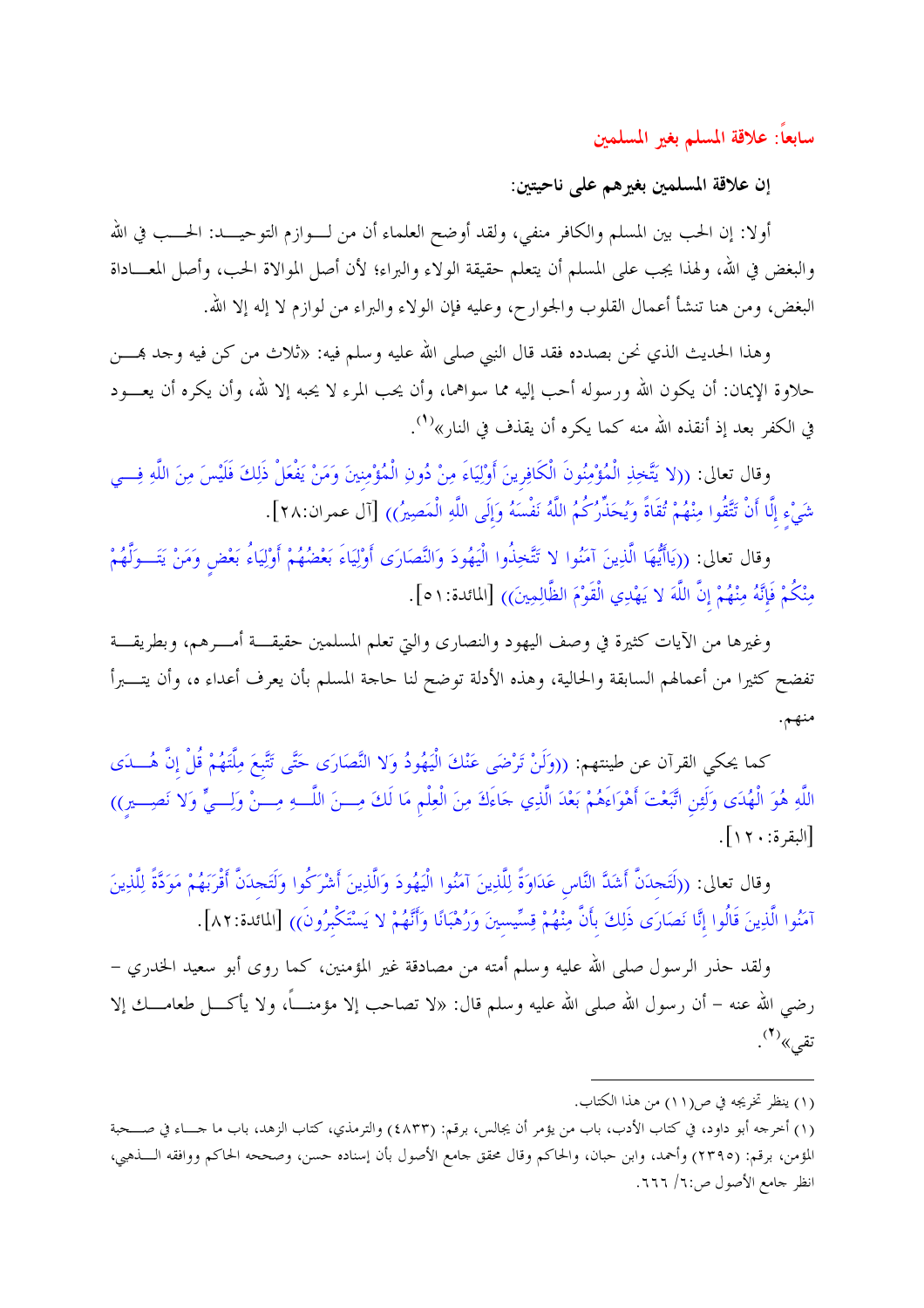قال صاحب التحفة: قَوْلُهُ: «لَا تُصَاحِبْ إِلَّا مُؤْمِنًا» أَيْ كَامِلًا بَلْ مُكَمِّلًا ، أَوْ الْمُرَادُ مِنْهُ النَّهْــيُ عَـــنْ مُصَاحَبَةِ الْكُفَّارِ وَالْمُنَافِقِينَ ؛ لِأَنَّ مُصَاحَبَتَهُمْ مَضَرَّةٌ فِي الدِّينِ ، فَالْمُرَادُ بِالْمُؤْمِنِ مِنْ جِنْسِ الْمُــؤْمِنِينَ، «وَلَـــا يَأْكُلْ طَعَامَك إلَّا تَقِيٌّ» أَيْ مُتَوَرٍّ عٌ يَصْرِفُ قُوَّةَ الطَّعَام إلَى عِبَادَةِ الله.

قَالَ الْخَطَّابِيُّ هَذَا إِنَّمَا جَاءَ فِي طَعَامِ الدَّعْوَةِ دُونَ طَعَامِ الْحَاجَةِ، وَذَلِكَ أَنَّهُ تَعَالَى قَــالَ: ((وَيُطْعِمُـــونَ الطَّعَامَ عَلَى حُبِّهِ مِسْكِينًا وَيَتِيمًا وَأَسِيرًا)) [الإنسان:٨] وَمَعْلُومٌ أَنَّ أَسْرَاهُمْ كَانُوا كُفَّارًا غَيْرَ مُـــؤْمِنينَ، وَإِنَّمَـــا حَذَّرَ مِنْ صُحْبَةِ مَنْ لَيْسَ بتَقِيٍّ، وَزَجَرَ عَنْ مُخَالَطَتِهِ وَمُؤَاكَلَتِهِ لِأَنَّ الْمَطَاعِمَ تُوقِــمُ الْأُلْفَــةَ ، وَالْمَـــوَدَّةَ فِـــي الْقُلُوبِ<sup>(1</sup>).

وكذلك وردت كثير من الآيات مثل قوله تعالى: ((يَاأَيُّهَا الَّذِينَ آمَنُوا لا تَتَّخِذُوا عَدُوِّي وَعَدُوَّكُمْ أُوْلِيَاءَ تُلْقُونَ إِلَيْهِمْ بِالْمَوَدَّةِ وَقَدْ كَفَرُوا بِمَا جَاءَكُمْ مِنَ الْحَقِّ يُخْرِجُونَ الرَّسُولَ وَإِيَّاكُمْ أَنْ تُؤْمِنُوا بِاللَّهِ رَبِّكُمْ إِنْ كُنتُمْ خَرَجْتُمْ جهَادًا فِي سَبيلِي وَابْتِغَاءَ مَرْضَاتِي تُسرُّونَ إلَيْهِمْ بِالْمَوَدَّةِ وَأَنَا أَعْلَمُ بمَا أَخْفَيْتُمْ وَمَا أَعْلَنتُمْ وَمَنْ يَفْعَلْــهُ مِنْكُمْ فَقَدْ ضَلَّ سَوَاءَ السَّبِيلِ)) [الممتحنة: ١] إلى أن قال: ((لَنْ تَنفَعَكُمْ أَرْحَامُكُمْ وَلا أَوْلادُكُمْ يَــوْمَ الْقِيَامَــةِ يَفْصِلُ بَيْنَكُمْ وَاللَّهُ بِمَا تَعْمَلُونَ بَصِيرٌ)) [الممتحنة:٣].

وقوله تعالى: ((يَاأَيُّهَا الَّذِينَ آمَنُوا لا تَتَّخِذُوا الَّذِينَ اتَّخَذُوا دِينَكُمْ هُزُوًا وَلَعِبًا مِنَ الَّذِينَ أُوتُوا الْكِتَابَ مِنْ قَبْلِكُمْ وَالْكُفَّارَ أَوْلِيَاءَ وَاتَّقُوا اللَّهَ إِنْ كُنتُمْ مُؤْمِنِينَ)) [المائدة:٥٧].

ومثل قوله تعالى: ((يَاأَيُّهَا الَّذِينَ آمَنُوا لا تَتَّخِذُوا الْيَهُودَ وَالنَّصَارَى أَوْلِيَاءَ بَعْضُهُمْ أَوْلِيَاءُ بَعْسِفِهِ يَتَوَلَّهُمْ مِنْكُمْ فَإِنَّهُ مِنْهُمْ إِنَّ اللَّهَ لا يَهْدِي الْقَوْمَ الظَّالِمِينَ)) [المائدة:١٥].

ولا مراء أن هذه الصداقة ستجر إلى أمور عظيمة أخرى ينساق إليها المسلم مجاراة لصـــديقه الكـــافر، وهي محرمة في الدين، وقد تكون كفرا وشركا، والعياذ بالله. والأصل للمسلم أن لا يهب حبه وولاءه لســـوى الله ورسوله والمؤمنين.

ولكن مع هذا كله إن الإسلام اهتم بحقوق غير المسلمين أيضا، وإن سيرة الرسول صلى الله عليه وسلم وتاريخ المسلمين يدلان على تعامل المسلمين مع غيرهم من اليهود والنصاري أحسن معاملة في التاريخ، حيـــث إلهم عاشوا تحت راية الإسلام أروع صور التسامح، بينما هم أقاموا محاكم للتفتيش في البلدان التي احتلوهــــا ، وأبادوا من بقى فيها من المسلمين.

ثانياً: التعامل معهم:

المسلم في هذه الحياة يقيم علاقاته مع الناس أياً كانوا ولو كانوا كفاراً على أساس الحســــني إذا كــــان

<sup>(</sup>١) تحفة الأحوذي شرح حامع الترمذي، للمباركفوري، ٣/ ٢٨٥ (طبعة هندية).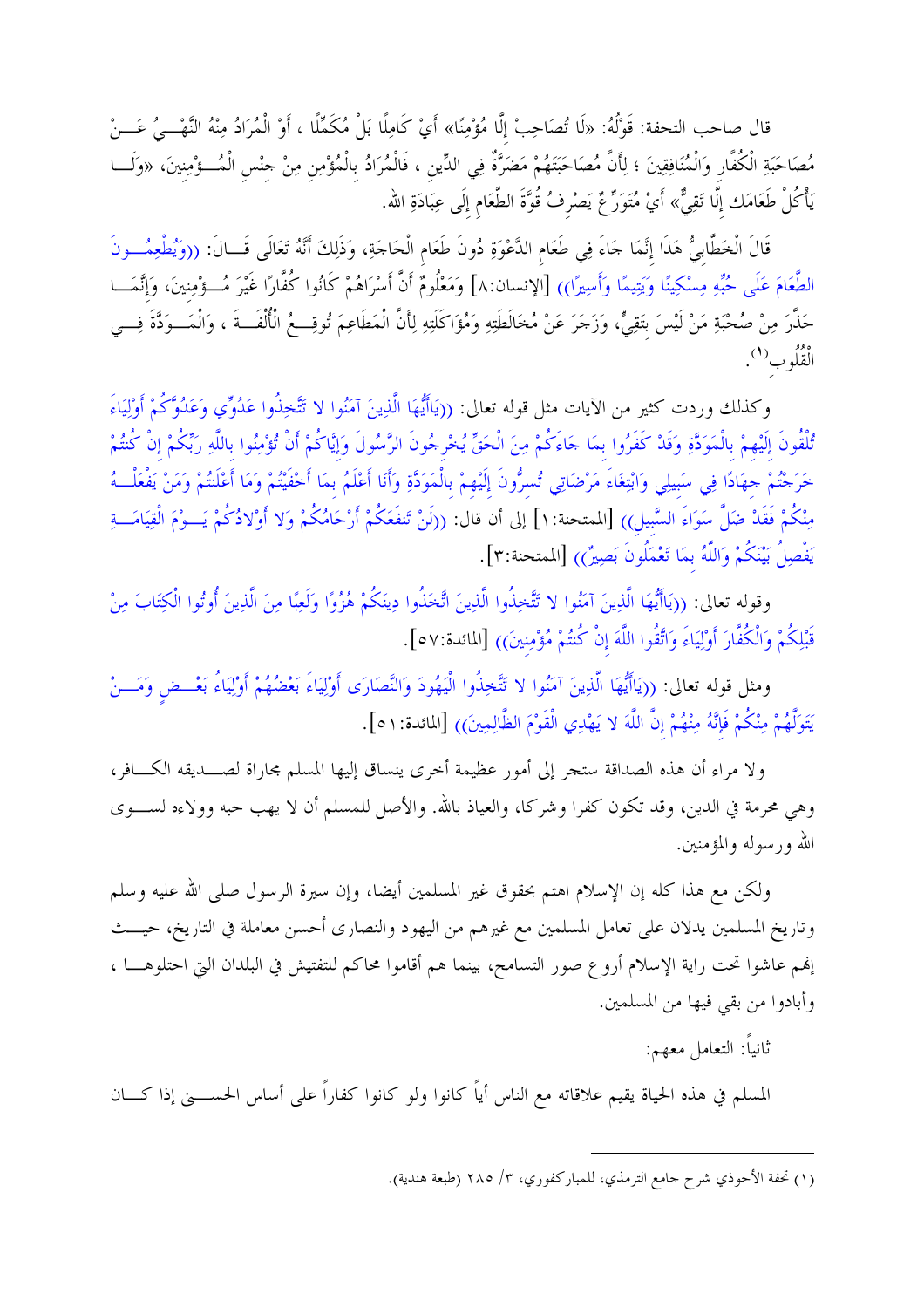الكافر غير حربي، ومن ذلك ما إذا كان معاهداً يلزم على المسلمين الوفاء بالعهد كما جاء في الحديث: عَـــنْ عَبْدِ الله بْن عَمْرو عَنْ النَّبيِّ صلى الله عليه وسلم قَالَ: «مَنْ قَتَلَ نَفْسًا مُعَاهَدًا لَمْ يَرحْ رَائِحَةَ الْحَنَّةِ وَإِنَّ ريحَهَـــا لَيُوجَدُ مِنْ مَسيرَةِ أَرْبَعِينَ عَامًا»<sup>(1</sup>).

وكذلك التعامل بالقسط والعدل في جميع أمورهم امتثالا لقوله تعالى: ((يَاأَيُّهَا الَّذِينَ آمَنُوا كُونُوا قَوَّامِينَ لِلَّهِ شُهَدَاءَ بِالْقِسْطِ وَلا يَجْرِمَنَّكُمْ شَنَآنُ قَوْمٍ عَلَى أَلَّا تَعْدِلُوا اعْدِلُوا هُوَ أَقْرَبُ لِلتَّقْوَى وَاتَّقُوا اللَّهَ إنَّ اللَّهَ خَـــبيرٌ بمَا تَعْمَلُونَ)) [المائدة:٨].

وكما فمي المسلمون أن يعتدوا عليهم كما قال تعالى: ((يَاأَيُّهَا الَّذِينَ آمَنُوا لا تُحِلُّوا شَـــعَائِرَ اللَّـــهِ وَلا الشَّهْرَ الْحَرَامَ وَلا الْهَدْيَ وَلا الْقَلائِدَ وَلا آمِّينَ الْبَيْتَ الْحَرَامَ يَبْتَغُونَ فَضْلًا مِنْ رَبِّهِـــمْ وَرضْــوَانًا وَإذَا حَلَلْــتُمْ فَاصْطَادُوا وَلا يَحْرمَنَّكُمْ شَنَآنُ قَوْم أَنْ صَدُّوكُمْ عَن الْمَسْحدِ الْحَرَام أَنْ تَعْتَدُوا وَتَعَاوَنُوا عَلَى الْبِرِّ وَالتَّقْوَى وَلا تَعَاوَنُوا عَلَى الإِثْمِ وَالْعُدْوَانِ)) [المائدة:٢].

قال القرطبي: قال أبو عبيدة والفراء: معنى «لا يجرمنكم» أي: «لا يكسبنكم بغض قوم أن تعتدوا الحق إلى الباطل، والعدل إلى الظلم»<sup>(٢)</sup>.

وإن كان الكافر له قرابة بالمسلمين فلا بد لقريبه أن يقوم بحق القرابة؛ من الصلة، والهدية، والإحســـان، ما لم يترتب على ذلك محظور شرعي، كما حاء في الحديث عن أسماء بنت أَبي بَكْر قَالَتْ: «أَتَتْني أُمِّي رَاغِبَــةً فِي عَهْدِ النَّبيِّ صلى الله عليه وسلم، فَسَأَلْتُ النَّبيَّ صلى الله عليه وسلم آصِلُهَا؟ قَالَ: «نَعَمْ». قَالَ ابْنُ عُيَيْنَـــةَ: فَأَنْزَلَ اللهُ تَعَالَى فِيهَا: ((لا يَنْهَاكُمُ اللَّهُ عَنِ الَّذِينَ لَمْ يُقَاتِلُوكُمْ فِي الدِّين)) [الممتحنة:٨]»<sup>(٣)</sup>.

وأمها كانت مشركة كما جاء في رواية أخرى: عَنْ أَسْمَاءَ بنت أبي بكر قَالَت: قَدِمَتْ عليَّ أُمِّي وَهِـــيَ مُشْرِكَةٌ فِي عَهْدِ قُرَيْش إذْ عَاهَدهُم، فَاسْتَفْتَيْتُ رسولَ الله صلى الله عليه وسلم فَقُلْتُ: يا رسولَ الله، قَـــــدِمَتْ عَلَيَّ أُمِّي وَهِيَ رَاغِبَةٌ، أَفَأَصِلُ أُمِّي؟ قَالَ: «نَعَمْ، صِلِي أُمَّكِ»<sup>(٤)</sup>.

فأجازها النبي صلى الله عليه وسلم بصلة أمها مع ألها مشركة، وباقية على الشرك غير راغبة في الإسلام.

يقول ابن حجر: «إنما لَوْ حَاءَتْ رَاغِبَة فِي الْإِسْلَام لَمْ تَحْتَجْ أَسْمَاء أَنْ تَسْتَأْذِن فِـــي صِـــلَتهَا لِشُـــيُو ع التَّأَلُّف عَلَى الْإسْلَام مِنْ فِعْل النَّبيّ صلى الله عليه وسلم وَأَمْره فَلَا يُحْتَاج إلَى اِسْتِئْذَانه فِي ذَلِكَ»<sup>(٥</sup>).

- (١) صحيح البخاري، كتاب الديات، باب إثم من قتل ذميا بغير حرم، برقم: (٦٩١٤).
	- (٢) الجامع لأحكام القرآن للقرطبي، المجلد الثالث (٦/٥).
	- (٣) صحيح البخاري، كتاب الأدب، باب صلة الوالد المشرك، برقم: (٥٩٧٨).
- (٤) صحيح مسلم، كتاب الزكاة، باب فضل النفقة والصدقة على الأقربين، برقم: (١٦٧١).
	- (٥) فتح الباري شرح صحيح البخاري، لابن حجر: ١٠/ ٤١٣.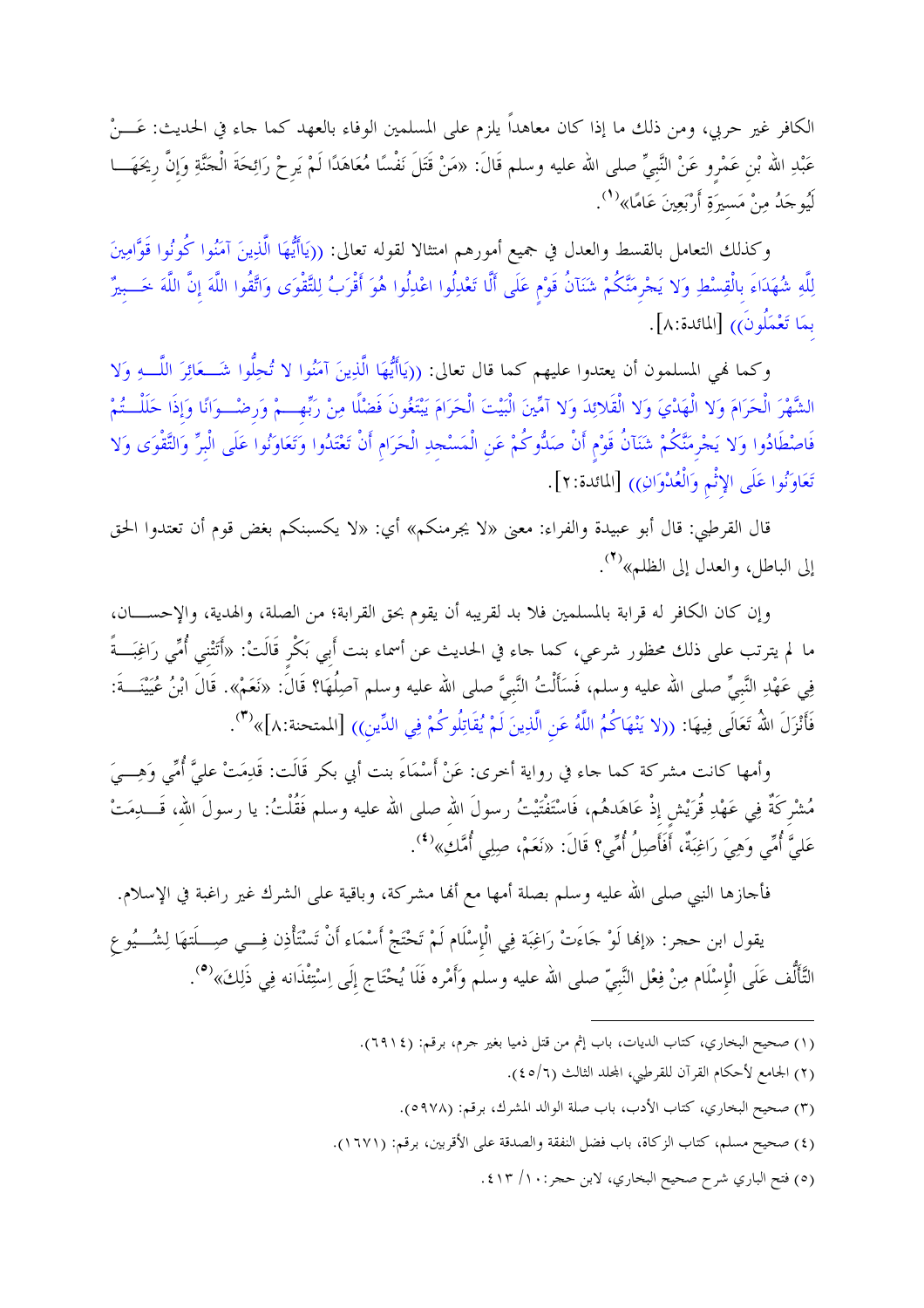وكذلك روي عن عمر أنه أهدى لأخيه المشرك، كما حاء في الحديث عن ابْن عُمَرَ رَضِيَ اللهُ عَنْهُمَـــا يَقُولُ: «رَأَى عُمَرُ حُلَّةَ سِيَرَاءَ تُبَاعُ، فَقَالَ يَا رَسُولَ الله ابْتَعْ هَذِهِ وَالْبَسْهَا يَوْمَ الْحُمُعَةِ، وَإِذَا حَاءَكَ الْوُفُودُ، قَالَ: «إِنَّمَا يَلْبَسُ هَذِهِ مَنْ لَا خَلَاقَ لَهُ»، فَأُتِيَ النَّبيُّ صَلَّى اللهُ عَلَيْهِ وَسَلَّمَ مِنْهَا بحُلَل، فَأَرْسَلَ إِلَى عُمَرَ بحُلَّةٍ، فَقَــالَ: كَيْفَ أَلْبَسُهَا وَقَدْ قُلْتَ فِيهَا مَا قُلْتَ، قَالَ: «إنِّي لَمْ أُعْطِكَهَا لِتَلْبَسَهَا، وَلَكِنْ تَبيعُهَا، أَوْ تَكْسُوهَا»، فَأَرْسَلَ بهَا عُمَرُ إلَى أَخٍ لَهُ مِنْ أَهْلِ مَكَّةَ قَبْلَ أَنْ يُسْلِمَ»<sup>(١</sup>).

وإن كانت قرابة أبوة وأمومة فيزداد الأمر لزوما بحسن صحبتهم لأن الله قد أمر به في القرآن في قولــــه تعالى: ((وَإِنْ جَاهَدَاكَ عَلى أَنْ تُشْرِكَ بي مَا لَيْسَ لَكَ بهِ عِلْمٌ فَلا تُطِعْهُمَا وَصَاحِبْهُمَا فِي الدُّنْيَا مَعْرُوفًا وَاتَّبِعْ سَبِيلَ مَنْ أَنَابَ إِلَيَّ ثُمَّ إِلَيَّ مَرْجِعُكُمْ فَأُنَبِّكُمْ بِمَا كُنتُمْ تَعْمَلُونَ)) [لقمان:١٥].

وكذلك إذا كان حار المسلم كافرا فله حق الجوار، وتراعى حقوقه، كما حاء في الحديث: عَنْ مُجَاهِدٍ أَنَّ عَبْدَ الله بْنَ عَمْروٍ ذُبحَتْ لَهُ شَاةٌ فِي أَهْلِهِ، فَلَمَّا جَاءَ قَالَ: أَهْدَيْتُمْ لِجَارِنَـــا الْيَهُـــوِدِيٍّ؟ أَهْـــدَيْتُمْ لِجَارِنَـــا الْيَهُودِيٍّ؟ سَمِعْتُ رَسُولَ الله صَلَّى اللهُ عَلَيْهِ وَسَلَّمَ يَقُولُ: «مَا زَالَ حبْريلُ يُوصِيني بالْحَار حَتَّى ظَنَنْـــتُ أَنْـــهُ سَيُورَتْهُ». قَالَ أَبُو عِيسَى: هَذَا حَدِيتٌ حَسَنٌ غَرِيبٌ مِنْ هَذَا الْوَجْهِ<sup>(٢</sup>).

قال الحافظ ابن حجر: وَاسْمُ الْجَارِ يَشْمَلُ الْمُسْلِمَ وَالْكَافِرَ، وَالْعَابدَ وَالْفَاسِــقَ، وَالصَّــدِيقَ وَالْعَــدُوَّ، وَالْغَريبَ وَالْبَلَدِيَّ ، وَالنَّافِعَ وَالضَّارَّ، وَالْقَريبَ وَالْأَحْنَبِيَّ ، وَالْأَقْرَبَ دَارًا وَالْأَبْعَدَ، وَلَهُ مَرَاتِبُ بَعْضُهَا أَعْلَى مِـــنْ بَعْض؛ فَأَعْلَاهَا مَنْ اِحْتَمَعَتْ فِيهِ الصِّفَاتُ الْأُوَلُ كُلُّهَا، ثُمَّ أَكْثَرُهَا، وَهَلُمَّ حَرَّا إلَى الْوَاحِدِ وَعَكْسهِ مَنْ اِحْتَمَعَتْ فِيهِ الۡصِّفَاتُ الْأُخْرَى كَذَٰلِكَ ، فَيُعْطَى كُلٌّ حَقَّهُ بحَسَب حَالِهِ.

وَقَدْ حَمَلَهُ عَبْدُ الله بْنُ عَمْرِو الرَّاوِي عَلَى الْعُمُوم ، فَإِنَّهُ أَمَرَ لَمَّا ذُبِحَتْ لَهُ شَآةٌ أَنْ يُهْدِيَ مِنْهَا لِحَسارِهِ الْيَهُودِيِّ.

وَقَدْ أَخْرَجَ الطَّبَرَانيُّ مِنْ حَدِيثِ حَابر مَرْفُوعًا: « الْحِيرَانُ ثَلَاثَةٌ: حَارٌ لَهُ حَقٌّ؛ وَهُوَ الْمُشْركُ لَـــهُ حَـــقٌّ الْحِوَار ، وَحَارٌ لَهُ حَقَّانِ؛ وَهُوَ الْمُسْلِمُ لَهُ حَقُّ الْحِوَار وَحَقُّ الْإسْلَام، وَحَارٌ لَهُ ثَلَاثَةُ حُقُوق؛ مُسْلِمٌ لَهُ رَحِمٌ لَـــهُ حَقُّ الْجوَار وَالْإِسْلَام وَالرَّحِمِ »'<sup>(٣)</sup>.

خلاصة الكلام أن الكافر نبغضه لكفره ولكن هذا لا يمنع التعامل معه في الأمـــور المباحــــة بالحســــني، وبالأخص إذا كان له عهد من ولي أمر المسلمين، بل من آحاد المسلمين كما جاء في الحــــديث: «الْمُؤْمِنُـــونَ تَكَافَأُ دِمَاؤُهُمْ، يَسْعَى بِذِمَّتِهِمْ أَدْنَاهُمْ، وَهُمْ يَدُّ عَلَى مَنْ سِوَاهُمْ، لَا يُقْتَلُ مُؤْمِنٌ بكَافِر، وَلَـــا ذُو عَهْــــدٍ فِـــي

- (١) صحيح البخاري، كتاب الأدب، باب صلة الأخ المشرك، برقم: (٥٩٨١).
- (٢) جامع الترمذي، كتاب البر والصلة، باب ما جاء في حق الجوار، برقم: (١٩٤٣).
	- (١) فتح الباري شرح صحيح البخاري، لابن حجر:١/١٠٤٤١/ ٤٤٢-٤٤٢.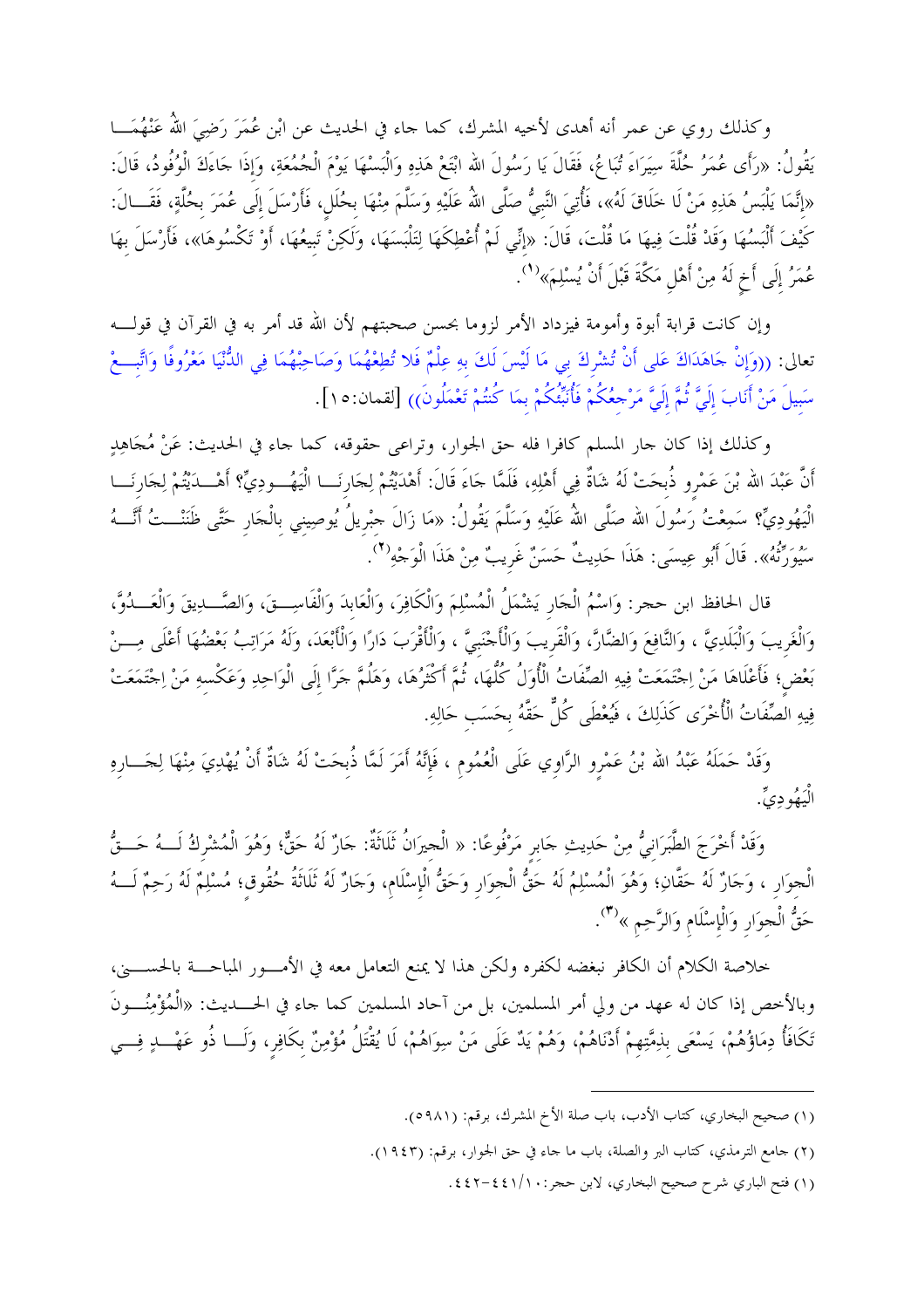عَهْدِهِ»<sup>(۱</sup>).

وعند أبي داود عَنْ عَمْرِو بْنِ شُعَيْبٍ عَنْ أَبِيهِ عَنْ جَدِّهِ قَالَ: قَالَ رَسُولُ الله صَـــلّـى اللهُ عَلَيْـــهِ وَسَـــلّـمَ: «الْمُسْلِمُونَ تَتَكَافَأُ دِمَاؤُهُمْ، يَسْعَى بِلِمَّتِهِمْ أَدْنَاهُمْ، وَيُجِيرُ عَلَيْهِمْ أَقْصَاهُمْ، وَهُمْ يَدٌ عَلَى مَنْ سِــوَاهُمْ، يَــرُدُّ مُشِدُّهُمْ عَلَى مُضْعِفِهِمْ، وَمُتَسَرِّيهِمْ عَلَى قَاعِدِهِمْ، لَا يُقْتَلُ مُؤْمِنٌ بكَافِر وَلَا ذُو عَهْدٍ فِي عَهْدِه»<sup>(٢</sup>).

قال ابن حجر: وَدَخَلَ فِي قَوْله « أَدْنَاهُمْ » أَيْ أَقَلُّهُمْ كُلّ وَضِيع بالنَّصِّ وَكُلّ شَريف بالْفَحْوَى'").

وكما ذكر في قصة أم هاني تقول: «ذَهَبْتُ إلَى رَسُول الله صلى الله عليه وسلم عَامَ الْفَـــتْح؛ فَوَحَدْتُـــهُ يَغْتَسلُ، وَفَاطِمَةُ ابْنَتُهُ تَسْتُرُهُ، فَسَلَّمْتُ عَلَيْهِ، فَقَالَ: «مَنْ هَذِهِ»؟ فَقُلْتُ: أَنَا أُمُّ هَانِئٍ بِنْتُ أَبِي طَالِــبِ. فَقَــالَ: «مَرْحَبًا بأُمِّ هَانِئٍ». فَلَمَّا فَرَغَ مِنْ غُسْلِهِ قَامَ فَصَلَّى ثَمَانِيَ رَكَعَاتٍ مُلْتَحِفًا فِي ثَوْب وَاحِدٍ، فَقُلْتُ: يَا رَسُـــولَ الله زَعَمَ ابْنُ أُمِّي عَلِيٌّ أَنَّهُ قَاتِلٌ رَجُلًا قَدْ أَجَرْتُهُ، فُلَانُ بْنُ هُبَيْرَةَ، فَقَالَ رَسُولُ الله صلى الله عليه وسلم : «قَـــدْ أَجَرْنَا مَنْ أَجَرْتِ يَا أُمَّ هَانِئٍ». قَالَتْ أُمُّ هَانِئٍ: وَذَلِكَ ضُحَّى»<sup>(٤)</sup>.

ويجب على المسلمين أن يتمسكوا بالكتاب والسنة في جميع حياقم، ويقتدوا بالنبي صلى الله عليه وسلم في جميع أمورهم، ومنها كيفية التعامل مع غير المسلمين.

يقول الدكتور محمد المغراوي: التعامل مع غير المسلمين في دولة الإسلام يجب أن ينطبق كما علمنــــا الله ورسوله، فالإسلام لديه حكامه ورعاته، ولديه في كل بلد أولوا الحل والعقد. واليهود والنصارى عاشوا مـــع المسلمين قرونا، فإذا كان اليهودي أو النصراني في بلد مسلم، وتحت الحماية وأعطي له الأمان، فلا يجـــوز أن يتعرض له أحد، وأن يعامل معاملة حسنة، فلا يجوز قتله، ولا يجوز أن يفتك به<sup>(٥</sup>).

- (٢) سنن النسائي، كتاب القسامة، باب سقود القود من المسلم للكافر، برقم: (٤٧٤٥).
- (٢) سنن أبي داود، كتاب الجهاد، باب في السرية ترد على أهل العسكر، برقم: (٢٧٥١).
	- (٣) فتح الباري شرح صحيح البخاري، لابن حجر العسقلاني:٦/ ٢٧٤.
	- (٤) صحيح البخاري، كتاب الجزية، باب أمان النساء وحوارهن، برقم: (٣١٧١).
- (٥) مجلة الفرقان، العدد ٣٤٠، شهر ربيع الأول ١٤٢٦هـ، تحت عنوان: وقفات مع الدعاة، ص:٣٥.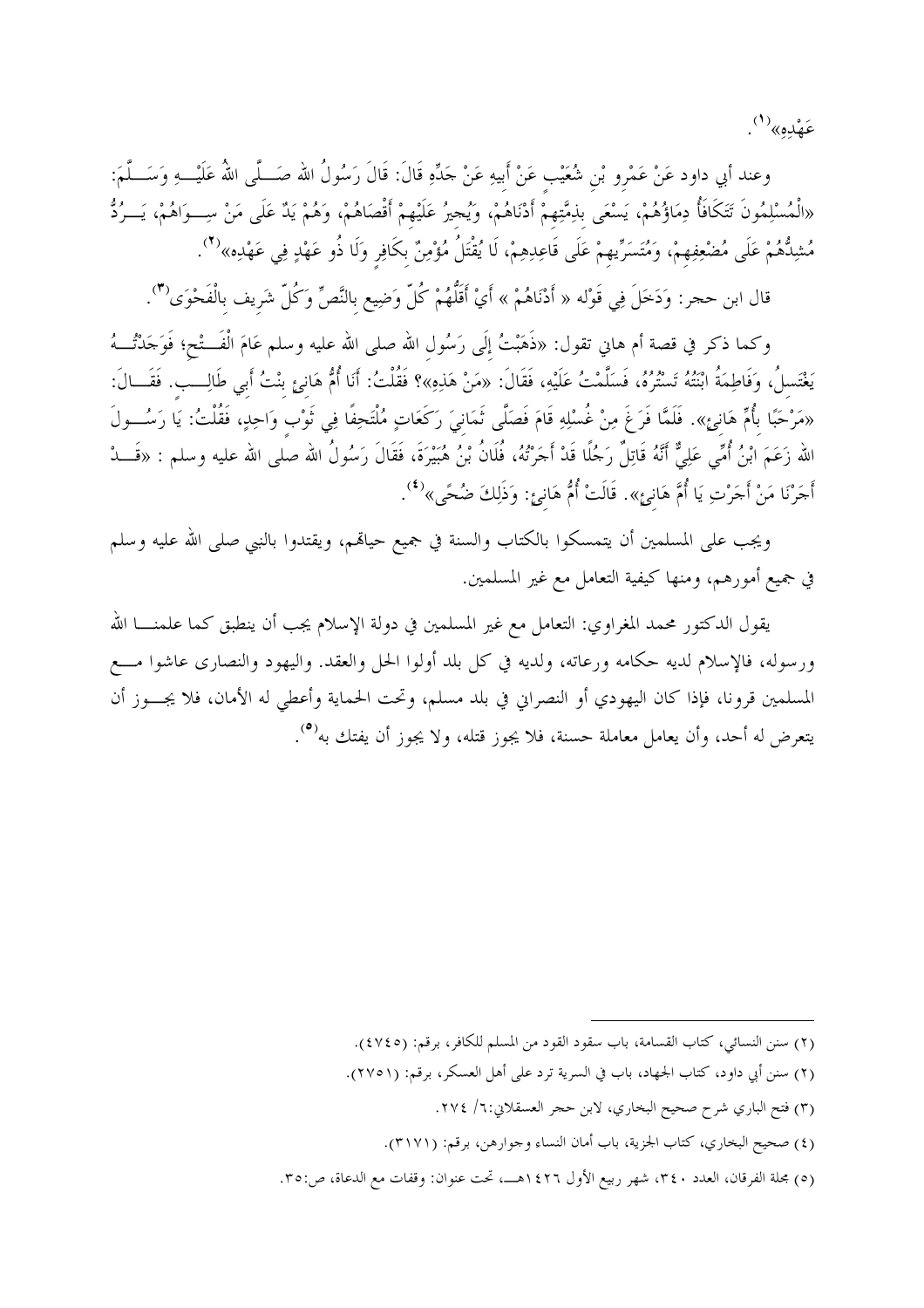ثامناً: الداعية ومحبة الناس

ديننا الإسلامي دين المحبة والأخوة، ودين التوادد والتراحم، أشاع هذا المبدأ العظيم ليسود الود والوئام، وتتفشى الأخوة والترابط، وتعلو السماحة والبشر، تمثلت هذه المعاني في معاملة النبي صلى الله عليــــه وســــلم وسلوكه، وعلاقاته وارتباطاته، قال تعالى: ((وَإِنَّكَ لَعَلَى خُلُقٍ عَظِيمٍ)) [القلم:٤].

وقال تعالى: ((فَبِمَا رَحْمَةٍ مِنَ اللَّهِ لِنْتَ لَهُمْ وَلَوْ كُنْتَ فَظًّا غَلِيظَ الْقَلْبِ لانْفَضُّوا مِـــنْ حَوْلِـــكَ)) [آل عمران:١٥٩].

كما تمثلت في سلوك صحابته الكرام التي وصلت إلى ذروها حتى آثروا بعضهم على أنفسهم مـــع مـــا ينالهم من الضيق في العيش، كما أشار القرآن إلى هذه الصفة الحميدة فيهم في قوله تعالى: ((وَيُسؤْثِرُونَ عَلَــــى أَنْفُسهمْ وَلَوْ كَانَ بهمْ خَصَاصَةٌ)) [الحشر:٩].

هذه المعايي العظيمة عند انتشارها بين المسلمين ترتفع الأحقاد والضغائن، وتختفي الشحناء والبغضـــاء، ويندحر الشيطان وأعوانه.

وتتجلى مهمة الداعية والمربى في تعميق هذه المبادئ العظيمة التي من أعلاها المحبة والود والأخوة الحقة، ولعل من أهم معالم ذلك ما يلي:

■ أن يصفى الداعية والمربي قلبه من كل شائبة، فيكون شعاره العميق في نفسه: (المحبة) المحبة للآخرين، يحب الخير لهم، ويكره الشر أن يصيبهم، يحب ولا يبغض، محبة يظهر أثرها على أقواله، ويتصورها النــــاظر في أفعاله.

■ يجلِّي المربي والداعية هذه المحبة في علاقاته مع الآخرين سواء حال الدعوة، أو حال التعامل العام فلا يفصل بين سلوك وآخر، ولا بين حال وأخرى، يحبهم حال دعوته كما يحبهم حال بيعه وشراءه معهم، وحال سمره ومحادثاته، وحال توجيهه وتدريسه، وهكذا.

■ أن يدلل على محبته لهم فيما يظهر عليه من سلوك وتصرفات، فيطعم جائعهم، ويعطـــي فقيرهــــم، ويرحم ضعيفهم، ويتصدق على محتاجهم، كما يهدي ويهب ويتصدق، وكل ذلك بنفس رضـــية، وابتســـامة حانية، وقلب أيبض، لا يبتغي من وراء ذلك جزاء ولا شكورا إلا من الله سبحانه وتعالى.

■ أن يجعل النبي صلى الله عليه وسلم قدوة في هذه الصفة العظيمة (المحبة) فيتمثل العفو والصفح، ورد الجميل، وشكر المحسن، وتصويب المخطئ، وتنبيه الغافل، وعدم رد السوء بالمثل، وكظم الغيظ، والإحســـان بكل معانيه.

■ أن يتمثل تلك المحبة برنامجاً عملياً في حياته فيكون خلقاً له لا تخلقاً ولا تصنعاً، فيدرب نفسه علــــى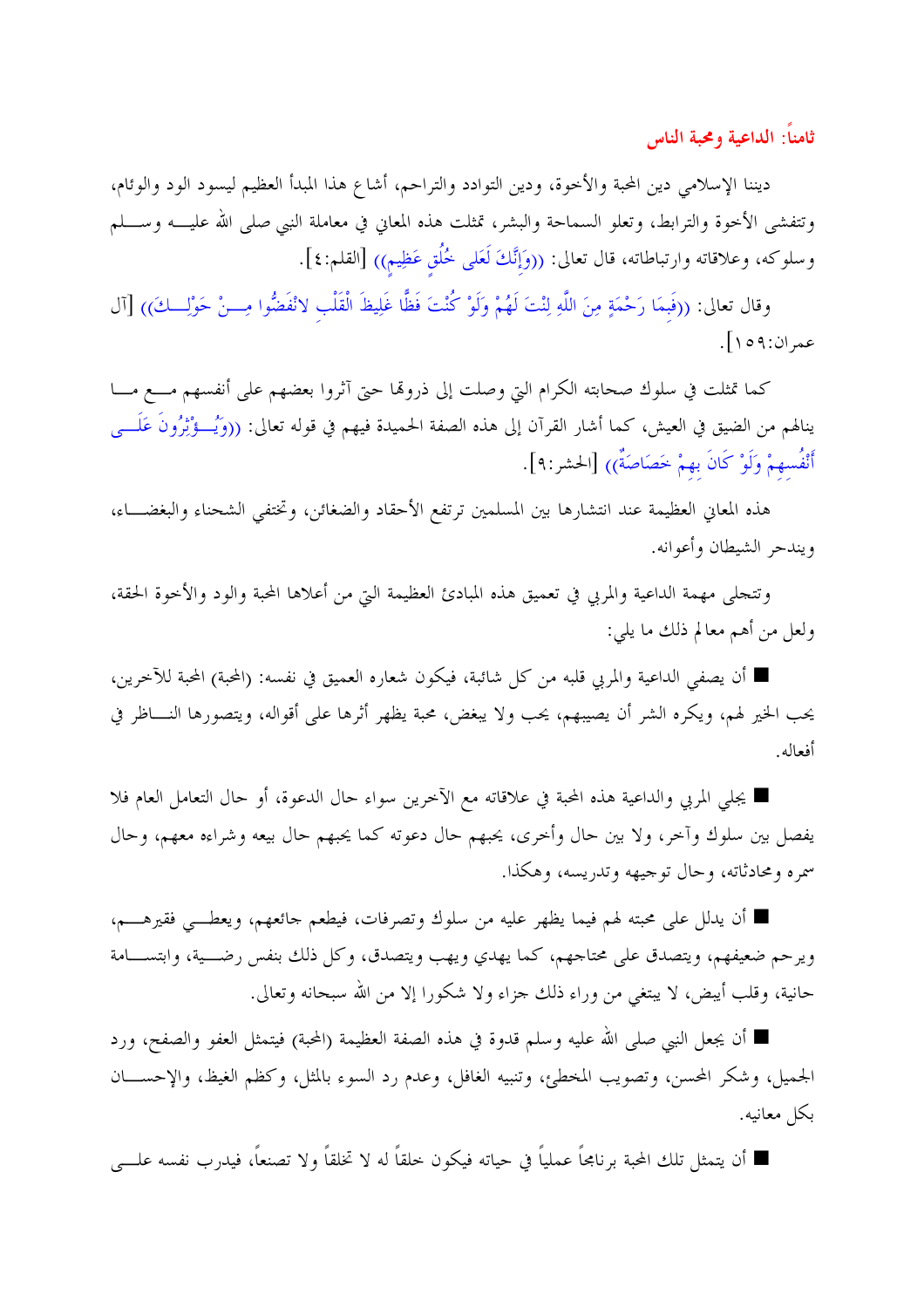ذلك ولو بالتخلق في البداية، فالحلم بالتحلم، والعلم بالتعلم، وعليه فتكون المحبة خلقاً متأصلاً فيه.

هذه المحبة العظيمة إذا اتصف هما الداعي أصبح داعية حقاً إلى الله بعمله قبل أن يكون بكلامه، وبسلوكه قبل أن يكون بتوجيهه، فيؤتى أجره مرتين أو ثلاثاً، فياله من فضل عظيم يجده الداعية والمربي والموجه في دنياه وآخرته، جعلني الله وإياكم كذلك.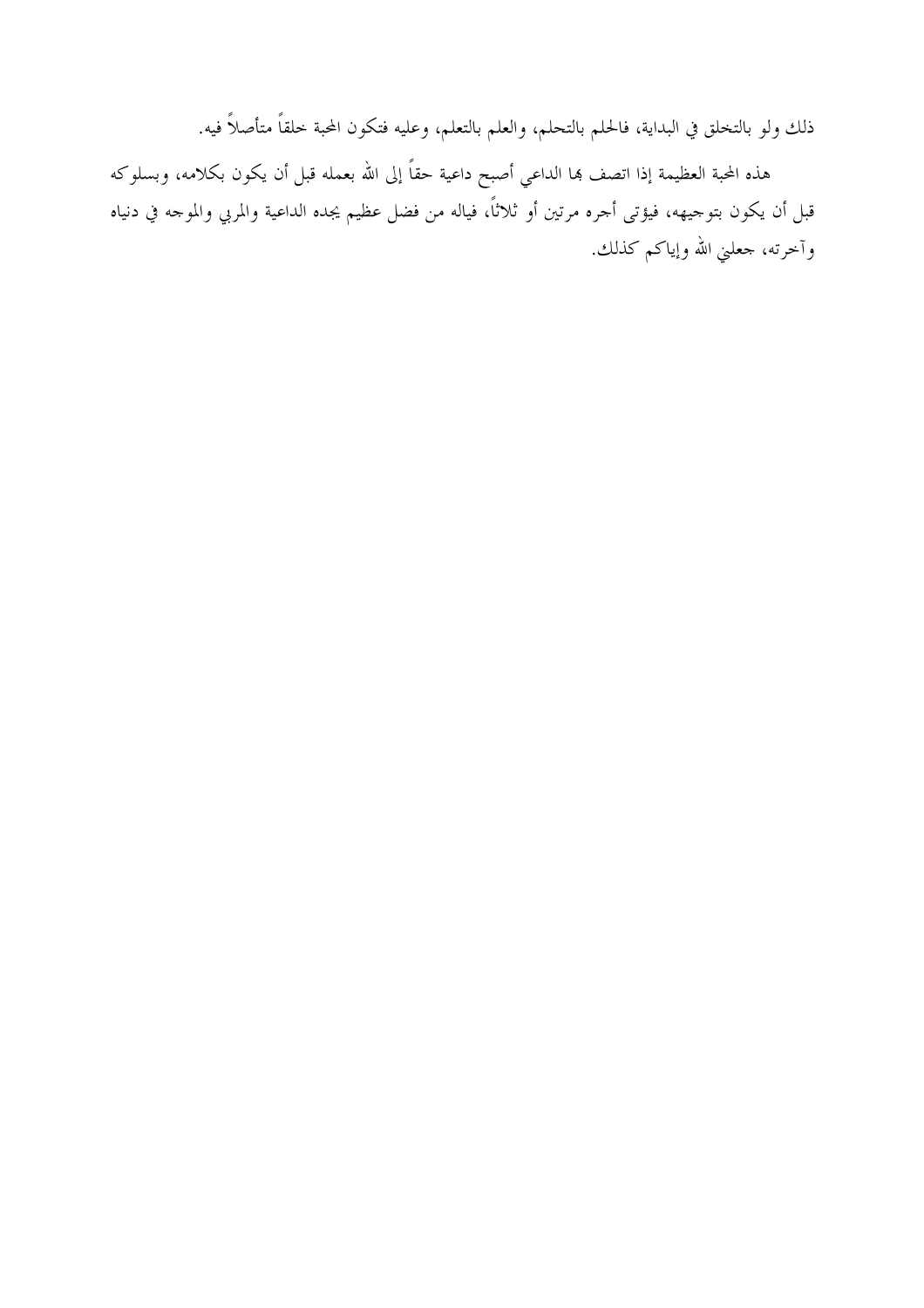## الوقفة السادسة:

## حب الإيمان وكراهية الكفر

في الحديث الذي بين أيدينا بيَّن النبي صلى الله عليه وسلم عظم محبة الإيمان والثبات عليه، وبغض الكفر وكراهيته، وقد ضرب لذلك مثلاً؛ وهو أن يكون قذفه في النار أهون عليه من الرجوع إلى الكفر.

قال السندي في شرح النسائ<sub>ي</sub>: «أَيْ وَأَنْ يَكُون إيقَاد نَار عَظِيمَة فَوُقُوعه فِيهَا أَحَبّ إلَيْهِ مِنْ الشِّــرْك، أَيْ: أَنْ يَصِير الشِّرْك عِنْده لِقُوَّةِ اِعْتِقَاده بحَزَائِهِ الَّذِي هُوَ النَّار الْمُؤَبَّدَة بمَنْزلَةِ حَزَائِهِ فِي الْكَرَاهَة وَالنَّفْرَة عَنْـــهُ، فَكَمَا أَنَّهُ لَوْ خُيِّرَ بَيْنِ نَارِ الْآخِرَة وَنَارِ الدُّنْيَا لَاخْتَارَ نَارِ الدُّنْيَا، كَذَلِكَ لَوْ خُيِّرَ بَيْنِ الشِّرْكِ وَنَارِ الدُّنْيَا لَاخْتَارَ نَارِ الدُّنْيَا، وَمَرْحِع هَذَا أَنْ يَصِير الْغَيْب عِنْده مِنْ قُوَّة الِاعْتِقَاد كَالْعِيَانِ. وَلَا يَخْفَى أَنَّ مَنْ تَكُون عَقِيدَته مِنْ الْقُـــوَّة بهَذَا الْوَجْه، وَمَحَبَّة الله تَعَالَى بذَلِكَ الْوَجْه، فَهُوَ حَقِيق بأَنْ يَجد مِنْ لَذَّة الْإيمَان مَا يَجد. وَالله تَعَالَى أَعْلَم»<sup>(١</sup>).

وقال الإمام النووي: «قَالَ الْقَاضِبِي عِيَاضٌ: لَا تَصِحُّ مَحَبَّةُ الله تَعَالَى وَرَسُولِهِ حَقِيقَةً وَحُبُّ الْآدَمِيِّ فِسِي الله وَرَسُولِهِ صلى الله عليه وسلم وَكَرَاهَتُهُ الرُّجُوعَ فِي الْكُفْرِ إلَّا لِمَنْ قَوِيَ بِالْإِيمَانِ يَقِينُهُ ، وَاطْمَأَنَّتْ بهِ نَفْسُهُ ، وَانْشَرَحَ لَهُ صَدْرُهُ ، وَخَالَطَ لَحْمَهُ وَدَمَهُ ، وَهَذَا هُوَ الَّذِي وَجَدَ حَلَاوَتَهُ »<sup>(٢</sup>).

وقد حاء بيان أهمية الثبات على الإيمان والحث عليه في أحاديث كثيرة: منها ما روي عَنْ سُفْيَانَ بْن عَبْدِ الله الثَّقَفِيِّ، قَالَ: «قُلْتُ: يَا رَسُولَ الله، قُلْ لِي فِي الْإسْلَام قَوْلًا لَا أَسْأَلُ عَنْهُ أَحَدًا بَعْدَكَ». وَفِي حَــــدِيثِ أَبـــي أُسَامَةَ: «غَيْرَكَ». قَالَ: «قُلْ آمَنْتُ بِالله فَاسْتَقِمْ»<sup>(٣)</sup>.

قال النووي في شرحه: قَالَ الْقَاضِي عِيَاضٍ رَحِمَهُ الله: هَذَا مِنْ جَوَامِع كَلِمه صلى الله عليه وسلم وَهُـــوَ مُطَابق لِقَوْلِهِ تَعَالَى: ((إنَّ الَّذِينَ قَالُوا رَبُّنَا اللَّهُ ثُمَّ اسْتَقَامُوا)) [فصلت: ٣٠] أَيْ وَحَّدُوا الله، وَآمَنُوا بِــهِ، ثُـــمَّ اِسْتَقَامُوا فَلَمْ يَحِيدُوا عَنْ التَّوْحِيد، وَالْتَزَمُوا طَاعَته سُبْحَانه وَتَعَالَى إِلَى أَنْ تُوُفُّوا عَلَى ذَلِكَ. وَعَلَى مَا ذَكَرْنَـــاهُ أَكْثَرِ الْمُفَسِّرِينَ مِنْ الصَّحَابَة فَمَنْ بَعْدهمْ، وَهُوَ مَعْنَى الْحَدِيثِ إنْ شَاءَ الله تَعَالَى (<sup>٤</sup>).

وَقَالَ اِبْنِ عَبَّاسٍ رَضِيَ الله عَنْهُمَا فِي قَوْلِ الله تَعَالَى: ((فَاسْتَقِمْ كَمَا أُمِرْتَ)) [هو د:١١٢] مَا نَزَلَتْ عَلَمٍ رَسُول الله صلى الله عليه وسلم فِي حَمِيع الْقُرْآن آيَة أَشَدَّ وَلَا أَشَقُّ عَلَيْهِ مِنْ هَذِهِ الْآيَة، وَلِذَلِكَ قَالَ صــــلى الله

- (١) شرح سنن النسائي للسندي، المحلد الرابع: (٩٦/٨).
- (٢) شرح صحيح مسلم للنووي، المحلد الأول: (١٤/٢).
- (٣) صحيح مسلم، كتاب الإيمان، باب حامع أوصاف الإيمان، برقم: (٣٨).
	- (٤) شرح صحيح مسلم للنووي، المجلد الأول: (٩/١).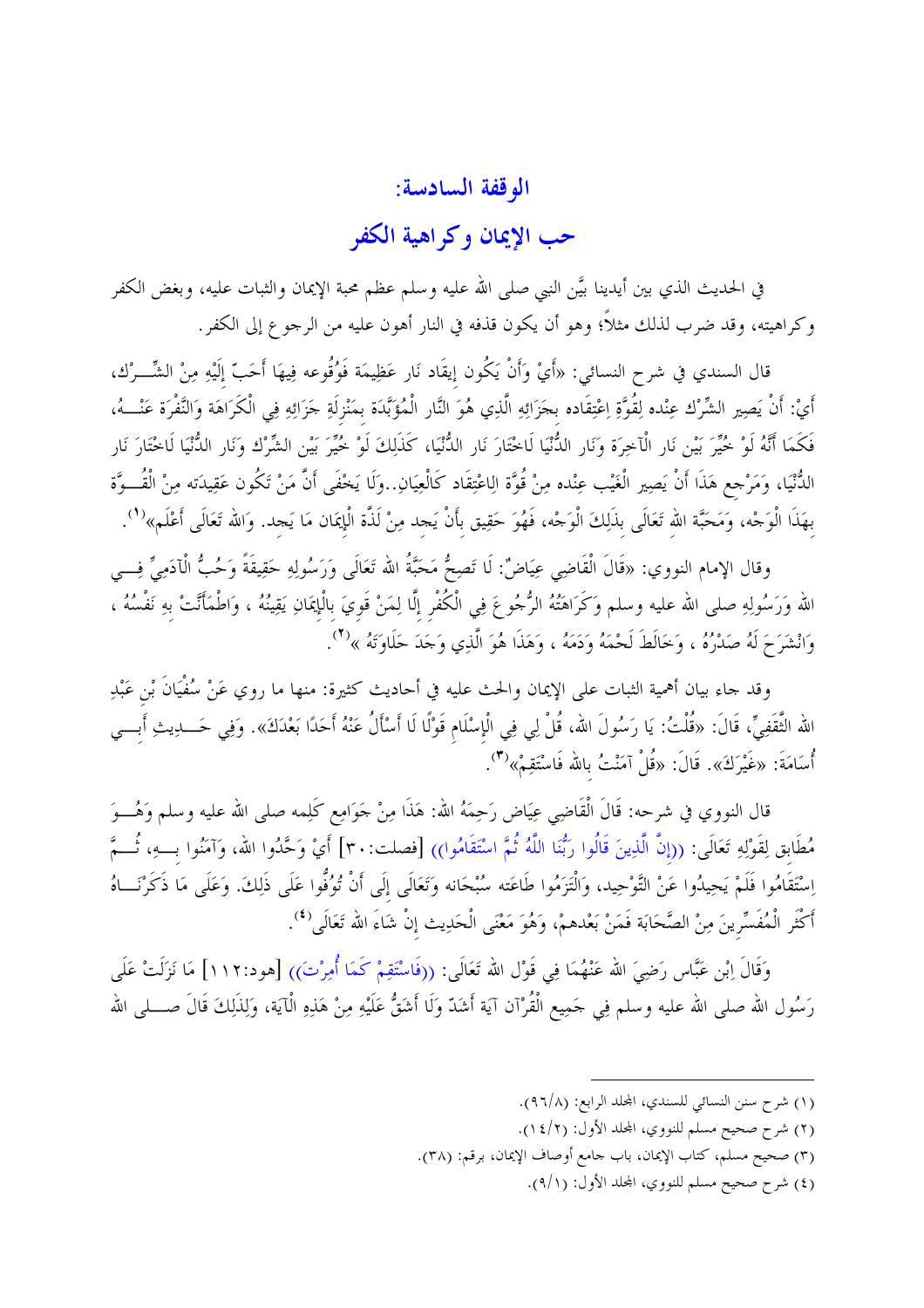عليه وسلم لِأَصْحَابهِ حِين قَالُوا: قَدْ أَسْرَعَ إلَيْك الشَّيْب فَقَالَ: «شَيَّبَتْني هُود وَأَخَوَاللَّه»<sup>(١</sup>).

وقال السندي في معنى الاستقامة: الِاسْتِقَامَة اِتِّبَاع الْحَقّ، وَالْقِيَام بالْعَدْل، وَمُلَازَمَة الْمَنْهَج الْمُسْتَقِيم مِـــنْ الْإِتْيَان بحَمِيع الْمَأْمُورَات، وَالِانْتِهَاء عَنْ حَمِيع الْمَنَاهِي، وَذَلِكَ خَطْب عَظِيم لَا يُطِيقهُ إلَّا مَنْ اِسْتَضَـــاءَ قَلْبـــه بالْأَنْوَارِ الْقُدْسِيَّة، وَتَخَلَّصَ عَنْ الظُّلُمَات الْإِنْسيَّة، وأَيَّدَهُ الله تَعَالَى مِنْ عِنْده، وَقَلِيلٌ مَا هُمْ.

وكذلك حذر النبي صلى الله عليه وسلم من الفتن التي تذهب بإيمان العبد، فعَنْ أَبي هُرَيْرَةَ أَنَّ رَسُولَ الله صلى الله عليه وسلم قَالَ: «بَادِرُوا بالْأَعْمَال فِتَنًا كَقِطَع اللَّيْل الْمُظْلِم؛ يُصْبحُ الرَّحُلُ مُؤْمِنًا وَيُمْسي كَــافِرًا، أَوْ يُمْسِي مُؤْمِنًا وَيُصْبِحُ كَافِرًا، يَبِيعُ دِينَهُ بِعَرَضٍ مِنْ الدُّنْيَا»<sup>(٢)</sup>.

قال الإمام النووي: «مَعْنَى الْحَدِيث الْحَتّ عَلَى الْمُبَادَرَة إلَى الْأَعْمَال الصَّالِحَة قَبْل تَعَذُّرهَا، وَالِاشْتِغَال عَنْهَا بمَا يَحْدُث مِنْ الْفِتَنِ الشَّاغِلَة الْمُتَكَاثِرَة الْمُتَرَاكِمَة كَتَرَاكُم ظَلَام اللَّيْل الْمُظْلِم لَا الْمُقْمِر، وَوَصَفَ صـــلى الله عليه وسلم نَوْعًا مِنْ شَدَائِد تِلْك الْفِتَن ، وَهُوَ أَنَّهُ يُمْسي مُؤْمِنًا ثُمَّ يُصْبح كَافِرًا أَوْ عَكْسه. شَـــكَّ الـــرَّاوي وَهَذَا لِعِظَمِ الْفِتَنِ يَنْقَلِب الْإِنْسَانِ فِي الْيَوْمِ الْوَاحِدِ هَذَا الِانْقِلَابِ. وَالله أَعْلَم» (٣).

وإن من ارتد عن دينه فلا يضر الله شيئا كما قال تعالى: ((وَمَا مُحَمَّدٌ إلَّا رَسُولٌ قَدْ خَلَتْ مِـــنْ قَبْلِـــهِ الرُّسُلُ أَفَإِينْ مَاتَ أَوْ قُتِلَ انْقَلَبْتُمْ عَلَى أَعْقَابِكُمْ وَمَنْ يَنْقَلِبْ عَلَـــى عَقِبَيْـــهِ فَلَـــنْ يَضُـــرَّ اللّـــهَ شَـــيْئًا)) [آل عمران:٤٤ ١ ].

بل إن الله يأتي بقوم يقيمون دينه كما قال تعالى: ((يَاأَيُّهَا الَّذِينَ آمَنُوا مَنْ يَرْتَدَّ مِنْكُمْ عَنْ دِينهِ فَسَـــوْفَ يَأْتِي اللَّهُ بقَوْمٍ يُحِبُّهُمْ وَيُحِبُّونَهُ أَذِلَّةٍ عَلَى الْمُؤْمِنِينَ أَعِزَّةٍ عَلَى الْكَافِرِينَ يُحَاهِدُونَ فِي سَبيلِ اللَّـــهِ وَلا يَخَـــافُونَ لَوْمَةَ لائِمِ)) [المائدة: ٤ ٥].

وهو من الداخلين في النار، كما قال تعالى: ((وَمَنْ يَرْتَدِدْ مِنْكُمْ عَنْ دِينهِ فَيَمُتْ وَهُوَ كَــافِرٌ فَأُوْلَئِـــكَ حَبطَتْ أَعْمَالُهُمْ فِي الدُّنْيَا وَالآخِرَةِ وَأُوْلَئِكَ أَصْحَابُ النَّارِ هُمْ فِيهَا خَالِدُونَ)) [البقرة:٢١٧].

وله عذاب شديد مع غضب الله عليه: ((مَنْ كَفَرَ باللَّهِ مِنْ بَعْدِ إِبمَانهِ إلَّا مَنْ أُكْرِهَ وَقَلْبُهُ مُطْمَئِنٌّ بالإيمَـــانِ وَلَكِنْ مَنْ شَرَحَ بِالْكُفْرِ صَدْرًا فَعَلَيْهِمْ غَضَبٌ مِنَ اللَّهِ وَلَهُمْ عَذَابٌ عَظِيمٌ)) [النحل:١٠٦].

قال ابن حجر: «في الْآيَة وَعِيد شَدِيد لِمَنْ اِرْتَدَّ مُخْتَارًا لِقَوْلِهِ تَعَالَى: ((وَلَكِنْ مَنْ شَرَحَ بالْكُفْر صَدْرًا)) إِلَى آخِرِه»<sup>(٤)</sup>.

<sup>(</sup>١) المرجع السابق.

<sup>(</sup>٢) صحيح مسلم، كتاب الإيمان، باب الحث على المبادرة بالأعمال، برقم: (١١٨).

<sup>(</sup>٣) شرح صحيح مسلم للنووي، المحلد الأول، (١٣٣/٢).

<sup>(</sup>٤) فتح الباري شرح صحيح البخاري لابن حجر العسقلاني ١٢/ ٣١٢.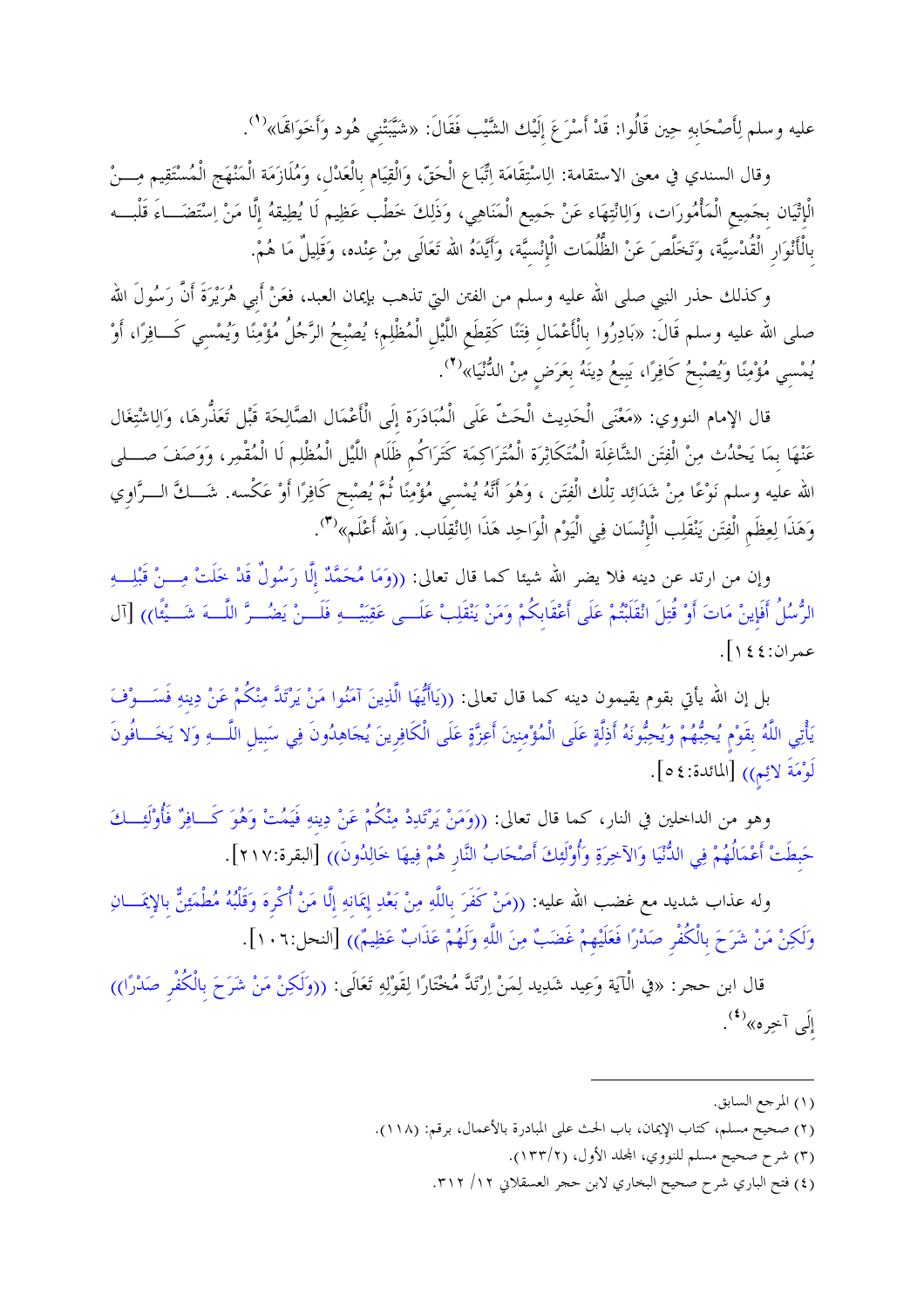ولا شك أن أعظم الذنوب الشرك والكفر، ولذا ورد النهي الشديد عن الوقو ع فيه، وإن ترتب علــــى ذلك إزهاق النفس، فعَنْ أَبي الدَّرْدَاء رضي الله عنه قَالَ: «أَوْصَاني خَلِيلِي صلى الله عليه وسلم : أَنْ لَا تُشْركْ بالله شَيْئًا وَإِنْ قُطِّعْتَ وَحُرِّقْتَ، وَلَا تَتْرُكْ صَلَاةً مَكْتُوبَةً مُتَعَمِّدًا، فَمَنْ تَرَكَهَا مُتَعَمِّدًا فَقَدْ بَرئَتْ مِنْهُ الذِّمَّةُ، وَلَـــا تَشْرَبْ الْخَمْرَ؛ فَإِنَّهَا مِفْتَاحُ كُلِّ شَرٍّ»<sup>(1</sup>).

قال السندي: قَوْله: «أَنْ لَا تُشْرِك» صِيغَة نَهْي، وَالْمُرَاد أَنْ لَا تُظْهِر الشِّرْك، وَهَذَا يَدُلّ عَلَى أَنَّهُ يَنْبَغِـــي اِحْتِيَار الْمَوْت وَالْقَتْل دُون إظْهَار الشِّرْك، وَالله تَعَالَى أَعْلَم.

وإن العلماء حملوا هذا الأمر على العزيمة بقصة عمار في قَوْله: ((إلَّا مَنْ أُكْرِهَ وَقَلْبُهُ مُطْمَــئِنٌّ بالإيمَـــانِ)) [النحل: ١٠٦].

قال الحافظ ابن حجر: «وَالْمَشْهُور أَنَّ الْآيَة الْمَذْكُورَة نَزَلَتْ فِي عَمَّار بْن يَاسِر كَمَا جَاءَ مِنْ طَريق أَبي عُبَيْدَة بْنِ مُحَمَّد بْنِ عَمَّار بْنِ يَاسِرٍ، قَالَ «أَخَذَ الْمُشْرِكُونَ عَمَّارًا فَعَذَّبُوهُ حَتَّى قَارَبَهُمْ فِي بَعْض مَــا أَرَادُوا ، فَشَكَى ذَلِكَ إلَى النَّبيّ صَلَّى الله عَلَيْهِ وَسَلَّمَ فَقَالَ لَهُ: كَيْف تَجد قَلْبك؟ قَالَ: مُطْمَئِنَّا بالْإيمَانِ ، قَالَ فَإِنْ عَــادُوا فَعُدْ» وَهُوَ مُرْسَلٍ وَرِجَاله ثِقَات أَخْرَجَهُ الطَّبَرِي<sup>(٢</sup>).

وقال تعالى: ((لا يَتَّخِذِ الْمُؤْمِنُونَ الْكَافِرِينَ أُوْلِيَاءَ مِنْ دُونِ الْمُؤْمِنِينَ وَمَنْ يَفْعَلْ ذَلِكَ فَلَيْسَ مِنَ اللَّهِ فِسي شَيْء إِلَّا أَنْ تَتَّقُوا مِنْهُمْ تُقَاةً)) [آل عمران:٢٨].

مَعْنَى الْآيَة: «لَا يَتَّخِذ الْمُؤْمِنُ الْكَافِرَ وَلِيًّا فِي الْبَاطِن وَلَا فِي الظَّاهِرِ، إلَّا لِلتَّقِيَّةِ فِي الظَّــاهِر فَيَحُـــوز أَنْ .<br>يُوَالِيَهُ إِذَا خَافَهُ وَيُعَادِيه بَاطِنًا»<sup>(٣)</sup>.

ولا شك أن أغلى شيء في الدنيا الإيمان، فليحافظ الإنسان عليه، فبدونه لا يدخل الجنة، كما حـــاء في الحديث عَنْ عَمْرو بْنِ مَيْمُونٍ عَنْ عَبْدِالله قَالَ: خَطَبَنَا رَسُولُ الله صَلَّى اللهُ عَلَيْهِ وَسَلَّمَ فَأَسْنَدَ ظَهْرَهُ إلَى قُبَّةِ أَدَم فَقَالَ: «أَلَا! لَا يَدْخُلُ الْجَنَّةَ إِلَّا نَفْسُ مُسْلِمَةٌ، اللهُمَّ هَلْ بَلْغْتُ اللهُمَّ اشْهَدْ» الحديث<sup>(٤</sup>).

وفي رواية أحمد: قَالَ جَابِرٌ: أَمَرَ النَّبِيُّ صَلَّى اللهُ عَلَيْهِ وَسَلَّمَ سُحَيْمًا أَنْ يُؤَذّنَ فِي النَّاس: «أَلَا لَا يَـــدْخُلُ الْجَنَّةَ إِلَّا مُؤْمِنٌ»<sup>(٥</sup>).

ومصداقه من قوله تعالى: ((إنَّهُ مَنْ يُشْرِكْ باللَّهِ فَقَدْ حَرَّمَ اللَّهُ عَلَيْهِ الْجَنَّةَ وَمَأْوَاهُ النَّارُ)) [المائدة:٧٢].

- (١) سنن ابن ماجه، كتاب الفتن، باب الصبر على البلاء، برقم: (٣٤٠٤).
	- (٢) فتح الباري شرح صحيح البخاري، لابن حجر ٣١٢/١٢.
	- (٣) فتح الباري شرح صحيح البخاري، لابن حجر، ٣١٣/١٢.
- (٤) صحيح مسلم، كتاب الإيمان، باب كون هذه الأمة نصف أهل الجنة، برقم: (٢٢١).
	- (٥) مسند أحمد، برقم: (٤٣٤٩).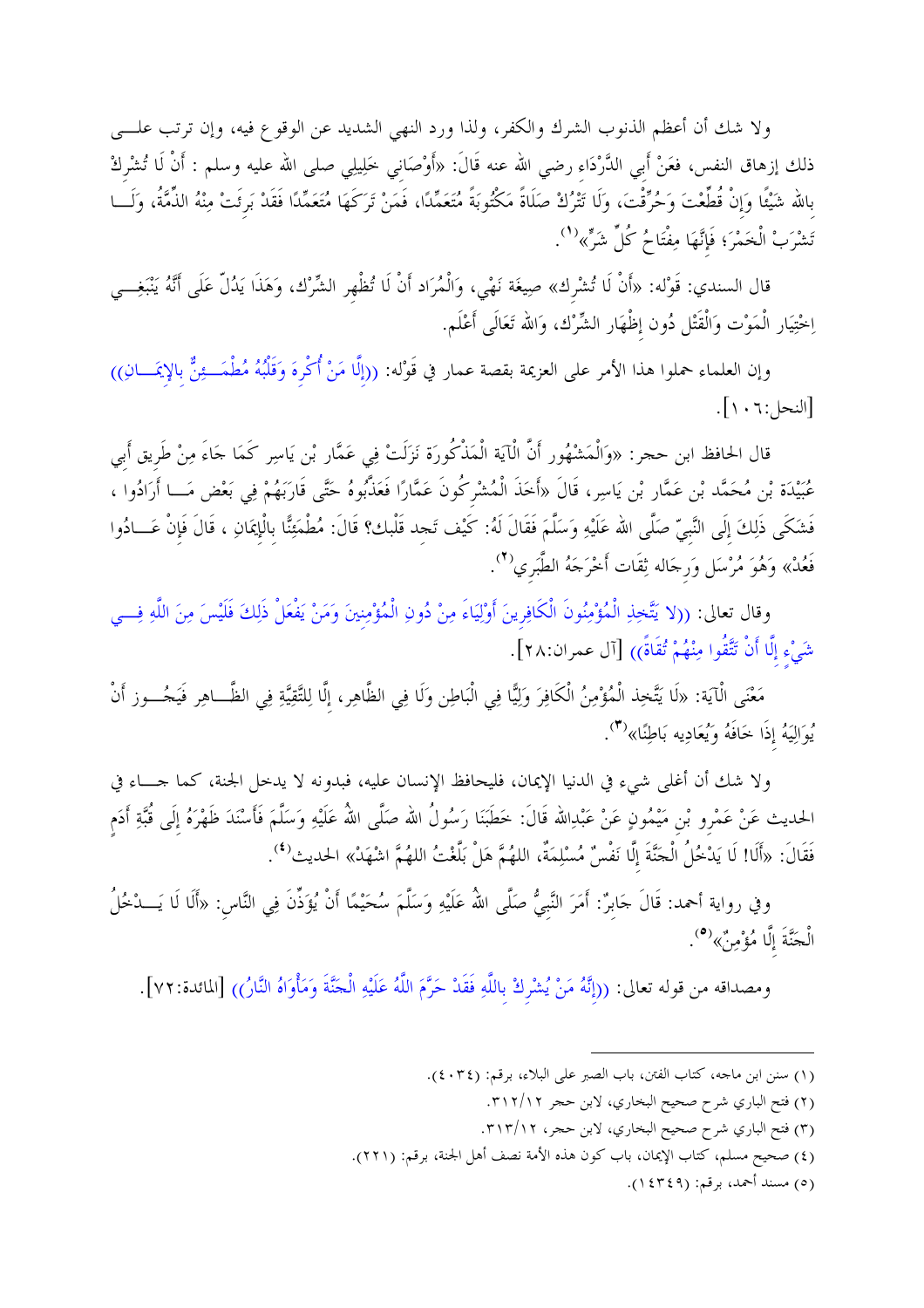وأعظم الذنوب الشرك بالله، كما جاء في الحديث: عَنْ عَبْدِ الله قَالَ: سَأَلْتُ النَّبيَّ صَلَّى اللهُ عَلَيْهِ وَسَلَّمَ: أَيُّ الذَّنْب أَعْظَمُ عِنْدَ الله؟ قَالَ: «أَنْ تَجْعَلَ لله ندًّا وَهُوَ خَلَقَكَ»، قُلْتُ: إنَّ ذَلِكَ لَعَظِيمٌ، قُلْتُ: ثُمَّ أَيُّ؟ قَـــالَ: «وَأَنْ تَقْتُلَ وَلَدَكَ تَخَافُ أَنْ يَطْعَمَ مَعَكَ»، قُلْتُ: ثُمَّ أَيُّ؟ قَالَ: «أَنْ تُزَانِيَ حَلِيلَةَ جَاركَ»<sup>(١</sup>).

وحق الله على العباد أن يعبدوه ولا يشركوا به شيئا، كما حاء في حديث معاذ: أن النَّبيَّ صَلَّى اللهُ عَلَيْهِ وَسَلَّمَ سأله: «يَا مُعَاذُ، أَتَدْري مَا حَقُّ الله عَلَى الْعِبَادِ»؟ قَالَ: اللهُ وَرَسُولُهُ أَعْلَمُ. قَالَ: «أَنْ يَعْبُدُوهُ وَلَا يُشْرِكُوا بهِ شَيْئًا، أَتَدْري مَا حَقُّهُمْ عَلَيْهِ»؟ قَالَ: اللهُ وَرَسُولُهُ أَعْلَمُ. قَالَ: «أَنْ لَا يُعَذَّبَهُمْ»<sup>(٢</sup>).

وإن المشرك لا تنفعه أعماله، كما جاء في الحديث عَنْ عَائِشَةَ قَالَتْ: قُلْتُ: يَا رَسُولَ الله، ابْنُ جُـــدْعَانَ كَانَ فِي الْحَاهِلِيَّةِ يَصِلُ الرَّحِمَ، وَيُطْعِمُ الْمِسْكِينَ، فَهَلْ ذَاكَ نَافِعُهُ؟ قَالَ: «لَا يَنْفَعُهُ، إنَّهُ لَمْ يَقُلْ يَوْمًا: رَبِّ اغْفِرْ لِي خَطِيئَتِي يَوْمَ الدِّينِ»<sup>(٣)</sup>.

قال النووي في شرحه: مَعْنَى هَذَا الْحَدِيث: أَنَّ مَا كَانَ يَفْعَلهُ مِنْ الصِّلَة وَالْإطْعَام وَوُجُوه الْمَكَـــارم لَـــا يَنْفَعهُ فِي الْآخِرَة ؛ لِكَوْنهِ كَافِرًا ، وَهُوَ مَعْنَى قَوْله صَلَّى الله عَلَيْهِ وَسَلَّمَ: «لَمْ يَقُلْ: رَبّ اِغْفِرْ لِي خَطِيئَتِي يَـــوْم الدِّين» أَيْ لَمْ يَكُنْ مُصَدِّقًا بِالْبَعْثِ ، وَمَنْ لَمْ يُصَدِّق بهِ كَافِرٍ وَلَا يَنْفَعهُ عَمَل<sup>(٤</sup>).

قَالَ الْقَاضِي عِيَاضٍ – رَحِمَهُ الله تَعَالَى ۚ ـــ: وَقَدْ اِنْعَقَدَ الْإِجْمَاعِ عَلَى أَنَّ الْكُفَّار لَا تَنْفَعهُمْ أَعْمَالهمْ ، وَلَا يُثَابُونَ عَلَيْهَا بنَعِيم وَلَا تَخْفِيف عَذَاب ،لَكِنَّ بَعْضهمْ أَشَدّ عَذَابًا مِنْ بَعْض بحَسَب حَرَائِمهمْ.

قَالَ الْعُلَمَاء: وَكَانَ اِبْنِ جُدْعَانَ كَثِيرِ الْإطْعَامِ، وَكَانَ اِتَّخَذَ لِلضِّيفَانِ حَفْنَة يُرْقَى إلَيْهَا بسُلَّم ، وَكَانَ مِـــنْ بَني تَمِيم بْن مُرَّة أَقْربَاء عَائِشَة رَضِيَ الله عَنْهَا ، وَكَانَ مِنْ رُؤَسَاء قُرَيْش ، وَاسْمه عَبْد الله ، وَالله أَعْلَم<sup>(٥</sup>).

وقال تعالى: ((لَثِنْ أَشْرَكْتَ لَيَحْبَطَنَّ عَمَلُكَ وَلَتَكُونَنَّ مِنَ الْخَاسِرِينَ)) [الزمر:٦٥].

فمن أشرك بالله شيئاً فقد فسدت جميع عباداته من صلاة وصوم وحهاد وصدقة… نسأل الله الســـــلامة من جميع أنواع الشرك.

ولا يجوز لهم الدعاء بالمغفرة كما قال تعالى: ((مَا كَانَ لِلنَّبيِّ وَالَّذِينَ آمَنُوا أَنْ يَسْتَغْفِرُوا لِلْمُشْركِينَ وَلَـــوْ كَانُوا أُوْلِي قُرْبَى مِنْ بَعْدِ مَا تَبَيَّنَ لَهُمْ أَنَّهُمْ أَصْحَابُ الْحَحِيمِ)) [التوبة:١١٢].

وأما ما ذكر عن دعاء إبراهيم لأبيه، فهو كان قبل علمه النهي، قال تعالى: ((وَمَا كَانَ اسْتِغْفَارُ إبْرَاهِيمَ

(٥) المرجع السابق.

<sup>(</sup>١) صحيح البخاري، كتاب التفسير، باب: قوله تعالى: فلا تجعلوا لله أندادا، برقم: (٤٤٧٧).

<sup>(</sup>٢) صحيح البخاري، كتاب التوحيد، باب ما جاء في دعاء النبي صلى الله عليه وسلم، برقم: (٧٣٧٣).

<sup>(</sup>٣) صحيح مسلم كتاب الإيمان، باب الدليل على أن من مات على الكفر لا ينفعه، برقم: (٢١٤).

<sup>(</sup>٤) شرح صحيح مسلم للنووي، المحلد الأول، (٨٧/٣).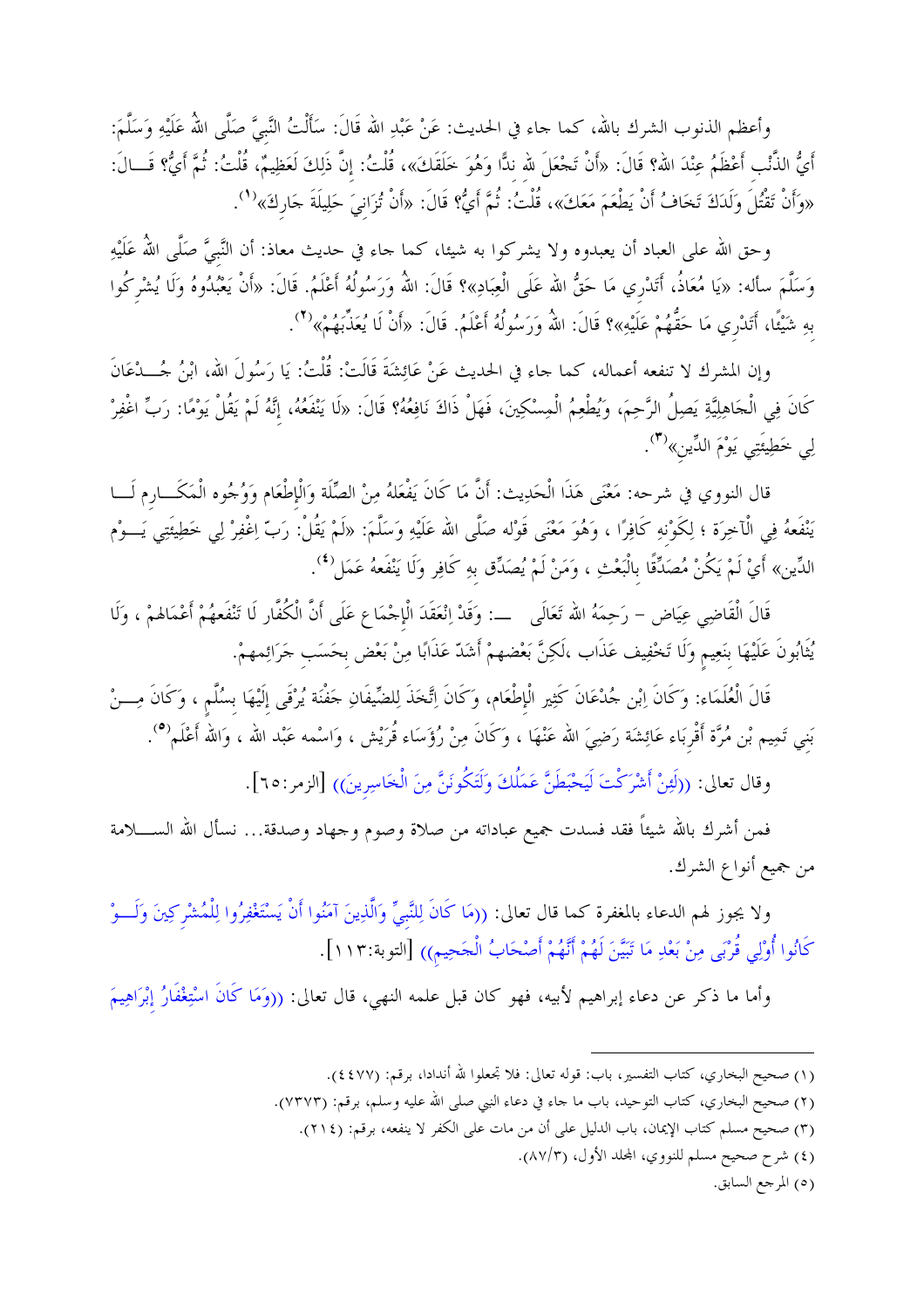لِأَبِيهِ إِلَّا عَنْ مَوْعِدَةٍ وَعَدَهَا إِيَّاهُ فَلَمَّا تَبَيَّنَ لَهُ أَنَّهُ عَدُوٌّ لِلَّهِ تَبَرَّأَ مِنْهُ إِنَّ إبْرَاهِيمَ لَأَوَّاهٌ حَلِيمٌ)) [التوبة:١١٤].

فلذا حري بالمسلم أن يحافظ على إيمانه لكي يحوز برضا الرب حل وعلا، ومن ثم يدخل الجنة ويزحزح عن النار .

وإن من أهم عوامل المحافظة على الإيمان والثبات عليه ما يلي:

١ــــ استشعار عظمة الله حل وعلا – دائماً وأبداً – فيستشعر أن الخالق المدبر الرزاق ذو القوة المتين، ما من شيء في هذا الكون إلا بعلمه، ولا يتحرك إلا بإذنه، ولا يمرض مريض، ولا يصح صحيح، ولا يفتقر غني، ولا يغني فقير، ولا يولد مولود، ولا يموت حي، ولا يسكن متحرك، ولا يتحرك ساكن إلا بعلمه وإذنه، يعلـــم دبيب النملة السوداء على الصخرة الصماء في الليلة الظلماء، يعلم السر وأخفى، يطلع على النجوى، ما يكون ثلاثة إلا هو معهم، ولا أدن من ذلك ولا أكثر إلا هو معهم، رب العالمين، وإله الأولين والآخــــرين، يقــــول للشيء كن فيكون سبحانه وتعالى، فإذا استشعر المسلم ذلك عظم عنده حالقه فثبت على دينه.

٢ـــ ذكر الله دائماً وأبداً بلسانه وقلبه وأعماله، كما قال تعالى: ((فَاذْكُرُوني أَذْكُرْكُمْ وَاشْكُرُوا لِي وَلا تَكْفُرُونِ)) [البقرة:٥٢ ١ ].

وكما حاء في الحديث أنه من السبعة الذين يظلهم الله في ظل عرشه يوم القيامة، فعَنْ أَبي هُرَيْرَةَ عَـــنْ النَّبيِّ صَلَّى اللهُ عَلَيْهِ وَسَلَّمَ قَالَ: «سَبْعَةٌ يُظِلُّهُمْ اللهُ فِي ظِلِّهِ يَوْمَ لَا ظِلَّ إِلَّا ظِلُّهُ: الْإِمَامُ الْعَادِلُ، وَشَابٌ نَشَأَ فِسي عِبَادَةِ رَبِّهِ، وَرَجُلٌ قَلْبُهُ مُعَلَّقٌ فِي الْمَسَاحِدِ، وَرَجُلَانِ تَحَابًّا فِي الله اجْتَمَعَا عَلَيْهِ وَتَفَرَّقَا عَلَيْهِ، وَرَجُلٌ طَلَبَتْهُ امْرَأَةٌ ذَاتُ مَنْصِب وَحَمَال فَقَالَ: إنِّي أَخَافُ الله، وَرَجُلٌ تَصَدَّقَ أَخْفَى حَتَّى لَا تَعْلَمَ شِمَالُهُ مَا تُنْفِقُ يَمِينُهُ، وَرَجُـــلٌ ذَكَرَ الله خَالِيًا فَفَاضَتْ عَيْنَاهُ»<sup>(1</sup>).

وفي الحديث القدسي: عَنْ أَبي هُرَيْرَةَ رَضِيَ اللهُ عَنْهُ قَالَ: قَالَ النَّبيُّ صَلَّى اللهُ عَلَيْهِ وَسَلَّمَ: «يَقُــولُ اللهُ تَعَالَى: أَنَا عِنْدَ ظَنٍّ عَبْدِي بي، وَأَنَا مَعَهُ إِذَا ذَكَرَنِي، فَإِنْ ذَكَرَنِي فِي نَفْسِهِ ذَكَرْتُهُ، وَإِنْ تَقَرَّبَ إِلَيَّ ذِرَاعًا تَقَرَّبْتُ إلَيْهِ بَاعًا، وَإِنْ أَتَانِي يَمْشِي أَتَيْتُهُ هَرْوَلَةً»<sup>(٢</sup>).

٣ـــ الدعاء وحسن الرجاء بطلب الثبات على هذا الدين، فالنبي صلى الله عليه وسلم كــــان يكثــــر في دعائه: «يا مقلب القلوب ثبت قلبي على دينك» كما جاء في الحديث عَنْ أَنَس قَالَ: كَانَ رَسُولُ الله صلى الله عليه وسلم يُكْثِرُ أَنْ يَقُولَ: «يَا مُقَلِّبَ الْقُلُوب ثَبِّتْ قَلْبي عَلَى دِينكَ»، فَقُلْتُ: يَا رَسُولَ الله، آمَنَّا بِـــكَ وَبِمَـــا حثتَ بهِ فَهَلْ تَخَافُ عَلَيْنَا؟ قَالَ: «نَعَمْ، إنَّ الْقُلُوبَ بَيْنَ أُصْبُعَيْنِ مِنْ أَصَابِعِ الله يُقَلِّبُهَا كَيْفَ يَشَاءُ» قَــالَ أَبُـــو

<sup>(</sup>١) صحيح البخاري، كتاب الأذان، باب من حلس في المسجد ينتظر الصلاة، برقم: (٦٦٠).

<sup>(</sup>٢) صحيح البخاري، كتاب التوحيد، باب قول الله تعالى: ((وَيُحَذِّرُكُمُ اللَّهُ))، برقم: (٧٤٠٥)، وصحيح مســـلم، كتـــاب الــــذكر والدعاء والاستغفار، باب الحث على ذكر الله تعالى ، برقم: (٢٦٧٥).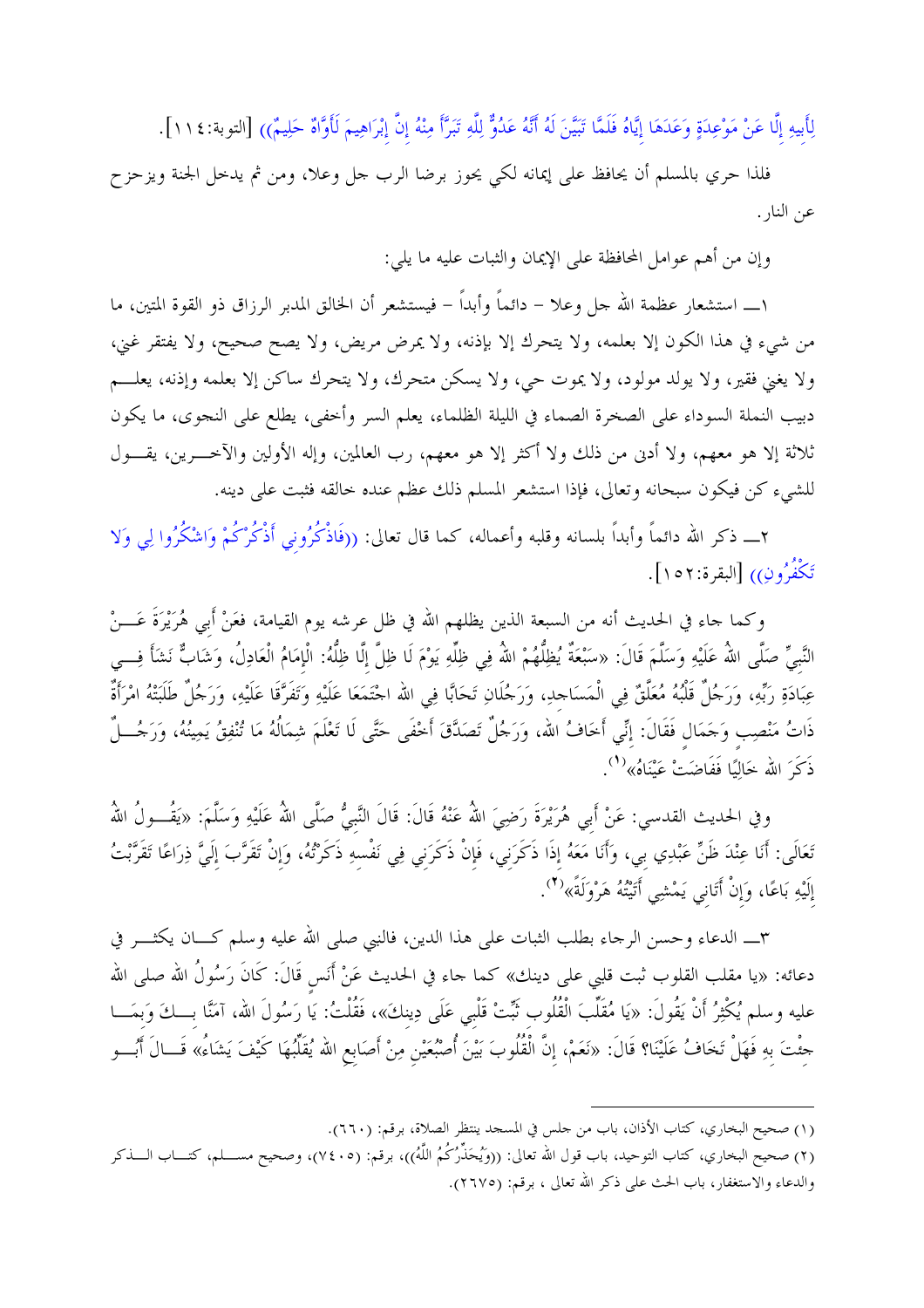عِيسَى: هَذَا حَدِيثٌ حَسَنٌ".

والدعاء مستجاب إذا حلا من الموانع، قال تعالى: ((وَقَالَ رَبُّكُمُ ادْعُونِي أَسْتَجِبْ لَكُمْ)) [غـــافر:٦٠] فحري بمحب الإيمان أن يكثر من الدعاء والصلة بربه، وتعميق رحائه بذلك.

٤ – العمل بالفرائض والواجبات، وعدم التساهل فيها كالصلوات المفروضة، والصيام الواحب، والنفقة الحتمية، والبر والإحسان اللازم، فهذه كلها وغيرها من الواجبات عامل من أهم عوامـــل الثبــــات. حــــاء في الحديث القدسي: عَنْ أَبي هُرَيْرَةَ قَالَ: قَالَ رَسُولُ الله صلى الله عليه وسلم : «إنَّ الله قَالَ مَنْ عَادَى لِي وَلِيُّـــا فَقَدْ آذَنْتُهُ بالْحَرْب، وَمَا تَقَرَّبَ إِلَيَّ عَبْدِي بشَيْءٍ أَحَبَّ إِلَيَّ مِمَّا افْتَرَضْتُ عَلَيْهِ، وَمَا يَزَالُ عَبْدِي يَتَقَــرَّبُ إلَـــيَّ بالنَّوَافِل حَتَّى أُحِبَّهُ، فَإِذَا أَحْبَبْتُهُ؛ كُنْتُ سَمْعَهُ الَّذِي يَسْمَعُ بِهِ، وَبَصَرَهُ الَّذِي يُبْصِرُ بِهِ، وَيَدَهُ الَّتِي يَبْطِشُ بِهَــا، وَرجْلَهُ الَّتِي يَمْشِي بهَا، وَإِنْ سَأَلَنِي لَأُعْطِيَنَّهُ، وَلَئِنْ اسْتَعَاذَنِي لَأُعِيذَنَّهُ، وَمَا تَرَدَّدْتُ عَنْ شَيْء أَنَا فَاعِلُهُ تَـــرَدُّدِي عَنْ نَفْسِ الْمُؤْمِنِ؛ يَكْرَهُ الْمَوْتَ وَأَنَا أَكْرَهُ مَسَاءَتَهُ»(٢).

٥ – الإكثار من عمل النوافل بحسب ما يفتح الله سبحانه على العبد، سواء نوافل الصلاة، أو الإنفــاق، أو الصيام، أو العمرة والحج وغيرها، كما حاء في الحديث السابق: «…. وَمَا يَزَالُ عَبْدِي يَتَقَرَّبُ إلَيَّ بالنَّوَافِل حَتَّى أُحِبَّهُ؛ فَإِذَا أَحْبَبْتُهُ كُنْتُ سَمْعَهُ الَّذِي يَسْمَعُ بهِ، وَبَصَرَهُ الَّذِي يُنصِرُ بهِ، وَيَدَهُ الَّتِي يَبْطِشُ بهَا، وَرجْلَهُ الَّتِي يَمْشِي بهَا، وَإِنْ سَأَلَني لَأُعْطِيَنَّهُ، وَلَهِنْ اسْتَعَاذَني لَأُعِيذَنَّهُ، وَمَا تَرَدَّدْتُ عَنْ شَيْء أَنَا فَاعِلُهُ تَرَدُّدِي عَـــنْ نَفْــس الْمُؤْمِن؛ يَكْرَهُ الْمَوْتَ وَأَنَا أَكْرَهُ مَسَاءَتَهُ»'".

٦ـــــ قراءة القرآن الكريم بتدبر وتمعن وتأمل، فهو كتر لا يفني، ومعين لا ينضب، كلام الله تعالى أنزلــــه على رسوله صلى الله عليه وسلم ليكون منهاجا له ولأمته في هذه الحياة، وعاصما لها من القواصم، ومنجيا لها من المهلكات، منيرا لها من دروها، قال تعالى: ((أَفَلا يَتَدَبَّرُونَ الْقُرْآنَ وَلَوْ كَانَ مِنْ عِنْدِ غَيْر اللَّهِ لَوَحَدُوا فِيبِهِ اخْتِلافًا كَثِيرًا)) [النساء:٨٢].

وقال سبحانه: ((كِتَابٌ أَنزَلْنَاهُ إِلَيْكَ مُبَارَكٌ لِيَدَّبَّرُوا آيَاتِهِ وَلِيَتَذَكَّرَ أُوْلُوا الأَلْبَاب)) [ص:٢٩].

بل أوعد لمن لا يتدبر، كما قال تعالى: ((أَفَلا يَتَدَبَّرُونَ الْقُرْآنَ أَمْ عَلَى قُلُوب أَقْفَالُهَا)) [محمد:٢٤] فمن عاش مع القرآن ثبت على الطريق، ونجي في الدنيا والآخرة.

٧ – تنظيم برنامج اليوم والليلة حسب ما شرع الله سبحانه من صلوات وأذكار، وقراءة وأعمال، وقيام بحاحات الفرد والأسرة والمحتمع، فهذا التنظيم الرائع يجعل الإنسان ثابتا على مبدئه، سائرا على طريقه، برعايـــة

(٣) المرجع السابق.

<sup>(</sup>١) جامع الترمذي، كتاب القدر، باب ما جاء أن القلوب بين أصبعي الرحمن، برقم: (٢١٤٠).

<sup>(</sup>٢) صحيح البخاري، كتاب الرقاق، باب التواضع، برقم: (٢٥٠٢).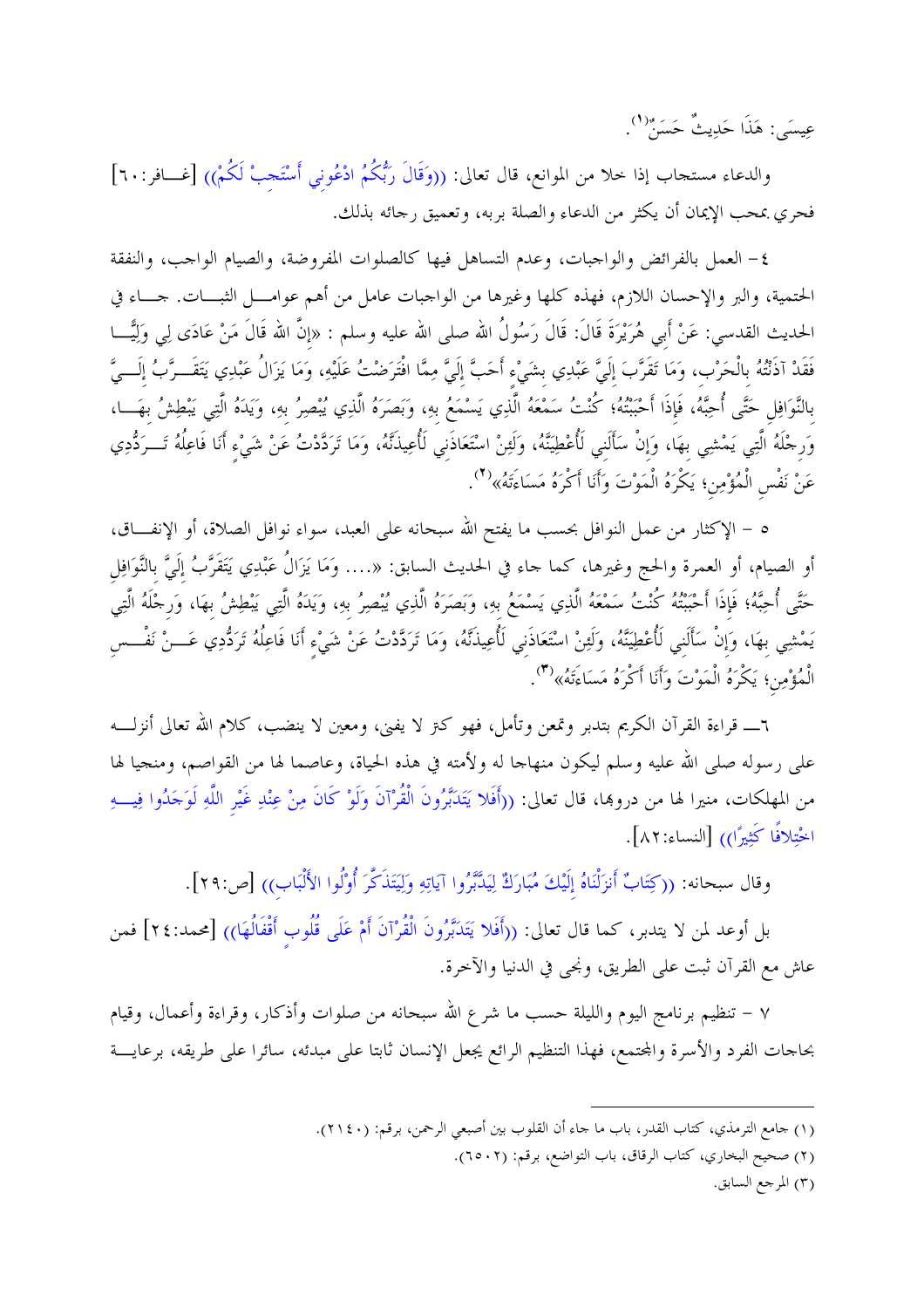مولاه وخالقه.

٨ – احتناب المحظورات والممنوعات، وعدم مقارفة المعاصي صغيرها وكبيرها، فالمعصية باب من أبواب الشيطان، يلج منه إلى القلب ليحاول إفساده فيسول لهذا العاصى معصية أحرى، وهي نقطة سوداء تـــنقط في القلب فتؤثر عليه، فإذا انضم إليها نقطة أخرى ازداد القلب سوادا حتى يطغي عليه الســواد، وقــد جــاء في الحديث: قَالَ حُذَيْفَةُ: سَمِعْتُ رَسُولَ الله صلى الله عليه وسلم يَقُولُ: «تُعْرَضُ الْفِتَنُ عَلَى الْقُلُوب كَالْحَصِــــير عُودًا عُودًا، فَأَيُّ قَلْب أُشْرِبَهَا نُكِتَ فِيهِ نُكْتَةٌ سَوْدَاءُ، وَأَيُّ قَلْب أَنْكَرَهَا نُكِتَ فِيهِ نُكْتَةٌ بَيْضَاءُ، حَتَّى تَصِيرَ عَلَى قَلْبَيْن؛ عَلَى أَبْيَضَ مِثْل الصَّفَا فَلَا تَضُرُّهُ فِتْنَةٌ مَا دَامَتْ السَّمَاوَاتُ وَالْأَرْضُ، وَالْآخرُ أَسْوَدُ مُرْبَادًّا كَالْكُوز مُجَخّيًا لَا يَعْرِفُ مَعْرُوفًا وَلَا يُنْكِرُ مُنْكَرًا إلَّا مَا أُشْرِبَ مِنْ هَوَاهُ». الحديث<sup>(١</sup>).

٩ – التفكر والتأمل في هذه الحياة، ومخلوقات الله فيها، ويكفى أن يتفكر العبد بنفسه، فضلا عن غــــيره من المخلوقات، قال تعالى: ((وَفِي الأَرْضِ آيَاتٌ لِلْمُوقِنينَ \* وَفِي أَنفُسكُمْ أَفَلا تُبْصِرُونَ)) [الذاريات:٢١].

وقال: ((سَنُريهمْ آيَاتِنَا فِي الآفَاق وَفِي أَنْفُسهمْ حَتَّى يَتَبَيَّنَ لَهُمْ أَنَّهُ الْحَقُّ أَوَلَمْ يَكْف برَبِّكَ أَنَّهُ عَلَى كُلِّ شَيْءِ شَهِيدٌ)) [فصلت:٥٣].

فهذا الجسم هذه الخلقة وما يحتويه من سمع، وبصر، وشم، ويدين، وغيرها، كم وكم فيها، لـــو تأمــــل الإنسان لوصل إلى أن يقول: سبحانك ربي ما أعظمك! وهذا بلا شك عامل من عوامل الثبات على شرع الله تعالى، لأن المعظَم في عين المعظِم عظيم، فيعينه هذا التعظيم على التعلق به والثبات على تعاليمه ودينه.

١٠ – الصحبة الخيرة، والأصدقاء الناصحون: فالقرين بالمقارن يقتدي، والصاحب يتأثر بمن يصــــاحب، فليختر الموفق الناصح لنفسه الصحبة المعينة له على فعل الخيرات، وترك المنكرات، فيعينه هذا على الثبات على هذا الدين، لأن النفس بطبيعتها ميالة إلى التأثير والتأثر، والإنسان يتأثر بمن حوله، فلا يعتد الإنســــان بنفســــه، ويزعم غير ذلك مهما كان من صغير أو كبير، قال تعالى: ((الأَخِلَّاءُ يَوْمَئِذٍ بَعْضُهُمْ لِبَعْض عَدُوٌّ إلَّا الْمُستَّقِينَ)) [الزخرف:٦٧] فسماهم «أخلاء» لأن كل واحد تأثر بالآخر يقول الشاعر:

## عن المرء لا تسل وسل عن قرينه \_ فكـــــــل قريــــــــن بالمقــــــــارن يقتدى

١١ – القراءة والاطلاع في سير العظماء الثابتين وبخاصة سيرة رسول الله صلى الله عليه وسلم فهو حير الثابتين، وإمام المتقين، وسيد الأولين والآخرين، وهو القدوة والأسوة، قال تعالى: ((لَقَدْ كَانَ لَكُمْ فِي رَسُــول اللَّهِ أُسْوَةٌ حَسَنَةٌ لِمَنْ كَانَ يَرْجُو اللَّهَ وَالْيَوْمَ الآخِرَ) [الأحزاب:٢١]، ولا شك أن الاطلاع على سير العظماء يزيد النفس شجاعة وقوة للوصول إلى ما وصلوا إليه، فليجعل الموفق ضمن برنامجه قراءات في ســــير هــــؤلاء العظماء ليثبت على دينه، ويحافظ على مكتسباته، ويقوى أمام العواصف والمؤثرات.

<sup>(</sup>١) صحيح مسلم، كتاب الإيمان، باب إن الإسلام بدأ غريبا وسيعود غريبا، برقم: (١٤٤).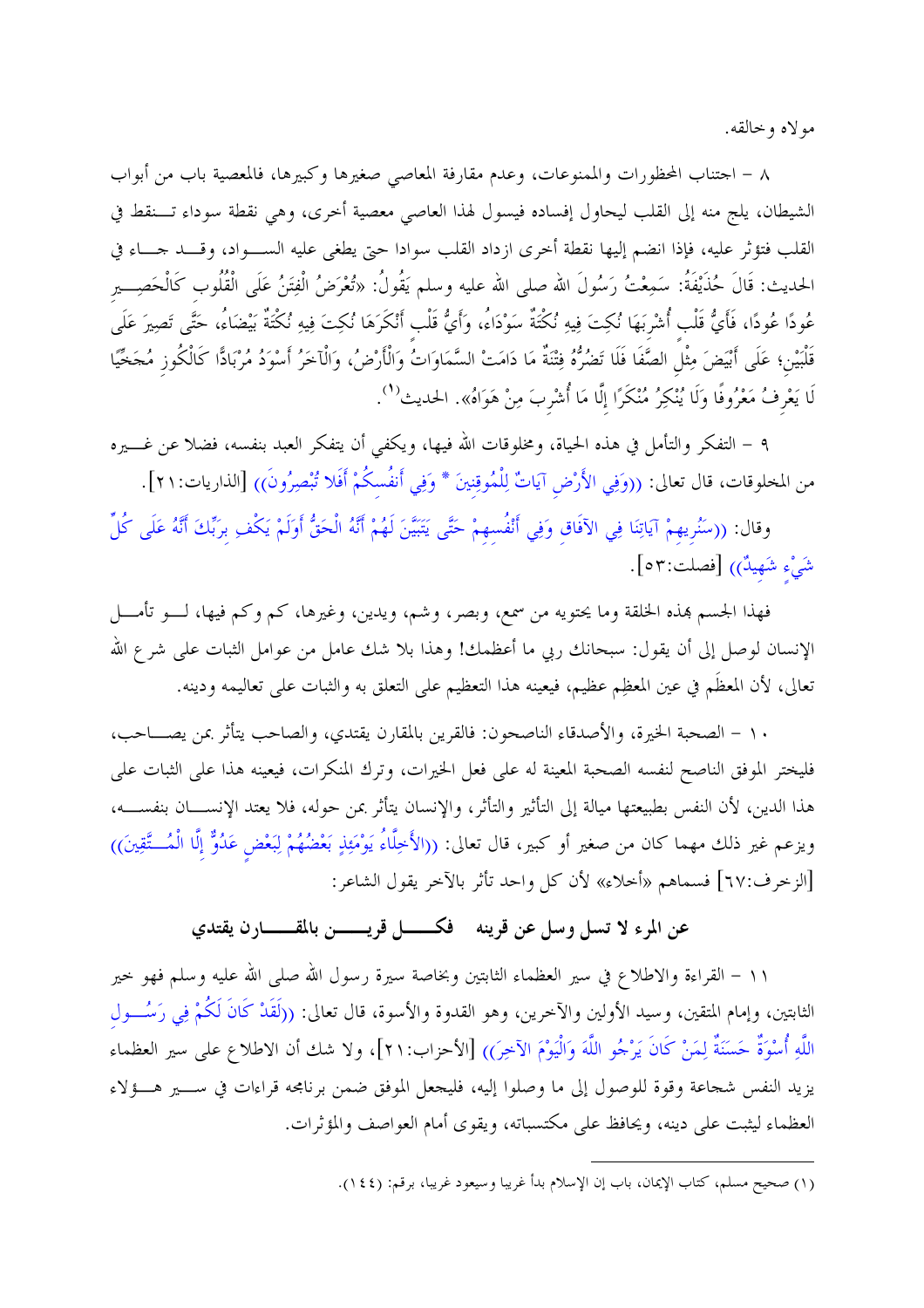١٢ – طلب العلم، فمن عرف الشيء أبصره على حقيقته، فعظَم شأنه، وأشرف العلوم العلم بالله تعالى ورسوله صلى الله عليه وسلم وشرعه لأن فيها النجاة من المهلكات في الدنيا والفوز في الآخرة، قـــال تعـــالى: ((يَرْفَعِ اللَّهُ الَّذِينَ آمَنُوا مِنْكُمْ وَالَّذِينَ أُوتُوا الْعِلْمَ دَرَجَاتٍ)) [المحادلة: ١ ١ ].

وقال تعالى: ((قُلْ هَلْ يَسْتَوي الَّذِينَ يَعْلَمُونَ وَالَّذِينَ لا يَعْلَمُونَ إِنَّمَا يَتَذَكَّرُ أُوْلُوا الأَلْبَاب)) [الزمر:٩].

وكما جاء في الحديث: عَنْ ابْن عَبَّاس قَالَ: قَالَ رَسُولُ الله صلى الله عليه وسلم : «فَقِيهٌ وَاحِـــدٌ أَشَـــدٌ عَلَى الشَّيْطَانِ مِنْ أَلْفِ عَابِدٍ»<sup>(1</sup>).

هذه إشارات سريعة لعوامل الثبات على هذا الإيمان، وحبه، وعدم الفتور والضعف، أو الانتكاس، نسأل الله تعالى أن يزيدنا هدى وثباتاً، وأن يحيينا على الإيمان، ويميتنا إليه، ويبعثنا عليه، إنه سميع قريب مجيب.

<sup>(</sup>١) سنن ابن ماجة، المقدمة، باب: فضل العلماء والحث على طلب العلم، برقم: (٢٢٢).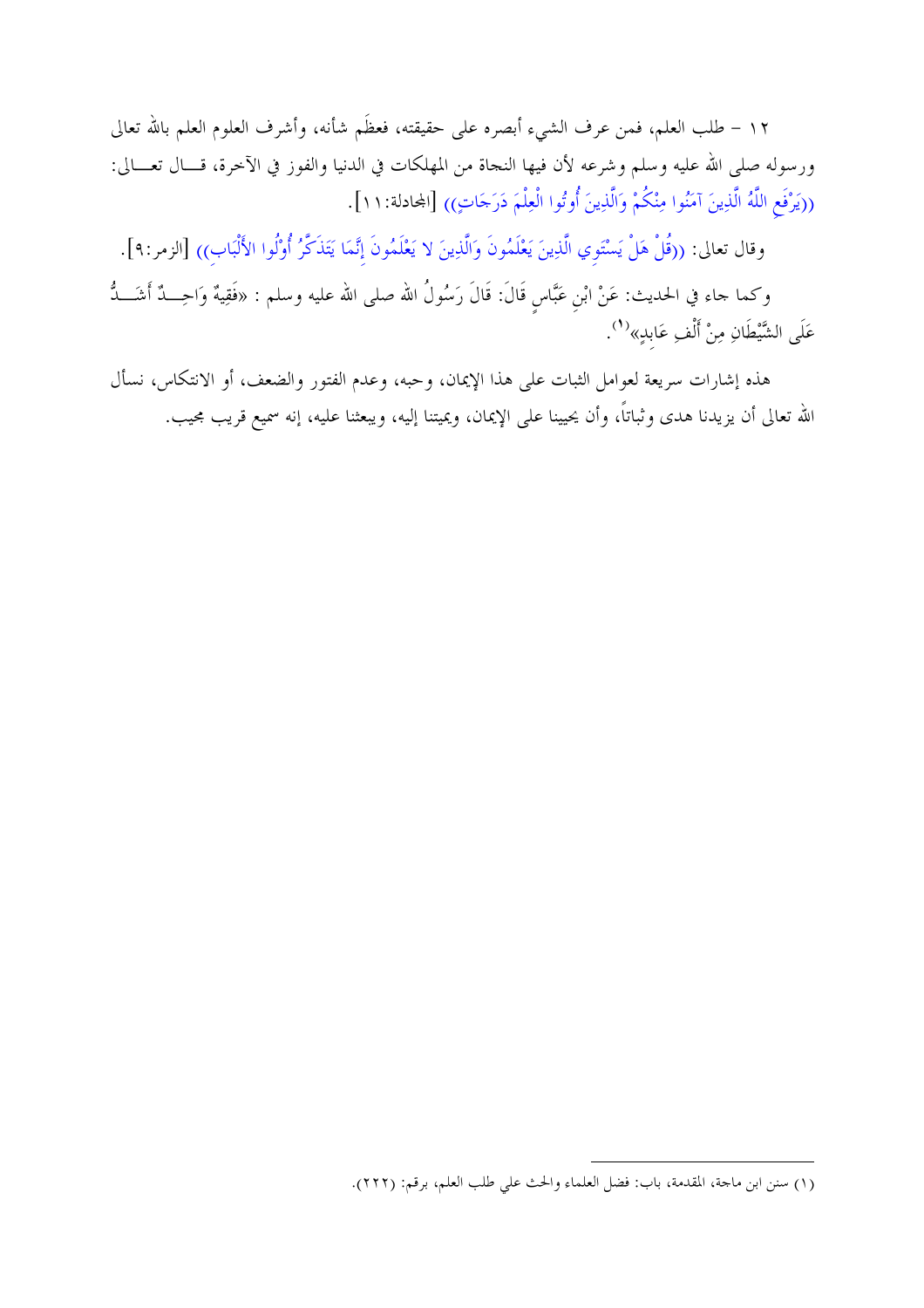## الخاتيبه بسبية

الحمد لله الذي هدانا لهذا، وما كنا لنهتدي لولا أن هدانا الله، والصلاة والسلام علـــي الــــنبي الخــــاتم، المبعوث , حمة للعالمين، أما بعد:

فقد تجولنا مع هذا الحديث العظيم جولة سريعة مقتطفين ثماره اليانعة، وفواكهه اللذيذة، بشـــيء مــــن الإيجاز والإشارة مما يغني عن التطويل وصريح العبارة، ومن أهم ما خرجنا به من القضايا العظيمة التي أشــــار إليها الحديث:

> \* إن الإيمان يزيد بالطاعات وينقص بالمعاصى. \* وأن للإيمان حلاوة يجدها من كان الإيمان في قلبه راسخا. \* وأن التلذذ بمذه الحلاوة بقدر احتهاد العبد في الأعمال الصالحة. \* ومن الخصال التي يجد ها العبد حلاوة الإيمان: – أن يكون الله ورسوله أحب إليه مما سواهما. – وأن يجب المرء لا يحيه إلا لله. – وأن يكره أن يعود في الكفر كما يكره أن يقذف في النار .

كما تعرفنا من خلال هذه العجالة السريعة على معنى المحبة لغة واصطلاحاً، وأهمية المحبَّــة في الإســـــلام، وأقسام المحبة، ومراتبها، والأسباب التي تجلب محبة الله، والنماذج الحية لمحبة الله والرسول من حيـــاة الصـــحابة رضوان الله عليهم أجمعين.

وكما تعرضنا لفضل التحاب في الله والبغض فيه، وبيَّـــنّا طريقة التعامل مع غير المسلمين، مستدلين من الكتاب والسنة، وأقوال السلف الصالح رحمهم الله أجمعين.

وقبل الختام تحدثنا عن أهمية الثبات على الإيمان، وشناعة الشرك، حتى نحذر من الوقوع فيه، وأن نعـــض بالنواحذ على الإيمان، ثم أتينا بالخاتمة.

((أَلَمْ تَرَ كَيْفَ ضَرَبَ اللَّهُ مَثَلًا كَلِمَةً طَيِّبَةً كَشَجَرَةٍ طَيِّبَةٍ أَصْلُهَا ثَابتٌ وَفَرْعُهَا فِي السَّمَاء \* تُؤْتِي أُكُلَهَــا كُلَّ حِين بإذْنِ رَبِّهَا وَيَضْرِبُ اللَّهُ الأَمْثَالَ لِلنَّاسِ لَعَلَّهُمْ يَتَذَكَّرُونَ)) [إبراهيم:٢٥].

نسأل الله تعالى أن ينفع بمذه الكلمات، وأن يجعلها من المدحرات في الحياة وبعد الممـــات ، حقــــق الله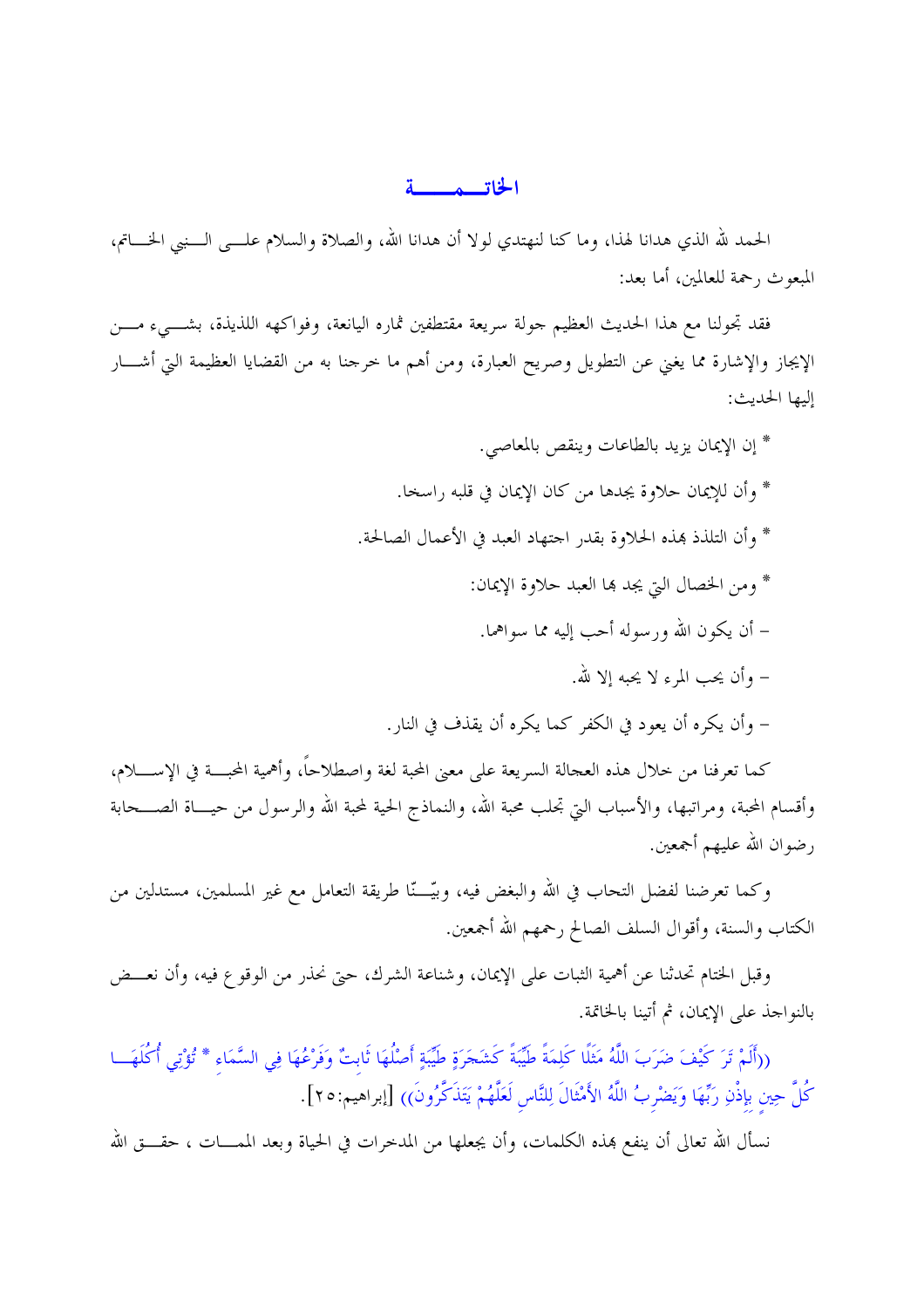الأعمال وسدد الخطي، وعلمنا ما ينفعنا، ونفعنا بما علمنا إنه عليم حكيم. وصلى الله وسلم على نبينا محمد وعلى آله وصحبه أجمعين.

كتبه/

فالح بن محمد بن فالح الصغيّر ص. ب. ١٩٦١٤ الرياض –١١٥٣١

Email: mfalehmalsgair@yahoo.com